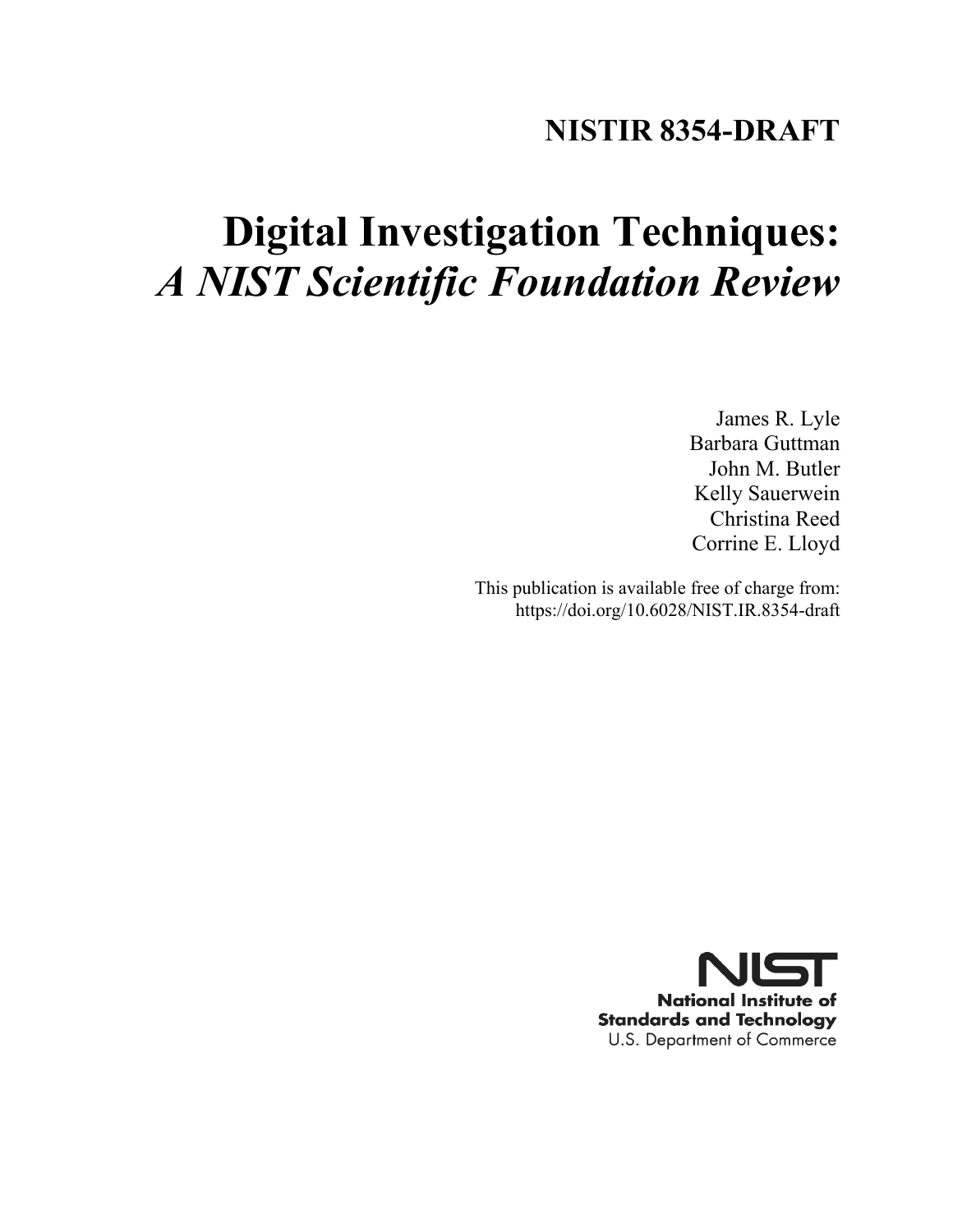# **NISTIR 8354-DRAFT**

# **Digital Investigation Techniques:** *A NIST Scientific Foundation Review*

James R. Lyle Barbara Guttman *Software and Systems Division*

> John M. Butler Kelly Sauerwein Christina Reed Corrine E. Lloyd *Special Programs Office*

This publication is available free of charge from: https://doi.org/10.6028/NIST.IR.8354-draft

May 2022



U.S. Department of Commerce Gina Raimondo, Secretary of Commerce

National Institute of Standards and Technology Laurie E. Locascio, NIST Director and Under Secretary of Commerce for Standards and Technology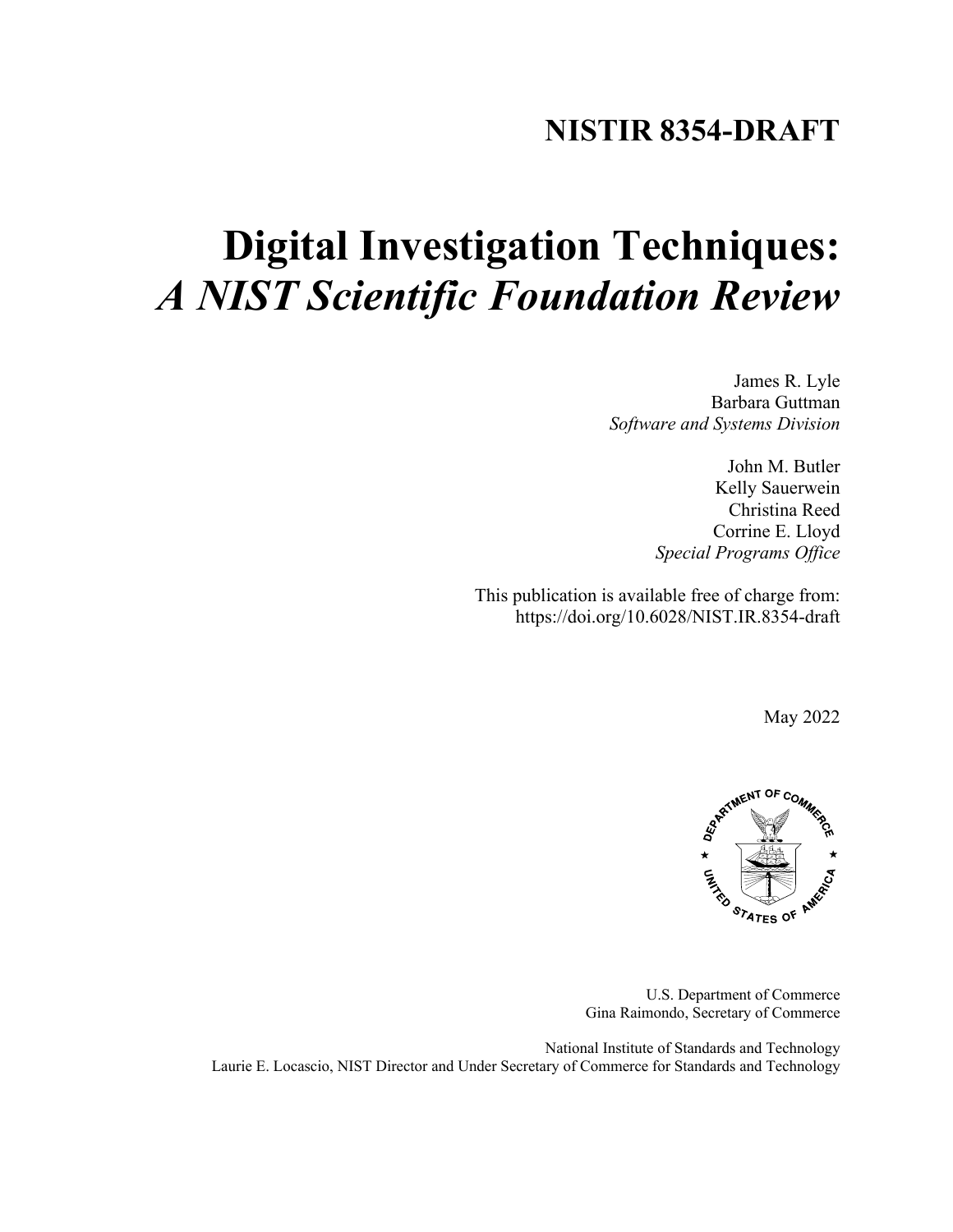# National Institute of Standards and Technology Internal Report 8354-DRAFT (May 2022)

**Acknowledgments:** Gregory Haber and Will Guthrie of the NIST Statistical Engineering Division performed the capture recapture analysis in Sec[. 2.7.2.](#page-34-0) Helpful feedback was provided by Simson Garfinkel, Eoghan Casey, Brandon Epstein, Bill Eber, and Tracy Walraven. The Scientific Working Group on Digital Evidence and the Organization of Scientific Area Committees for Forensic Science Digital Evidence Subcommittee served as valuable sources of information about current practices in digital forensics. Members of the NIST Computer Forensics Tool Testing team, Rick Ayers, Craig Russell, Jenise Reyes-Rodriguez, and Mary Laamanen, provided needed expertise.

## **Public comment period: May 9, 2022 through July 11, 2022**

The initial release of this report is a draft document, and we welcome comments and feedback from readers. All relevant submitted comments will be made publicly available and will be considered when finalizing this report. Do not include personal information, such as account numbers or Social Security numbers, or names of other individuals. Do not submit confidential business information, or otherwise proprietary, sensitive, or protected information. We will not post or consider comments that contain profanity, vulgarity, threats, or other inappropriate language or like content. During the 60-day comment period, comments may be sent to [scientificfoundationreviews@nist.gov.](http://scientificfoundationreviews@nist.gov)

All comments, including commenter name and affiliation, will be published at [https://www.nist.gov/topics/forensic-science/interdisciplinary-topics/scientific-foundation](https://www.nist.gov/topics/forensic-science/interdisciplinary-topics/scientific-foundation-reviews)[reviews.](https://www.nist.gov/topics/forensic-science/interdisciplinary-topics/scientific-foundation-reviews)

Certain commercial entities, equipment, or materials may be identified in this document in order to describe an experimental procedure or concept adequately. Such identification is not intended to imply recommendation or endorsement by the National Institute of Standards and Technology, nor is it intended to imply that the entities, materials, or equipment are necessarily the best available for the purpose.

> National Institute of Standards and Technology Attn:Special Programs Office – Scientific Foundation Review 100 Bureau Drive Stop 4701 Gaithersburg, MD 20899-4701

> > Email: [scientificfoundationreviews@nist.gov](mailto:scientificfoundationreviews@nist.gov)

**National Institute of Standards and Technology Interagency or Internal Report 8354-draft Natl. Inst. Stand. Technol. Interag. Intern. Rep. 8354-draft, 84 pages (May 2022)** 

> **This publication is available free of charge from: https://doi.org/10.6028/NIST.IR.8354-draft**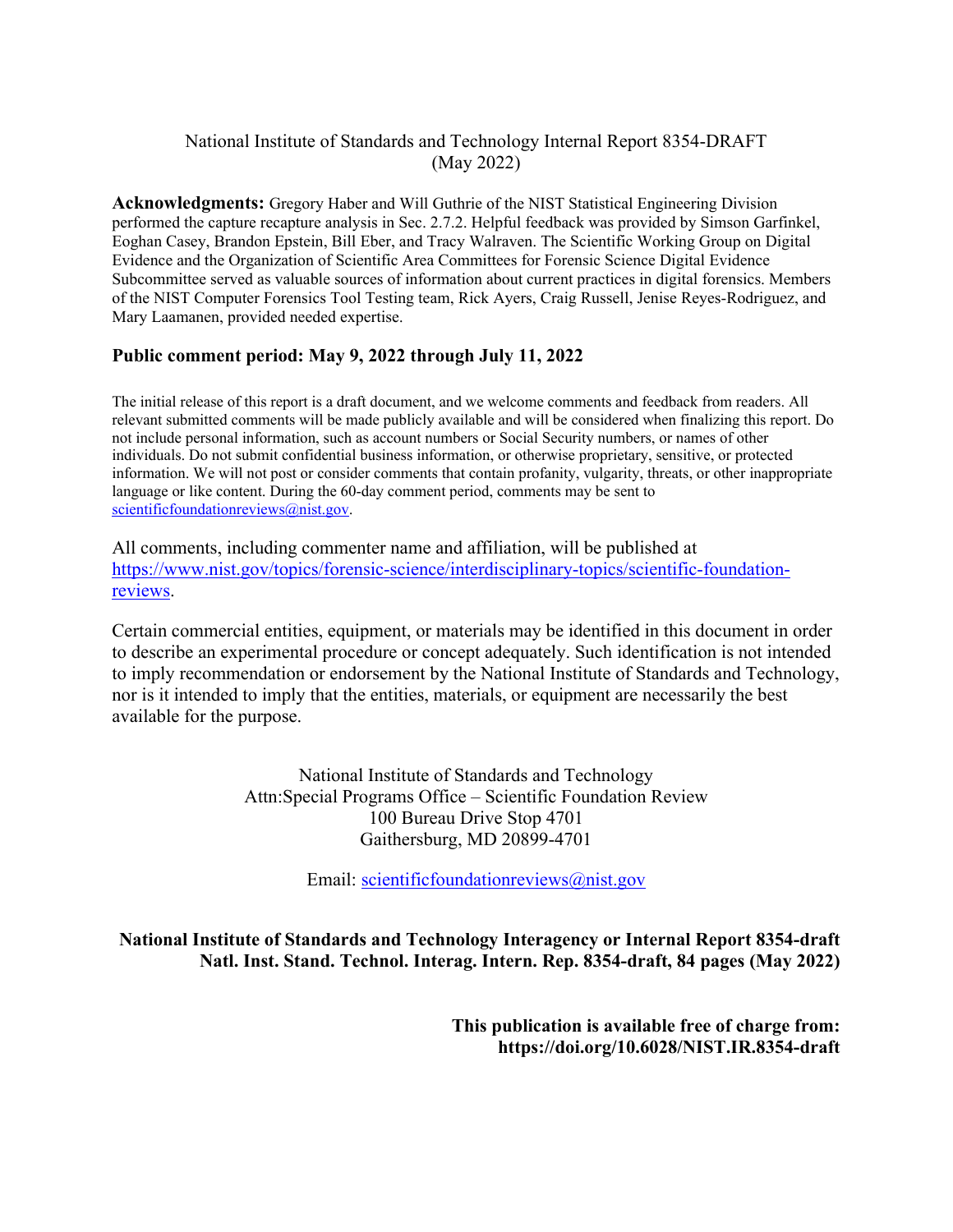#### **Preface**

Forensic science plays a vital role in the criminal justice system by providing scientifically based information through the analysis of physical and digital evidence. The National Institute of Standards and Technology (NIST) is a non-regulatory scientific research agency within the U.S. Department of Commerce with a mission to advance measurement science, standards, and technology and has been working to strengthen forensic science methods for almost a century. In recent years, several scientific advisory bodies have expressed the need for reviews of the scientific basis of forensic methods and identified NIST as an appropriate agency for conducting them. A scientific foundation review, also referred to as a technical merit evaluation, is a study that documents and assesses the foundations of a scientific discipline, that is, the trusted and established knowledge that supports and underpins the discipline's methods. Congress has appropriated funds for NIST to conduct scientific foundation reviews in forensic science. These reviews seek to answer the question: "What established scientific laws and principles as well as empirical data exist to support the methods that forensic science practitioners use to analyze evidence?" Background information on NIST scientific foundation reviews is available at [https://doi.org/10.6028/NIST.IR.8225.](https://doi.org/10.6028/NIST.IR.8225)

#### **Abstract**

This document is an assessment of the scientific foundations of digital forensics. We examined descriptions of digital investigation techniques from peer-reviewed sources, academic and classroom materials, technical guidance from professional organizations, and independently published sources. Digital investigation techniques are based on established computer science methods and when used appropriately are considered reliable. The process of evaluating, for example, the contents of a computer hard drive does not create information that was not there before the investigation started. However, because the field is rapidly changing there are limitations that practitioners and stakeholders need to be aware of: (1) as with any crime scene not all evidence may be discovered; (2) when recovering deleted files, the results may include extraneous material; (3) examiners need to understand that as software (operating systems and applications are revised) the meaning and significance of digital artifacts created by the software can change over time.

In addition, because there are often multiple ways to search for information, two examiners may find different information, and both can be correct. The methods used in digital investigations are often not peer-reviewed in a formal process, but trustworthiness is established by members of the digital forensic community trying out proposed methods, testing, and updates circulated within the community. This process strengthens an examiner's awareness of the capabilities and limitations of their techniques.

#### **Key words**

digital forensics, digital evidence, computer forensics, digital investigation, scientific foundations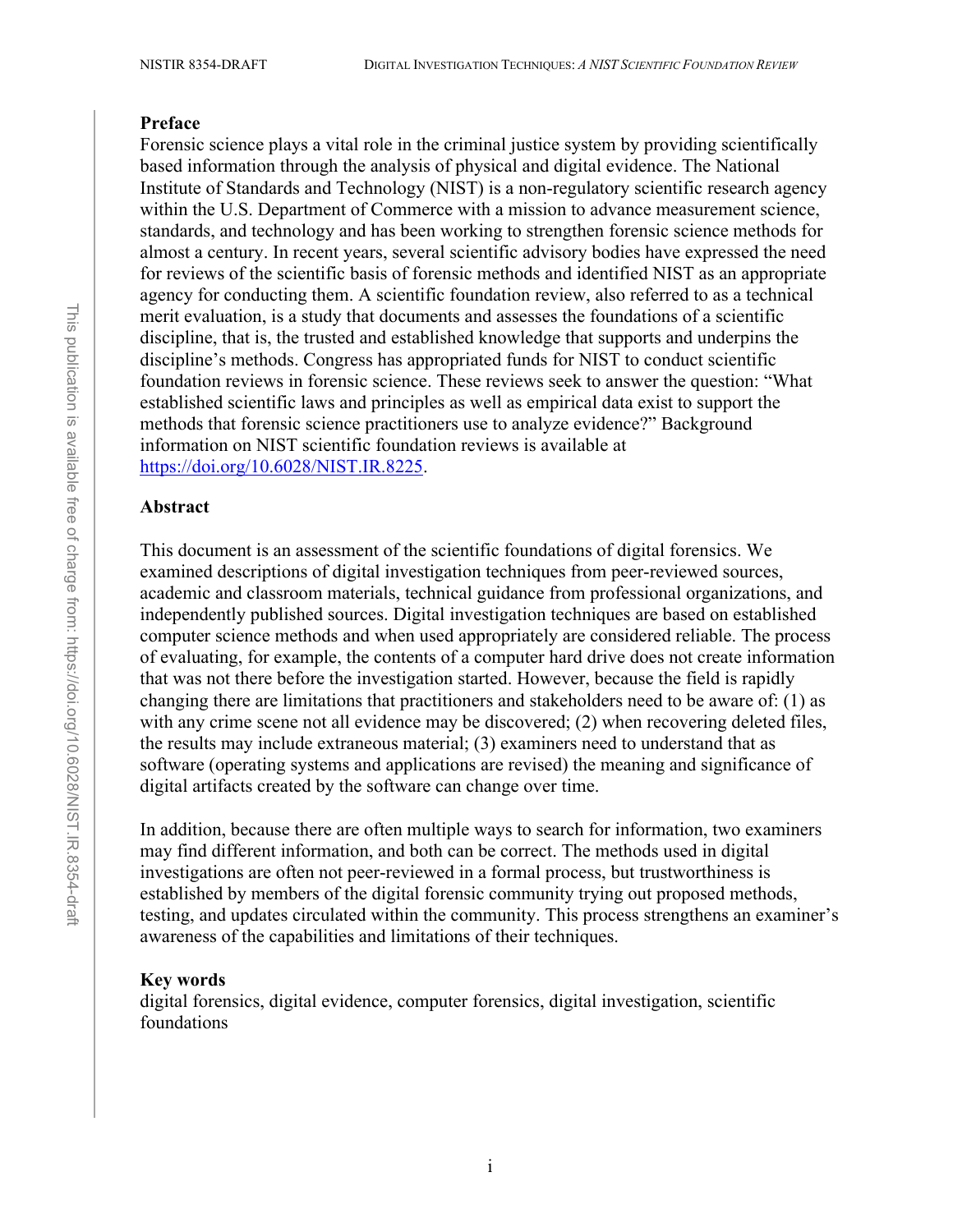# **Table of Contents**

| 1                |       |                                                                                   |  |  |
|------------------|-------|-----------------------------------------------------------------------------------|--|--|
|                  | 1.1   |                                                                                   |  |  |
|                  | 1.2   |                                                                                   |  |  |
|                  | 1.3   |                                                                                   |  |  |
|                  | 1.4   |                                                                                   |  |  |
|                  | 1.5   |                                                                                   |  |  |
| $\boldsymbol{2}$ |       | <b>Chapter 2: Computer Science Background and History of Digital Forensics 10</b> |  |  |
|                  | 2.1   |                                                                                   |  |  |
|                  | 2.2   |                                                                                   |  |  |
|                  | 2.3   |                                                                                   |  |  |
|                  | 2.4   |                                                                                   |  |  |
|                  | 2.5   |                                                                                   |  |  |
|                  | 2.6   |                                                                                   |  |  |
|                  | 2.6.1 |                                                                                   |  |  |
|                  | 2.6.2 |                                                                                   |  |  |
|                  | 2.6.3 |                                                                                   |  |  |
|                  | 2.7   |                                                                                   |  |  |
|                  | 2.7.1 |                                                                                   |  |  |
|                  | 2.7.2 |                                                                                   |  |  |
|                  | 2.8   |                                                                                   |  |  |
|                  | 2.8.1 |                                                                                   |  |  |
|                  | 2.8.2 |                                                                                   |  |  |
|                  | 2.8.3 |                                                                                   |  |  |
|                  | 2.8.4 | Materials and Guidelines developed by Professional Organizations  26              |  |  |
|                  | 2.8.5 |                                                                                   |  |  |
|                  | 2.8.6 |                                                                                   |  |  |
|                  | 2.8.7 |                                                                                   |  |  |
|                  | 2.8.8 |                                                                                   |  |  |
|                  | 2.8.9 |                                                                                   |  |  |
|                  |       |                                                                                   |  |  |
|                  |       |                                                                                   |  |  |
|                  |       |                                                                                   |  |  |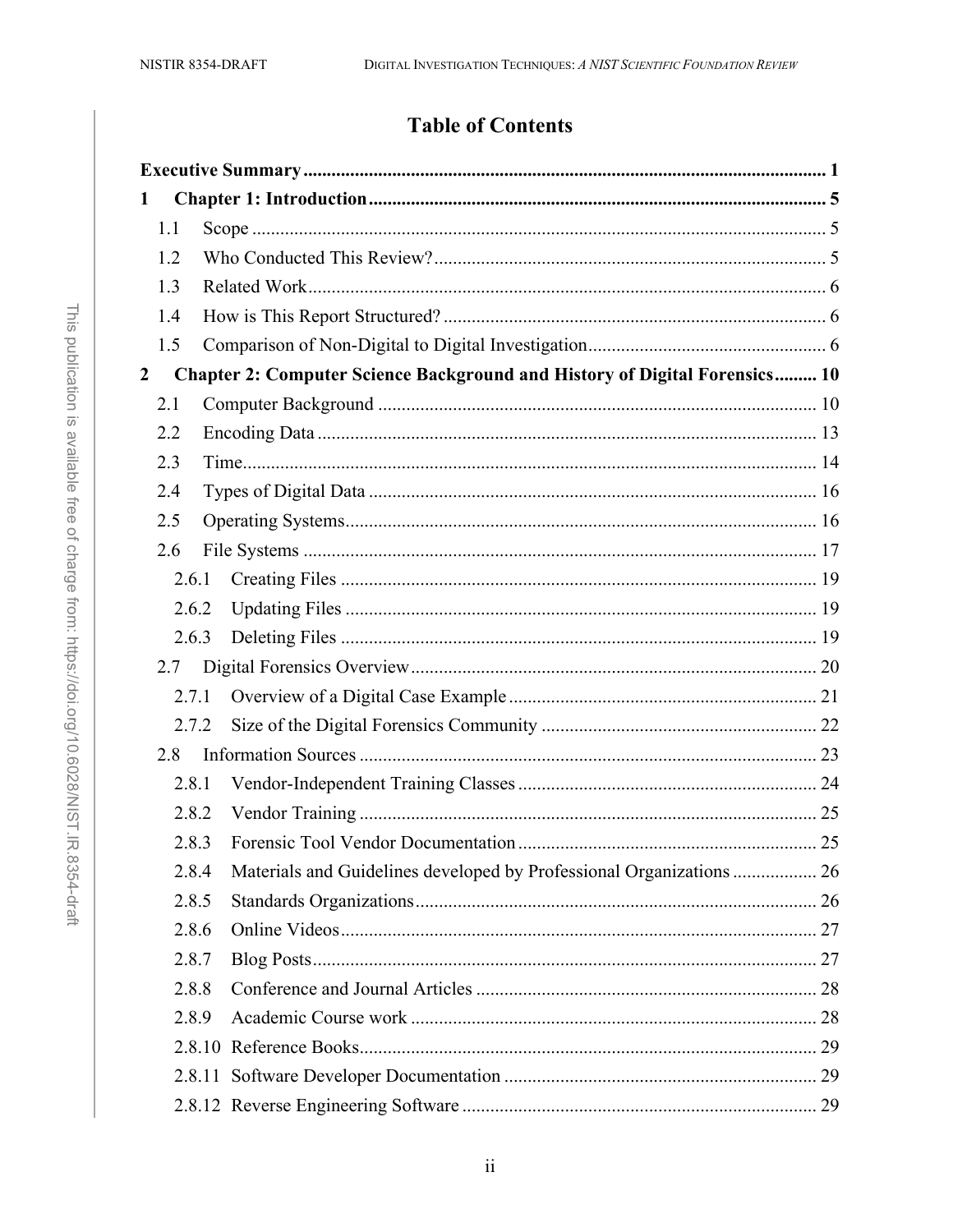|                         | 2.9   |  |  |
|-------------------------|-------|--|--|
| 3                       |       |  |  |
| $\overline{\mathbf{4}}$ |       |  |  |
|                         | 4.1   |  |  |
|                         | 4.2   |  |  |
|                         | 4.2.1 |  |  |
|                         | 4.2.2 |  |  |
|                         | 4.2.3 |  |  |
|                         | 4.2.4 |  |  |
|                         | 4.2.5 |  |  |
|                         | 4.3   |  |  |
|                         | 4.4   |  |  |
|                         | 4.5   |  |  |
|                         | 4.6   |  |  |
|                         | 4.6.1 |  |  |
|                         | 4.6.2 |  |  |
|                         | 4.6.3 |  |  |
|                         | 4.7   |  |  |
|                         | 4.7.1 |  |  |
|                         | 4.7.2 |  |  |
|                         | 4.8   |  |  |
|                         | 4.9   |  |  |
|                         | 4.10  |  |  |
|                         |       |  |  |
|                         |       |  |  |
|                         |       |  |  |
|                         |       |  |  |
|                         |       |  |  |
| 5                       |       |  |  |
|                         |       |  |  |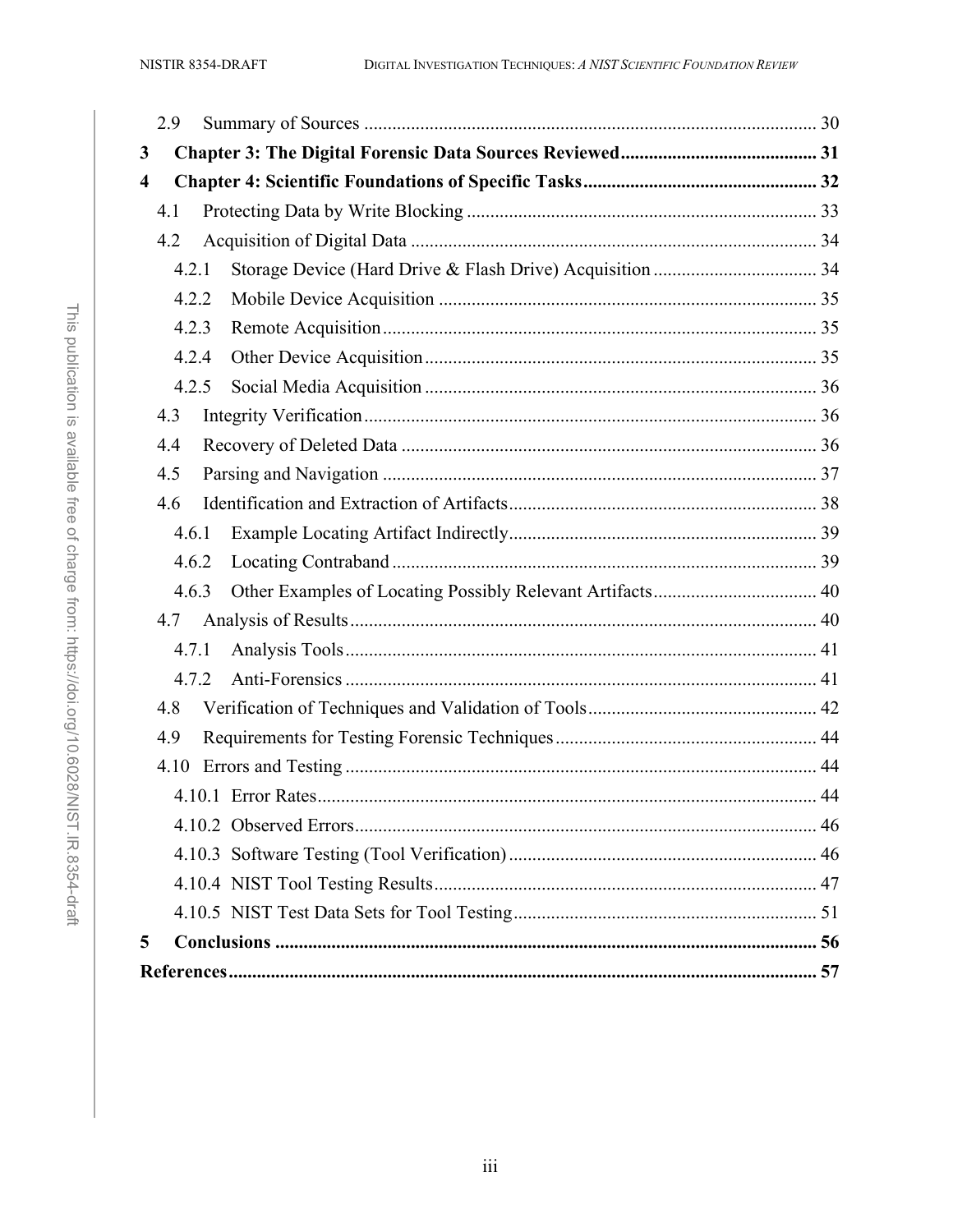# **Glossary and Acronyms**

| <b>Terms</b> and<br><b>Acronyms</b> | <b>Definition of Term</b>                                                                                                                                                                                                                                                                                                                |
|-------------------------------------|------------------------------------------------------------------------------------------------------------------------------------------------------------------------------------------------------------------------------------------------------------------------------------------------------------------------------------------|
| <b>AAFS</b>                         | American Academy of Forensic Sciences.                                                                                                                                                                                                                                                                                                   |
| <b>Advanced Format</b>              | Created to address technical issues with the 512-byte storage device<br>sector size by changing storage device sector size from 512-bytes to<br>a multiple of 512-bytes such as 4096-bytes, i.e., storage devices<br>with a sector size larger than 512-bytes.                                                                           |
| <b>Algorithm</b>                    | A sequence of steps for solving a problem or accomplishing a task.                                                                                                                                                                                                                                                                       |
| <b>Anti-forensics</b>               | Active measures and techniques taken by a computer user to<br>mislead or obstruct an examiner. Common methods include<br>deleting relevant files, creating bogus artifacts, modifying time<br>stamps, log file alterations, creation of file system artifacts that can<br>disrupt operation of common forensic tools and other measures. |
| <b>APFS</b>                         | Apple File System. One of the file systems supported on Macintosh<br>Computers. APFS was introduced in 2017.                                                                                                                                                                                                                             |
| <b>Artifact</b>                     | A digital artifact is a singular unit of interpretable data that can be<br>extracted from a given data source that is useful for addressing<br>questions in forensic investigations.                                                                                                                                                     |
| <b>ASCII</b>                        | American Standard Code for Information Interchange is a character<br>encoding standard for electronic communication.                                                                                                                                                                                                                     |
| <b>ATA</b>                          | Stands for AT Attachment, also known as PATA (Parallel ATA) or<br>IDE (Integrated Drive Electronics). ATA is a protocol for<br>connecting storage devices to a host computer. Note: AT is an IBM<br>PC model name, not an acronym.                                                                                                       |
| <b>Binary</b>                       | A base-2 representation for numbers that uses a sequence of 1's and<br>0's to write a number. See <i>Place Value Notation</i> .                                                                                                                                                                                                          |
| <b>BIOS</b>                         | Basic Input Output System. PC computer firmware to perform<br>hardware initialization during the PC power-on startup process and<br>provide other services to the operating system.                                                                                                                                                      |
| <b>CFReDS</b>                       | Computer Forensics Reference Data Sets. A repository at NIST of<br>community created test data sets for testing digital forensic tools,<br>including CFTT test data sets.                                                                                                                                                                |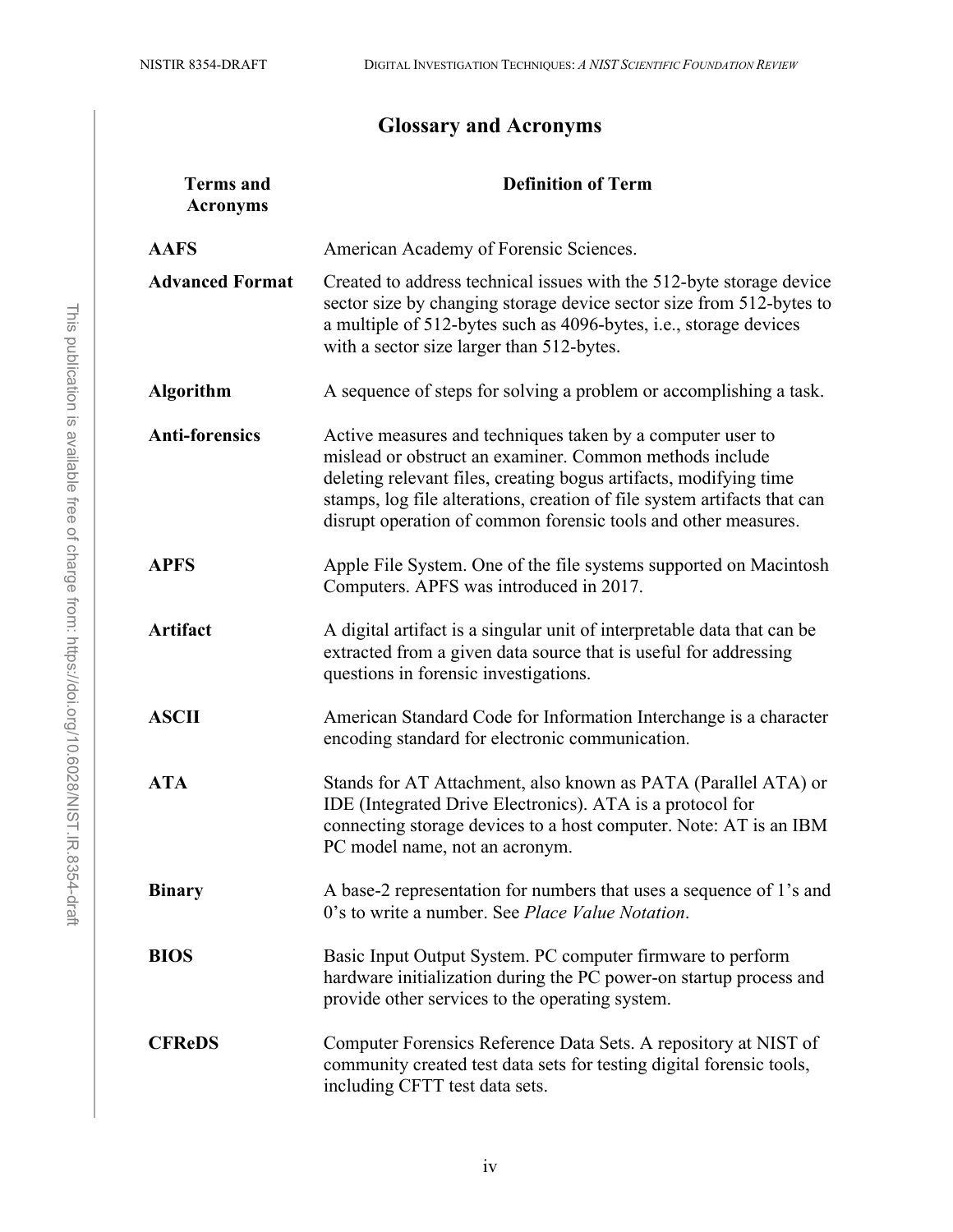| <b>Terms</b> and<br><b>Acronyms</b> | <b>Definition of Term</b>                                                                                                                                                                                                                      |  |
|-------------------------------------|------------------------------------------------------------------------------------------------------------------------------------------------------------------------------------------------------------------------------------------------|--|
| <b>CFTT</b>                         | Computer Forensic Tool Testing. A project at NIST for testing<br>digital forensic tools.                                                                                                                                                       |  |
| <b>Chip-Off</b>                     | A destructive method of acquiring digital data from a device by<br>removing memory chips from a printed circuit board and then<br>directly copying the data from the chip.                                                                     |  |
| <b>CRC</b>                          | Cyclic Redundancy Check is an error-detecting code commonly<br>used to detect accidental changes to transmitted data.                                                                                                                          |  |
| <b>Data Acquisition</b>             | The general process of making a copy of digital data. This can be<br>an entire digital device, just a partition from a storage device, or<br>selected files from a file system.                                                                |  |
| DC3                                 | Defense Cyber Crime Center.                                                                                                                                                                                                                    |  |
| <b>DCO</b>                          | Device Configuration Overlay. Used to change the features offered<br>by a storage device to present a subset of the available features and<br>change the apparent storage capacity of a storage device to a<br>smaller size.                   |  |
| DE                                  | Digital Evidence. Digital evidence or electronic evidence is any<br>probative information stored or transmitted in digital form that a<br>party to a court case may use at trial.                                                              |  |
| <b>DFRWS</b>                        | Digital Forensics Research Workshop                                                                                                                                                                                                            |  |
| <b>DFRWS-EU</b>                     | Digital Forensics Research Workshop Europe                                                                                                                                                                                                     |  |
| <b>DHS</b>                          | Department of Homeland Security.                                                                                                                                                                                                               |  |
| <b>Disk Imaging</b>                 | The process of acquiring the digital contents of a storage device<br>(fixed disk, removable disk, flash drive, etc.). This acquires all the<br>data on a device including files, metadata, and contents of<br>unallocated areas of the device. |  |
| <b>DOJ</b>                          | Department of Justice.                                                                                                                                                                                                                         |  |
| <b>EBCDIC</b>                       | Extended Binary Coded Decimal Interchange Code is a character<br>encoding used on older IBM mainframe computers.                                                                                                                               |  |
| <b>ECC</b>                          | Error Correcting Code. A method to ensure accurate detection and<br>correction of transmission errors when data is moved from one                                                                                                              |  |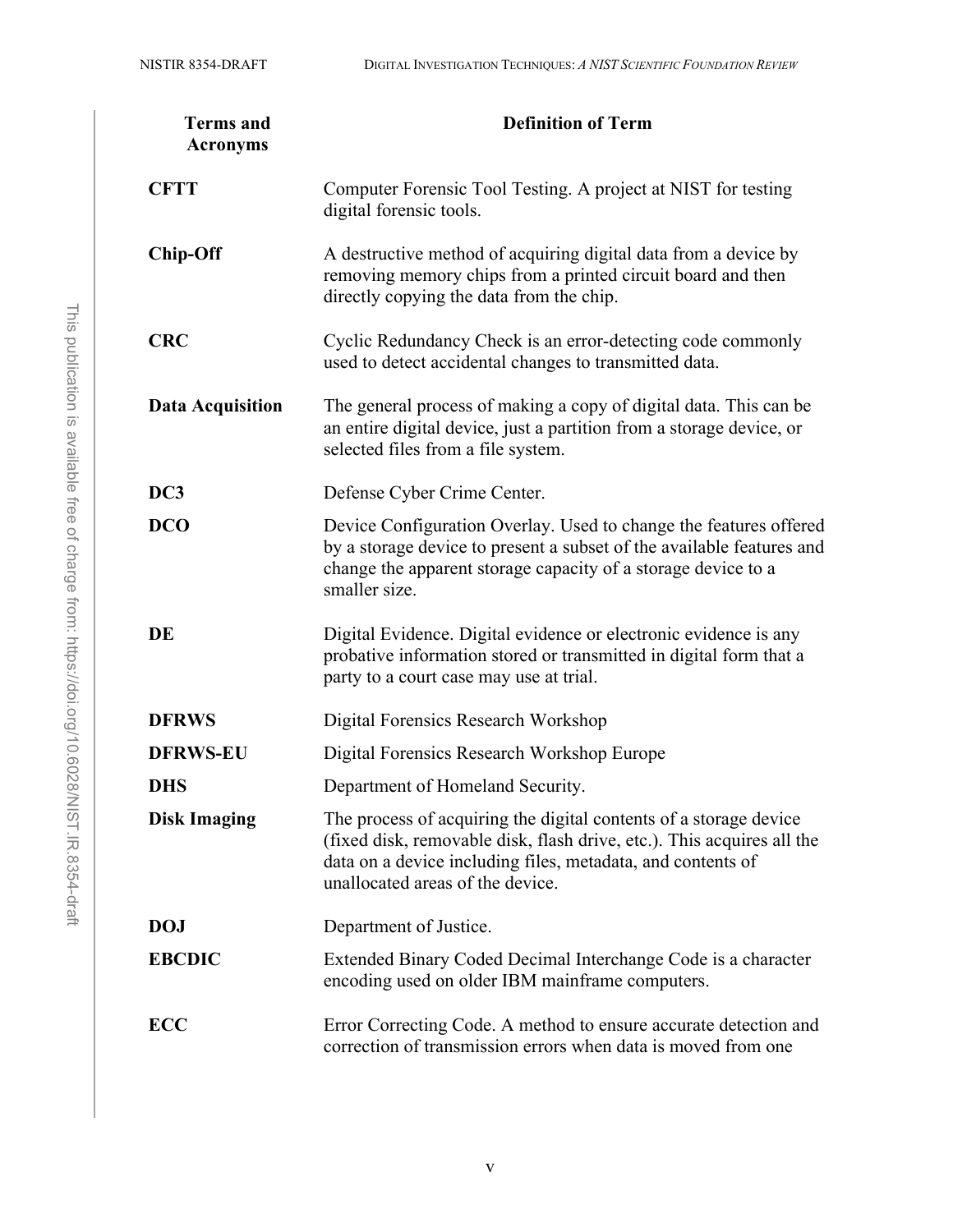| <b>Terms</b> and<br><b>Acronyms</b> | <b>Definition of Term</b>                                                                                                                                                                                                                                                                                                                                                                                                                                            |  |  |
|-------------------------------------|----------------------------------------------------------------------------------------------------------------------------------------------------------------------------------------------------------------------------------------------------------------------------------------------------------------------------------------------------------------------------------------------------------------------------------------------------------------------|--|--|
|                                     | place to another, e.g., memory to memory transfers, storage device<br>to memory transfers.                                                                                                                                                                                                                                                                                                                                                                           |  |  |
| <b>Encode</b>                       | In computing, to represent information as numbers. For example,<br>text can be encoded by assigning each letter a unique number.                                                                                                                                                                                                                                                                                                                                     |  |  |
| Encrypt                             | To encode information in a way that prevents unauthorized access.<br>For example, decryption with a key is required to access the<br>information.                                                                                                                                                                                                                                                                                                                    |  |  |
| <b>ExFAT</b>                        | Extensible File Allocation Table. A revised implementation of the<br>FAT file system introduced in 2006 that addresses some<br>shortcomings in the FAT file system, e.g., allows files larger than<br>4GB, and faster performance.                                                                                                                                                                                                                                   |  |  |
| Exif                                | A standard metadata format employed in specific digital still<br>camera file formats, e.g., JPEG. While EXIF is a specific type of<br>metadata, the term is used colloquially in reference to a variety of<br>metadata embedded in audio and image files describing the file<br>content. Audio files may have metadata such as artist, copyright,<br>creation date, and more. An image file may have camera make,<br>model, exposure settings, geolocation and more. |  |  |
| Ext4                                | Fourth Extended File System. The default file system for many<br>Linux distributions as of this writing. Ext4 was introduced in 2008<br>as a replacement for the earlier ext2 and ext3 Linux file systems.                                                                                                                                                                                                                                                           |  |  |
| <b>FAT</b>                          | File Allocation Table (file system). A file system developed for<br>Microsoft computers introduced in 1977 and revised and extended<br>over the years. Versions include FAT12 (12-bit addresses), FAT16<br>(16-bit addresses) and FAT32 (32-bit addresses).                                                                                                                                                                                                          |  |  |
| <b>File System</b>                  | A method for organizing files on a storage device. Common file<br>systems on Windows systems are NTFS, ExFAT and FAT. LINUX<br>systems use ext4 and FAT. Apple Macs use HFS+, APFS, FAT and<br>ExFAT.                                                                                                                                                                                                                                                                |  |  |
| <b>Fixed media</b>                  | A storage device that is physically installed in a computer.                                                                                                                                                                                                                                                                                                                                                                                                         |  |  |
| Hash                                | A mathematical technique that computes a hash value (short, fixed<br>length) from a possibly much longer set of data. Hashes can be<br>designed to exhibit several useful properties depending on the                                                                                                                                                                                                                                                                |  |  |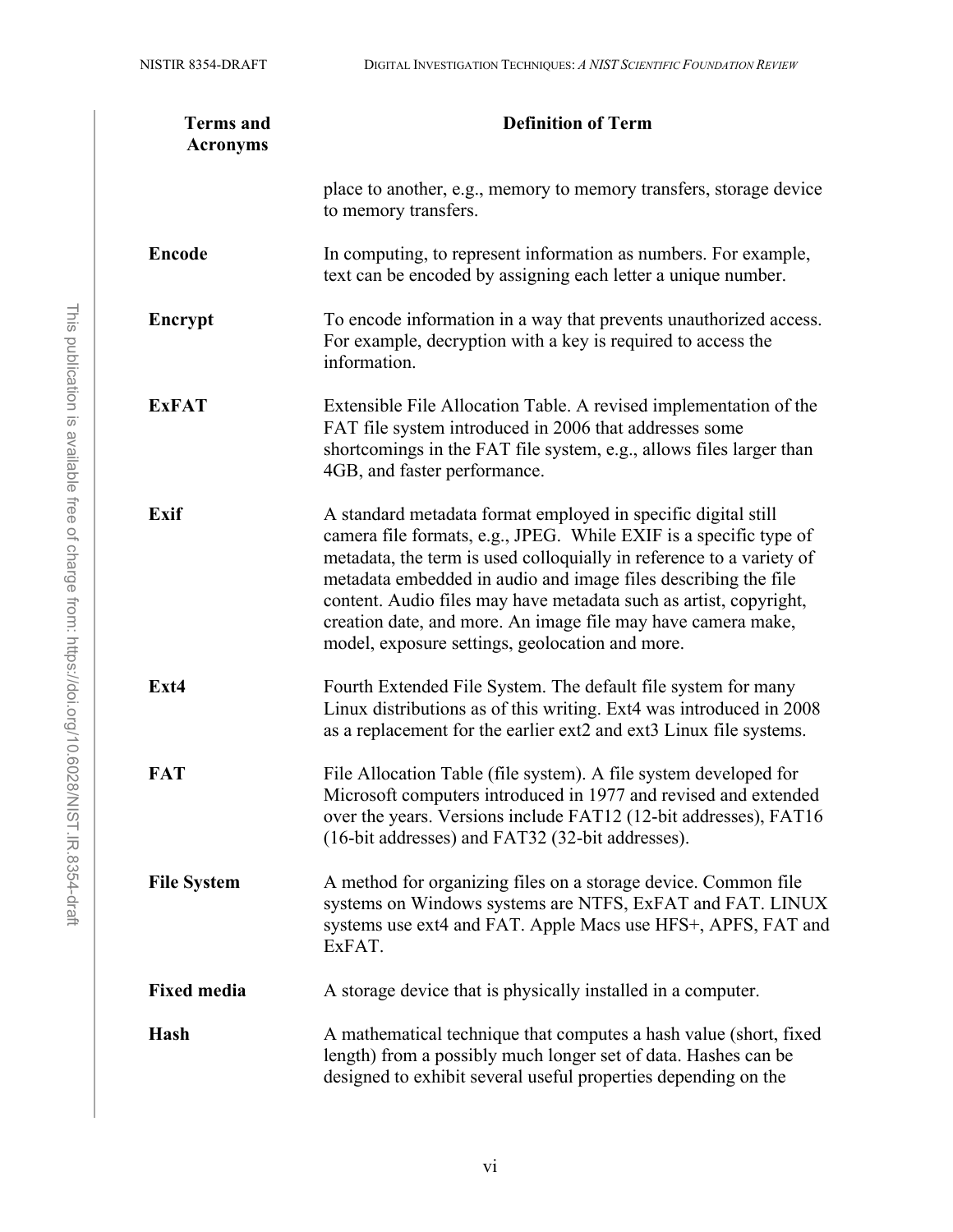| <b>Terms</b> and<br><b>Acronyms</b> | <b>Definition of Term</b>                                                                                                                                                                                                                                                                                                                                                                                                                                                                                                                                                                                                                                                                                                                                                                                       |  |  |
|-------------------------------------|-----------------------------------------------------------------------------------------------------------------------------------------------------------------------------------------------------------------------------------------------------------------------------------------------------------------------------------------------------------------------------------------------------------------------------------------------------------------------------------------------------------------------------------------------------------------------------------------------------------------------------------------------------------------------------------------------------------------------------------------------------------------------------------------------------------------|--|--|
|                                     | intended application. In digital forensics, <i>cryptographic hashes</i> are<br>usually used that have the following properties:<br>The same input always produces the same output.<br>The original input data cannot be reconstructed from the<br>output hash.<br>Hash values from files with small differences have hash<br>values with large differences.<br>• Chance of two different files selected at random having the<br>same hash value is so small that it is essentially zero.<br>These hashes can be used to verify that a file, e.g., an acquisition<br>from a device, has not changed, or find copies of known<br>contraband. Some cryptograph hashes in current use include<br>Message Digest 5 (MD5), Secure Hash Algorithm (SHA-1, SHA-2<br>& SHA-3). SHA-2 and SHA-3 come in several variants. |  |  |
| Hexadecimal                         | Hexadecimal is a base 16 number system than uses in addition to<br>the digits $0-9$ , 6 letters (A through F) rather than the traditional base<br>10 decimal system. See Place Value Notation.                                                                                                                                                                                                                                                                                                                                                                                                                                                                                                                                                                                                                  |  |  |
| <b>HFS Plus</b>                     | Hierarchical File System Extended. Apple file system introduced in<br>1998, replaced by APFS in 2017.                                                                                                                                                                                                                                                                                                                                                                                                                                                                                                                                                                                                                                                                                                           |  |  |
| <b>HPA</b>                          | Host Protected Area. A hidden area that can be configured on a<br>storage device.                                                                                                                                                                                                                                                                                                                                                                                                                                                                                                                                                                                                                                                                                                                               |  |  |
| <b>HTCIA</b>                        | High Technology Crime Investigation Association.                                                                                                                                                                                                                                                                                                                                                                                                                                                                                                                                                                                                                                                                                                                                                                |  |  |
| <b>IDEMA</b>                        | International Disk Drive Equipment and Materials Association is a<br>trade organization that represents the disk drive industry.                                                                                                                                                                                                                                                                                                                                                                                                                                                                                                                                                                                                                                                                                |  |  |
| <b>JTAG</b>                         | Joint Test Action Group. An industry standard for verifying designs<br>and testing printed circuit boards after manufacture.                                                                                                                                                                                                                                                                                                                                                                                                                                                                                                                                                                                                                                                                                    |  |  |
| <b>LBA</b>                          | Logical Block Address. A scheme to locate data on a storage<br>device. An LBA of 0 is the first block of data on the storage device,<br>LBA of 1 is the next block of data and so on.                                                                                                                                                                                                                                                                                                                                                                                                                                                                                                                                                                                                                           |  |  |
| <b>MAC Times</b>                    | Time stamp metadata maintained by a file system to track events in<br>the life cycle of a file. The exact events recorded depends on the<br>operating system and the file system. The usual meanings are<br>Modify, Access, and Create with slight differences in meaning for                                                                                                                                                                                                                                                                                                                                                                                                                                                                                                                                   |  |  |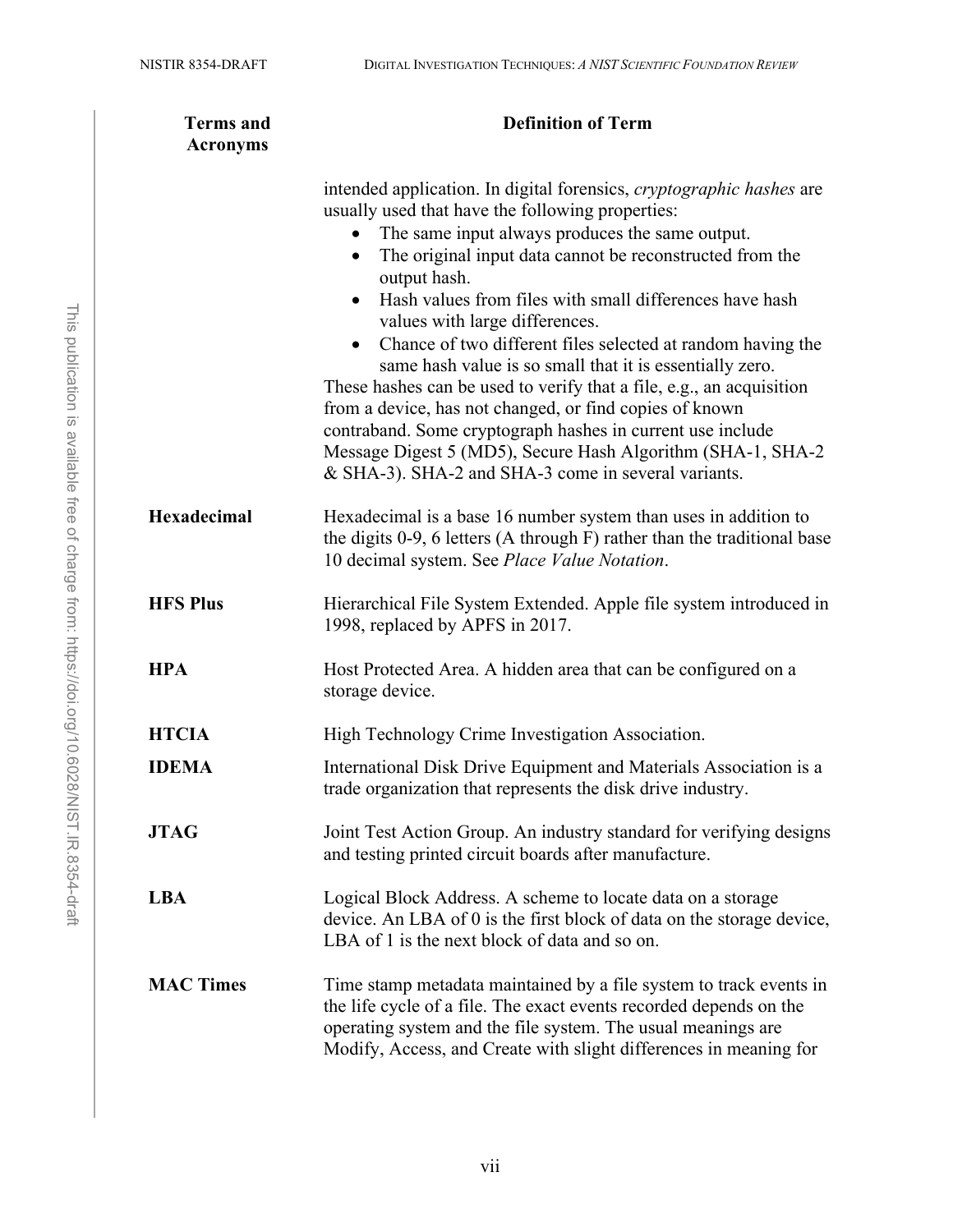| <b>Terms</b> and<br><b>Acronyms</b> | <b>Definition of Term</b>                                                                                                                                                                                                                                                                                                                                                                                                                                                                                                                                                                                         |  |
|-------------------------------------|-------------------------------------------------------------------------------------------------------------------------------------------------------------------------------------------------------------------------------------------------------------------------------------------------------------------------------------------------------------------------------------------------------------------------------------------------------------------------------------------------------------------------------------------------------------------------------------------------------------------|--|
|                                     | each type of file system and differences in meaning for files and<br>directories.                                                                                                                                                                                                                                                                                                                                                                                                                                                                                                                                 |  |
| MD <sub>5</sub>                     | Message Digest 5. A commonly used cryptographic hash algorithm.                                                                                                                                                                                                                                                                                                                                                                                                                                                                                                                                                   |  |
| Metadata                            | Metadata is a description of stored data. Categories of metadata<br>include: (1) application metadata (in a document this could be<br>author, organization, etc., in a database such as SQLite there is<br>metadata to describe the layout of the stored data within the<br>database), (2) file system metadata (placement of the file within the<br>file system, owner, permissions, MAC times, etc.), (3) partition<br>metadata that identifies the type of file system the partition contains<br>and global file system parameters, and (4) device metadata<br>describes the layout of partitions on a device. |  |
| <b>NTFS</b>                         | New Technology File System. Microsoft Windows file system<br>introduced in 1993, revised several times over the years.                                                                                                                                                                                                                                                                                                                                                                                                                                                                                            |  |
| NW3C                                | National White Collar Crime Center.                                                                                                                                                                                                                                                                                                                                                                                                                                                                                                                                                                               |  |
| <b>Operating System</b>             | The software that creates the digital environment for running<br>software on a computer or other digital device. Most operating<br>systems are variants of either MS Windows (95, 98, 2000, Vista,<br>XP, 10, etc.) or UNIX (BSD, Linux, Mac OS, iOS, etc.).                                                                                                                                                                                                                                                                                                                                                      |  |
| <b>OSAC</b>                         | Organization of Scientific Area Committees for Forensic Science.                                                                                                                                                                                                                                                                                                                                                                                                                                                                                                                                                  |  |
| <b>Partition</b>                    | A contiguous area of a storage device used to contain a formatted<br>file system.                                                                                                                                                                                                                                                                                                                                                                                                                                                                                                                                 |  |
| <b>Partition Table</b>              | A table describing the layout of a physical storage device that has<br>been divided into partitions, each partition contains a separate file<br>system.                                                                                                                                                                                                                                                                                                                                                                                                                                                           |  |
| <b>PhotoDNA</b>                     | A hashing technique that creates similar hashes for similar image<br>files. The calculation of the hash is based on image content and not<br>the binary representation of the image file. It also addresses<br>reformatting of an image from one format to another, e.g., JPG to<br>PNG, since the image content stays the same even though the<br>binary representation changes significantly.                                                                                                                                                                                                                   |  |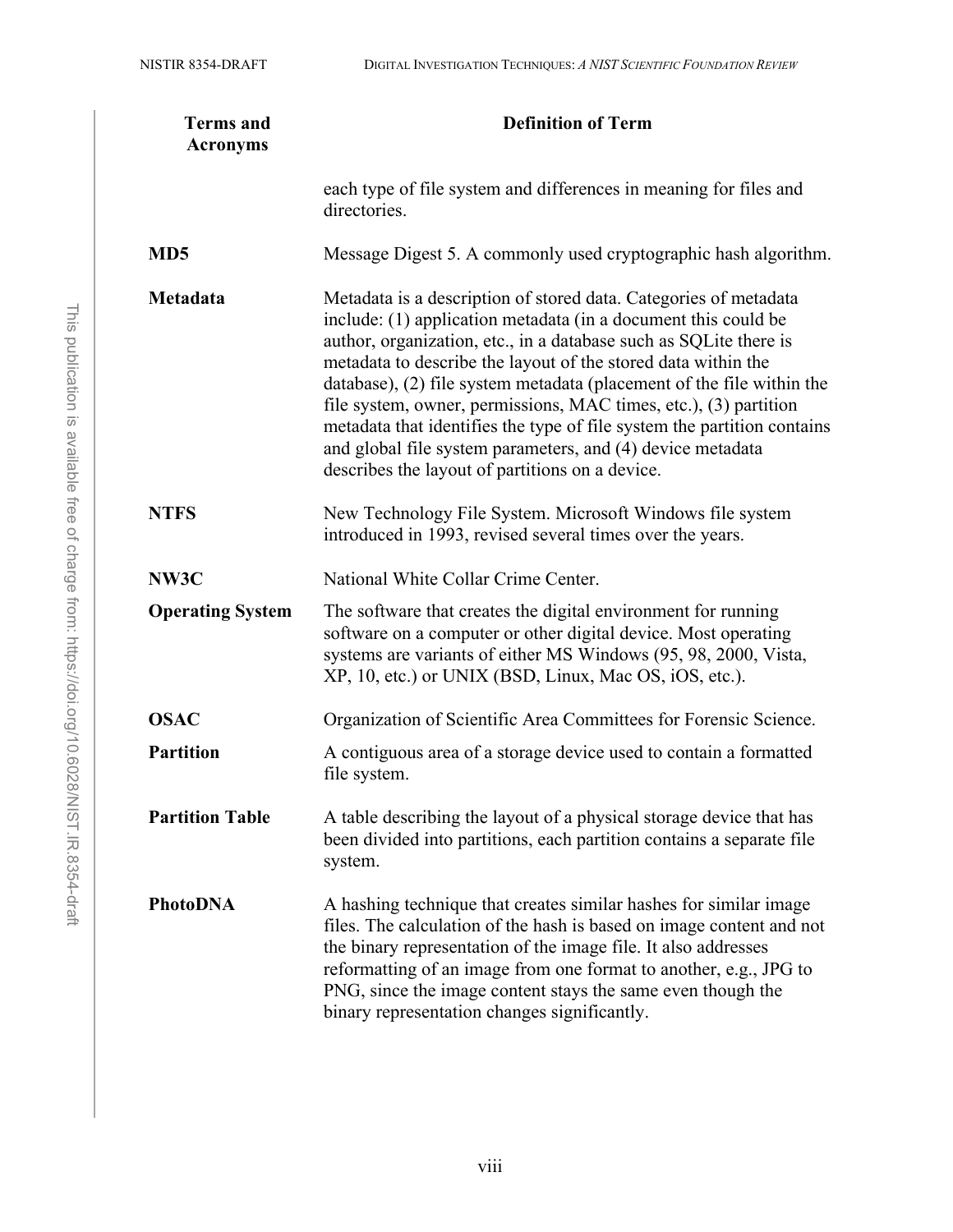| <b>Terms</b> and<br><b>Acronyms</b>   | <b>Definition of Term</b>                                                                                                                                                                                                                                                                                                                                                                                                                                                                                                                                                                                                                                                                                                                                                                                                         |  |  |
|---------------------------------------|-----------------------------------------------------------------------------------------------------------------------------------------------------------------------------------------------------------------------------------------------------------------------------------------------------------------------------------------------------------------------------------------------------------------------------------------------------------------------------------------------------------------------------------------------------------------------------------------------------------------------------------------------------------------------------------------------------------------------------------------------------------------------------------------------------------------------------------|--|--|
| <b>Place Value</b><br><b>Notation</b> | A method for representing numbers using a sequence of symbols<br>selected from a fixed set of symbols that are assigned value based<br>on the relative position within the sequence.                                                                                                                                                                                                                                                                                                                                                                                                                                                                                                                                                                                                                                              |  |  |
| Removable media                       | A storage device that is either $(1)$ a data container that is inserted<br>and removed from a data reader or $(2)$ a storage device that can be<br>connected or removed from a computer while the computer is<br>running.                                                                                                                                                                                                                                                                                                                                                                                                                                                                                                                                                                                                         |  |  |
| <b>SATA</b>                           | Serial ATA. A protocol for connecting storage devices to a host<br>computer.                                                                                                                                                                                                                                                                                                                                                                                                                                                                                                                                                                                                                                                                                                                                                      |  |  |
| <b>SCSI</b>                           | Small Computer System Interface is a protocol for connecting<br>storage devices to a host computer.                                                                                                                                                                                                                                                                                                                                                                                                                                                                                                                                                                                                                                                                                                                               |  |  |
| <b>SHA</b>                            | Secure Hash Algorithm. A family of cryptographic hash algorithms<br>approved by NIST for security applications. Includes SHA-1, SHA-<br>2 and $SHA-3$ .                                                                                                                                                                                                                                                                                                                                                                                                                                                                                                                                                                                                                                                                           |  |  |
| <b>SIM</b> card                       | A Subscriber Identity Module is another, older, name for a UICC<br>card.                                                                                                                                                                                                                                                                                                                                                                                                                                                                                                                                                                                                                                                                                                                                                          |  |  |
| <b>Storage Device</b>                 | An electronic or optical device that can store data for later retrieval.<br>A storage device usually has some type of file system to organize<br>the stored data as files. There are several types:<br>Fixed media physically installed in a computer. The<br>computer must be powered off to install or remove the<br>storage device.<br>Removable media. Can be installed or removed while the<br>$\bullet$<br>computer is running. Small storage devices are called <i>flash</i><br>drives or thumb drives (they are about the size of a human<br>thumb). These devices are usually connected via a USB<br>interface.<br>Memory card. One of several digital storage media types<br>$\bullet$<br>that can be inserted into a compatible card reader, e.g., SD<br>card.<br>Optical disk. A CD or DVD in one of several formats. |  |  |
| <b>SWGDE</b>                          | Scientific Working Group on Digital Evidence.                                                                                                                                                                                                                                                                                                                                                                                                                                                                                                                                                                                                                                                                                                                                                                                     |  |  |
| <b>UICC</b> card                      | A Universal Integrated Circuit Card (also called a SIM card)<br>contains phone number and account information for mobile                                                                                                                                                                                                                                                                                                                                                                                                                                                                                                                                                                                                                                                                                                          |  |  |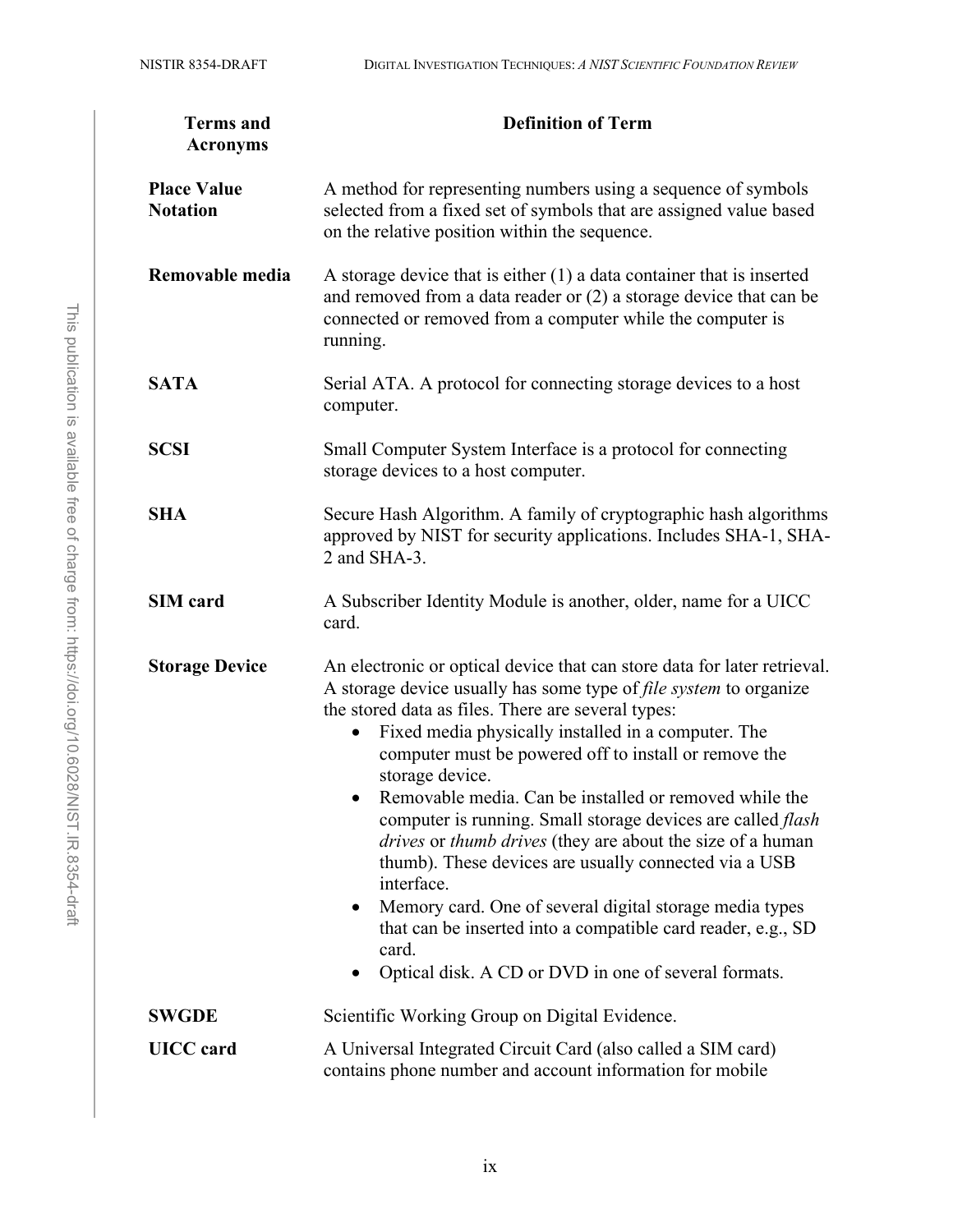| <b>Terms and</b><br><b>Acronyms</b> | <b>Definition of Term</b>                                                                                                                                                                                                    |  |  |
|-------------------------------------|------------------------------------------------------------------------------------------------------------------------------------------------------------------------------------------------------------------------------|--|--|
|                                     | devices. An integrated circuit card that securely stores the<br>international mobile subscriber identity (IMSI) and the related<br>cryptographic key used to identify and authenticate subscribers on<br>mobile devices.     |  |  |
| <b>Volatile</b>                     | Data stored on a device that is lost when power is removed from<br>the device. Removing power usually resets all binary digits to zero.<br>For example, computer memory is lost when power to the computer<br>is turned off. |  |  |
| <b>Write Blocking</b>               | Techniques designed to prevent any modification to digital media<br>during acquisition or browsing.                                                                                                                          |  |  |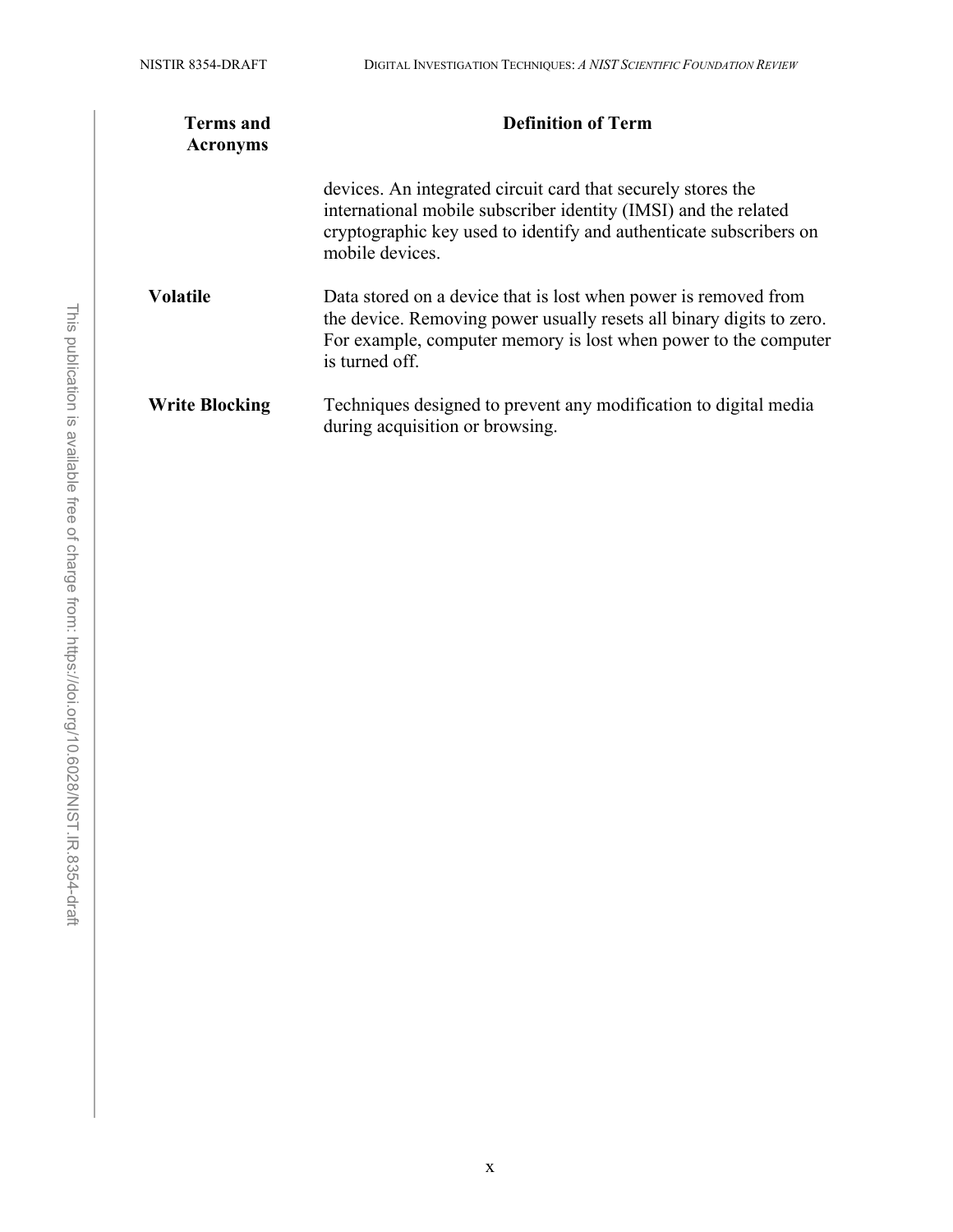#### **Executive Summary**

<span id="page-13-0"></span>Every interaction with a digital device has the potential to leave a trail of what we did, who we did it with, where we were, and when the event took place. This trail is made up of digital artifacts, which are created in the routine operation of a digital device. This trail can assist an investigator to discover and explain what happened. Computers generate many artifacts, most of which do not contribute to understanding what happened. The challenge is finding useful information and separating it from irrelevant information. Digital investigation techniques can extract this information and construct a narrative of the events. The analysis of digital devices for investigative purposes is widely practiced and, as this report shows, there are at least 11,000 digital forensic laboratories in the United States.

In recent years, several scientific advisory bodies have expressed the need for scientific foundation reviews of forensic disciplines and identified NIST as an appropriate agency for conducting them. The purpose of a scientific foundation review is to document and consolidate information supporting the methods used in forensic analysis and identify knowledge gaps where they exist. In addition to this report on digital investigation techniques, the initial scientific foundation reviews conducted by NIST include DNA mixture interpretation, bitemark analysis, and firearm examination (Butler et al. 2020).

To address the question of the scientific basis of digital investigation, NIST examined the scientific literature on digital forensics as well as multiple other sources (see Sec. 2.8 and Sec. 3). The review was led by a senior computer scientist and a multidisciplinary team from various areas at NIST. The team identified seven categories of digital forensic activities which were studied.

Obtaining input from experts outside of NIST is an integral component of a NIST scientific foundation review. As described in Chapter 3, the NIST team followed the process outlined in NISTIR 8225 (Butler et al. 2020) for conducting this review in terms of obtaining input from the community including:

- collecting and evaluating the peer-reviewed literature,
- assessing publicly available data from interlaboratory studies, proficiency tests, and laboratory validation studies,
- exploring other available information including position statements and non-peer reviewed literature, and
- obtaining input from members of the relevant community through interviews, workshops, working groups, and other formats for the open exchange of ideas and information.

The overall finding of this report is that digital evidence examination rests on a firm foundation based in computer science. Several of the techniques had already been extensively studied and documented in the peer-reviewed literature. Others are documented more informally through community discussion forums. The application of these computer science techniques to digital investigations is sound, only limited by the difficulties of keeping up with the complexity and rapid pace of change in IT.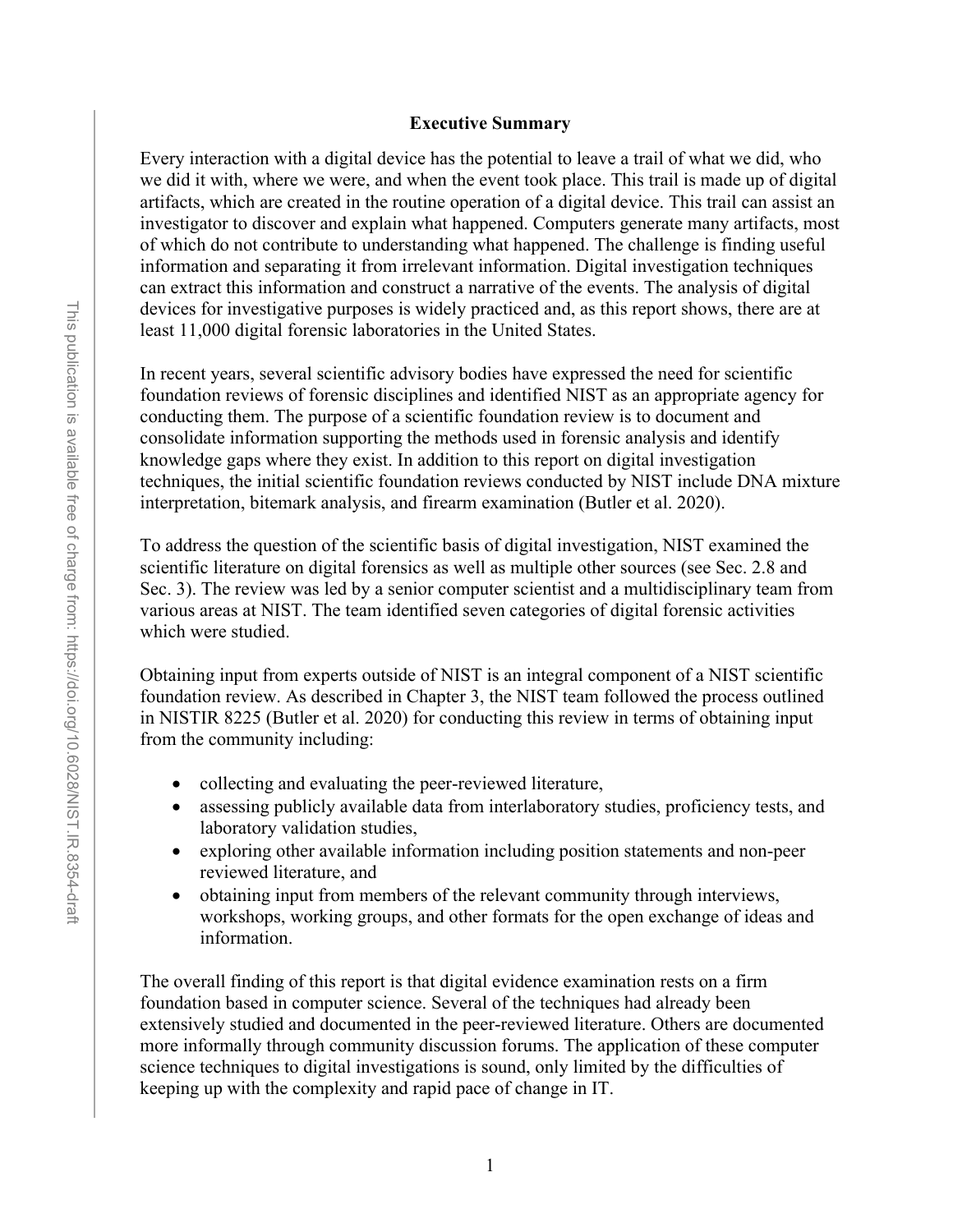There are many ways to organize tasks performed in digital investigations; for this report, the following grouping of tasks is used:

> 1. Protect data from modification. This is usually accomplished, by write blocking, i.e., monitoring access to a storage device for any data modifying attempts and suppressing the attempt at modification. This is discussed in Sec. 4.1.

2. Acquire digital data. This is accomplished by copying data to make an image file of the acquired digital data. Copying digital data accurately is based on established engineering techniques such as error detecting and correcting codes to ensure that data is copied accurately. This is discussed in Sec. 4.2.

3. Ensure integrity of acquired data. Cryptographic hashing is used to ensure that if acquired digital data is changed inadvertently or deliberately, the change can be detected. This is discussed in Sec. 4.3.

4. Recover deleted data. In some situations, recovery and reconstruction of deleted data makes it possible to bring back deleted files (in whole or in part) or internal records from within an application file. Recovering deleted data has several risks including missing data and conflating unrelated data. Any recovered item must be evaluated by the examiner for indications of problems. This is discussed in Sec. 4.4.

5. Navigate the acquired digital data. This is accomplished by unraveling, i.e., parsing the layout of the acquired data. This is best performed using a software tool. There is the risk that an incorrect implementation will not correctly interpret the structure of a particular file system, e.g., not showing all acquired active files. This is discussed in Sec. 4.5.

6. Identify and extract data artifacts. Items of interest are identified so they can be located and extracted by navigating the acquired data to find artifacts that meet criteria of interest such as, data that contains a specific text string, or association of an event with a specific date and time. This is discussed in Sec. 4.6.

7. Analyze. Examination of extracted artifacts can help develop a narrative or reconstruction of relevant events for inclusion in a final written report. This is discussed in Sec. 4.7.

The following 12 key takeaways have been identified in this report. Their number  $(\#x,y)$ corresponds to which chapter they are located in (x) and their sequence within that chapter (y).

> 1. **KEY TAKEAWAY #2.1**: In routine operations computers store much more data than what is presented to the user. Examples include storing time and location data on photos, extra copies of data, and data about system activities.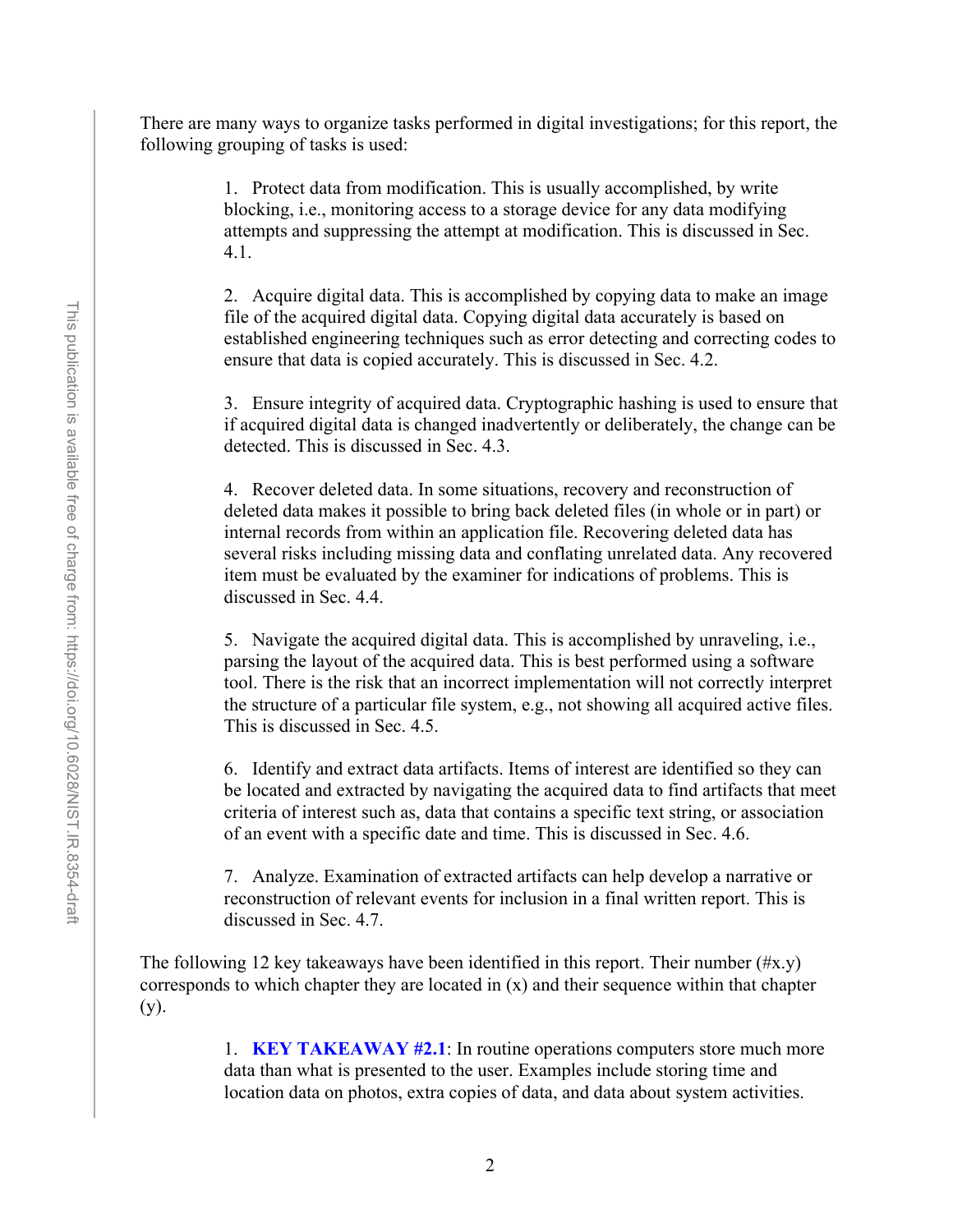Forensic tools and techniques can reveal this data to provide a window into activities that have taken place on a computer or other digital device.

2. **KEY TAKEAWAY #2.2**: Digital forensics is dependent on an understanding of computers and how they work. Any activity that is performed by a computer can potentially be a target for a forensics tool or technique.

3. **KEY TAKEAWAY #2.3**: Computer technology evolves rapidly but sporadically. Some attributes of computers last for decades and some only for a few weeks.

4. **KEY TAKEAWAY #2.4**: The forensic examiner needs to be aware of key changes in computing technology relevant to the examination being performed. Frequent changes in digital technology introduces the possibility for incomplete analysis or for misunderstanding of the meaning of artifacts.

5. **KEY TAKEAWAY #2.5:** Not every digital forensic technique undergoes a peer review, formal testing, or error rate analysis. In general, the digital forensics community performs an informal review by providing feedback about the usefulness of techniques. This general acceptance process allows for techniques to be quickly evaluated and revised.

6. **KEY TAKEAWAY #4.1:** When using techniques to recover deleted or hidden artifacts the examiner must determine the relevance of the recovered information as it may be incomplete or improperly merged with irrelevant information.

7. **KEY TAKEAWAY #4.2:** Searching tools have limitations based on the multiple ways that computers store information. Limitations include the type of files, types of encoding, and many other parameters. In general search tools are very effective at finding information, but there is a possibility that data will be missed because a tool does not have the capability to find it.

8. **KEY TAKEAWAY #4.3:** If someone has taken steps to change information in digital evidence to mislead an examiner, it may be difficult to detect the changes. Depending on the sophistication of the manipulation, identification of the changes relies on the skill of the examiner.

9. **KEY TAKEAWAY #4.4:** Digital processes tend to have systematic errors rather than random errors. Therefore, an error mitigation analysis provides more information and is the correct way to manage uncertainty. Asking for an error rate is only useful where there are random errors.

10. **KEY TAKEAWAY #4.5:** When error rates are provided, it is important for the user to understand the context of the numbers. Errors in computer science techniques tend to be so small as to be negligible. For some forensic techniques,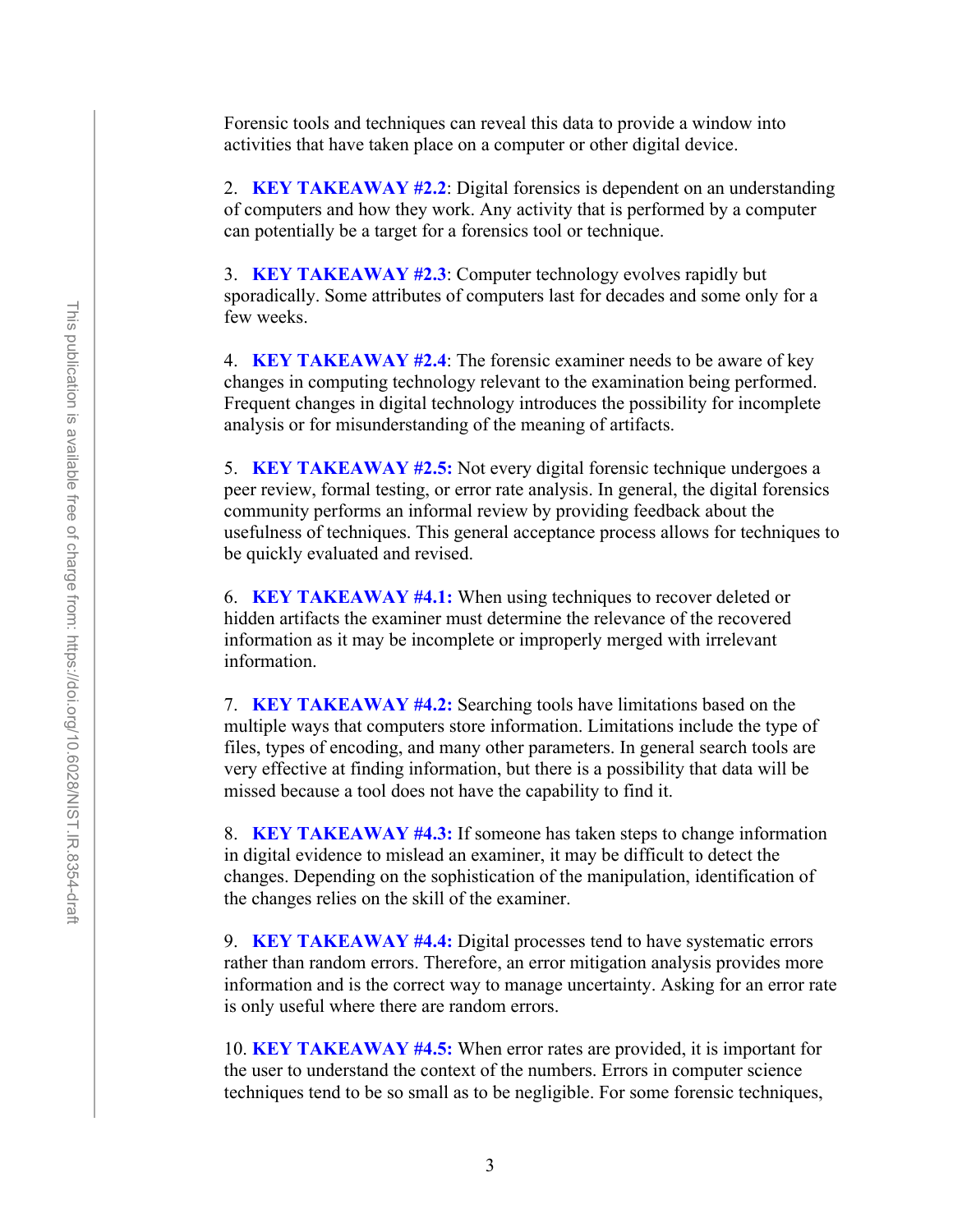the error rates may vary significantly based on attributes of the technology and usage patterns.

11. **KEY TAKEAWAY #4.6:** It is not feasible to test all combinations of tools and digital evidence sources.

12. **KEY TAKEAWAY #4.7:** Extensive tool testing of over 250 widely used digital forensic tools showed that most tools can perform their intended functions with only minor anomalies.

In addition to addressing the scientific foundation of digital investigation, it is critical that digital findings are communicated clearly. Because of the breadth of digital evidence tools and techniques, it is challenging to properly communicate the results of a digital examination. Some of the basic topics are familiar to most lay people, but the more advanced topics can be rather difficult to understand. Hopefully this report will be helpful in communicating the underlying science and its limitations.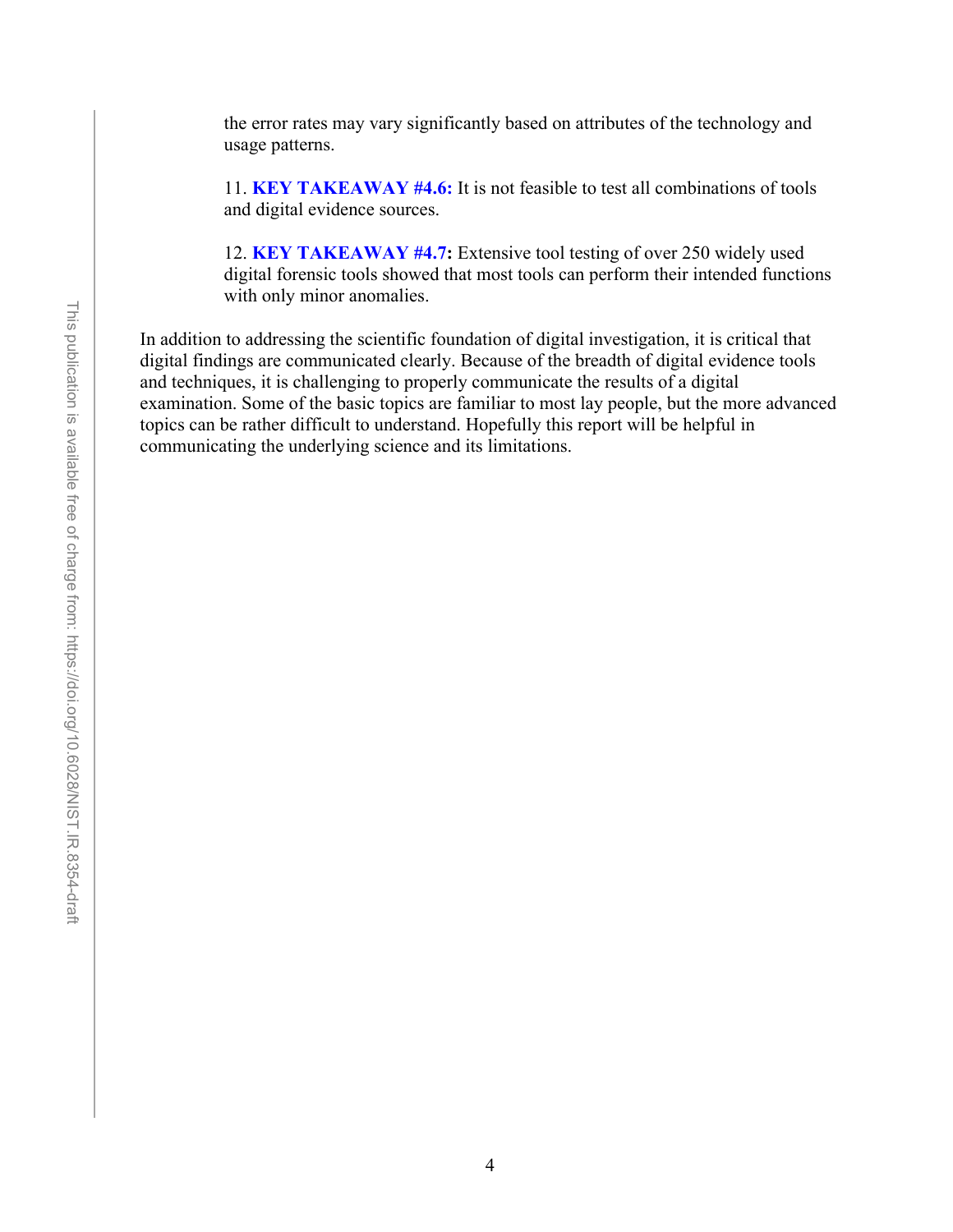#### <span id="page-17-0"></span>**1 Chapter 1: Introduction**

Digital devices have become ubiquitous in our lives. Many of the tasks of everyday lives are intertwined with mobile digital devices such as cell phones and tablets, personal computers, embedded digital devices and other digital devices. Every interaction with a device has the potential to leave a trail of what we did, who we did it with, where we were and when the event took place. Digital forensics is the application of the scientific method to make sense of the trail left by the interaction with a digital device. All scientific methods have limitations. One must understand those limitations to use a method appropriately. This is especially important in forensic science as critical decisions impacting life and liberty are often based on the results of forensic analysis.

This document is a review of the scientific foundations of digital forensics. We are asking what empirical data exists to support the methods that digital forensic practitioners use to identify and characterize evidence and associate it with people, places, and things from past events. Our approach is to identify and classify the methods and techniques used by the digital examiner and locate relevant literature validating the reliability of the method and to determine whether the scientific approaches, and practices for digital forensics are wellsupported and suitable for use. Knowledge gaps and areas needing further improvement will also be discussed in this report.

# <span id="page-17-1"></span>**1.1 Scope**

Due to the wide breadth of potential topics, the scope of this document is limited to techniques to examine digital data stored in an active computer, mobile device memory or on secondary storage, such as a hard drive, or flash drive, etc. Other digital forensics topics such as network analysis and multimedia (video, audio) forensics are not discussed.

# <span id="page-17-2"></span>**1.2 Who Conducted This Review?**

The review team consisted of six individuals from the National Institute of Standards and Technology (NIST) whose diverse expertise permitted examination of the issues from many perspectives, including lessons learned in other fields. [Table 1-1](#page-17-3) lists members of the NIST review team, their NIST operating unit, and their expertise. Assistance in finalizing this report was also provided by several additional NIST employees or contractors as noted in the acknowledgements. Early drafts of this report were also sent to several members of the digital investigation community to seek their input and reaction.

| <b>NIST Operating Unit</b>     | <b>Areas of Expertise</b>              |
|--------------------------------|----------------------------------------|
| Software & Systems Division    | <b>Computer Scientist</b>              |
| Software & Systems Division    | Digital Forensics Research Management  |
| <b>Special Programs Office</b> | Forensic DNA and Scientific Literature |
| Special Programs Office        | Forensic Anthropology                  |
| <b>Special Programs Office</b> | Communication and Science Writing      |
| <b>Special Programs Office</b> | <b>Management Analyst</b>              |
|                                |                                        |

<span id="page-17-3"></span>

|  | Table 1-1 NIST review team and their areas of expertise |  |  |
|--|---------------------------------------------------------|--|--|
|  |                                                         |  |  |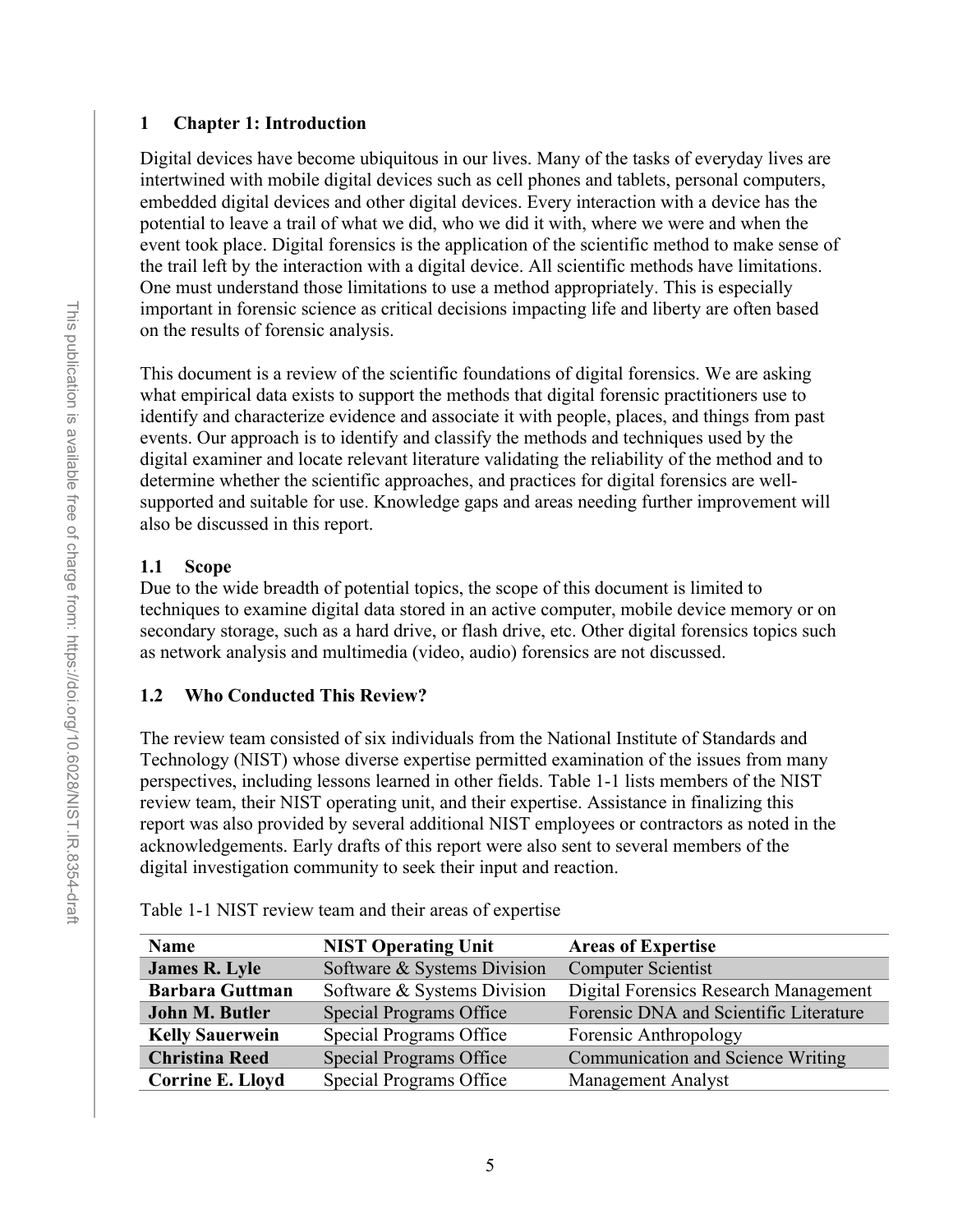#### <span id="page-18-0"></span>**1.3 Related Work**

NIST also performed an interlaboratory study (Guttman et al. 2022) as part of its work on the scientific foundation of digital forensics. The study did not attract enough participants to draw meaningful conclusions but did demonstrate that digital forensic examiners could answer difficult questions related to the analysis of mobile phones and personal computers. Responses to the study underscored the size, variety, and complexity of the field.

#### <span id="page-18-1"></span>**1.4 How is This Report Structured?**

This report contains six chapters. Following this introductory chapter, Chapter 2 provides information on the history of digital forensics and background concepts related to computer science. Chapter 3 lists and describes the data sources used and how they were located. Chapter 4 discusses the reliability of specific tasks critical to digital investigations. Chapter 5 provides conclusions and thoughts on the future directions for the field.

The initial release of this report is a draft document, and we welcome comments and feedback from readers. All relevant submitted comments will be made publicly available and will be considered when finalizing this report. Do not include personal information, such as account numbers or Social Security numbers, or names of other individuals. Do not submit confidential business information, or otherwise proprietary, sensitive, or protected information. We will not post or consider comments that contain profanity, vulgarity, threats, or other inappropriate language or like content. During the 60-day comment period, comments may be sent to scientific foundation reviews  $(a)$  nist.gov.

### <span id="page-18-2"></span>**1.5 Comparison of Non-Digital to Digital Investigation**

Digital investigation techniques are based in computer science. The computer science world is often daunting to the uninitiated as a significant investment is required to learn obscure technical concepts and terminology. However, understanding the process of a forensic examination of digital data is not as difficult as one might first suspect and is analogous to many elements of a non-digital investigation. This section relates tasks in a digital investigation to a non-digital investigation to illustrate their analogous similarities.

Consider a search of an office or residence to find something relevant to an event of interest, possibly a crime, an accident or other event that needs to be better understood. After obtaining proper authorization and warrant for a search then a search can proceed. Digital evidence differs from physical evidence in the concept of search and seizure. For a physical search, the authorization covers searching the location and the seizure of objects of possible evidentiary value. In digital forensics an entire digital storage device, e.g., hard drive or flash drive is taken to then search it for evidence.

Just as in a non-digital investigation, the digital investigation seeks to create a timeline of events (to identify what actions occurred), reconstruct fragmented artifacts, identify a suspect (who committed the crime), means (how the crime was committed), establish opportunity to commit the crime and to find other relevant evidence. The object of the search could be records of nefarious economic activity, possession of contraband, weapons or tools used in a crime or indications of movement of a suspect. The location searched could be anything from a small apartment (a small computer) to a large farm (a server farm with many computers and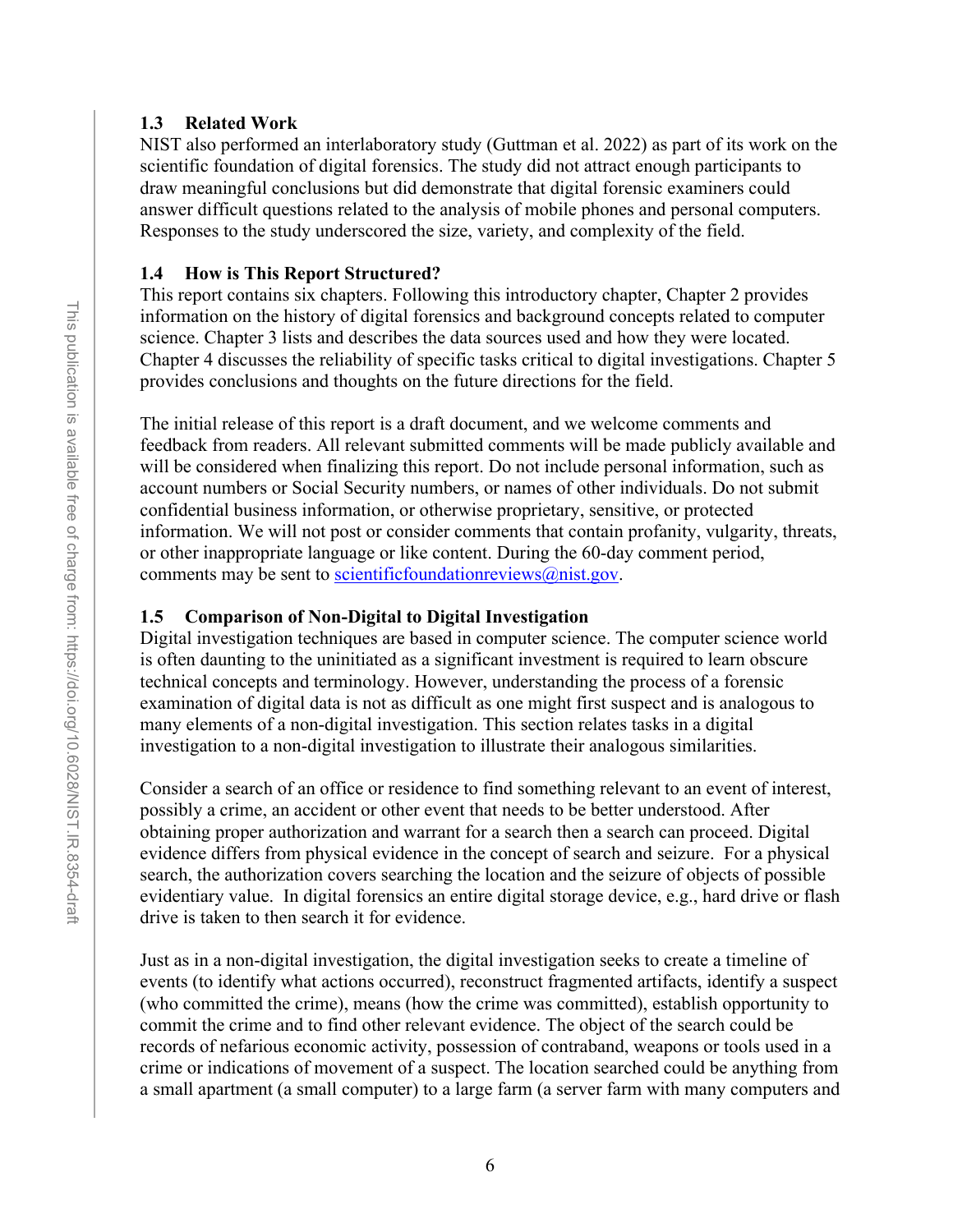removable devices) with barns and outbuildings (offline storage and archives), vehicles (mobile devices) and out of the way hiding places (box of CDs/DVDs in a closet). A search of a large property may uncover a skeleton in an unmarked grave, and an examination of the bones<sup>[1](#page-19-1)</sup> may reveal relevant details about the person (deleted file recovery and file carving<sup>[2](#page-19-2)</sup>).

In both digital and non-digital circumstances, the examiner is interested in learning more details about some event of interest and a search of the property is expected to uncover evidence that can be used to inform decision makers such as a judge. Likewise, search of a digital device (computer, mobile phone, removable storage, cloud, or other digital device) seeks to find relevant evidence related to an event. Non-digital investigations are guided by the principle that "Forensic science seeks to establish connections (or lack thereof) between evidence and its source . . . we consider the probability of the evidence in light of competing hypotheses"(Inman and Rudin 2000). In like manner, a digital investigation generates hypotheses, and the investigator searches for data artifacts, e.g., files, logged events with a time stamp, emails, etc., that can be used in evaluating observed evidence in light of alternative (opposing) hypotheses.

Examples of items relevant to a non-digital investigation and possible corresponding items relevant to a digital investigation are presented in [Table 1-2.](#page-19-0)

| Correspondence of Real (non-digital) World to Digital World Evidence |                                                |  |
|----------------------------------------------------------------------|------------------------------------------------|--|
| <b>Real-World</b>                                                    | Digital-World                                  |  |
| Crime scene or a place to search for                                 | Computer, mobile device, storage device: a     |  |
| evidence: could be a small site like an                              | device to be examined; a server farm with      |  |
| apartment or a large site like a farm or                             | many computers.                                |  |
| business.                                                            |                                                |  |
| An item of evidence that is fragmented:                              | Deleted data: evidence that isn't apparent     |  |
| shredded document, buried body.                                      | with the usual computer user tools and can't   |  |
|                                                                      | be examined without some reassembly.           |  |
| On site records such as a filing cabinet or                          | Files stored on the computer hard drive,       |  |
| desk.                                                                | removable media.                               |  |
| Offsite records such as at a business branch                         | Files stored on a cloud server, or off-line on |  |
| office, a summer home, or a storage locker.                          | removable media.                               |  |
| Burglar tools or weapons.                                            | Hacking tools.                                 |  |
| Names, phone numbers and addresses from                              | Contact list from a mobile device.             |  |
| a list of contacts, e.g., address book on                            |                                                |  |
| paper.                                                               |                                                |  |

<span id="page-19-0"></span>Table 1-2 Examples correlating elements of a non-digital versus digital investigation

It is important to recognize that the goals of both a digital and a non-digital investigation are the same. Both types of investigations revolve around questions critical to identifying the actors and their actions involved in the events under consideration.

<sup>&</sup>lt;sup>1</sup> The examination may require a specialist to do the examination.

<span id="page-19-2"></span><span id="page-19-1"></span><sup>&</sup>lt;sup>2</sup> The deleted data recovery may require use of an additional tool for the data recovery.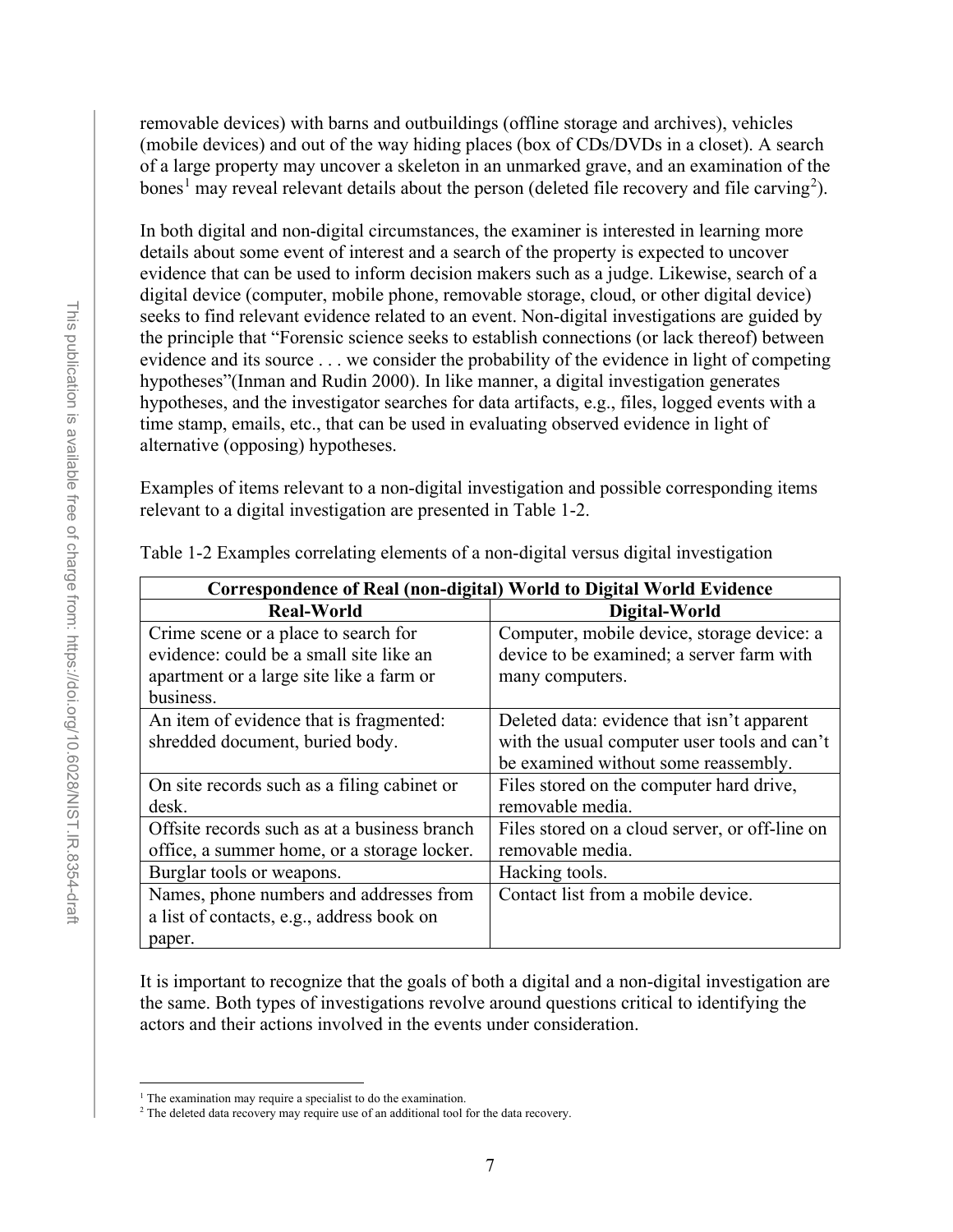There are general principles of forensics (OSAC 2018) that guide the examination of evidence, building on principles developed earlier (Inman and Rudin 2000):

- Authentication Is there sufficient confidence that a claim is true?
- Identification Is there sufficient confidence that something is what it is claimed to be?
- Classification Is there sufficient confidence that something has been assigned to the appropriate category?
- Reconstruction Have the elements of the case been organized in the most likely grouping of capabilities, patterns in time and linkages among entities?
- Evaluation Is there enough information to provide input into a decision process?

Note: in digital forensics authentication is defined by the SWGDE Digital & Multimedia Evidence Glossary as "the process of substantiating that the data is an accurate representation of what it purports to be" (SWGDE 2016c).

In applying these principles, a non-digital investigation may require a variety of forensic tasks such as:

- Surveying the crime's location.
- Identifying items found at the crime scene, e.g., blood, a bullet, or something dropped by someone present.
- Attempting to identify the source a particular item.
- Extracting useful DNA from biological samples that might be a single source or a mixture.
- Identifying the owner of an item or determining who used the item last.
- Determining what discrete events occurred and their order.

Other more detailed examples of investigative tasks, both digital and non-digital are available (OSAC 2018). A digital investigation usually involves a slightly different, but similar, set of tasks. Some example tasks are:

- Acquiring (or gaining access to) the digital data.
- Ensuring the integrity of the data.
- Reconstructing and recovering deleted artifacts.
- Identifying relevant artifacts.
- Extracting relevant artifacts.
- Classifying relevant artifacts.
- Assembling a narrative of what happened.

In a digital investigation there can be a long list of tasks associated with the analysis each with a different technique required to obtain a resolution. The tasks considered are context sensitive to the type of crime, type of information needed from digital evidence, and types of digital evidence that are available. A digital investigation can encompass many apparently unrelated artifacts that need to be assembled to make a more complete narrative of events.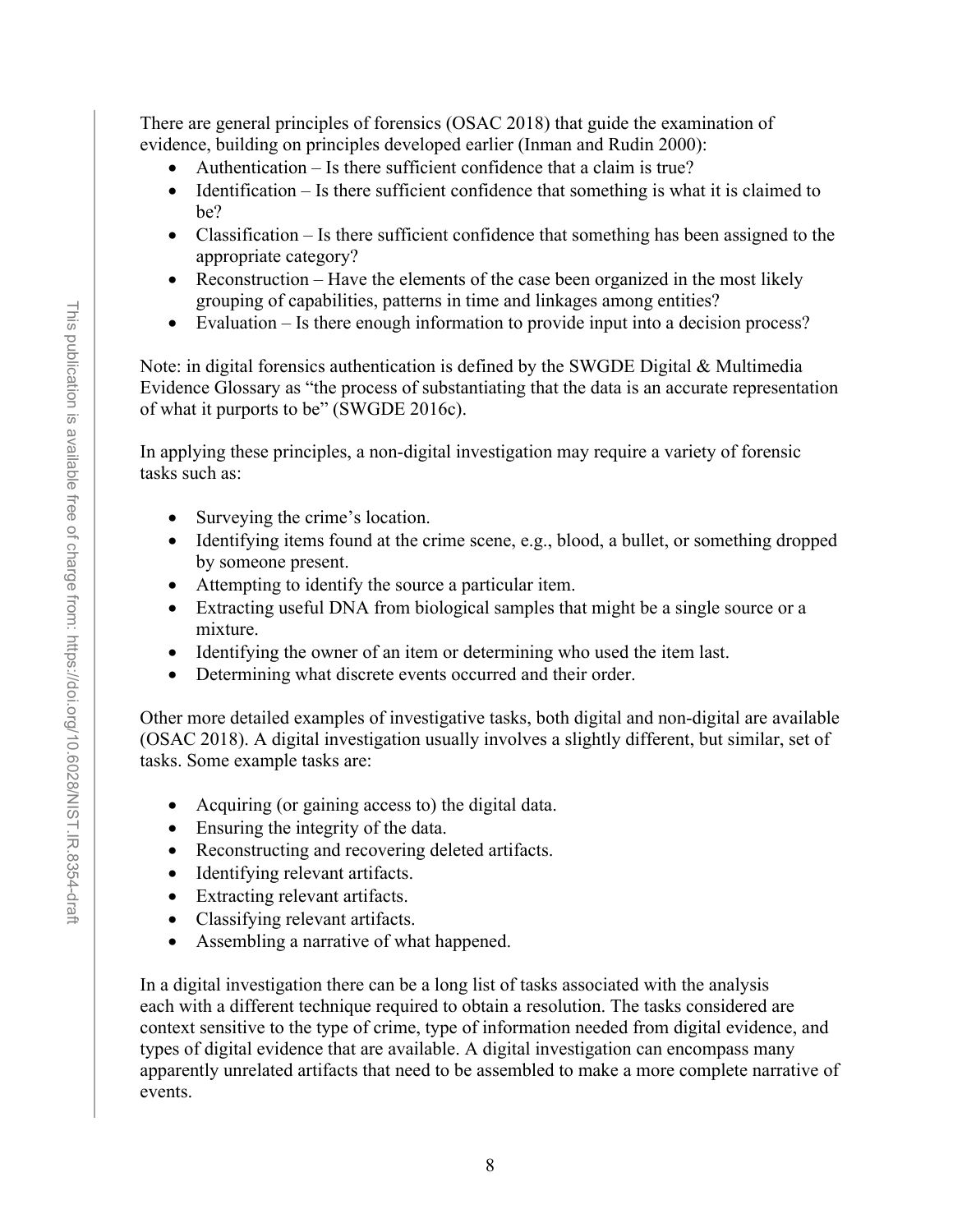It is important to recognize that digital evidence is generally a part of a larger investigation. The following example shows how digital evidence can be used as part of an investigation using the hierarchy of propositions (source, activity, offense) from the hypothetico-deductive method (Cook et al. 1998a, 1998b).

Rancher Alejandro reports that his favorite horse, an Appaloosa named Spunky appears to have been stolen last Saturday. Alejandro notes that there is a boot print in the ground by the door next to Spunky's stall. A ranch hand, Big Jake, has been identified as a suspect. There are three levels to consider:

- Level I: Source: The boot print was made by Big Jake's boot versus alternatives such as some other boot left the impression.
- Level II: Activities: Big Jake took Spunky from his stall versus alternatives such as someone else took Spunky.
- Level III: Offense (to be considered by the trier of fact): Big Jake stole Spunky from his stall.

Often both evidence from the physical world and the digital world are combined to get a complete picture of events. For example, an examination (after proper authorization is obtained) of Big Jake's mobile device yields the following items:

- A picture of an Appaloosa horse with a pattern of markings consistent with Spunky was found on Big Jake's mobile device with a time/date stamp of Sunday, after Spunky had been reported stolen and geolocation data for the picture was Big Jake's brother's farm.
- Text messages to a livestock market asking about selling an Appaloosa.

Together the physical and digital evidence paint a basic picture of the events, but additional case work must be done, of course. This example illustrates how elements of both the physical world and the digital world fit together to build a case and how statements about sources, activities, and offences form a hierarchy for consideration.

Much of the burden of accomplishing these digital tasks is carried out by software tools that interpret the bit patterns of digital objects and implement the underlying algorithms designed to accomplish each task. In the end, the job of the digital examiner is to use tools to find relevant information from digital evidence. The questions that the tools can answer range from very general (e.g., show the actual bits stored in a specific location) to very specific (e.g., display the email sent to John Smith on January 1, 2020).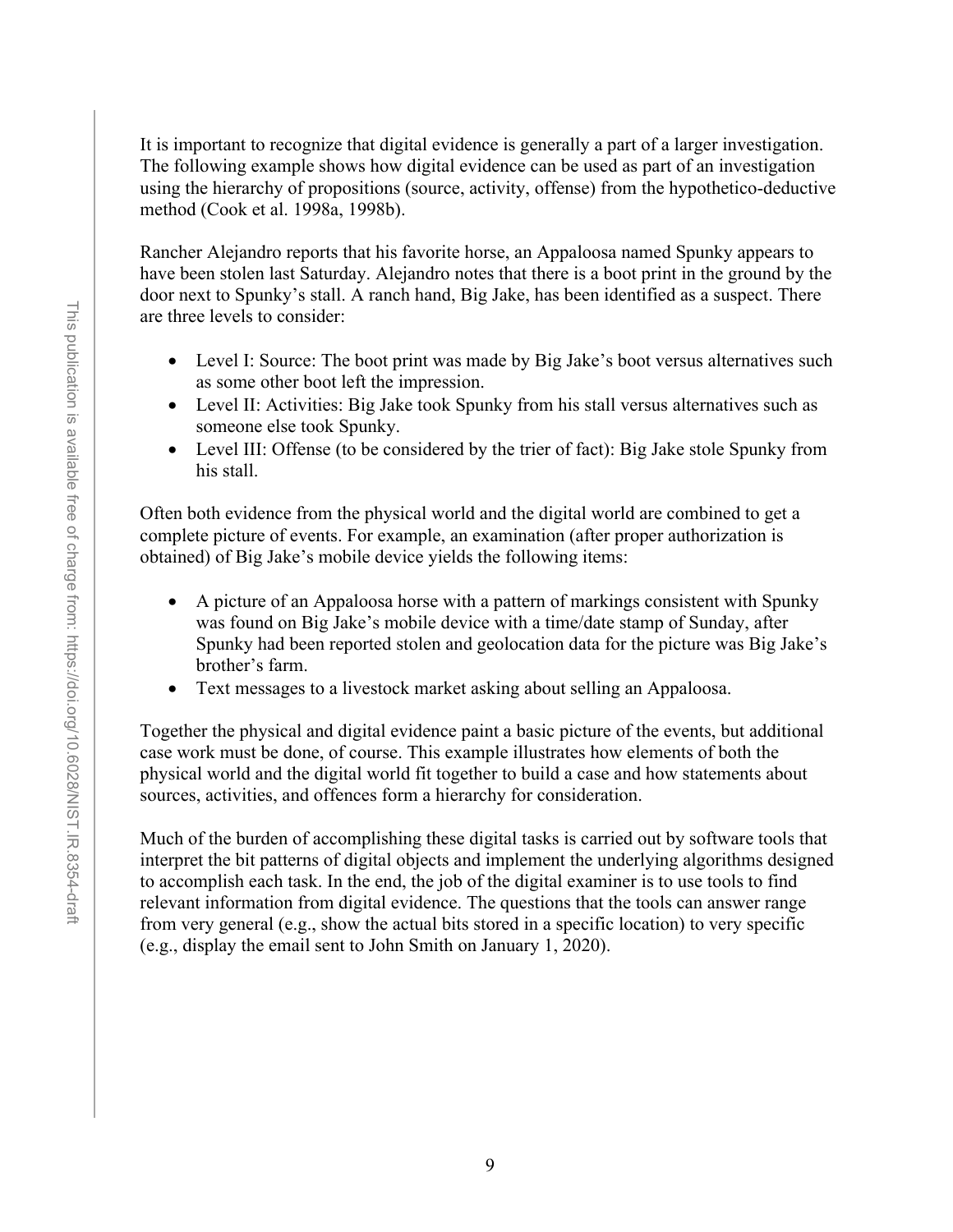#### <span id="page-22-0"></span>**2 Chapter 2: Computer Science Background and History of Digital Forensics**

#### <span id="page-22-1"></span>**2.1 Computer Background**

Before discussing specific tasks, it is helpful to review some background about how computers work, encode and organize digital data.



Figure 2–1 User View of Data Storage

Computer software is what makes a digital device useful. A user interacts with a digital device through an operating system and application software. The application software (apps) uses the environment provided by the operating system to do tasks requested by the user and any interaction (storing, changing, or deleting data) with a digital storage device happens through the file system. As illustrated in Fig. 2-1, the user views data stored on data storage hardware through these layers of software.

Computers automate many kinds of tasks, such as mathematical calculations, record keeping, machine tool control, etc. The task might be tedious, time consuming or just very detailed. The computer accomplishes an assigned task by following a list of instructions called a program, also known as computer software or computer code. The instructions describe the task in fine detail with steps such as "move this data item over there" and "add (multiply, subtract, divide) two data items" or "if these two data items are the same, skip the next instructions and continue running from another part of the program." Most program instructions are a variation of these three types of instructions (move data, do math with data and if-condition-is-true-go-to alternative set of instructions). Since the program instructions are themselves just data elements, a program can produce a new program or modify an existing program or itself. This capability to generate a new program or modify an existing program gives computer software enormous flexibility in solving problems. These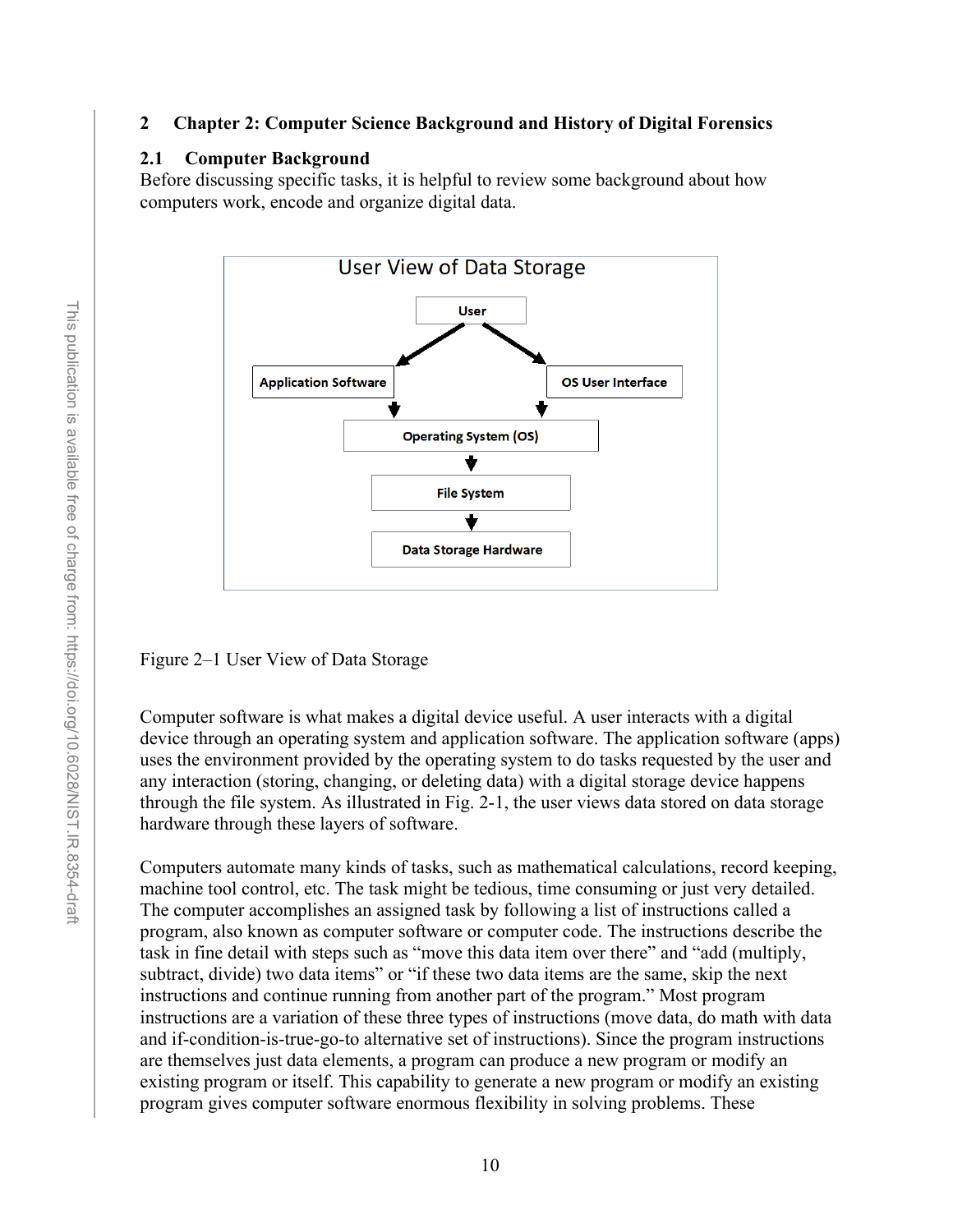instructions are too detailed for a person to write a program quickly, so usually an easy to understand programming language is used that is then translated into the machine language of the computer.

Early in the development of digital computers the need for reliability was recognized and the means to ensure reliable data transfer was developed. Transferring data within a computer has to be extremely reliable because "in a digital computer ... a single failure usually means the complete failure [that] . . . if it escapes detection then it invalidates all subsequent operations of the machine." (Hamming 1950) The reliability of copying data within a computer system is ensured by error correcting codes (ECC) incorporated in the actual representation of data. These codes protect a block of data from changes introduced by random noise that can change data as it is moved from one location to another (possibly from one memory location to another within the same device, or from a transmission from one physical location, e.g., satellite in orbit to a receiving station on Earth). These codes are implemented by computing a signature for a block of data to be protected and then transmitting the code (the ECC) with the protected block of data. A function is applied to the received data and compared to the transmitted ECC and the result indicates if the received data is error free or if an error occurred in transmission. The ECC may be designed to indicate which bits of the transmission has been modified and can therefore be corrected.



Organization of a Digital Storage

Figure 2–2 Storage Organization for a Single Device

Data storage has evolved with frequent changes to the details of how things are done, but the basic organization has stayed the same, as illustrated in Figure 2–2: a raw unformatted storage device contains a sequence of bits (or bytes) with no meaning, after formatting the device has a map of the layout of partitions on the device (the device metadata), and each partition is formatted with a selected file system including layout of file placement on the device in partition metadata, and any stored data. At each level metadata keeps descriptive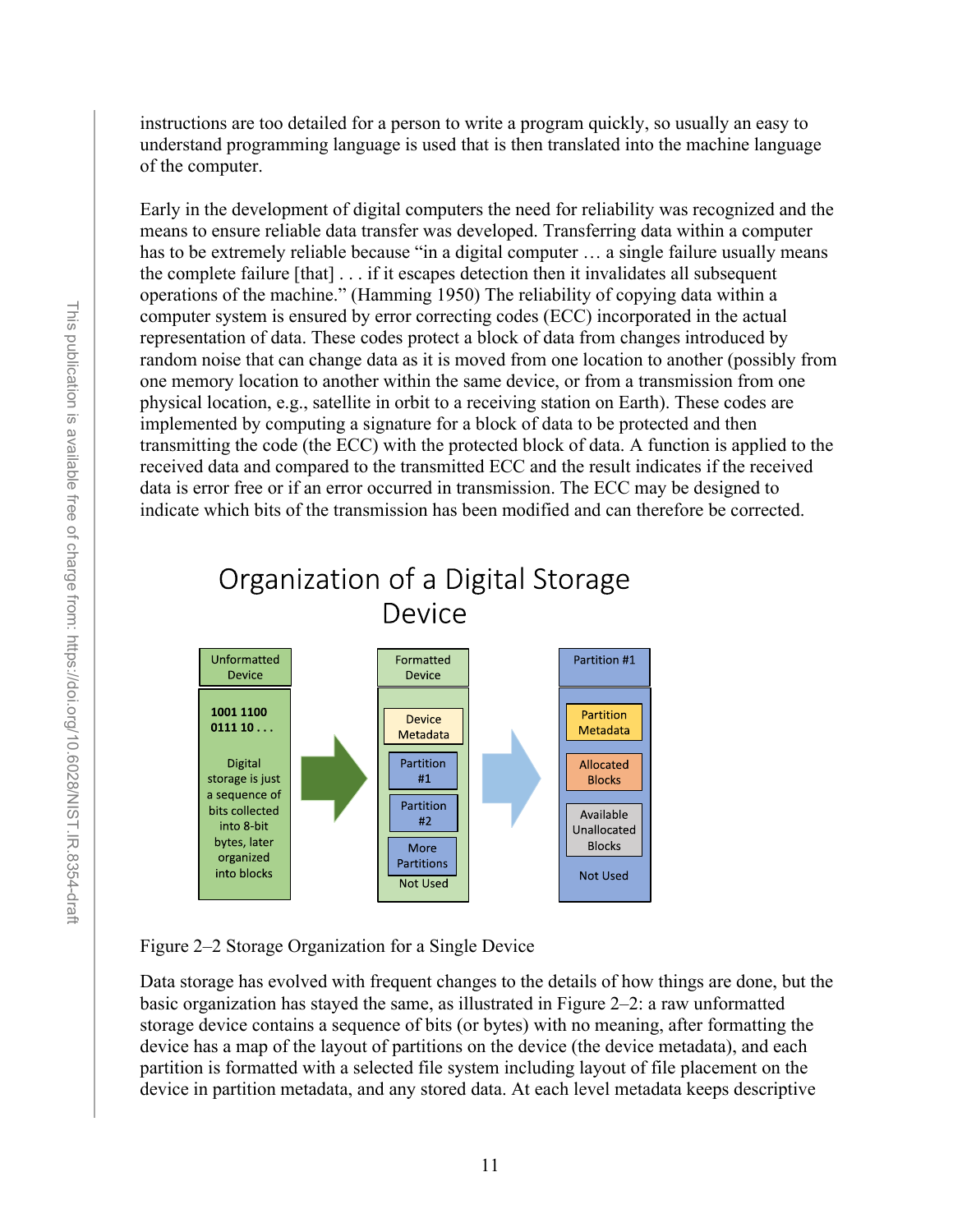data about what objects are being stored on the device. Digital data created by the actions of the computer user is collected into files that must be organized on a digital storage device in a file system by the operating system.

#### **Place Value Notation**

A method for representing numbers using a string of symbols selected from a fixed set of symbols that are assigned value based on the relative position within the string(Knuth 1968). The usual method is called base 10 (there are ten symbols in the set:  $0, 1, 2, 3, 4, 5, 6, 7, 8,$  and 9). Other bases that are encountered in everyday life include: base 12 and base 24 for telling time, base 60 for minutes and seconds. Base 60 is also encountered in measuring angles with degrees, minutes, and seconds. Most computers use base 2, known as binary, because of the ease of representation as just *on* or *off*. Binary numbers are usually represented with strings of 1s and 0s. The problem for a human is that binary numbers require rather long strings of 1's and 0's to represent a number. At least 16 binary digits are required to represent numbers greater than 32,768. Because strings of binary digits are rather long, a more compact form is often used. Binary numbers are easily grouped into sequences of three or four binary digits. Sequences of three binary digits can be represented in base 8 by octal digits  $(0, 1, 2, 3, 4, 5, 6, \text{ and } 7)$ . Sequences of four binary digits can be represented in base 16, also called hexadecimal. Base 16, is used to present binary data by grouping 4 binary digits together as a single hexadecimal digit. The 16 symbols usually used are the digits 0-9 for the first ten symbols and the letters A-F for the remaining 6.

Figure 2–3 Place Value Notation

It is important to note that a great variety of information can be stored in digital form, e.g., numbers, text, pictures, videos, or time of an event. Modern computers usually represent data in base 2, also known as binary. Instead of using 10 symbols to represent a number, binary uses only two symbols, 0 and 1. The numbers 1 through 5 would be 001, 010, 011,100, and 101.

#### **Assigning Meaning to a Bit String**

An isolated bit string (sequence of binary digits) can represent a variety of digital objects. If the meaning of a bit string is to be understood correctly, the appropriate interpretation must be applied. For example, the single byte 0x61 (0110 0001 in binary) represents the eight-bit (one byte) integer value 97 in decimal. However, if this is part of a block of text, it represents the letter 'a' if the text is encoded as ASCII, but if the text is from an IBM mainframe using Extended Binary Coded Decimal Interchange Code (EBCDIC), then 0x61 represents a slash ('/') (the letter 'a' would be encoded as 0x81 in EBCDIC).

Figure 2–4 Assigning Meaning to a Bit String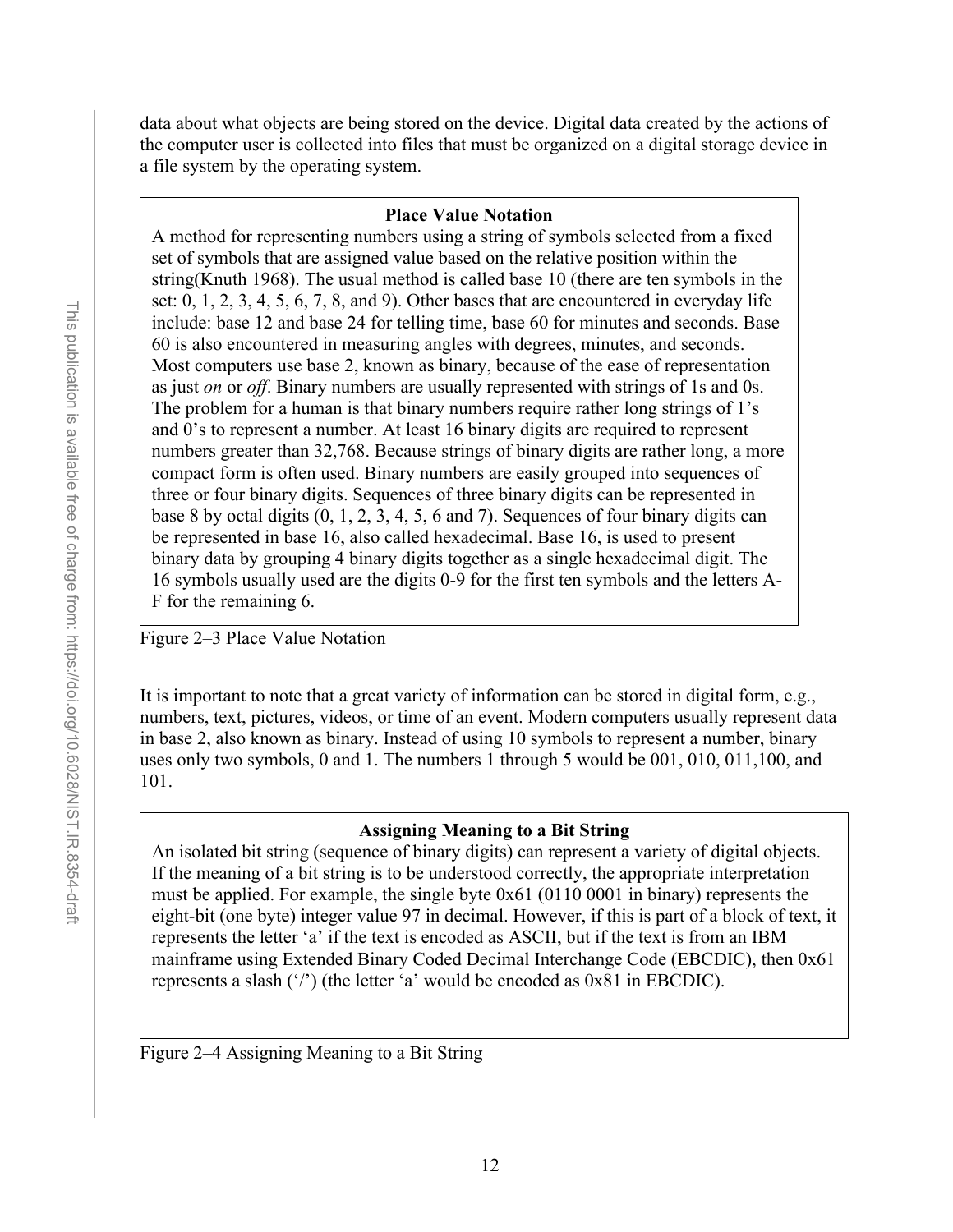The encoding of objects such as a picture, a music recording or a document is accomplished by representing each item of information as a sequence of numbers, i.e., binary digits, because computers only operate directly on numbers; everything is represented as a sequence of numbers. It is critical to understand the encoding of each digital object so that it can be correctly interpreted.

#### <span id="page-25-0"></span>**2.2 Encoding Data**

The fundamental unit of digital data in contemporary computers is the eight-bit byte taking on values from 0 to 255 (this can also be considered as values from -128 to +127). A byte is made up of 8 binary digits or two hexadecimal digits (base 16).

#### **Encoding Text**

The oldest encoding schemes, EBCDIC (Extended Binary Coded Decimal Interchange Code) and ASCII (American Standard Code for Information Interchange), used one byte per character, but this limits the number of languages that can be represented. The ISO/IEC 8859 encoding exploited that ASCII only used 7 bits of each byte and used the extra bit to encode other character sets and languages. The weakness of the ASCII and ISO/IEC 8859 encodings is that it covers only 16-character sets and is only suitable for a few languages, mostly European, southeast Asian, and Middle Eastern, due to the limited number of symbols that can be represented and is entirely unsuited to representing the thousands of symbols needed for most Asian languages. Before Unicode there were independent character encodings in China, Taiwan, Japan, and Korea. Vietnamese uses Latin characters with diacritics.

Unicode replaced all this. Unicode was developed to address these problems and can represent millions of symbols allowing for text not only in Asian languages, but in most languages of the world, and other representations such as Egyptian hieroglyphs and emojis, i.e., pictograms.

Figure 2–5 Encoding Text

From this simple foundation a vast array of digital objects can be represented, for example:

- **Integers of arbitrary size.** There are often capabilities built into the hardware for integers of varying size. Such integers built by putting together a sequence of bytes, doubling the size at each level. Binary numbers of 8, 16, 32 and 64 bits are typically supported by the hardware. Larger size integers must be manipulated by software.
- **Fractional numbers of arbitrary scale.** Numbers that range from the atomic scale to the cosmic scale would be tedious to write and difficult to understand and manipulate without a compact notation such as scientific notation, e.g.,  $6.02 \times 10^{23}$ . Computers represent scientific notation by a pair of integers, a fractional part, and an exponent, e.g., the pair of integers  $(602, 21)$  is used to represent the number 6.02 x  $10^{23}$  in scientific notation.
- **Text.** Text is just a string of symbols; an encoding scheme (see Figure 2–5) assigns each unique symbol a unique number. However, there is more than one encoding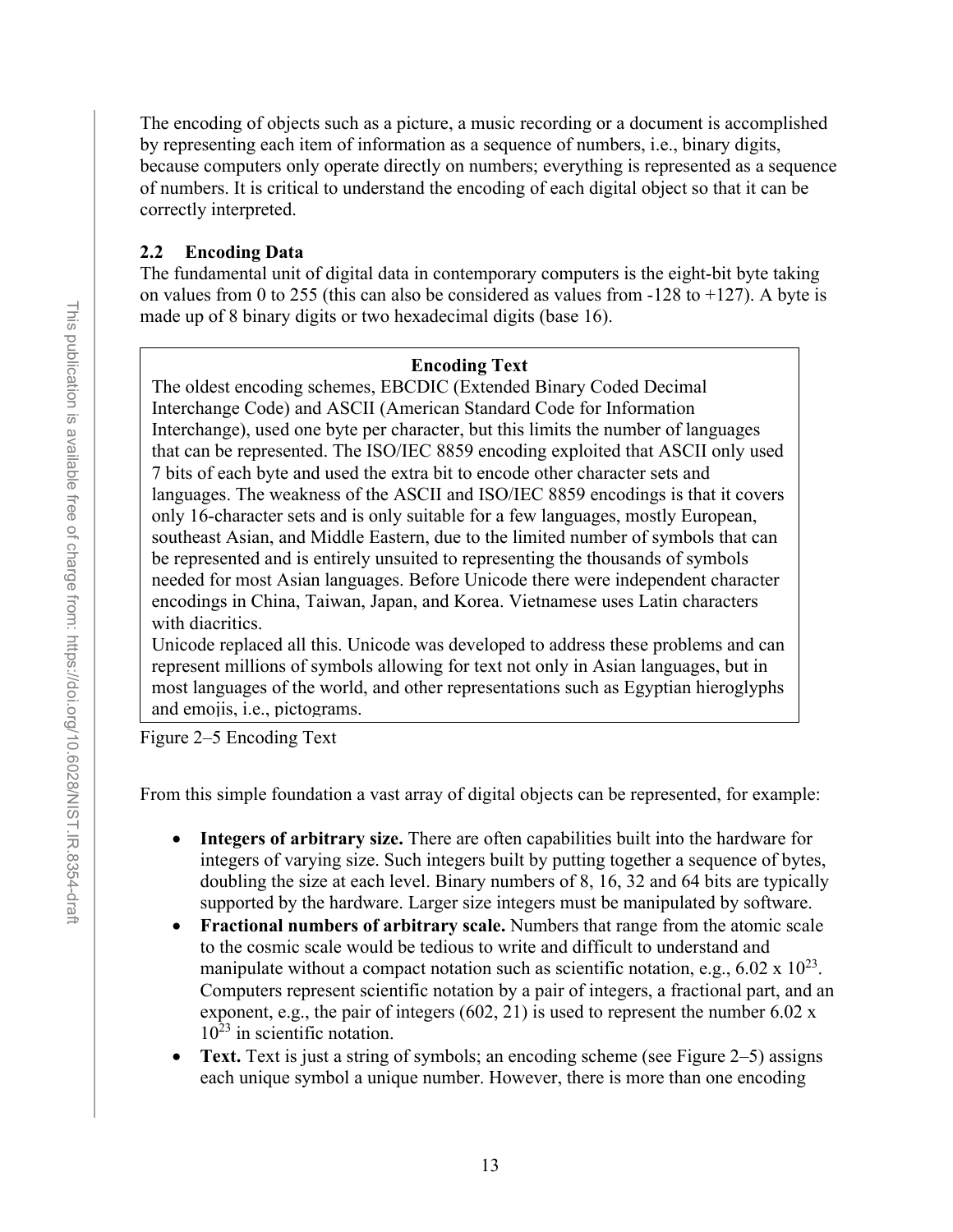scheme available to use, e.g., ASCII, ISO/IEC 8859, Unicode (7-bit, 8-bit, 16-bit & 32-bit), EBCDIC (old IBM), and various non-Unicode Asian character sets.

- **Images.** The basic abstract representation of an image (a picture) is an array of pixels. Each pixel represents the color and brightness of a point in the array. There are several standardized formats for storing the pixels of an image, e.g., JPG, GIF, PNG, etc. These different formats offer various tradeoffs in space and capabilities, e.g., exactness of representation of the original.
- **Video.** There are several standard formats to store a video represented as a sequence of frames (individual images in some format), e.g., mp4 or mov.
- **Encryption.** Any digital object can easily be encrypted so that a decryption key is required to examine an encrypted object. Recovering the unencrypted digital object is essentially impossible unless enormous computational resources are employed or the implementation of the encryption is faulty, e.g., the decryption key is exposed someplace.
- **Compression.** Files, folders, and file systems are sometimes stored in a compressed format to save space. Compressed data must be properly expanded to be examined.
- **Time Stamp.** Used to record when an event occurred. There are many options for representing time and dates to choose from.

#### <span id="page-26-0"></span>**2.3 Time**

Times and dates can often exhibit subtle nuances that are prone to misunderstanding. For example, George Washington has two birth dates. He grew up celebrating his birth date as February 11 under the Julian Calendar which the Colony of Virginia was using when he was born. But beginning with his 21<sup>st</sup> birthday, he began celebrating it (as well) on February 22. The previous September, Great Britain and by law, her colonies switched to the Gregorian Calendar. The day changed due to the removal of 10 days (3-13) from September 1752 and his year of birth changed from 1731 to 1732 because under the Julian Calendar in use by the British colony of Virginia, the new year began on March  $25<sup>th</sup>$ , but the change to the Gregorian Calendar shifted the beginning of the year from March to January.

This calendar anomaly illustrates the complexity of evaluating software correctness. Computers have software to display a calendar for a given date. The results produced by the UNIX **cal** command for September 1752, note that September 2 is followed by September 14:

```
\Rightarrow cal Sep 1752
    September 1752 
Su Mo Tu We Th Fr Sa 
           2 14 15 16
17 18 19 20 21 22 23 
24 25 26 27 28 29 30
```
The calendar produced by the UNIX **cal** command is correct for Virginia, but not for before September 14, 1752, in San Antonio, Texas because in 1752 Texas was part of Mexico and was already using the Gregorian Calendar. The **cal** command output is correct or not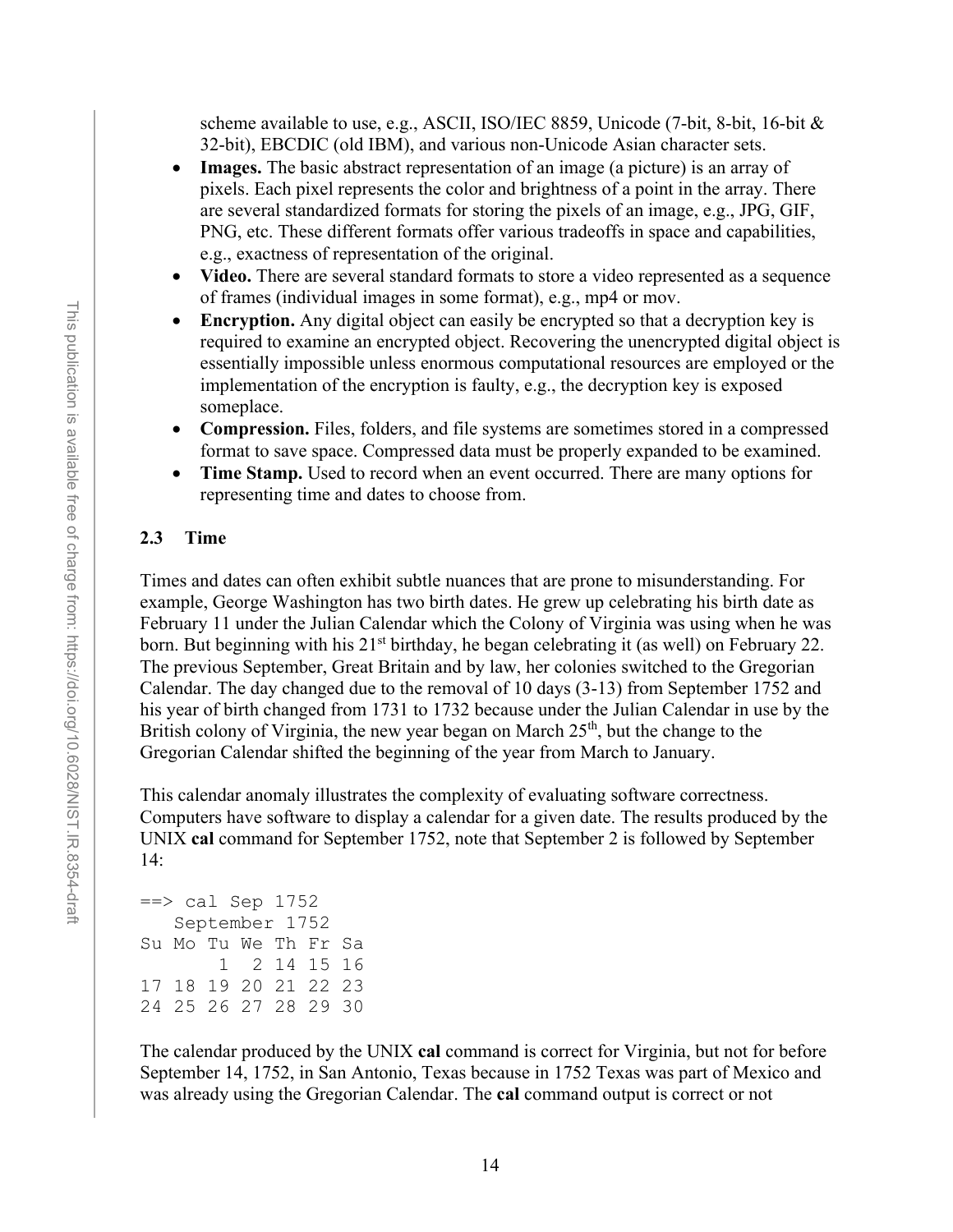depending on the context. This is occasionally the case for forensic software too. For a simple sounding task as "identify files that contain one or more social security numbers" different forensic tools might use different definitions of "what does a social security number look like" and then produce different results.

The Julian/Gregorian issues are not likely to impact dates and times in digital forensics, but it does illustrate that there can be unsuspected issues with understanding time. For digital forensics there are other issues with representing time and date that need to be considered. For example:

- What data format is being used, e.g., a character string, or an integer offset from some epoch. A time might be recorded as the string "01:35," but this is ambiguous. It could be either AM or PM without additional context. If the time/date is stored as an offset the value is stored as just an integer and needs to be converted to an understandable form.
- A date stored as a character string may be ambiguous. For example, 1/2/03 could be interpreted to mean:
	- o January 2, 2003 (month-day-year, in the US).
	- o February 1, 2003 (day-month-year, not the US).
	- o The year could be 1903 or 1803 or something else.

There is an international standard for dates: YYYY-MM-DD, i.e., 2003-01-02.

- If the time is stored as an offset from some epoch, the date/time of the epoch and the granularity of the values must be known. For example, the [Unix epoch](https://en.wikipedia.org/wiki/Unix_epoch) begins on 1 January 1970 00:00:00 UTC<sup>[3](#page-27-0)</sup>, with a granularity of 1 second. The MS Windows epoch begins on 1 January 1601 and has a granularity of 100 nanoseconds. Other epochs and granularities are also in use. If a forensic tool reports a date of January 1, 1601, for data obtained from an NTFS file system, the most likely interpretation is that the time field contained a zero instead of a valid date and time.
- The configured time zone must be known. The time zone setting might be incorrect, e.g., the default time for some systems is Pacific Time and a user might misconfigure the time zone. Not all jurisdictions conform to the recommended time zone standard, for example, Utah in the summer follows Mountain Daylight Time (MDT), but Arizona follows Mountain Standard Time (MST), an hour later.
- A computer system may store time in either local time or the time might be stored in GMT (Greenwich, London).
- The clock of a computer can be managed is several ways. Time is usually managed by reference to an internet time server (and times are usually correct), but a user may not have internet access or may choose to set the system time manually (time may be wrong due to the system clock drifting off the correct time or possibly a user is intentionally setting the clock to the incorrect time to mislead an investigation).

<span id="page-27-0"></span><sup>&</sup>lt;sup>3</sup> Greenwich Mean Time (GMT) is the mean solar time at the Royal Observatory in Greenwich, London, reckoned from midnight. UTC is the time, based on a time standard, in the GMT time zone.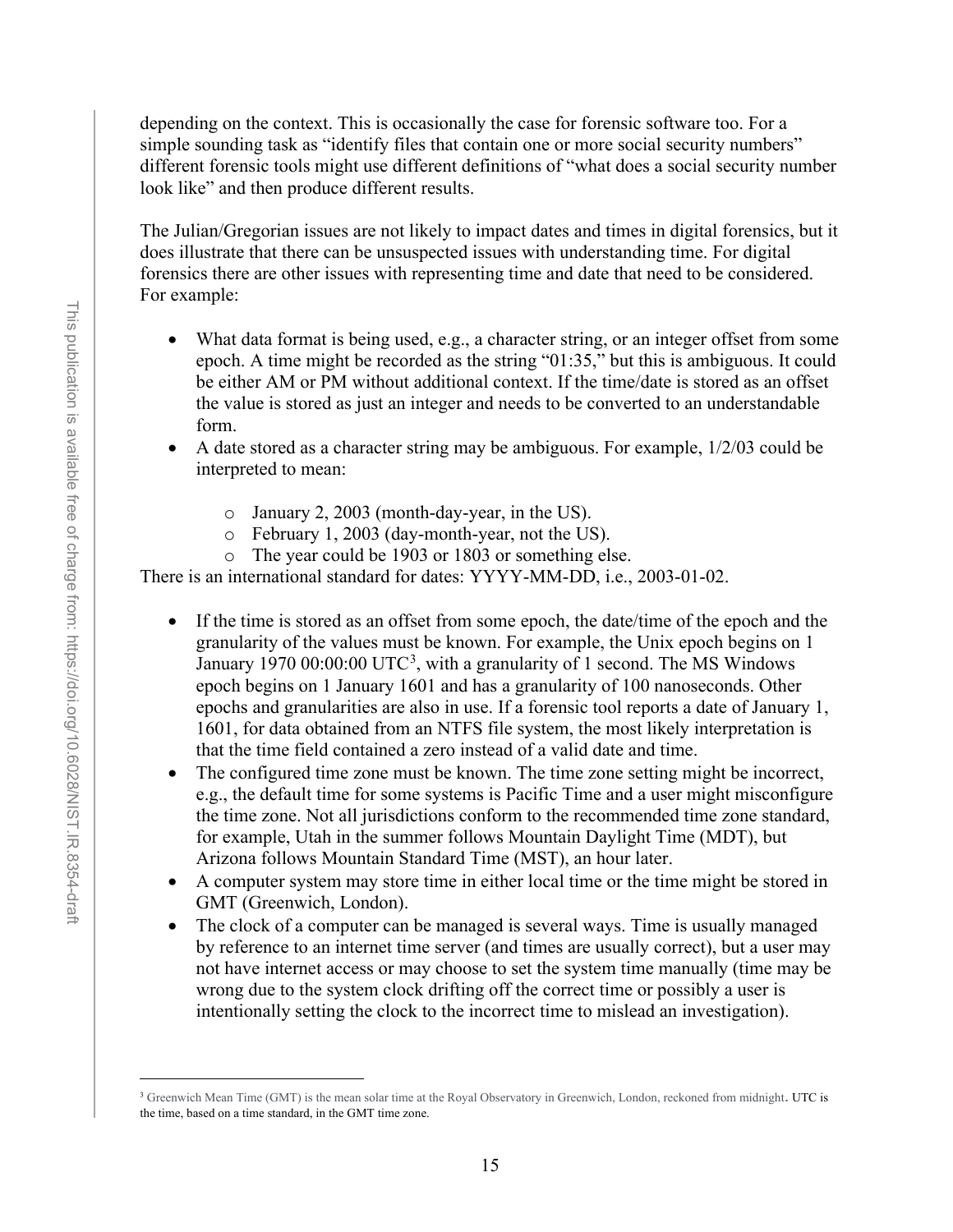# <span id="page-28-0"></span>**2.4 Types of Digital Data**

There are several types of digital data that are useful in an investigation. These include:

- Documents, emails, spreadsheets, pictures, videos, programs, applications, and so forth.
- Objects that are directly created by the computer user.
- Objects that are downloaded from a remote source by the computer user.
- Metadata associated with an object, such as, file MAC (Modify/Access/Create) times, file ownership, file permissions, picture EXIF data, and document metadata.
- System log files. An operating system records a multitude of events as they occur. For example, if a user ever connected a removable storage device that action might be recorded somewhere (the location and format of the log varies with the operating system).
- System configuration files. These files describe options chosen by the computer user that affect system behavior. For example, a partition table is a configuration file that describes the layout of a storage device.
- Other system files, for example a volume shadow copy, or page files.
- System memory. This is volatile, i.e., changes over time, and needs to be acquired in a timely manner by someone trained in memory acquisition.
- Remote access network traffic.

# <span id="page-28-1"></span>**2.5 Operating Systems**

Computers usually run what is called an operating system, a program that manages the computer operation and does routine tasks such as logging on users, switching between running programs, and interacting with a file system for updating secondary storage as directed by the running programs. The running operating system of a computer establishes a collection of artifacts in various configuration and log files. These files are a rich source of artifacts that track user activity and can be extracted for forensic analysis.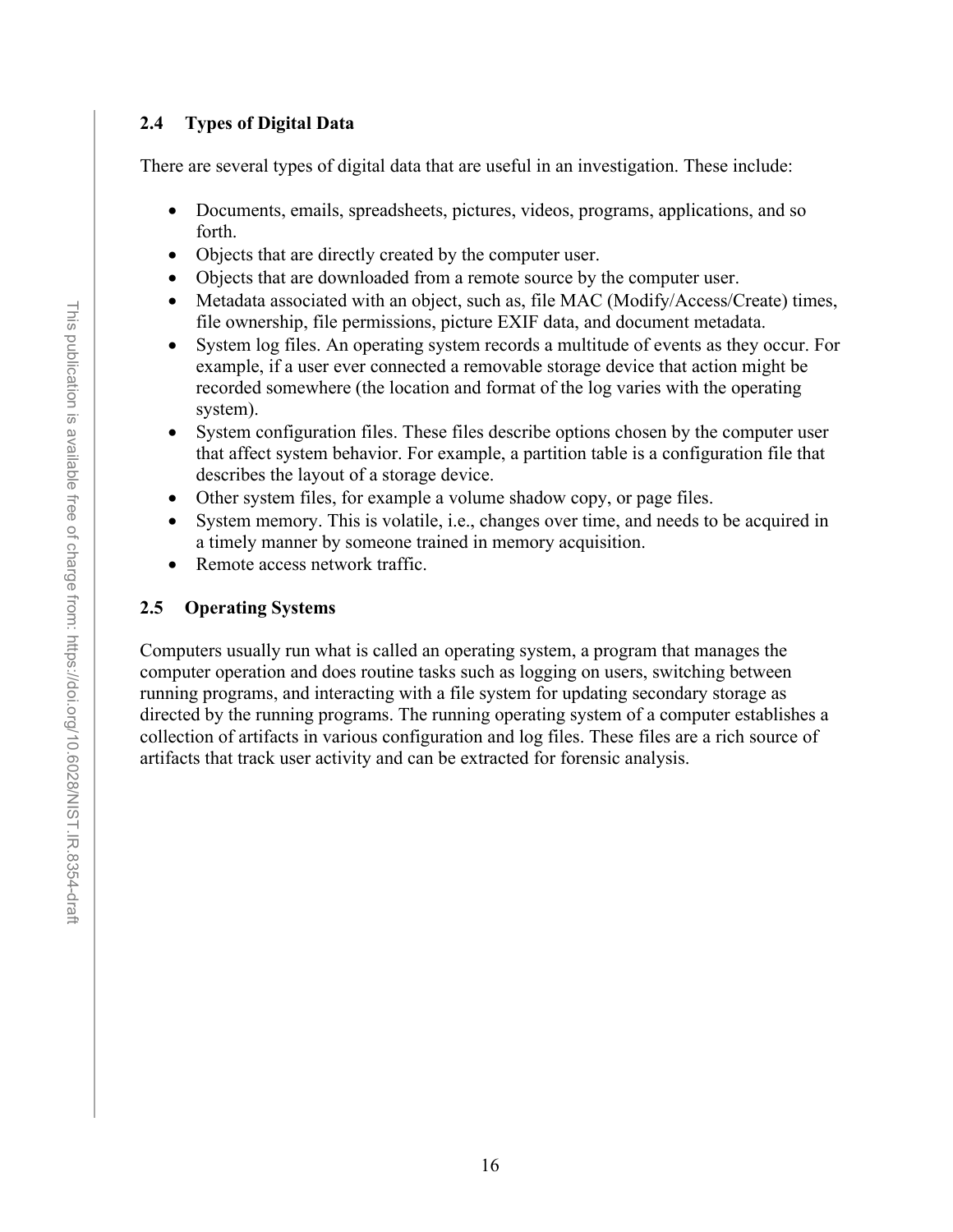There are several families of operating systems likely to be encountered in an investigation. The main operating system branches are Microsoft Windows-based and Unix-based. Operating systems are continually evolving, and each new version has varying amounts of

**Examples of Introduced Changes** On an iPhone running operating system version iOS 4.3.2 or earlier, location services information (a record of where the phone has been) are saved in files along a path that includes the subdirectory "mobile," for iPhones running operating system version iOS 4.3.3 or later, the information is moved to a different location in the file system along a path that replaces the subdirectory "mobile" with "root." An example of changing interpretation would be the first 512 bytes of a storage device, called the "boot sector." Starting in the 1980s, the boot sector contained a "master boot record" (MBR) which included a map describing the layout of partitions on the storage device, known as the "partition table." As storage devices evolved to larger sizes, the interpretation of the information in the partition table changed, e.g., one change was a switch of disk addresses from one format to another. Another change that occurred later (late 1990s early 2000s) was the introduction of an alternative partition table format using "globally unique identifiers" (GUIDs). Starting with OS versions introduced since 2000 either scheme can be used when a storage device is set-up (Carrier 2005).

Figure 2–6 Examples of Changes Introduced by a New Version of Software

differences, some major and many minor, from the previous version. For example, some of the Microsoft Windows versions are Windows: 95, 98, NT, 2000, XP, Vista, 7, 8 & 10. Sometimes an operating system branch splits into two or more development lines. For example, the Unix family split early on into the Berkeley (BSD) version and the AT&T version. The result is more than 10 individual Unix variants, each with a separate history. Also, two independent clone branches were developed, Minix and Linux, that look like Unix but are independently developed without sharing any source code with any Unix variant. In the Unix world, Apple Mac OSX and iOS for mobile devices are based on a BSD variant, the Solaris OS, often used for network servers, is an AT&T based system and the independently developed Linux based operating systems are used in a variety of applications such as file servers and Android mobile devices (Silberschatz, Galvin, and Gagne 2018).

Each version of an operating system has a similar set of extractable artifacts, but with a new software version changes might be introduced in location where an artifact is found and the exact interpretation of the information in the artifact. For examples of changes introduced by new versions of software, see Figure 2–6.

# <span id="page-29-0"></span>**2.6 File Systems**

Storage devices need an organization scheme to contain the stored data so that desired data can be managed, found, and retrieved. Such an organization scheme is called a file system*.*  File systems specify how files are organized on secondary storage as directed by operating systems and application software. The file system manages the details of placing, creating, updating, and deleting files as directed by the user.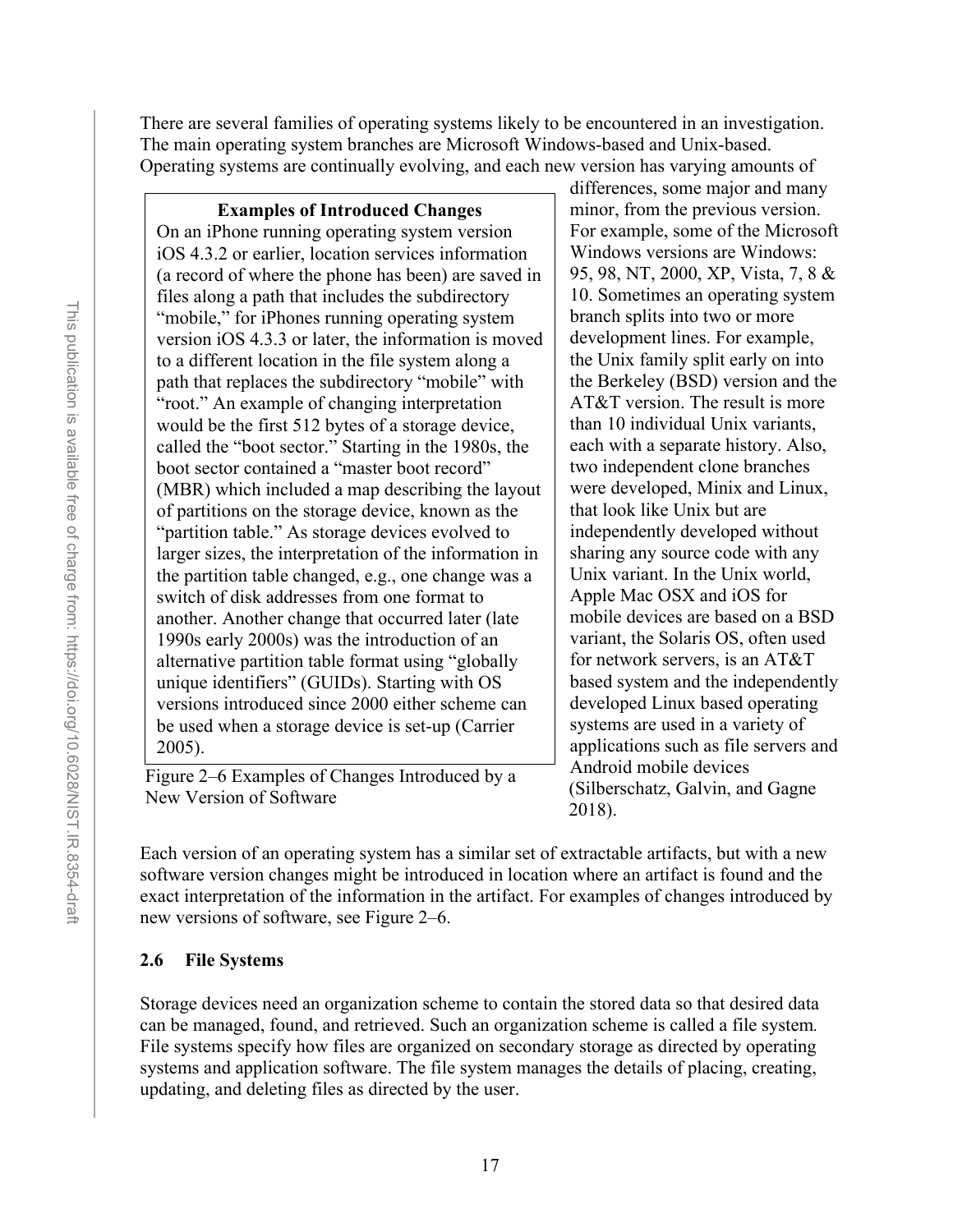There are several approaches to placing file systems on storage hardware that might be followed:

- The file system takes up the entire device. This is often used for flash drives.
- The device is partitioned into several areas such that each partition contains its own file system. The first few sectors of the device contain a partition table that describes the layout of the partitions on the storage device. There are several partition-table schemes, the most often encountered are Master Boot Record and GUID Partition Tables (Nikkel 2009).
- To improve the reliability and performance of a file system, it can be scattered across multiple independent devices as a Redundant Array of Independent Disks (RAID) in one of several ways, referred to as RAID levels. Each level gives different tradeoffs between reliability and performance.

Common file systems on devices used with Microsoft Windows systems are NTFS, ExFAT and FAT. LINUX systems use ext4 and FAT. Apple Macs use HFS+, APFS, FAT and ExFAT. Except for FAT file systems, most file systems are specific to a particular operating system with the capabilities, limitations, supporting operating systems and available artifacts varying by system. Sometimes limited or third-part support is available for file systems not native to a particular operating system.

The implementation of a file system tries to minimize both access time to the stored data and time required to keep file metadata up to date. Reading or writing a file might trigger an update to file metadata, e.g., writing data to a file might also cause an update to the modification time of the file. The underlying physical design of the storage hardware and the storage capacity has a major impact on achieving the goal of minimizing time to interact with a storage device. The storage technology has evolved from spinning magnetic media to solidstate devices. With spinning media, access time depends on the time required to move physical storage device components into position to interact with the magnetic media. Placement of data has significant impact on the time required to read or write data or metadata. With a solid-state device considerations of data placement no longer apply; access time is constant and not affected by placement of data.

The storage capacity of storage devices has also evolved over the past 25 years from less than 2GB to several terabytes. As storage capacity increased, the protocol for specifying a data location evolved from a three-part address of cylinder/head (or track)/sector reflecting the design geometry of the spinning magnetic media to a three-part address created by the BIOS to allow for specification of a larger address space, to a 24-bit logical block address (LBA) and then to a 32-bit LBA. The unit of addressable data, the sector, had been fixed at 512 bytes, but to accommodate expanded storage capacity the sector size of the latest drives has been increased by multiples of 512 bytes to 4096 bytes (IDEMA 2022). This is just one more consideration for forensic tool design that could be overlooked.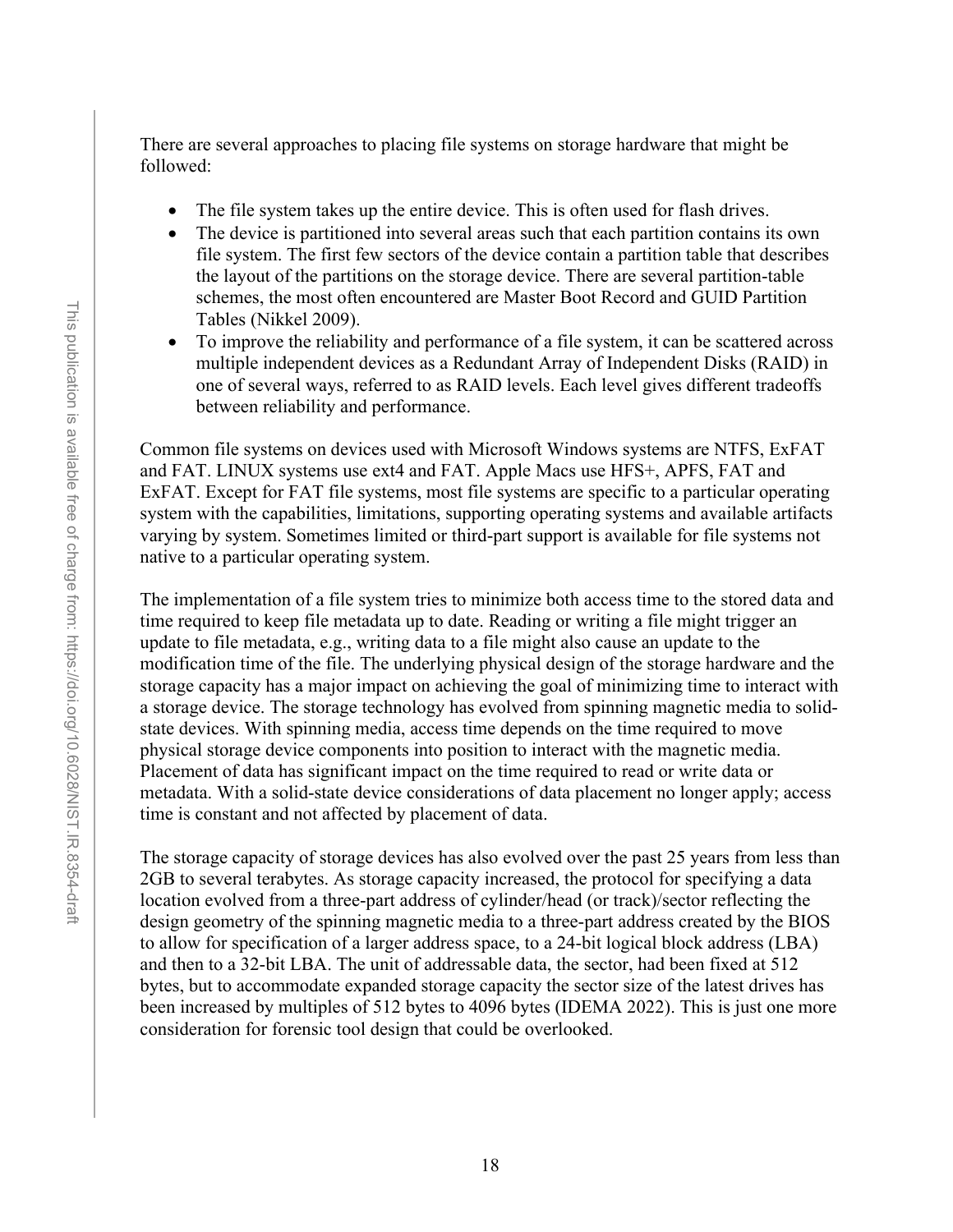#### <span id="page-31-0"></span>**2.6.1 Creating Files**

When a file is created several metadata-artifacts are also created. Most of these artifacts have a unique interpretation for each file system type. Understanding the differences in interpretation is required for correct reporting of results in a forensic examination. For example, file access time for FAT file system has a resolution of 1 day, i.e., the date when the file was accessed is recorded but not the time of day. However, on NTFS file systems file access time has a resolution of 100 nanoseconds, i.e., the time of day down to within 100 nanoseconds is recorded, not just the date. Of course, access time tracking might be disabled (with no record of file access recorded) or reenabled at any time.

Windows-based file systems may have a short file name abbreviation for each file in addition to a longer file name. Metadata specifying ownership by an account on the computer and access permissions is created at the same time as a file, but the details as to what is recorded varies across file system types. Examples of file metadata include full file name, a short file name, owner account, access permissions, or modify-access-create (MAC) times. As a simplified example of the variation of some recorded details across file systems, note that FAT file systems do not keep permissions or file ownership but, NTFS file system keeps a list of file access permissions by specific users, and Unix specifies permissions on a file by groups of users.

## <span id="page-31-1"></span>**2.6.2 Updating Files**

Updating a file creates traces and artifacts that provide the forensic examiner opportunities for tracking a suspect's behavior over time. An application or text editor might copy a portion or even all of a file to a temporary location and the copy may persist for some time before being overwritten. Some update procedures create a new copy of the updated file with the original file left intact but marked deleted. The deleted original may be recoverable, in part or entirely. The file system may update file times to indicate that the file has been changed.

When a file is copied to another location the metadata for the copy might differ or might be preserved depending on the options given to the copy operation. For example, depending on the options given to the copy command MAC times, file permissions or ownership might change or stay the same when a file is copied.

## <span id="page-31-2"></span>**2.6.3 Deleting Files**

When a file is deleted, a file system might not remove the file content from a spinning magnetic storage device, but leave the content in place, and just mark the file as deleted with the allocated sectors added to a list of sectors available for reuse. This reduces activity on the spinning media while ensuring that the deleted file name is no longer visible to the user. This was often done on the earliest file systems such as FAT to improve storage device performance times. Forensic tools can exploit such behavior to recover files that have been deleted. However, some operating systems and file systems, such as Mac OS with HSF+, may offer the user an option to overwrite any content from a deleted file.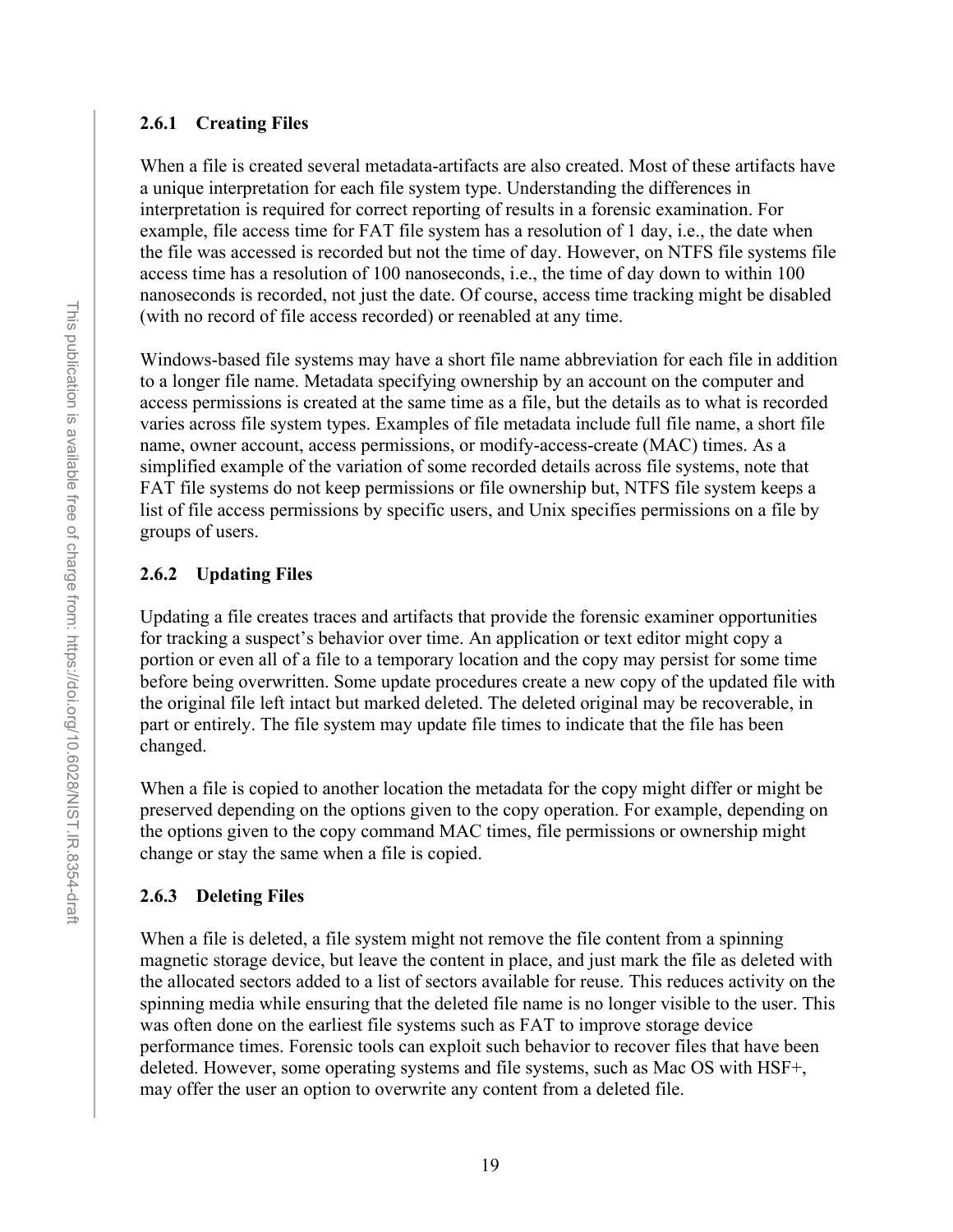With the introduction of solid-state drives, new strategies have emerged. New device commands were introduced (TRIM for SATA devices and UNMAP for SCSI devices) that mark a block of storage as unused and a candidate for trimming (erasure of block content). The storage device removes content at a convenient later time. This can lead to surprising results such as if a device is imaged and hashed just after arrival in a forensic lab and then later the device is imaged and hashed again. The two hashes might not agree if there is "trimmed" data not yet removed at the time of the first image and then removed by the solidstate firmware in the time before making the second image.

**KEY TAKEAWAY #2.1:** In routine operations computers store much more data than what is presented to the user. Examples include storing time and location data on photos, extra copies of data, and data about system activities. Forensic tools and techniques can reveal this data to provide a window into activities that have taken place on a computer.

**KEY TAKEAWAY #2.2**: Digital forensics is dependent on an understanding of computers and how they work. Any activity that is performed by a computer can potentially be a target for a forensics tool or technique.

**KEY TAKEAWAY #2.3**: Computer technology evolves rapidly but sporadically. Some attributes of computers last for decades and some only for a few weeks.

**KEY TAKEAWAY #2.4**: The forensic examiner needs to be aware of key changes in computing technology relevant to the examination being performed. Frequent changes in digital technology introduces the possibility for incomplete analysis or for misunderstanding of the meaning of artifacts.

## <span id="page-32-0"></span>**2.7 Digital Forensics Overview**

Digital forensics is not a single technique, but many independent techniques that operate on digital data.

The techniques applied to a specific case depend on the type of information likely to be useful for understanding what happened. For example, browsing the contents of a digital device can find records of financial misconduct, communication with others indicating collusion in illegal activities, or possession of contraband material.

Techniques for digital forensic analysis have been developed as needed by digital forensic examiners (just as in other fields) trying to answer the classic questions required to resolve the case. Because computing technology is changing rapidly, there is a possibility that no tool will be able to find or correctly parse all the information in each piece of digital evidence, especially for more recently introduced or upgraded technology.

Digital data is easily modified. Sometimes it is difficult to prevent some modifications. For example, if a computer is powered off, just turning on the computer will modify metadata such as a log of when the computer has been turned on. While the computer is powered off the storage device can be removed by the forensic examiner and attached to a different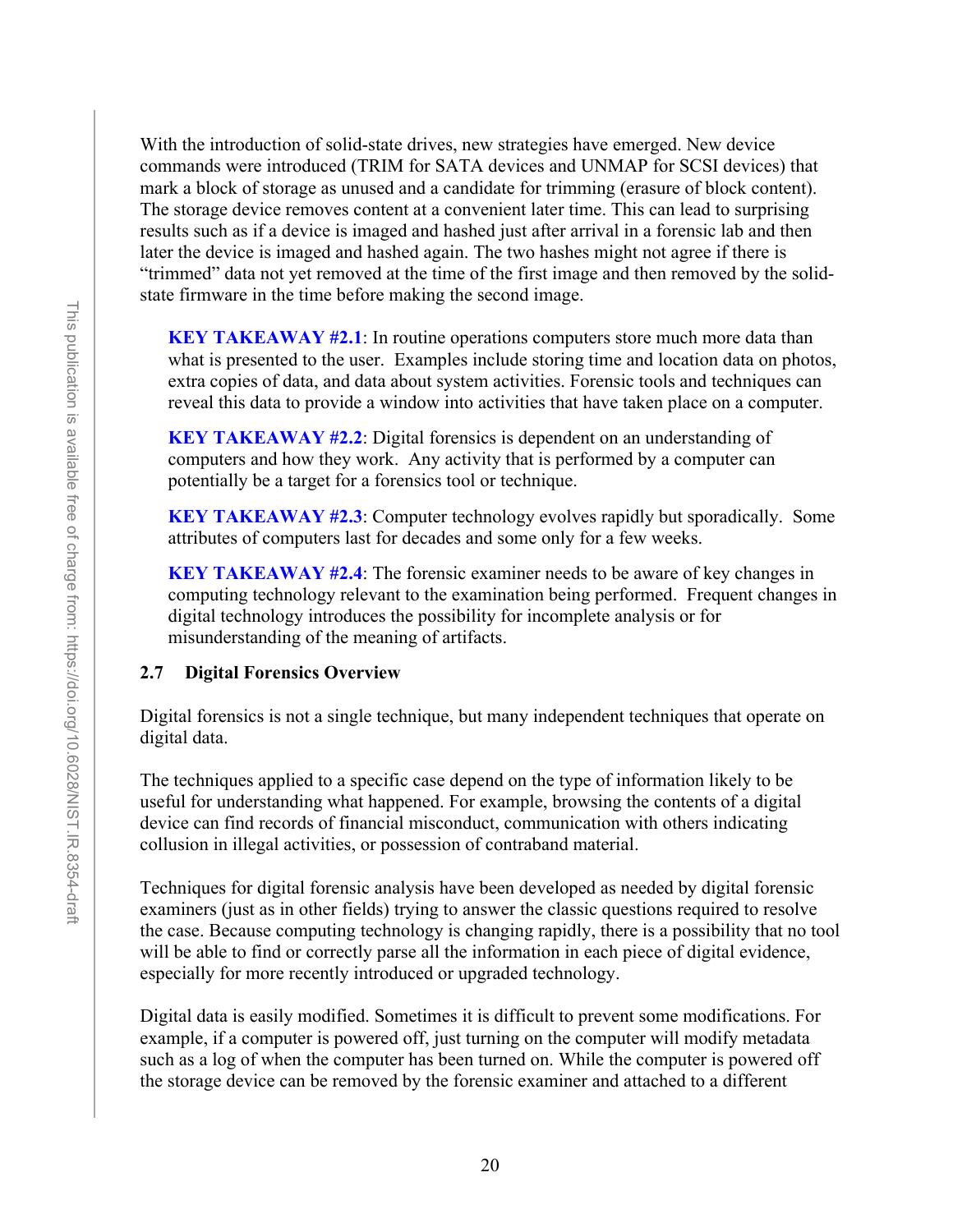computer via a hardware device that intercepts and blocks any commands that would write to the storage device.

One solution to avoid modifying digital evidence during examination is to copy the evidence to a bit-for-bit representation, called an image file, in an environment designed to not modify any of the data. Then, the data in the image file can be examined with a tool designed to access the data without modification. Another solution is to access the filesystem as read only, so that the data is protected from modification by the operating system.

Having digital data contained in an image file makes it difficult to examine the data without specialized software to help, so the examiner needs to use tools to interpret file systems and display any file that was present on the original device without modification to data or metadata. Thus, a market for digital forensic tools was born and an opportunity was created for tool vendors to develop techniques for forensic examination of digital data.

A digital investigation begins with the context of the investigation and the digital devices being examined. An examination of a mobile phone seized from a suspected drug dealer might begin by the examiner looking at contacts (possible customers and collaborators) and messages (setting up illegal transactions). To investigate a suspected espionage case the examiner might look for contraband (classified documents), removable device history (moving the contraband around), geolocator information (places the suspect has visited), contacts (identify collaborators), messages (extraction of planned actions) and deleted documents (hiding activity).

# <span id="page-33-0"></span>**2.7.1 Overview of a Digital Case Example**

An example of deleted data being critical to an investigation is the BTK killer case (Ramsland 2016). A serial killer was operating in Kansas off and on for over ten years who sent messages to the police to taunt them. He sent a message on removable storage media that was examined for anything present in unallocated space. A deleted document was recovered from the unallocated space of the device and the document metadata yielded a name, Dennis, and an organization. An examination of the membership of the organization revealed that Dennis Rader was president. This did not establish much that was definite, it just created possibilities for the examiner, such as:

- Dennis could have been a previous user of the device that BTK later obtained.
- BTK could have obtained a copy of a file with the name "Dennis" in a file from somewhere and placed the copy on the device before deleting the file.
- Dennis could be involved (and after additional investigation Dennis turned out to be BTK).

Until the recovered document was examined, the investigation was not progressing. With the information from the storage device additional investigation including DNA results obtained from a hospital biological specimen of Dennis Rader's daughter solved the case.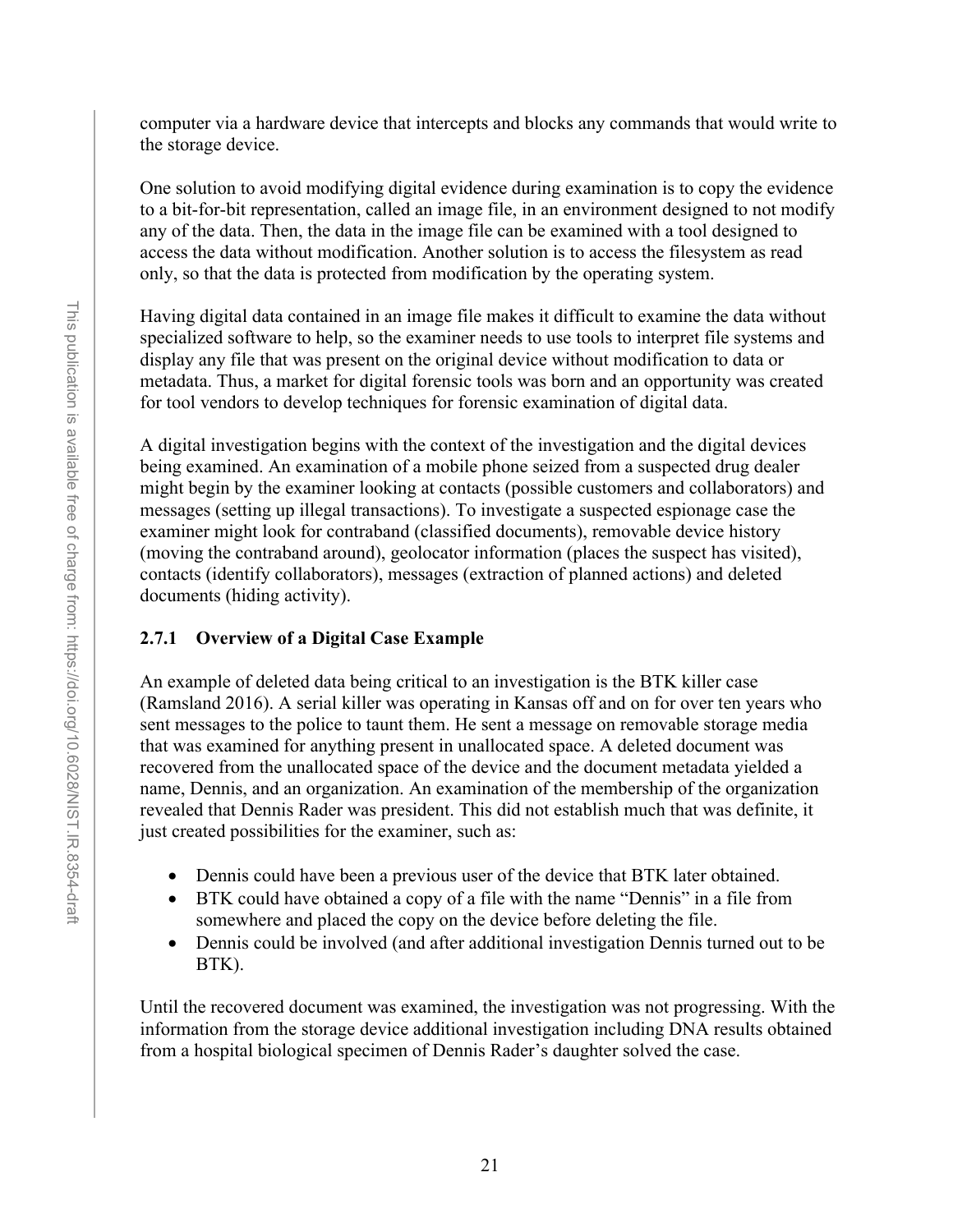#### <span id="page-34-0"></span>**2.7.2 Size of the Digital Forensics Community**

One of the basic questions about digital forensics is how many labs there are in the United States.  Most forensics laboratories for other disciplines are part of a larger crime lab, and likely to have a digital forensics section. Furthermore, digital forensics labs are also found in specialized labs that only process digital evidence, such as Internet Crimes Against Children (ICAC) labs or Regional Computer Forensics Labs (RCFLs managed by the FBI), in law enforcement agencies based at the federal, state, and local levels, inspector general offices, and prosecutors' offices. They are also found in corporate offices that work closely with law enforcement and there is substantial overlap with incident response and other cyber security operations. Digital forensics also has a significant presence in the intelligence community and is widely used in civil cases, often referred to as eDiscovery. Because of this breadth, it is difficult to estimate the size of the digital forensics community.

One method that has been proven to accurately estimate population sizes is called capturerecapture and has been widely used in biology and ecology to investigate the dynamics of biological populations. The method has also been utilized in epidemiological studies of human samples and is applicable for estimating the size of a population from multiple lists of individuals as is the case here (Chao et al. 2001; Chao 1987). An initial sampling event attempts to 'capture' a significant sample of the population. Then, the population is resampled (i.e., recapture) and the number of individuals in each sample and the number common to both samples are used to estimate the total population. The estimated probability of being captured in both sampling events is equal to the probabilities of being captured on each occasion and the number of individuals missed, or not captured in either event, can then be estimated (Tilling 2001). 

To use the capture-recapture methodology, we first identified lists that contained information about digital forensics labs. We obtained lists from the following organizations, selecting only US labs:

- The International Association of Chiefs of Police (IACP) maintains a directory of cybercrime labs through the Law Enforcement Cyber Center.<sup>4</sup> As of August 11, 2021, there were 354 unique groups on the list.
- The International Association of Computer Investigative Specialists (IACIS) includes 2,214 groups in their training list. IACIS provides training and certification to the worldwide digital forensics community and counts federal, state, and municipal law enforcement agencies as well as other professional digital forensic practitioners amongst its members.
- The ANSI National Accreditation Board (ANAB) is the largest accreditation body in North America and provides training and accreditation to both public and private organizations, including digital forensic labs. Ninety-one of the active ANAB accredited organizations in the United States process digital evidence.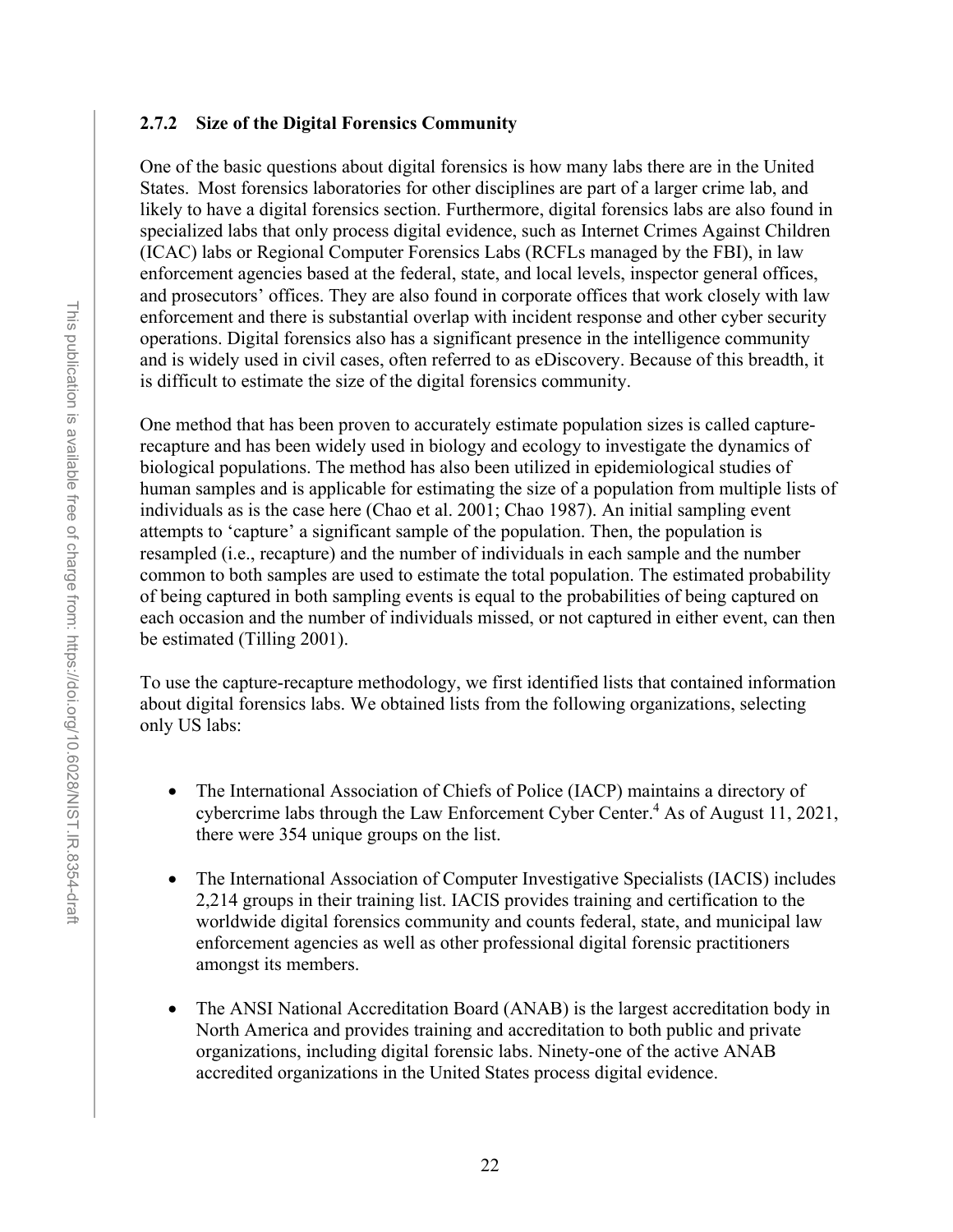- The Scientific Working Group on Digital Evidence (SWGDE) seeks to foster communication, cooperation, and ensure quality and consistency within the digital and multimedia forensic communities through the development of guidance documents. The 56 members of SWGDE come primarily from federal, state and local law enforcement agencies as well as academic, corporate, and civil forensics groups.
- The National White Collar Crime Center (NW3C) offers training and professional development courses in the prevention and investigation of high-tech crimes for federal, state, local, and tribal law enforcement, prosecutorial, and regulatory agencies. They provide training and analytical technical support in computer forensics, financial and cybercrime, and intelligence analysis. Their list of training participants from 2020 lists 4,008 unique groups.

The total number of unique US digital evidence groups represented by these lists is 5,457. While these lists are current as of August 2021, it is then assumed that they accurately capture a stable population at a single point in time. However, there are other organizations representing digital evidence processors that might not be included in this assessment, therefore an estimation method is needed to get a better idea of the true number of processors in the digital forensics field.

The capture-recapture method yielded a lower bound estimated population size of 11,000 with a 95% confidence interval of (9,900, 12,600). Due to the overlap between the lists and the fact that some of the total population has a zero probability of being selected in any list, the final value is interpreted as a lower bound estimate, rather than an absolute population size. This value of 11,000 US digital forensics organizations contrasts with the 409 publicly funded crime labs reported by the Bureau of Justice Statistics (Burch, Durose, and Walsh 2016). The decentralization of the digital forensics community in the United States is apparent in where digital forensics labs are found; they are not only in federal, state, and local crime labs, but also in prosecutor's offices, private consulting firms, and corporate cybersecurity operations.

## <span id="page-35-0"></span>**2.8 Information Sources**

To conduct a digital investigation, the examiner needs to acquire a broad background in the techniques for extracting the relevant information. The primary sources of knowledge about digital forensic techniques are the following:

- Vendor-Independent Forensic Technique training classes
- Tool Vendor offered classes
- Forensic Tool Vendor white papers and other support documents
- Forensic Professional Organizations
- Standards Organizations
- Online training videos
- Blog Posts
- Academic Peer Reviewed papers in Conferences and Journals
- Academic course work
- Reference books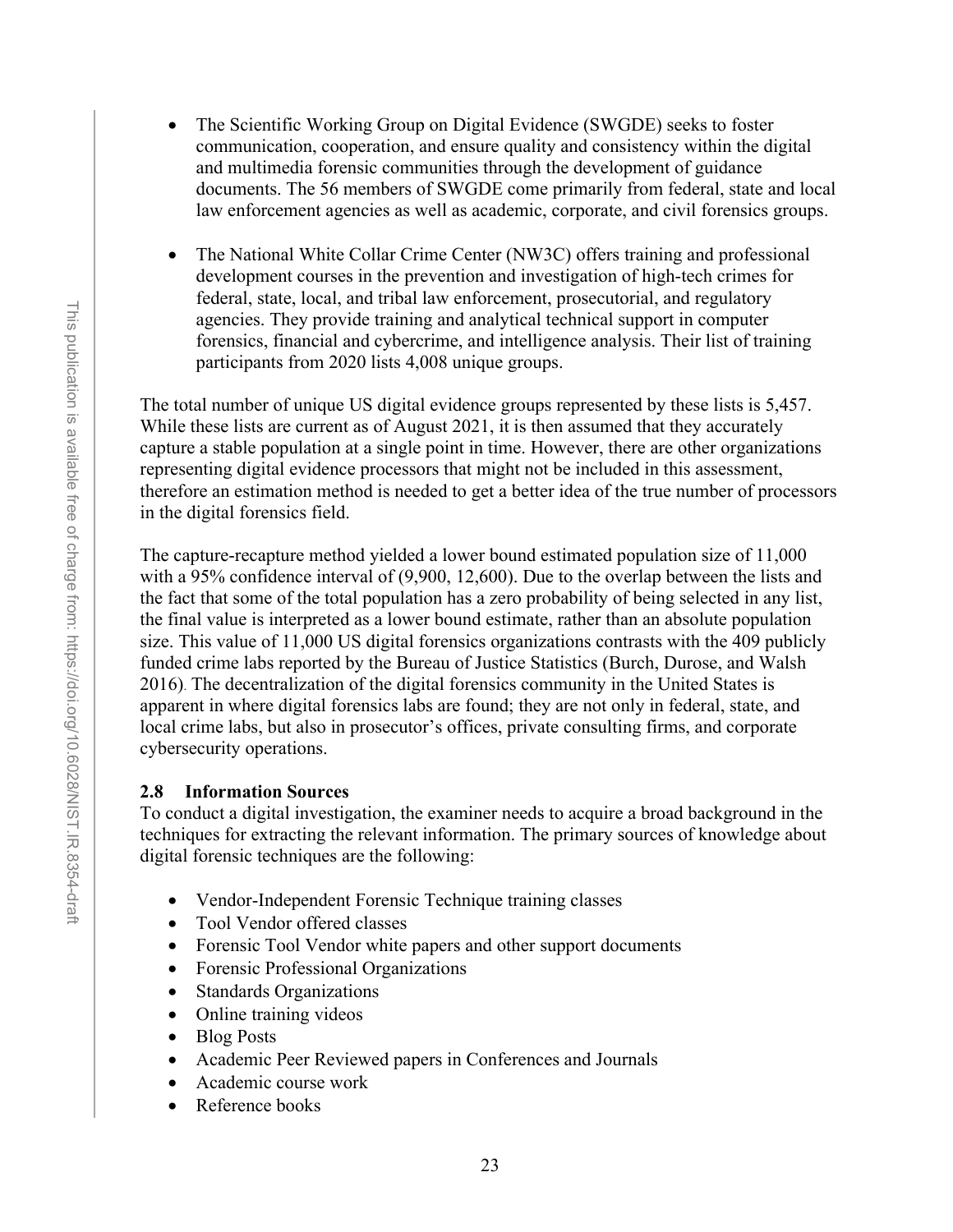- Operating system and computer hardware vendors support documents
- Reverse engineering of software: Operating system, file system or application

## **2.8.1 Vendor-Independent Training Classes**

There are several independent training organizations that provide a range of classes from introductory to advanced topics in digital forensics. This is one of the main pathways for the practitioner to learn the methods and techniques of digital forensics.

## **NCFI -- National Computer Forensics Institute**

The NCFI is a federally funded training center dedicated to instructing state and local officials in digital forensics and cybercrime investigations and is operated by the United States Secret Service's Criminal Investigative Division and the Alabama Office of Prosecution Services. The center offers classes for first responders, individuals who are newly assigned to conducting digital forensic exams, advanced classes for individuals currently conducting forensic exams and classes to prepare judges and prosecutors to effectively preside over and prosecute cases involving digital evidence.

## **FLETC – Federal Law Enforcement Training Center**

FLETC offers basic and advanced classes for law enforcement personnel in areas such as digital evidence acquisition, digital evidence analysis and evidence recovery.

# **NW3C – National White-Collar Crime Center**

The NW3C delivers training in computer forensics, cyber and financial crime investigations, and intelligence analysis. They also offer analytical technical support to agencies investigating and prosecuting white collar and related crimes. They conduct original research on all facets of white-collar crime.

# **DC3 Cyber Training Academy**

The DC3 Cyber Training Academy provides Training for DOD service members, active duty, civilian, Reserve or National Guard personnel involved in investigating cybercrime. The academy's training prepares DOD personnel to do computer forensics as part of their assigned tasks.

# **SANS Institute**

SANS is a for-profit training company that offers many computer security focused classes, in addition SANS offers several classes in aspects of digital forensics, such as:

- FOR308: Digital Forensics Essentials
- FOR498: Battlefield Forensics & Data Acquisition
- FOR500: Windows Forensic Analysis
- FOR508: Advanced Incident Response, Threat Hunting, and Digital Forensics
- FOR518: Mac and iOS Forensic Analysis and Incident Response
- FOR526: Advanced Memory Forensics & Threat Detection
- FOR572: Advanced Network Forensics: Threat Hunting, Analysis, and Incident Response
- FOR578: Cyber Threat Intelligence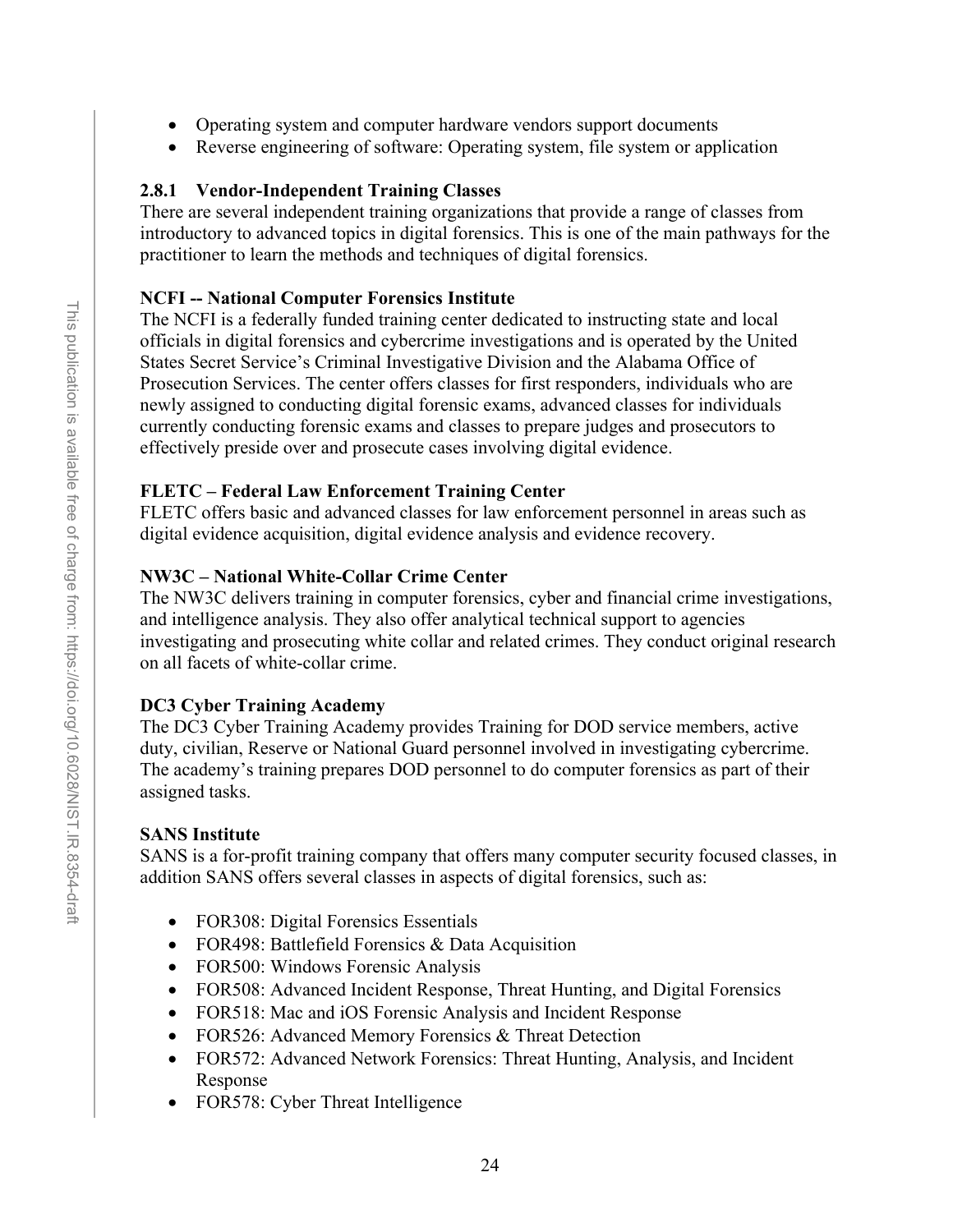- FOR585: Smartphone Forensic Analysis In-Depth
- FOR610: Reverse-Engineering Malware: Malware Analysis Tools and Techniques

### **Professional Organizations**

Some professional organizations such as the High Technology Crime Investigation Association (HTCIA), and International Association of Computer Investigative Specialists (IACIS), are two examples of professional organizations that provide training on a wide selection of digital forensics topics.

Some recent classes offered by HTCIA include:

- Digital Forensic and Cyber Investigation Techniques and Tools
- Dark Web Investigations Course
- Hunting Down Digital Evidence Course
- Cloud Forensics Course

IACIS continually updates its cadre of classes. Some of the more recent classes offered over the past few years include:

- Basic Computer Forensic Examiner
- Windows Forensic Examiner
- Mobile Device Forensics
- Internet Forensics& Investigations
- Network Forensic Analysis
- Cyber Incident Forensic Response
- Managing a Digital Forensic Lab
- Preparing for Lab Accreditation

### **2.8.2 Vendor Training**

Forensic tool vendors often offer one or more classes in basic principles of digital forensics, but usually with an emphasis on using products offered by the vendor. This is a major path to learning the methods of digital forensics, but since the training is usually focused on the tools available to the practitioners in their lab work environment, limitations on the vendor's tool or better tools might not be emphasized.

#### **2.8.3 Forensic Tool Vendor Documentation**

In general, forensic tool vendors provide detailed documentation. Most tool vendors offer online support to help the user accomplish the goals of an investigation. This documentation can be found on the vendor website, but a service contract for the vendor's tools or a tool purchase may be required to access the documentation.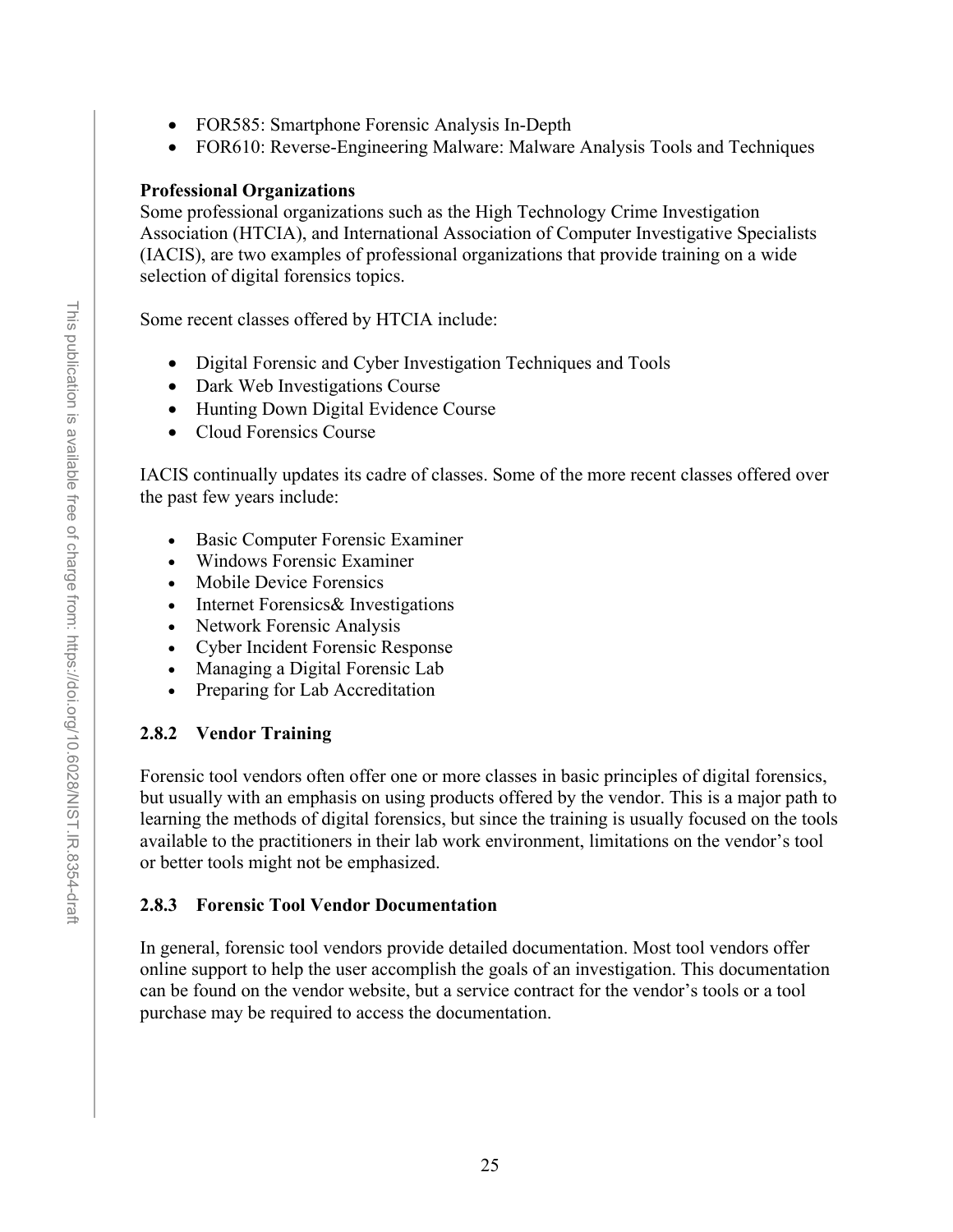## **2.8.4 Materials and Guidelines developed by Professional Organizations**

Some digital forensics professional organizations publish guidelines and best practices for conducting a digital forensics examination, these include Scientific Working Group for Digital Evidence (SWGDE), Organization of Scientific Area Committees (OSAC-DE), High Technology Crime Investigation Association (HTCIA), International Association of Computer Investigative Specialists (IACIS), European Network of Forensic Science Institutes (ENFSI), and International Society of Forensic Computer Examiners (ISFCE).

SWGDE develops best practices and other guidance for digital forensics practitioners. Some examples of SWGDE documents include best practices for mobile phone forensics(SWGDE 2016b), best practices for computer forensic examination, and other guidelines (SWGDE 2014, 2016b, 2016a, 2017b, 2017a, 2018c, 2018a, 2018b, 2019b, 2019a).

The OSAC Digital Evidence Subcommittee focuses on standards and guidelines related to information of probative value. OSAC-DE is in the process of adding documents to the OSAC document registry(National Institute of Standards and Technology 2021a).

Both HTCIA and IACIS have large libraries of white papers on various techniques available to members.

ENFSI publishes a variety of documents related to digital forensic techniques, for example, they publish a best practices manual for digital forensics (ENFSI 2015). The manual covers a wide variety of topics including definitions of terms, validation of methods, estimation of uncertainty of measurement, proficiency testing, evidence handling, case assessment, reconstruction of events, evaluation and interpretation and other topics.

The ISFCE provides computer forensics certification based on passing a test requiring demonstration of proficiency in core digital forensics competencies. They also provide study materials for the competency examinations that are useful references.

# **2.8.5 Standards Organizations**

Some standards organizations, e.g., ASTM International and International Organization for Standardization (ISO), produce standards for digital forensics. Standards organizations usually require a fee to obtain a copy of a standard. Some ASTM Standards related to digital forensics include:

- E2678-09(2014) Standard Guide for Education and Training in Computer Forensics
- E2825-19 Standard Guide for Forensic Digital Image Processing
- E2916-19e1 Standard Terminology for Digital and Multimedia Evidence Examination
- E3016-18 Standard Guide for Establishing Confidence in Digital and Multimedia Evidence Forensic Results by Error Mitigation Analysis
- E3017-19 Standard Practice for Examining Magnetic Card Readers
- E3046-15 Standard Guide for Core Competencies for Mobile Phone Forensics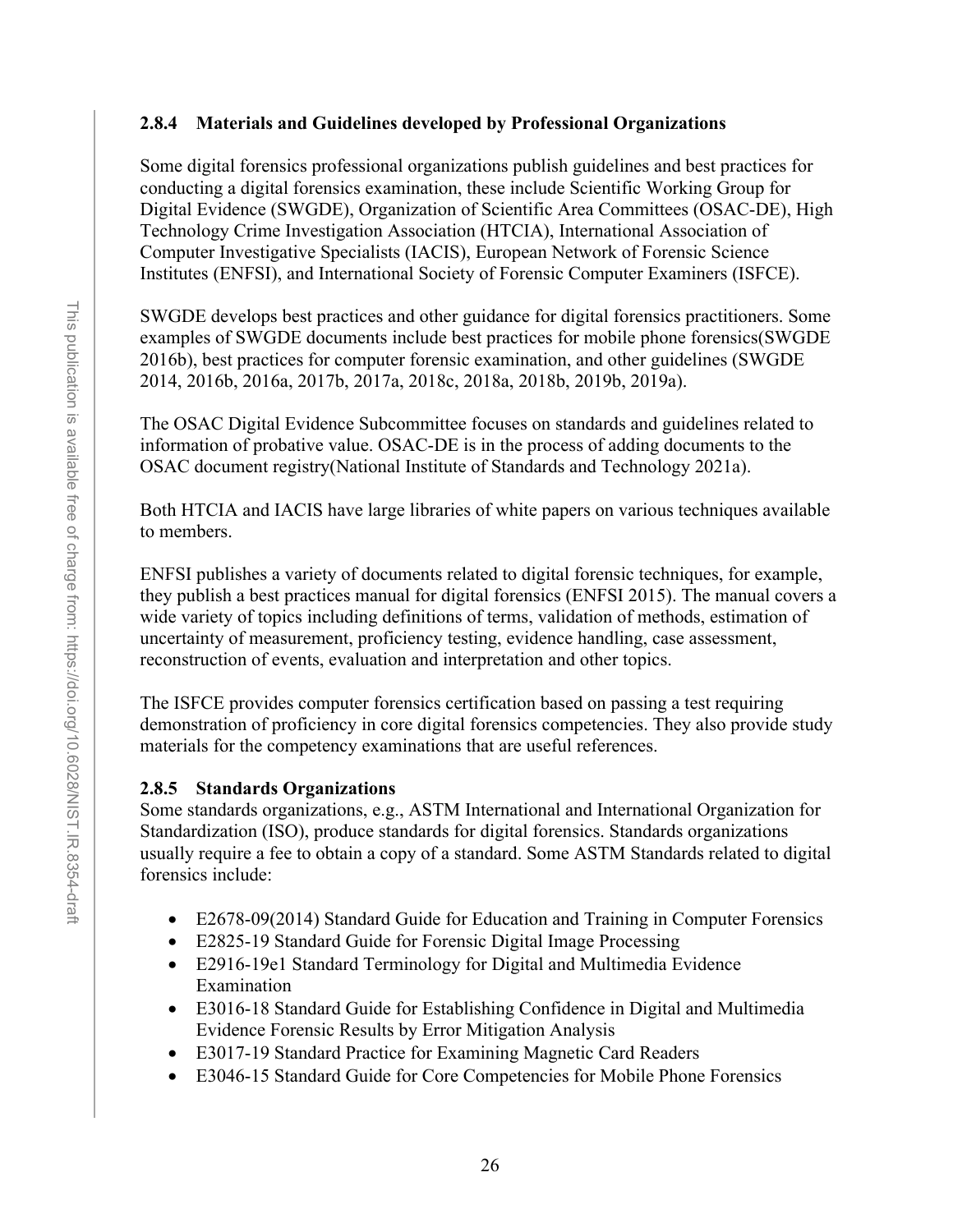- E3115-17 Standard Guide for Capturing Facial Images for Use with Facial Recognition Systems
- E3148-18 Standard Guide for Postmortem Facial Image Capture
- E3149-18 Standard Guide for Facial Image Comparison Feature List for Morphological Analysis
- E3150-18 Standard Guide for Forensic Audio Laboratory Setup and Maintenance

Some ISO digital forensics standards include:

- ISO/IEC 27037:2012 Information technology Security techniques Guidelines for identification, collection, acquisition, and preservation of digital evidence
- ISO/IEC 27041:2015 Information technology Security techniques Guidance on assuring suitability and adequacy of incident investigative method
- ISO/IEC 27042:2015 Information technology Security techniques Guidelines for the analysis and interpretation of digital evidence
- ISO/IEC 27043:2015 Information technology Security techniques Incident investigation principles and processes
- ISO/IEC 27050:2018-2021 Information technology Security techniques Electronic discovery (parts 1 - 4 published)

### **2.8.6 Online Videos**

Training organizations, independent practitioners and forensic tool vendors produce online videos (usually found on YouTube) to illustrate the digital forensic techniques. This is a valuable source of information for the forensic practitioner; however, these videos are not usually formally peer reviewed and can be out of date, misleading, incomplete, or inaccurate. Even with the caveat that the information may be flawed, it often provides new information for the examiner that can be verified when the examiners use their knowledge, skills, and experience and possibly some trial-and-error experiments to evaluate the usefulness of the presented material. This serves as an informal peer review of the described technique and can provide feedback to the developer.

### **2.8.7 Blog Posts**

Blog posts are often created by practitioners that want to share techniques that they have developed. Like the online videos the blog posts often provide useful information about emerging techniques that can help a practitioner extract or understand artifacts relevant to a specific investigation. However, the developed techniques are not usually formally peerreviewed and risk being misleading, incomplete, or inaccurate. Like the online videos the examiners must use their knowledge, skills, and experience and possibly some trial-and-error experiments to evaluate the usefulness of the presented material. This serves as an informal peer review of the described technique and can provide feedback to the developer.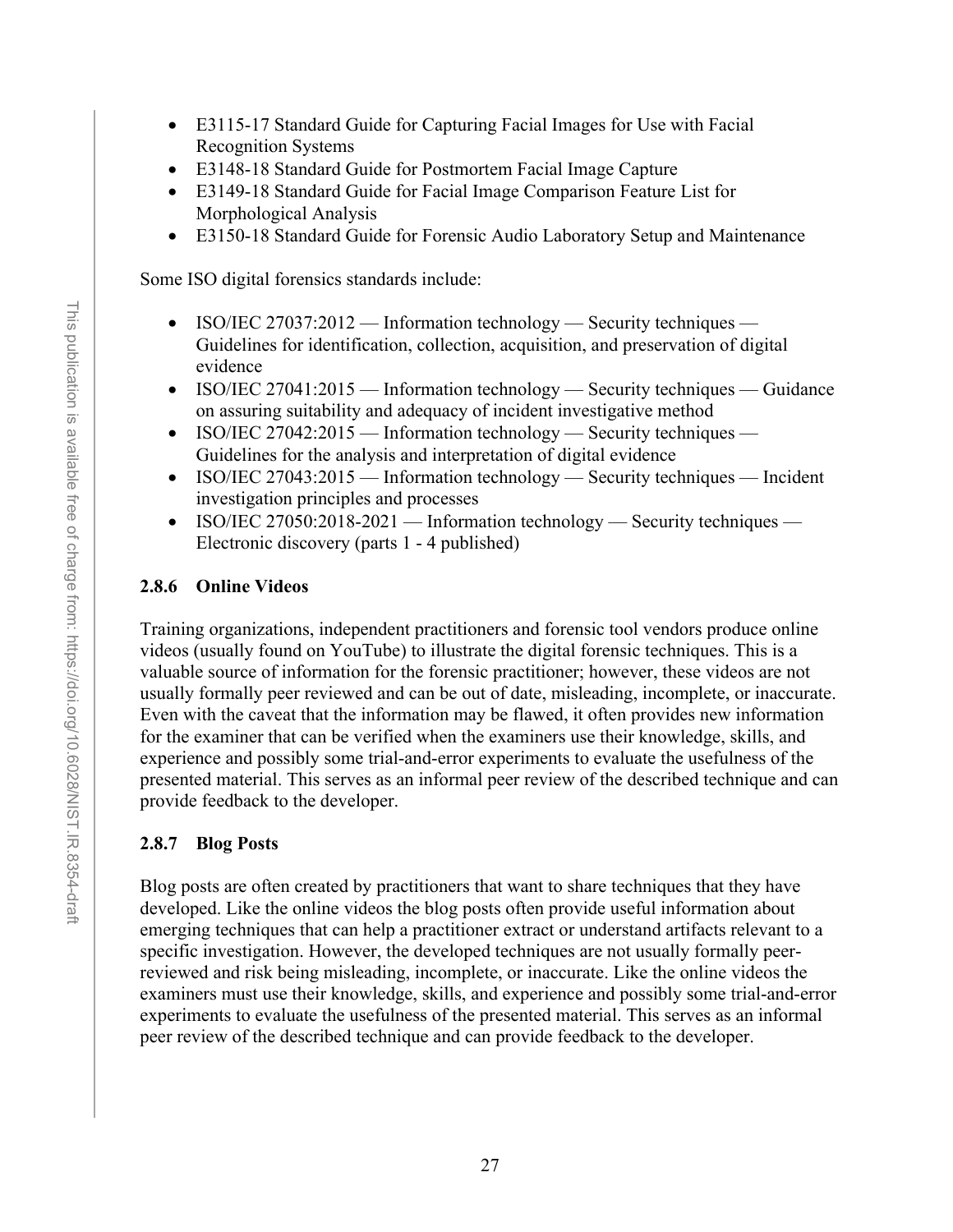### **2.8.8 Conference and Journal Articles**

There are a several professional conferences that are devoted to digital forensics, including:

- Digital Forensics Research Workshop (DFRWS).
- Digital Forensics Research Workshop Europe (DFRWS-EU).
- International Federation for Information Processing Working Group 11.9 (IFIP WG 11.9).
- American Academy of Forensic Sciences (AAFS).
- Association of Digital Forensics Security and Law (ADFSL).

The main journals that regularly include papers on digital forensics include:

- *Forensic Science International: Digital Investigation* (formerly *Digital Investigation*),
- *Journal of Forensic Sciences*,
- *Science and Justice,*
- *Australian Journal of Forensic Sciences,*
- *Journal of Digital Forensics, Security, and Law,*
- *International Journal of Computer Applications,*
- *Computers and Electrical Engineering, International Journal of Computer Science and Network Security,*
- *International Journal of Digital Crime and Forensics,* and
- *Security and Communication Networks*.

Additionally, journals of the Association for Computing Machinery (ACM) and the Institute of Electrical and Electronics Engineers (IEEE) publish research in digital forensics, especially topics related to computer security including:

- *ACM Computing Surveys,*
- *IEEE Cloud Computing,*
- *EEE Security and Privacy,*
- *IEEE Transactions on Information Forensics and Security, and*
- *IEEE Transactions on Software Engineering.*

#### **2.8.9 Academic Course work**

Colleges and Universities offer undergraduate and graduate degrees and a wide variety of courses in digital forensics. This is where new practitioners get a basic education in digital forensics. The older, senior practitioners were creating the techniques used today and often did not have academic course work available when they were learning how to apply digital forensic techniques. It is vital for all examiners to keep up to date on the changing technology.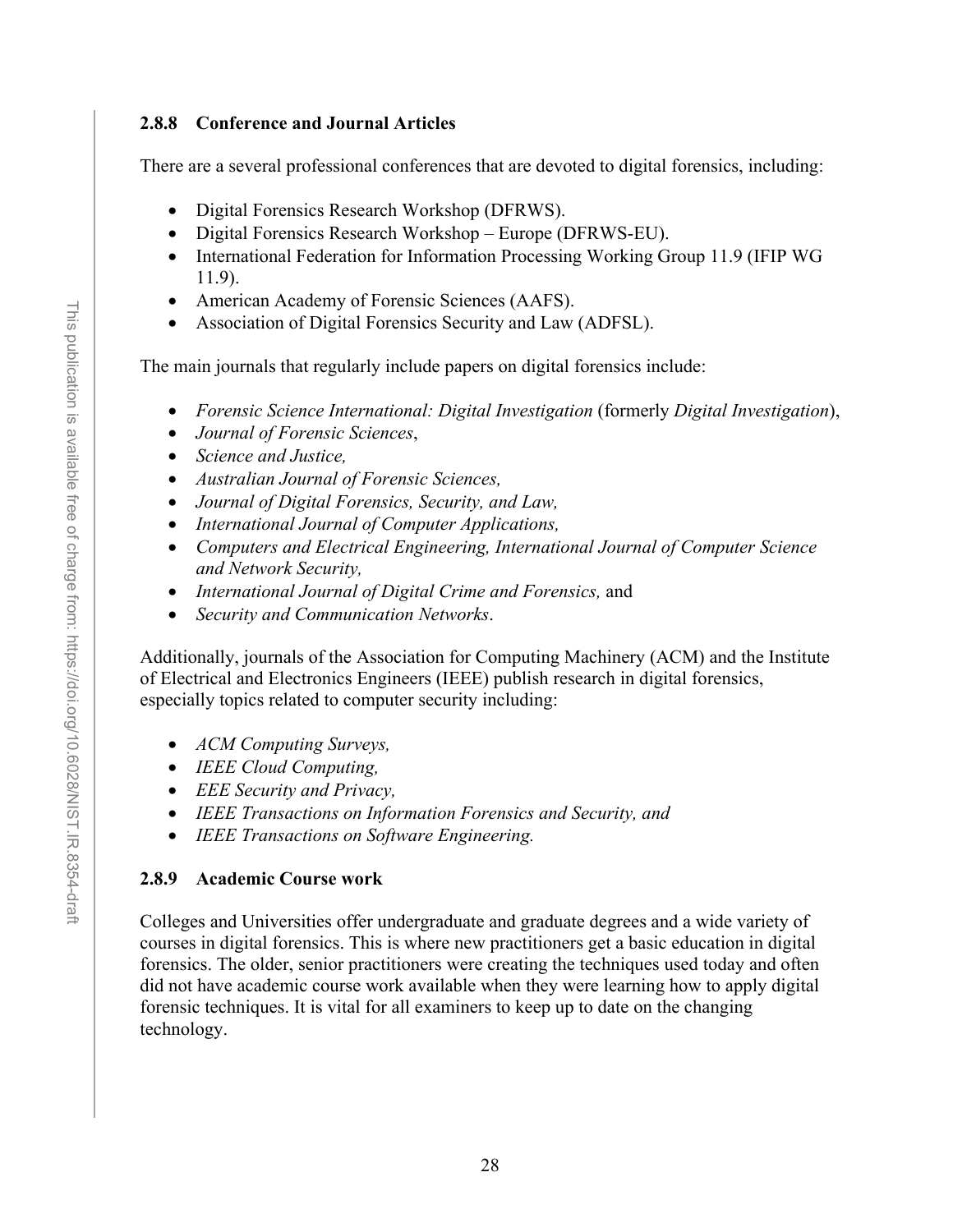### **2.8.10 Reference Books**

There is a wide variety of general digital forensics reference books available (Casey 2010; Cowen 2013; Britz 2009; Brown 2006; Davis, Cowen, and Philipp 2005; Gardner 2012; Hayes 2015; Marcella and Menendez 2008; Nelson 2015; Philipp, Cowen, and Davis 2010; Rosenblatt 1995; Sammons 2014; Slade 2004; Solomon, Barrett, and Broom 2005; Solomon et al. 2011; Stephenson 2000; Stephenson and Gilbert 2013).

In addition to general reference books there are many specialty references for specific topics, such as operating systems (Bar 2000; Carrier 2005; Carvey 2005, 2014, 2016; Carvey and Casey 2009; Honeycutt 1996, 1998a, 1998b, 2000, 2003), tool specific reference books (Bunting 2012; Casey 2001), and there are many reference books addressing specific issues such as child exploitation, malware, networks, corporate crime, and mobile devices (Aquilina, Casey, and Malin 2008; Bejtlich 2006; Caloyannides 2001, 2004; Casey 2011b; Ferraro, Casey, and McGrath 2005; Jones, Bejtlich, and Rose 2005; Kipper 2004; Malin, Casey, and Aquilina 2012; Malin et al. 2014; Mohay 2003; Reiber 2019; Sammes and Jenkinson 2000; Steel 2006; Williams 2006).

### **2.8.11 Software Developer Documentation**

Documentation about operating system internal organization is often available and provides a rich source of information about trace artifacts that may be of forensic value. Documentation of individual applications and sometimes the source code of the applications might be available.

### **2.8.12 Reverse Engineering Software**

There might not be an obvious way to find and extract an artifact that would answer a question that has arisen during an investigation. In this case, the question could be skipped, or the examiner could resort to reverse engineering some of the software, either operating system, file system or application. The process of reverse engineering how something works is a way to get a better understanding of what software is doing under the test conditions. For example, it might be informative if it can be shown that a mobile phone was connected to a particular vehicle. If it is suspected that the VIN (vehicle identification number) information is recorded on the phone, a similar phone could be connected to a known vehicle to test if that model device makes a record of the VIN. The test phone could then be searched for the VIN of the known vehicle and the file where VIN data is stored could be identified. Then the evidence phone can be examined and (now that the file name and directory path to where the VIN is stored are known) the VIN data file can be extracted and examined for a list of vehicles associated with the phone. This is a simplified example, but the principles apply to reverse engineering how to find and access other artifacts. Since documentation of the latest software and hardware is often incomplete or nonexistent, forensic tool vendors often need to do reverse engineering of new software to understand available artifacts and how to find and interpret them so that the forensic tools can find and extract artifacts that are informative to an investigation.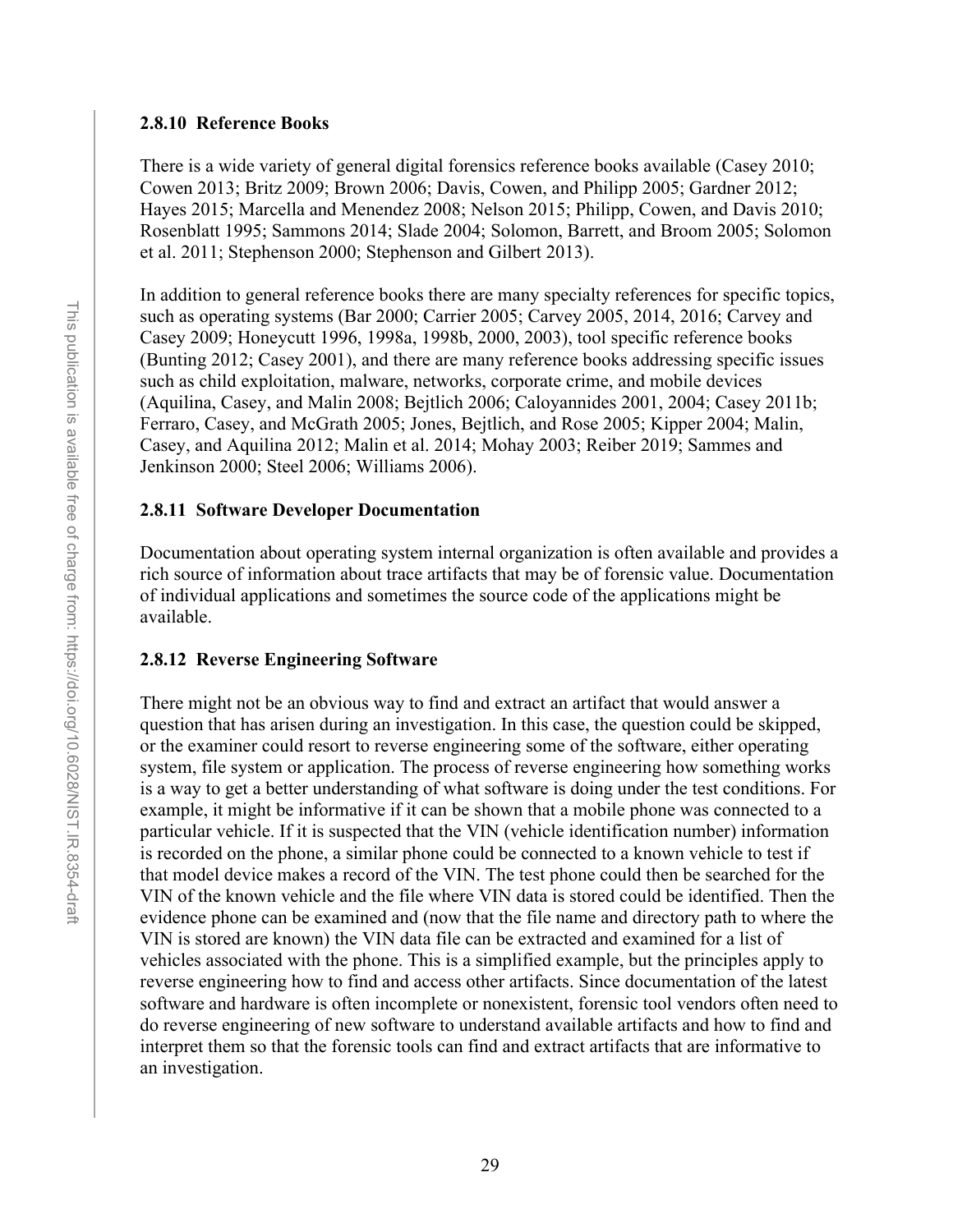### **2.9 Summary of Sources**

The information sources available to describe digital forensic techniques are much broader than the peer reviewed literature. They include the following:

- Peer-reviewed papers. This is the scientific literature that has undergone formal review by several subject matter experts identified by journal editors before being deemed appropriate for publication.
- Classroom presentations and courses. Techniques discussed in classes are generally accepted by the digital forensics community and based on research from the community.
- Technical papers published from a variety of sources, e.g., forensic tool vendors, software vendors, professional organizations. These are frequently documents based on a consensus of professionals.
- Independently developed and published online. As techniques are published an informal peer review process begins. Practitioners will try the technique under varying conditions and publish their own evaluations.

**KEY TAKEAWAY #2.5:** Not every digital forensic technique undergoes a peer review, formal testing, or error rate analysis. In general, the digital forensic community performs an informal review by providing feedback about the usefulness of techniques. This general acceptance process allows for techniques to be quickly evaluated and revised.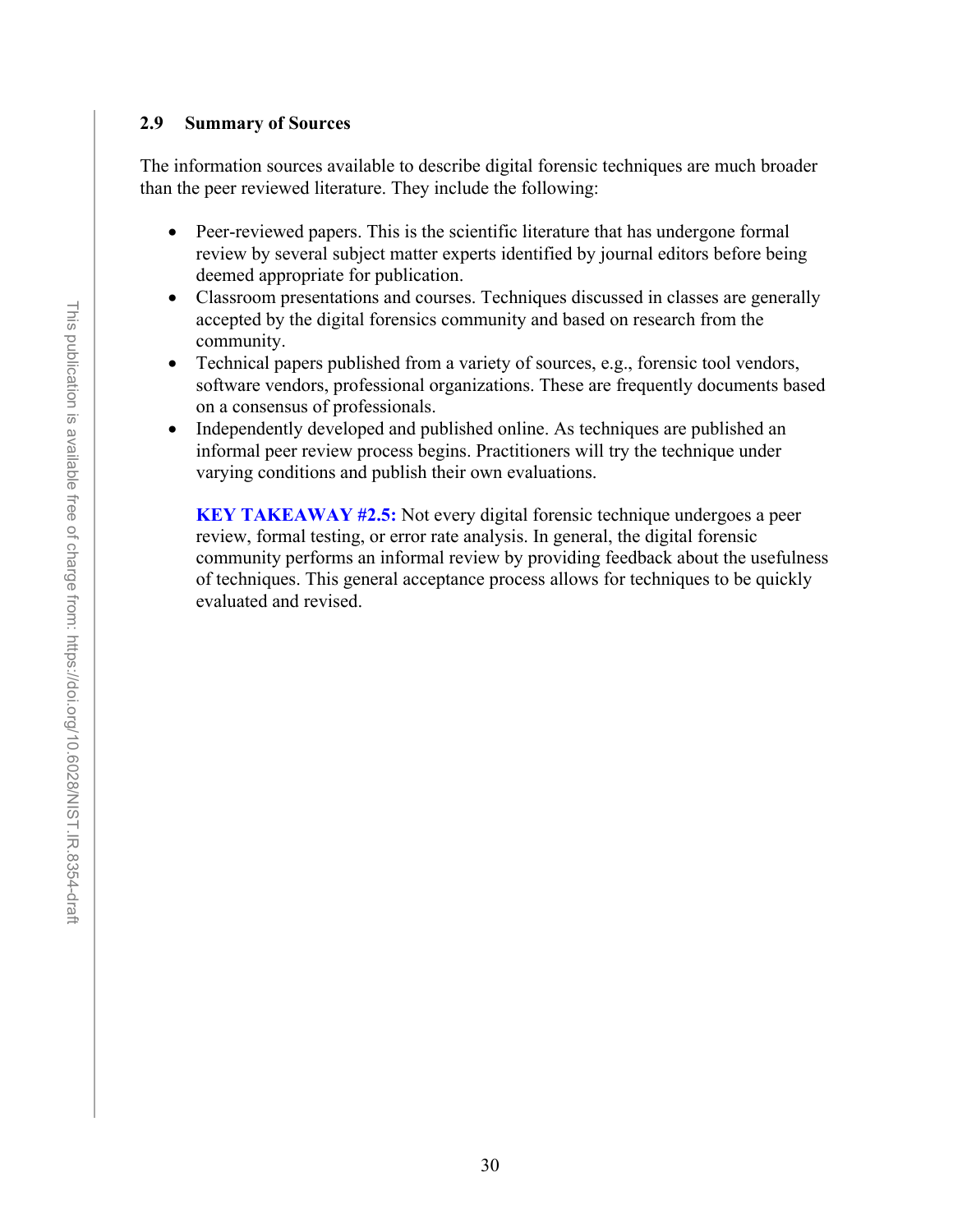### **3 Chapter 3: The Digital Forensic Data Sources Reviewed**

Historically digital forensics has not followed the traditional formal research model of most academic fields. As in many forensic areas ad hoc techniques were developed to address the problems presented to an examiner before peer reviewed journals and academic research developed.

There are many sources of information used for this document. The primary sources for understanding current practice in digital forensics were vendor tool documentation, peerreview literature, NIST Computer Forensic Tool Testing (CFTT) tool testing reports and discussions with forensic practitioners. This gives the state of the art in digital investigations because while forensic tools are not required for an investigation, without tools an investigation proceeds very slowly and may be incomplete. Secondary sources include application and operating system documentation that provides information on what artifacts are generated by the software, textbooks that document and describe the data structures and operating system artifacts that can be found on computer systems, other books related to forensics, conference proceedings, government documents, standards documents and best practice documents.

The peer-reviewed literature does not focus on the scientific basis of fundamental tasks as much as specific techniques to solve specific problems.

Several other sources were also used including:

- Discussions with forensics practitioners. The authors of this report have been performing research and tool testing activities in digital forensics for over 20 years and have interacted with practitioners at working groups, and conferences.
- Tool vendor experts. Documentation and interaction with vendor expert are a source of information about the capabilities of tools and the vendors' ideas about the needs of the field.
- Blogs. Several vendors, practitioners and researchers publish material online on an ad hoc basis. This information often addresses issues that have recently been discovered and potential solutions.

While assessing the available material on digital forensics, it became apparent that many important topics were not covered. Many of these, however, are covered by the computer science literature since the field of digital forensics intersects with a subset of computer science, much of the peer-reviewed material dedicated to digital forensics addresses specialized problems in the field.

This document draws on material from both digital forensics and general computer science.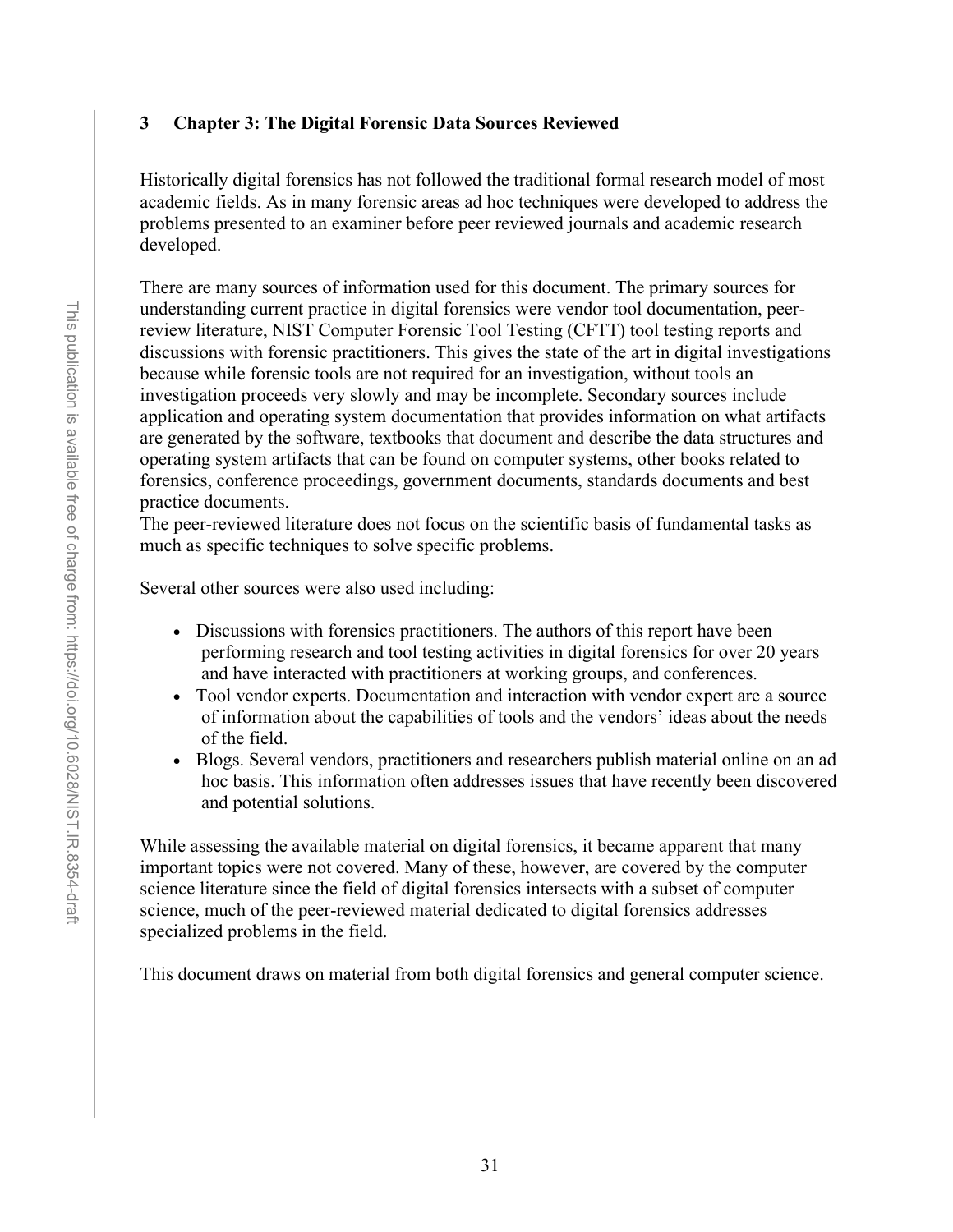### **4 Chapter 4: Scientific Foundations of Specific Tasks**

There is no single technique that can be called "Digital Forensic." There are hundreds if not thousands of individual techniques that might be employed in a digital forensic examination. There are several useful models of a digital forensic examination, each with a different emphasis. We did not want to create yet another model, but we needed a way to classify the activities occurring during an examination of digital data. For purposes of this study we classify the steps of a digital investigation as shown in Figure 4–1:



Figure 4–1 Steps in a Digital Investigation

The investigation begins with a triggering event that indicates a need for an investigation. This could be a suspected crime, a civil lawsuit, suspected employee misbehavior or another trigger. Depending on the type of event the legal requirements vary and may require a search warrant or compliance with other legal requirements. Collection of potential evidence may include computers, mobile devices, storage devices, copies of data from cloud accounts and other sources. The collection steps ensure the integrity of the acquired data to provide a stable source for the analysis of the data. The result of the digital investigation is a written report describing the findings of the digital analysis and may represent the bulk of the overall investigation or just a portion of a larger investigation.

The ability to demonstrate the reliability and validity of computer forensic tools based on scientific theory is an important requirement for digital evidence to be admissible.

This section discusses the foundations of the main digital forensic tasks, such as: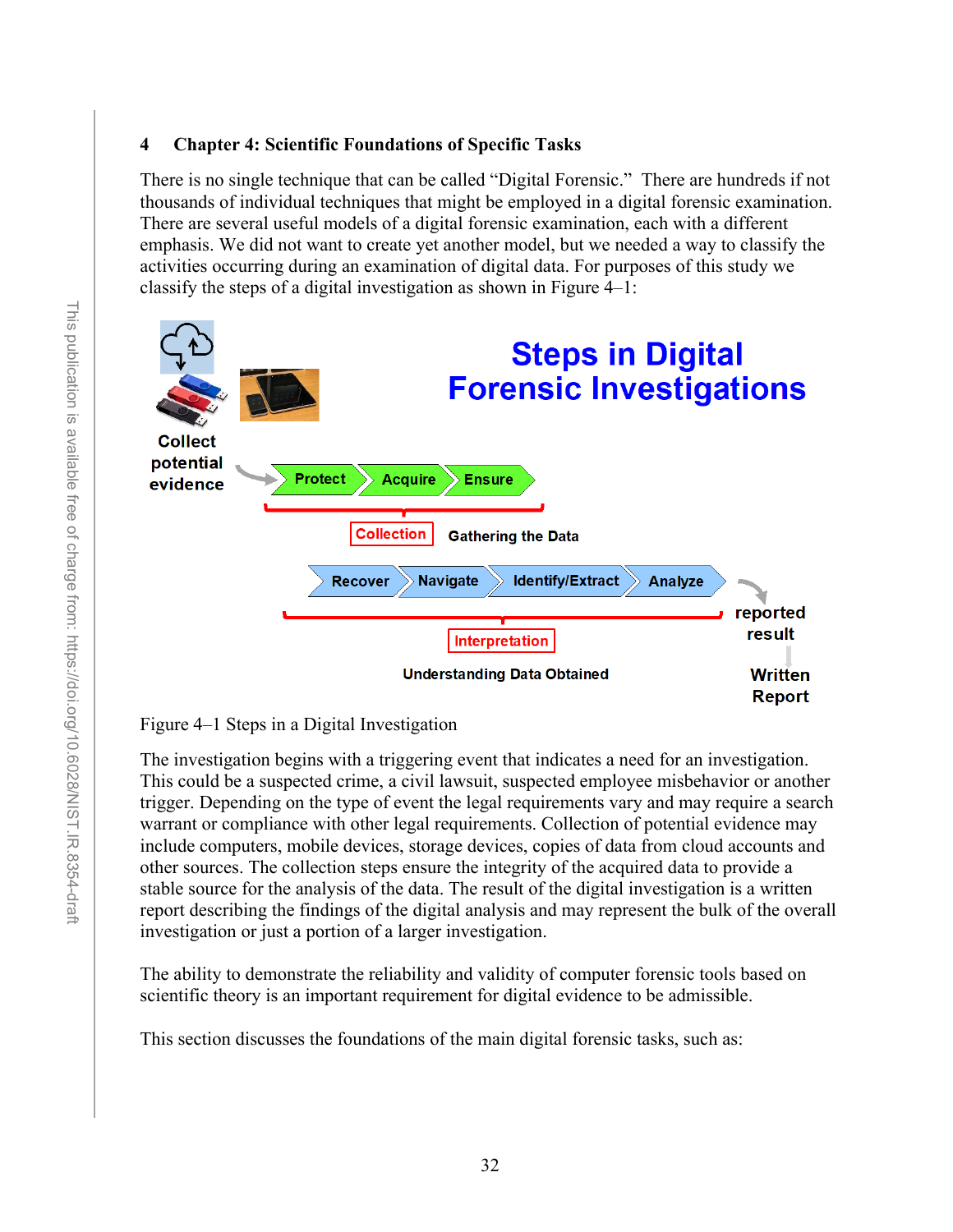- 1. Protect data from modification. This is usually accomplished, by write blocking, i.e., monitoring access to a storage device for any data modifying attempts and suppressing the attempt at modification. This is discussed in Sec. 4.1.
- 2. Acquire digital data. This is accomplished by copying data to make an image file of the acquired digital data. Copying digital data accurately is based on established engineering techniques such as error detecting and correcting codes to ensure that data is copied accurately. This is discussed in Sec. 4.2.
- 3. Ensure integrity of acquired data. Cryptographic hashing is used to ensure that if acquired digital data is changed inadvertently or deliberately, the change can be detected. This is discussed in Sec. 4.3.
- 4. Recover deleted data. In some situations, recovery and reconstruction of deleted data makes it possible to bring back deleted files (in whole or in part) or internal records from within an application file. Recovering deleted data has several risks including missing data and conflating unrelated data. Any recovered item must be evaluated by the examiner for indications of problems. This is discussed in Sec. 4.4.
- 5. Navigate the acquired digital data. This is accomplished by unraveling, i.e., parsing the layout of the acquired data. This is best performed using a software tool. There is the risk that an incorrect implementation will not correctly interpret the structure of a particular file system, e.g., not showing all acquired active files. This is discussed in Sec. 4.5.
- 6. Identify and extract data artifacts. Items of interest are identified so they can be located and extracted by navigating the acquired data to find artifacts that meet criteria of interest such as, data that contains a specific text string, or association of an event with a specific date and time. This is discussed in Sec. 4.6.
- 7. Analyze. Examination of extracted artifacts can help develop a narrative or reconstruction of relevant events for inclusion in a final written report. This is discussed in Sec. 4.7.

The following subsections discuss more details of what is done in each of the seven steps. Sec. [4.9](#page-56-0) discusses requirements for testing and validation of the techniques in each category.

#### **4.1 Protecting Data by Write Blocking**

Before any identified data can be copied (acquired) from a storage device, the device must be attached to a computer (This includes special purpose hardware devices that only makes a copy of the data on an attached device. These devices often have a built-in write blocker.) to access the data and make the copy. This can be a problem if the computer makes any changes to the device content before the copy operation takes place. There are several reasons this can happen, for example, as part of the startup process the operating system may examine several files and thereby change the file access times. The solution has been to introduce some sort of monitor on the connection to the device containing the data to be copied. This can be done with either software or hardware that monitors all commands sent to a device and suppresses any commands that might make a change to the device content(Lyle, Mead, and Rider 2007).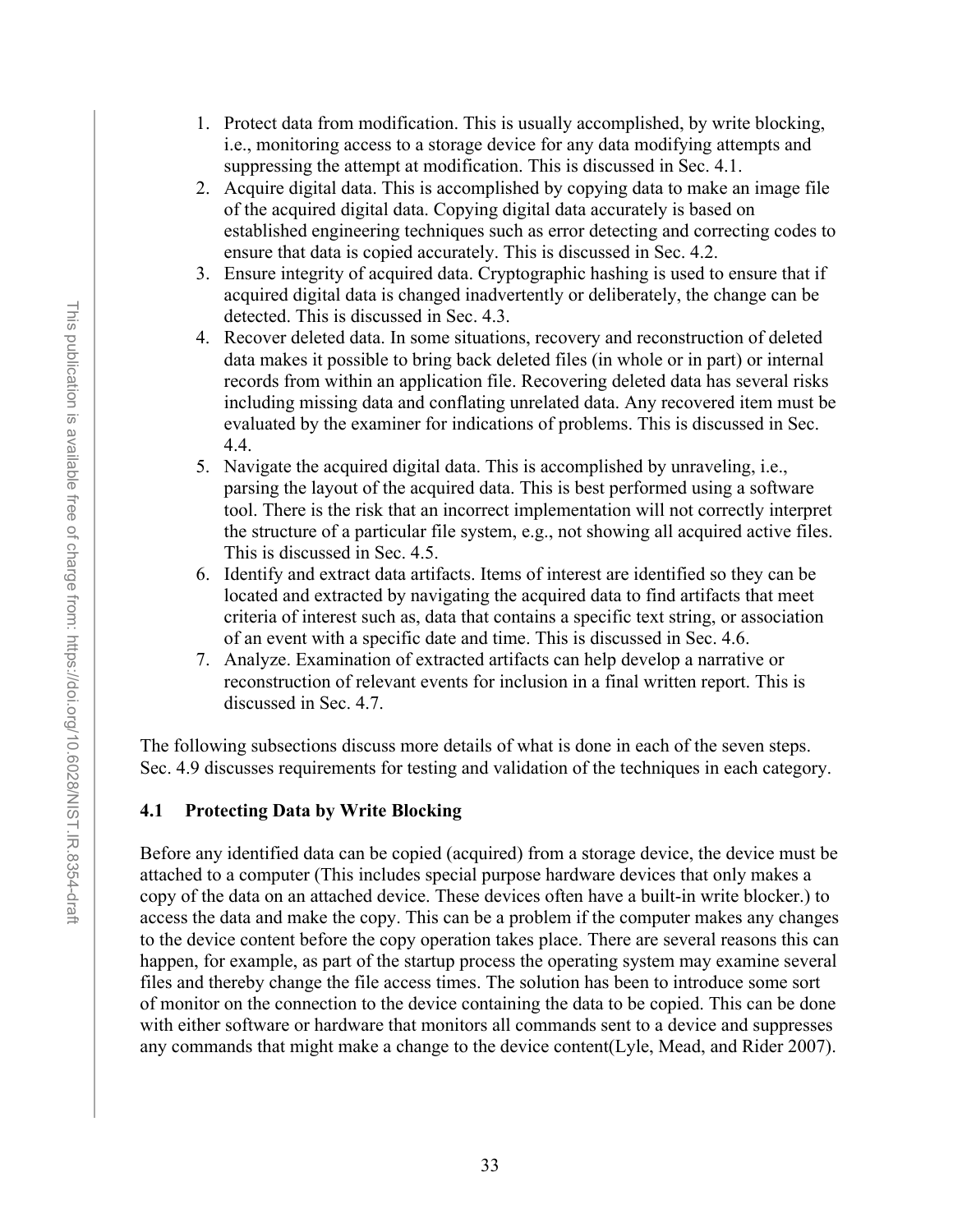There are some situations where write blocking is not feasible, e.g., acquisition from a running system, acquisition of active memory or acquisition of data from a mobile device. In these situations, digital data is acquired imperfectly in that there are small differences between the actual data present on the device and the acquired data. Some examples:

- When acquiring a running system, other user activity may change file content during the acquisition.
- To acquire a mobile device, write blocking technology cannot usually be used; in addition a small tool might need to be loaded to the device to enable the acquisition. Of course, the tool overwrites the memory where it is loaded. See Sec. [4.2.2](#page-47-0) for more details on acquiring a mobile device.
- For computer memory acquisition, as with mobile devices, write blocking technology does not apply and computer memory might require loading an acquisition tool into memory (overwriting a small portion of existing memory).

### **4.2 Acquisition of Digital Data**

In the early days of digital forensics, the acquisition of digital data focused on acquiring the contents of computer hard drives, floppy disks, and CD-ROMs. The process was referred to as disk imaging. As digital storage devices have evolved it is more correct to refer to this process as digital data acquisition. This is the most fundamental task of digital forensics. The basic technique is to make a copy of the data to be examined. The copying of data is a straightforward reliable process ensured by error correcting codes (Hamming 1950) performed constantly by computers with safeguards to ensure that a complete and accurate copy is produced without modifying the original data.

The acquired data is placed into a container file that represents the acquired data. There are more than 30 different container file formats in use to contain digital data(Kim 2012). The most widely used image formats are raw images (dd format) and e01 (Expert Witness)(Vandeven 2014), but a number of other formats (usually specific to a tool vendor) are sometimes used. The need for a standard format has been recognized(Adelstein et al. 2006) and a standard, Advanced Forensic Format, has been proposed and is offered by some tool vendors(Garfinkel et al. 2006; Cohen, Garfinkel, and Schatz 2009; Cohen and Schatz 2010; Schatz 2015).

The procedures followed for an acquisition of digital data are vary slightly for different types of devices such as hard drives, flash drives, mobile devices, remote data, and other devices. In addition, significant digital data can sometimes be acquired from social media.

#### **4.2.1 Storage Device (Hard Drive & Flash Drive) Acquisition**

One of the first commercial digital forensic tools was SafeBack, a tool to create a forensic image of a hard drive(Pollitt 2010). Various procedures were developed to attach a hard drive to a computer that can run the imaging tool in conjunction with a write blocker so that a copy can be made without modification.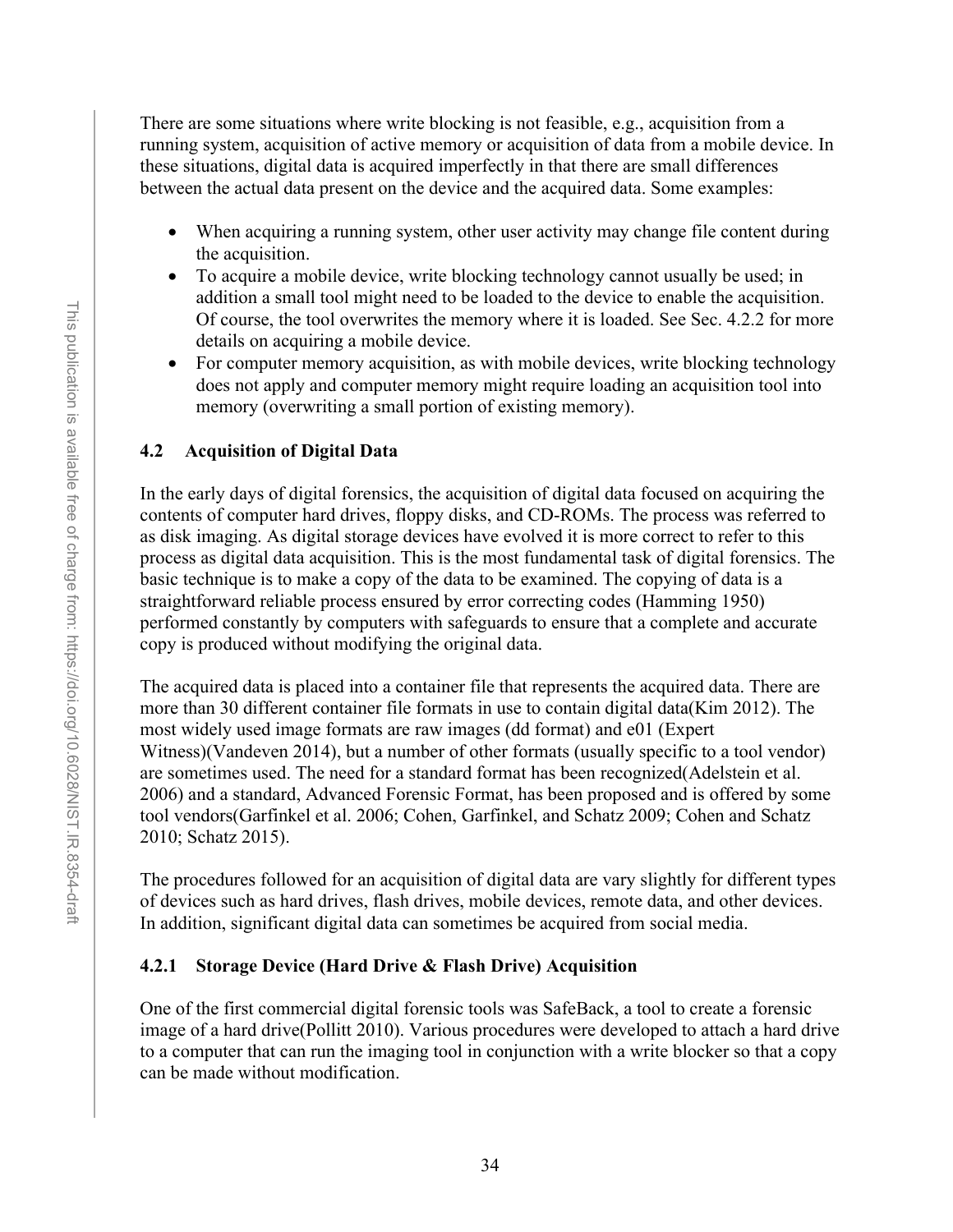There are many special cases in data acquisition based on hardware or the type of acquisition. Different computer hardware models that have unique features requiring special consideration. In situations where only part of the source data is desired, techniques for selective acquisition and management of the fragmented data have been developed (Turner 2006), along with other projects to implement different selective acquisition tools and techniques (Novak, Grier, and Gonzalez 2019).

Whenever possible, acquisition should be done in conjunction with either a hardware write blocking device or a software write blocking tool to avoid modification of the original data.

# <span id="page-47-0"></span>**4.2.2 Mobile Device Acquisition**

For mobile device forensics, there are many considerations and options for acquiring and analyzing data from a mobile device (SWGDE 2016a, 2016b, 2019b):

- Logical acquisition: Extraction of a set of supported digital artifacts from the device. This is generally the easiest method.
- Selective acquisition: Extraction of a subset of supported digital artifacts from the device memory. This can be used to target specific data such as photos or contacts.
- File system acquisition: Extraction of the file system structure and content from the device. This allows acquisition of all data that is visible to the user.
- Physical acquisition: A copy of the device physical memory. These methods are often either destructive e.g., remove the memory chips (called chip-off) or risk damaging a device, e.g., use an industry standard for accessing memory chips (JTAG). These methods are the most complete and allows recovery of deleted data. (SWGDE 2019b)
- Universal Integrated Circuit Card (UICC), also called a Subscriber Identity Module (SIM Card) acquisition: Extraction of the supported artifacts from a UICC.

Each type of acquisition has advantages and limitations. Selection of an acquisition method depends on available tools and capabilities along with the make and model of device.

# **4.2.3 Remote Acquisition**

Remote acquisition of data over a live network has several unique challenges not found when acquiring from a single device that can be taken offline for examination. These include getting access to the remote computer and the infeasibility of using a write blocker in the acquisition.

# **4.2.4 Other Device Acquisition**

The embedding of digital devices into a variety of everyday items such as kitchen appliances, automobiles, home security systems and other everyday items has given to the rise of forensics of the Internet of Things (IoT). Acquiring digital data from such devices is challenging and often requires destructive disassembly to acquire the data.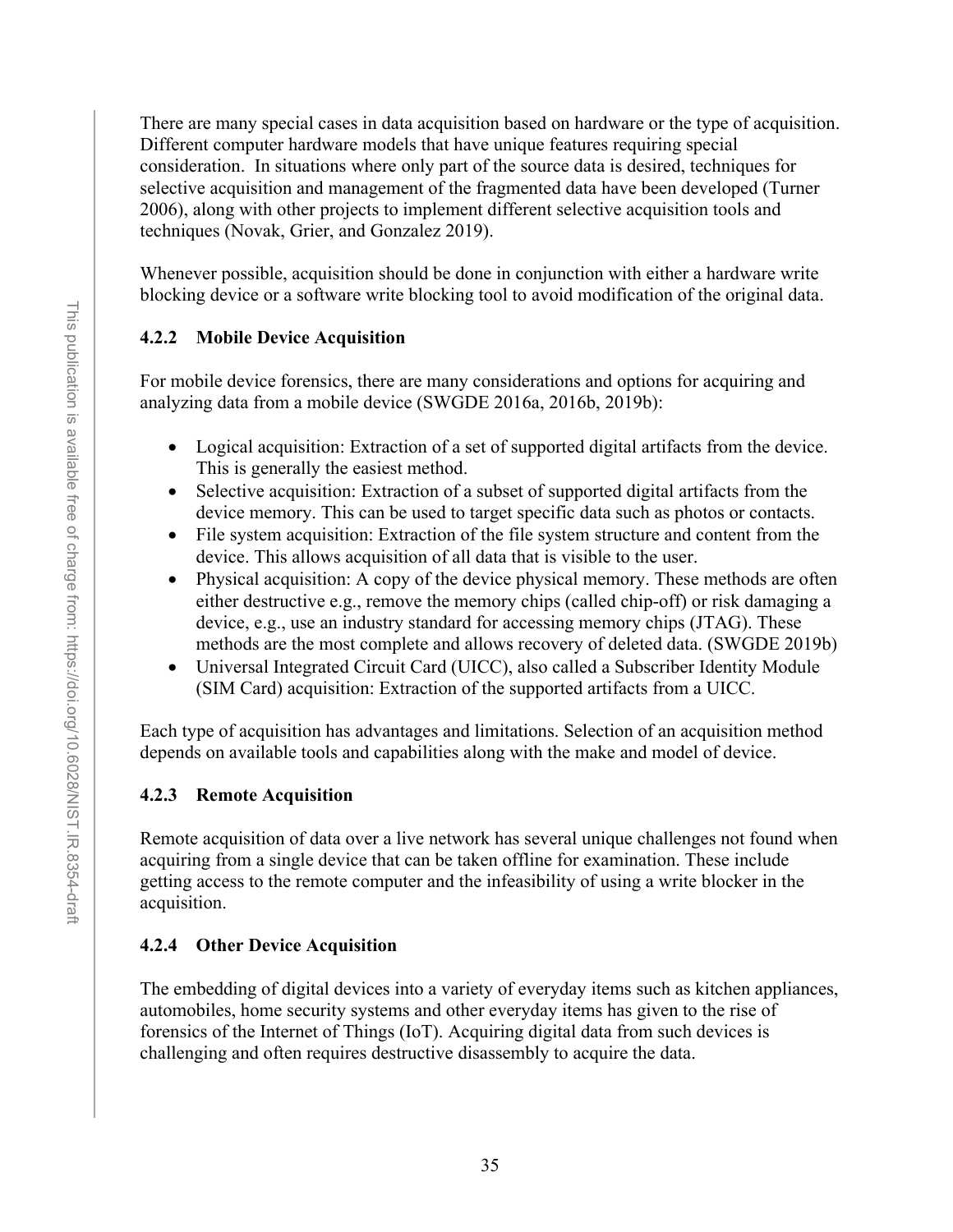### **4.2.5 Social Media Acquisition**

In addition to the acquisition of raw binary data from digital devices, a wealth of digital data can be harvested from social media. This can include contact lists, images and locations visited.

### **4.3 Integrity Verification**

After digital data has been acquired to an image file it needs to be verified that the acquired data has not been changed. Cryptographic hashing is used to detect inadvertent or deliberate changes. Cryptographic hashing is a robust technique used in multiple high security applications. NIST publishes hashing standards as part of its cryptography program (NIST 2015a, 2015b). The basic requirements for a cryptographic hashing algorithm are:

- Hash value can be computed quickly.
- It requires an unreasonable amount of computation to find two different files with the same hash value computed by the hash algorithm. This is defined as collision resistance.
- The original message cannot be recovered or reconstructed from the hash value.
- Any change to the original file brings about changes in the hash output value. On the average, a one-byte change to the original file causes about half of the bytes in the hash output to change.

### **4.4 Recovery of Deleted Data**

Since most operating systems do not overwrite deleted data, this data can often be at least partially recovered. A complete file might or might not be reconstructed with the original content. In the situation where the storage device has had more than one owner, it is possible to recover data from previous owners, not just the current owner. This is one situation where apparently incriminating evidence can be found that has nothing to do with the current owner of the storage device.

There are three commonly used techniques for recovery of deleted data:

- Metadata-based file recovery (Fellows 2005). This technique exploits one design feature of file systems previously mentioned, that data is often not removed or overwritten when it is deleted. Just a notation is made to indicate that the data should not be seen and the storage space that it occupies can be reused. There might be file system metadata that can help locate where the deleted data was stored.
- File Carving (Richard, Roussev, and Marziale 2007). This technique is invoked when there might not be any file system metadata to guide recovery, in which case deleted files are identified by searching for data patterns at the beginning and end of a file that are unique to a given application file type.
- Deleted Record Recovery (Sanderson 2018)*.* Some applications (e.g., databases such as MySQL or SQLite or the Windows Registry) keep records (a set of related data values) that might be marked as deleted but not overwritten and have the potential for recovery. A recovery tool examines the internal data layout of an application file to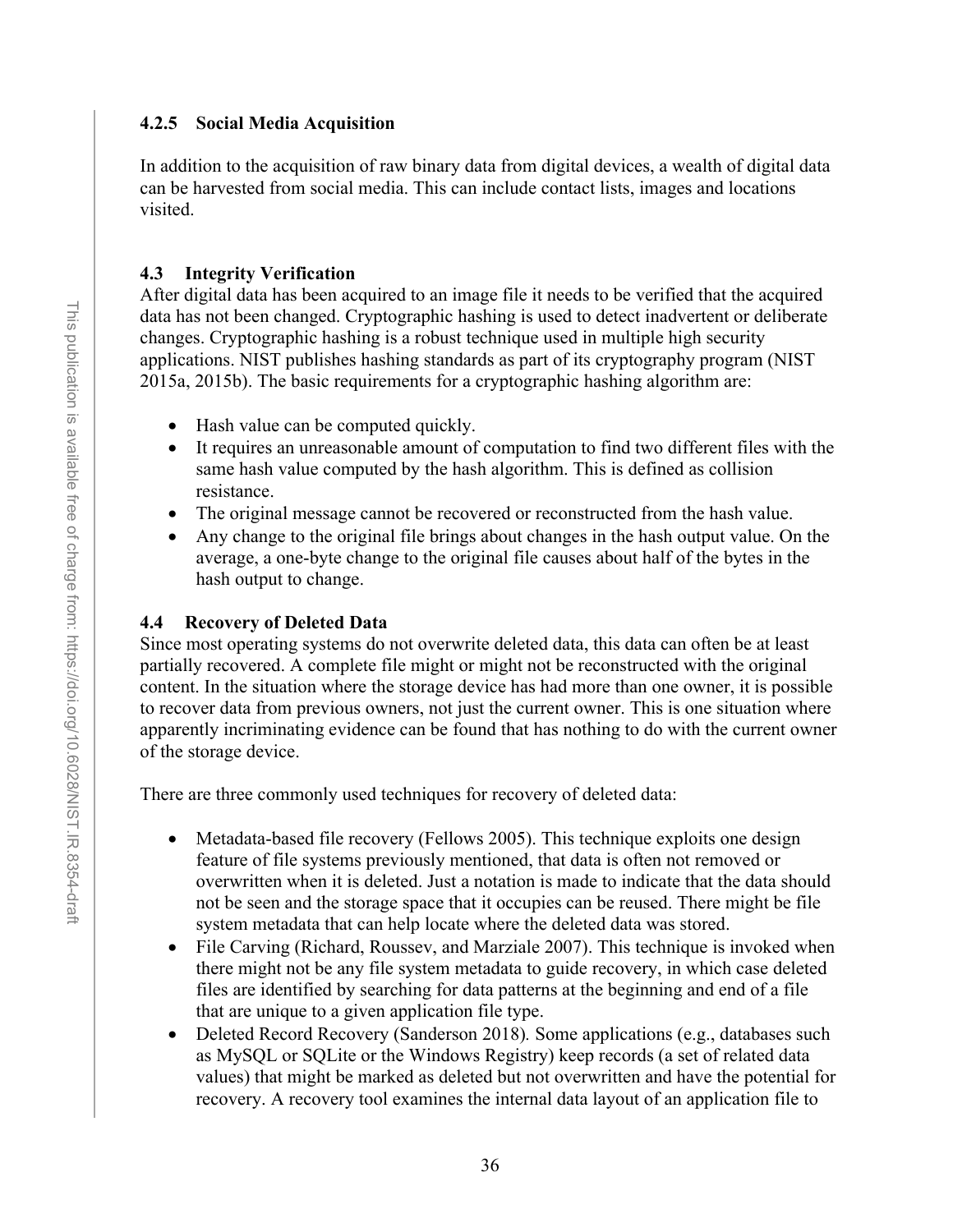identify deleted or updated data. Over time an application, such as SQLite, adds new records, updates existing records, and deletes some records. The application implementation can be exploited to identify and recover deleted data.

There are several considerations that have an impact on the quality of recovered data:

- If the deleted data has been overwritten or allocated to a new object, the deleted data cannot be recovered.
- Deleted data might be completely overwritten or only partially overwritten. It may not be possible to determine what data is original and what has been overwritten. The data presented as recovered might be mixed from several sources. The examiner can sometimes use context, metadata, and other clues to separate sources.
- Some file systems only preserve the location of the first storage block (FAT) when a file is deleted while other file systems (e.g., NTFS) preserve more block locations and other file systems (e.g., APFS) do not preserve any locations.
- Solid state drives might replace storage blocks marked by the OS (via a TRIM command) with a new block that only contains zero values. This could happen any time after the computer user has deleted a file, but before acquisition of the device contents.

Sometimes for a recovered object with content from multiple sources the location of the shift to another source can be identified. Because storage is allocated in fixed size blocks content can only shift to a new source with the next block. Block size is usually a multiple of 512 bytes. How this manifests in recovered content varies with the type of recovered object. In an image there will be a coherent image that becomes a different image from some point (usually the end of a block from one source and the beginning of a block from another source). In a document, there will be a shift of topic or some other unlikely shift, often within a sentence.

**KEY TAKEAWAY #4.1:** When using techniques to recover deleted or hidden artifacts the examiner must determine the relevance of the recovered information as it may be incomplete or improperly merged with irrelevant information..

#### **4.5 Parsing and Navigation**

Once data has been acquired, the examiner needs to examine the acquired data. This is almost always done with some sort of interactive tool that presents the acquired data as seen in the original environment. The tool must recognize and interpret, i.e., parse the data structures and meta data embedded in the acquired data so that the tool can navigate the file system to display content. Development of a parser for a file system frequently requires reverse engineering of the file system (Nordvik et al. 2021; Nordvik et al. 2019) and then verification of the implementation. The common files systems are NTFS, ExFAT, FAT, ext4, HFS+, APFS, FAT and ExFAT. In addition, the tool needs to distinguish among the older file system versions, e.g., FAT comes in at least three major versions, twelve-bit FAT, sixteen-bit FAT and thirty-two-bit FAT (Carrier 2005). The Linux file system also comes in ext2 and ext3.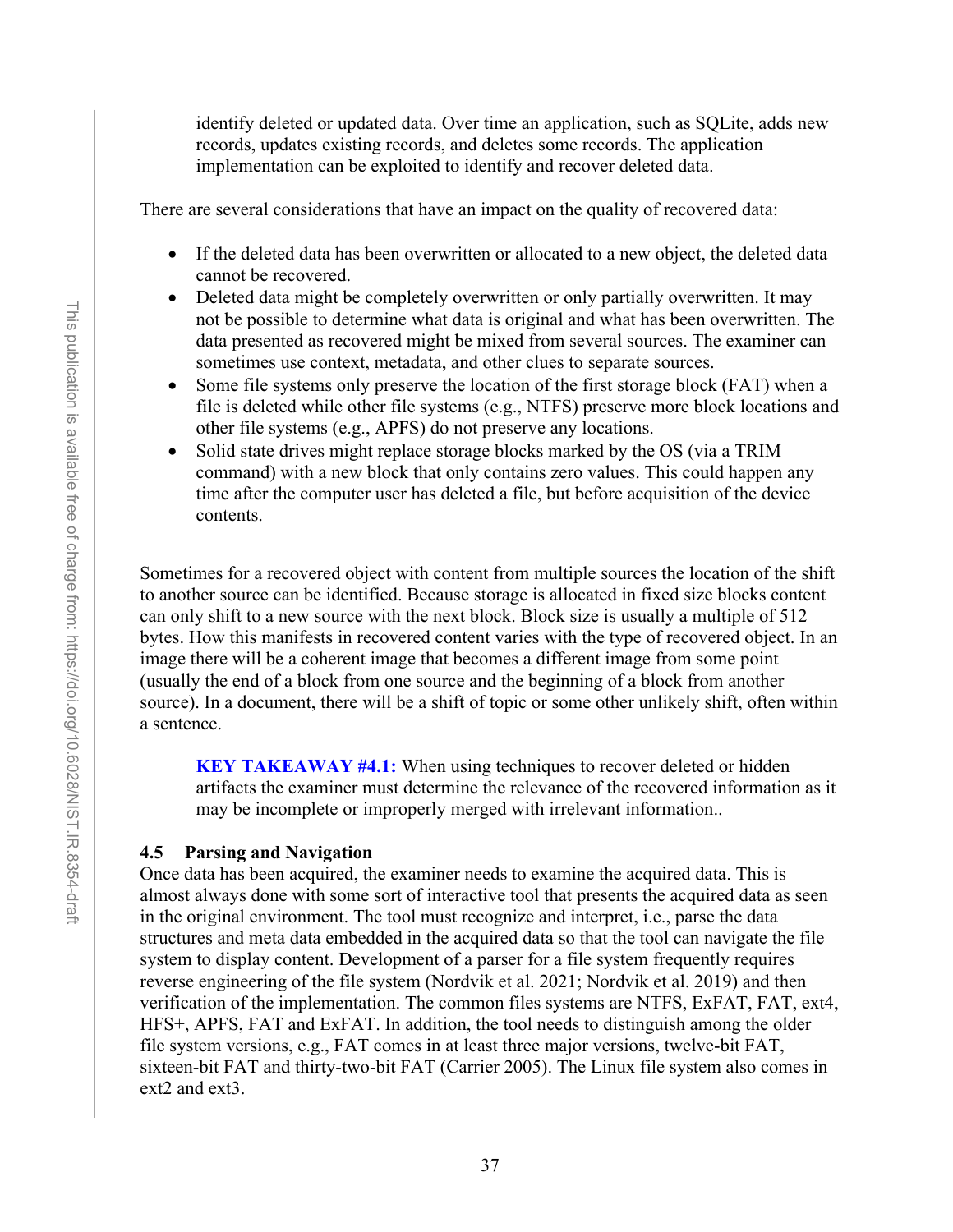Forensic tools may not support all file systems that might be encountered, e.g., the ExFAT is sometimes not supported. When new file systems are introduced by computer vendors there is usually a lag time before the new file system is supported by forensic tools. If an unsupported file system is encountered, tools often treat the file system as unallocated space. Sometimes the support is incomplete or faulty at first. One of the most common failures is to not show all the object types. For example, NTFS has a feature to in effect have a collection of files under one name, this is called a primary data stream with multiple alternative data streams. A parsing tool might display only the primary data stream and ignore the alternative data streams. Some file systems have a feature called a link that allows more than one path through the directory tree to reach file content. There is potential for a defectively designed file system parser to produce incorrect results. The most likely impact is that the examiner would not see everything in the file system or see files in the wrong location. For example, if alternate data streams were not shown to the forensic tool user then content within an alternative data stream would be overlooked.

Forensic tools must be designed to allow for application file data organization so that files representing complex objects such as documents, databases, or graphic files can be displayed. A faulty implementation can display the wrong data, not just fail to acquire some data.

### **4.6 Identification and Extraction of Artifacts**

An examiner often follows an iterative process to answer questions arising in an investigation. The main assembly of a narrative to describe the events of interest of an investigation or answering questions that arise during an investigation involves identifying, finding, and extracting relevant artifacts. A question of interest might prompt an examiner to select a specific artifact for examination. The examiner then tries to locate the selected artifact and then extract the artifact for examination. Some methods to accomplish this are:

- Keyword search locates files that contain a specific string. Some files containing instances of a searched for keyword might not be identified. Some situations where the keyword might not be found if the target string is:
	- o in an encrypted file,
	- o in a compressed file if the tool does not recognize compression and fails to expand the file and then search for the keyword,
	- o represented with a text encoding method not searched for, e.g., only search UTF-8 but not search UTF-16, or
	- o if text is in an application format that inserts formatting tags within words, e.g., inside the text of a word is a formatting tag to switch to bold font.
- Document retrieval locates files that discuss a specific topic.
- Metadata attribute matching locates files with metadata matching given criteria, e.g., file updated on a given date.
- Matching a given file property such as, a cryptographic hash of known contraband.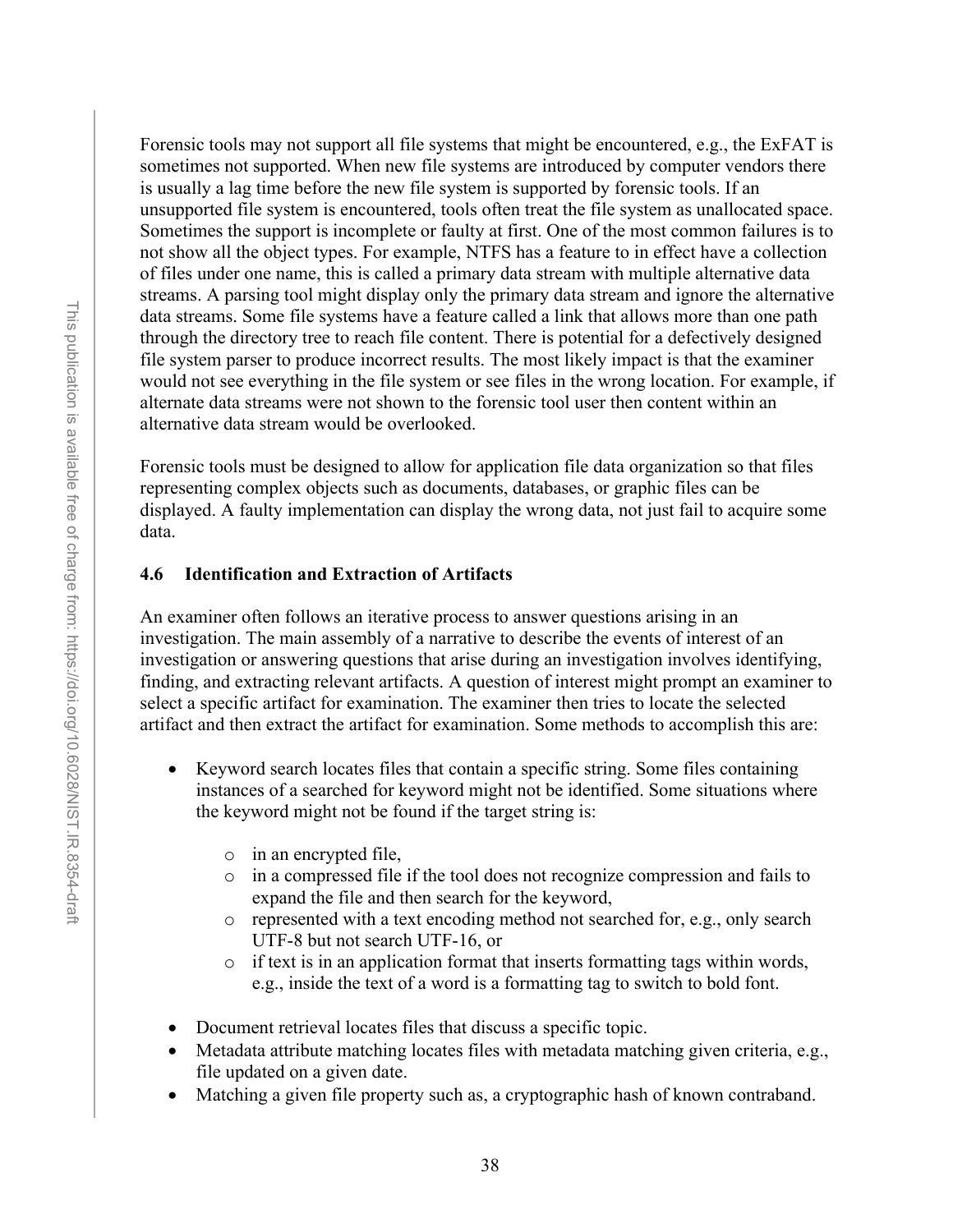- Examining files known to contain specific content can identify needed information, e.g., contact list.
- Examining recovered files or recovered data records.

**KEY TAKEAWAY #4.2:** Searching tools have limitations based on the multiple ways that computers store information. Limitations include the type of files, types of encoding, and many other parameters. In general search tools are very effective at finding information, but there is a possibility that data will be missed because a tool does not have the capability to find it.

Useful digital artifacts can be extracted in a variety of ways. The simplest way is to know where a needed artifact can be found and just go get the artifact. There are lists of artifacts and how to locate the artifacts with some guidance on interpretation of the significance of the artifact (Magnet Forensics 2021a, 2021b).

#### **4.6.1 Example Locating Artifact Indirectly**

Sometimes locating the desired artifact requires a more indirect approach. For example, consider a question such as "has a given mobile phone ever been connected to a specific vehicle?" If the examiner knows where this model mobile phone keeps this vehicle identification number (VIN) information for vehicles that have been connected, they can just examine the file where this information is stored. However, the examiner might not know where this file is located. In that case, if the VIN of the vehicle is known then a keyword search for the VIN might verify a relationship between the vehicle and the mobile phone. If the VIN is unknown a pattern search can find files with strings in the same format as a VIN might locate a file with a list of vehicles that the mobile device has been connected to.

### **4.6.2 Locating Contraband**

Cryptographic hashes can be used to identify known files from libraries of hashes of known files. A known file could be of known innocuous content, known contraband (e.g., child sexual abuse material), or of an ambiguous, dual-use, nature such as software tools often used for system administration that are also useful for system hacking. A tool likely to be found in a system administrator or computer science researcher's tool kit might indicate further investigation is warranted if possessed by someone else. This is like finding lock picking tools. If in the possession of a locksmith, it is to be expected. This is a routine check to make when investigating hacking cases.

Identification of contraband can be accomplished is a variety of ways:

- Use a cryptographic hash of known contraband files to identify the presence of contraband. This method has a limitation in that the files must be identical. It does not identify files that are close, but not exact matches.
- Use hashes of file fragments to identify isolated pieces of contraband files. This is sometimes able to detect deleted contraband.
- Use an approximate matching technique (Bjelland, Franke, and Arnes 2014).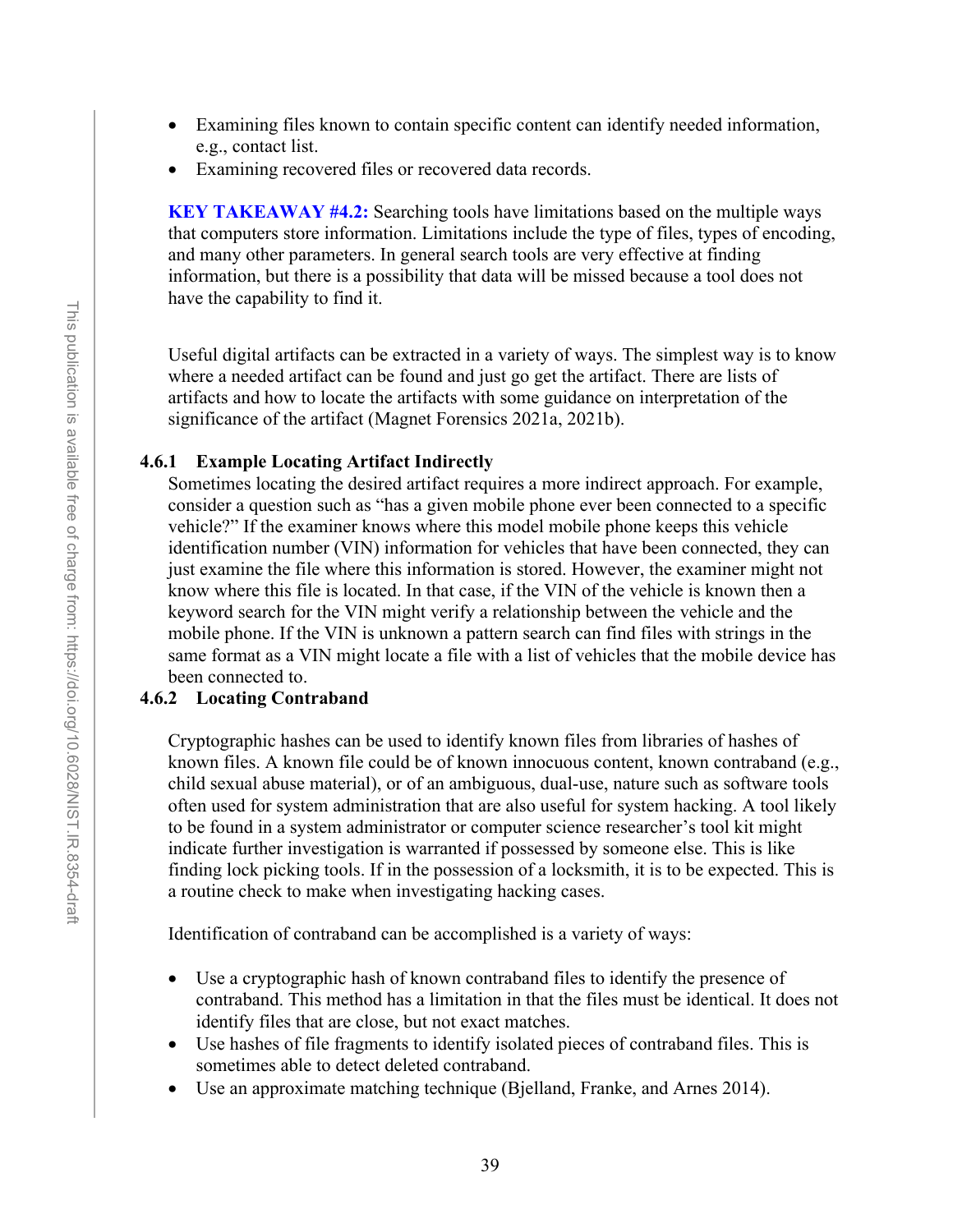- Use DigitalDNA and similar methods to detect contraband images of children (Cifuentes, Orozco, and Villalba 2021; Franqueira et al. 2018; Hayes 2015; Ferraro, Casey, and McGrath 2005).
- Use string searching to look for words, numbers or other text associated with the targeted contraband.

## **4.6.3 Other Examples of Locating Possibly Relevant Artifacts**

When a user interacts with a computer system, the computer generates artifacts which can be useful in an investigation. There are many possible artifacts, and more are being created with each new computer program. Some of the more common locations where artifacts useful in an investigation might be found are:

- Memory. It is possible to retrieve artifacts from memory such as currently running programs and connections.
- Windows Registry. The Windows operating system keeps track of user activity and changes to hardware and software.
- File system metadata. File systems keep track of when files were created, opened, and modified.
- Email. Email contains not only messages, but attachments and timestamps for when email was sent and received and for the path it took.
- Internet activity. This includes browsing history and downloads.

There are several efforts to catalog artifact types. Some examples are the Artifact Genome Project at University of New Haven. (See [https://agp.newhaven.edu/about/start/\)](https://agp.newhaven.edu/about/start/) and the AXIOM Artifact Reference at Magnet Forensics (Magnet Forensics 2021a, 2021b). Additional projects are in progress.

There are many types of artifacts. For each type, an examiner needs to know what to look for and what it means. This can become quite complex. For example, the Windows Registry is designed for the Windows operating system to keep track of activity, specify configurations, and other system information. The meaning and significance of each artifact needs to be understood in context.

# **4.7 Analysis of Results**

There are several important considerations to evaluate results. as well as items that are likely to be overlooked. For example:

- Does the examiner understand the meaning of each artifact relevant to an investigation?
- What steps have been taken to identify and mitigate bias that might have crept into the work?
- Were anti-forensics employed to thwart any investigation?
- Are there issues with system times that need to be handled?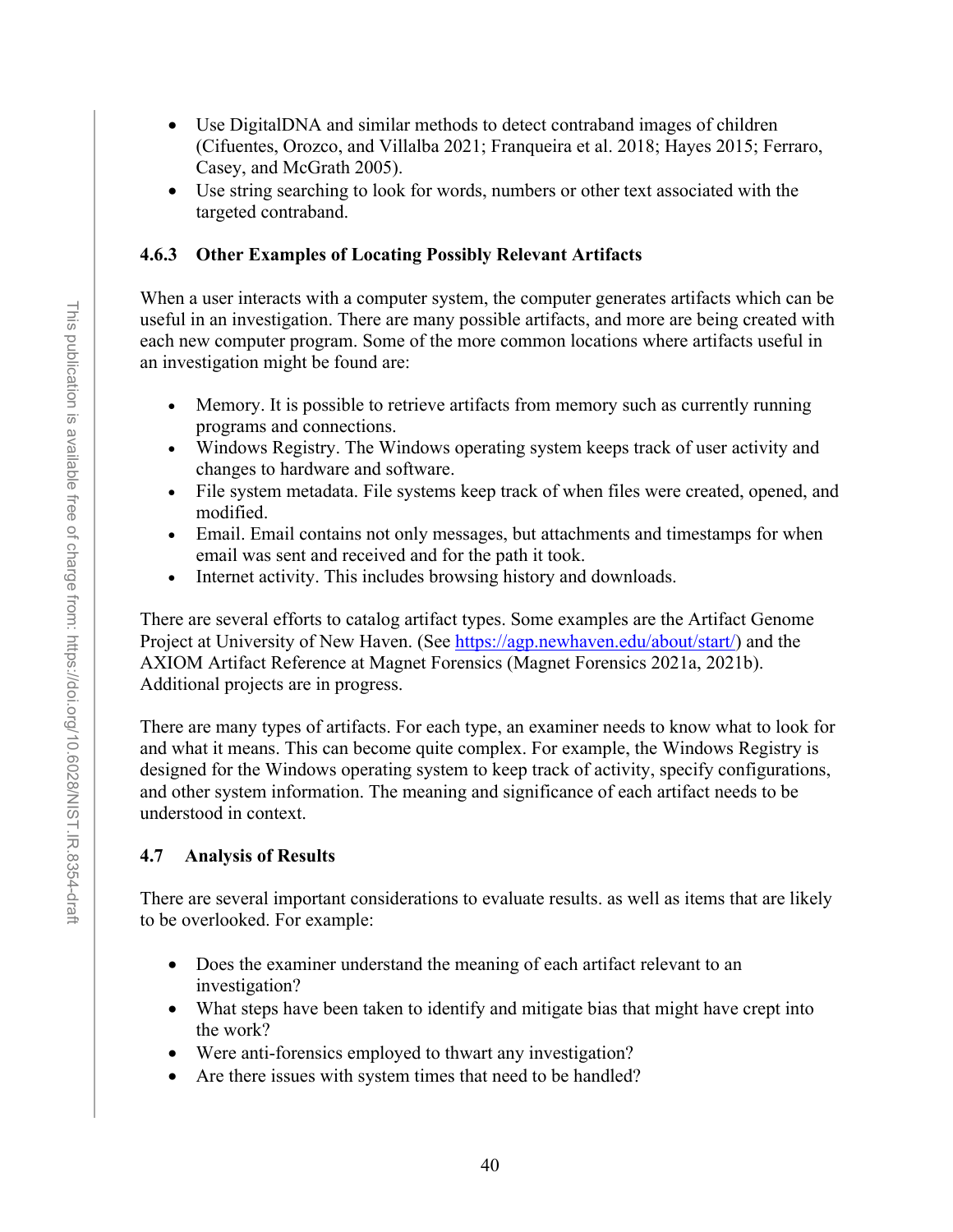• Can artifacts and activities be linked to a source such as the user of the machine or an external actor such as a hacker or malicious code? This may be referred to as attribution.

#### **4.7.1 Analysis Tools**

There are several classes of analysis tools that can help an examiner obtain a comprehensive understanding of the case data. Some examples include:

- A time-line tool can be used to put events into a temporal sequence to allow the examiner to have an overview of the relationships among events.
- Link analysis can look for relationships between entities in an investigation such as who is communicating with whom.
- Artificial Intelligence (AI) tools use a technique called *deep learning* that can be used to uncover unseen relationships between case elements or search through data to recognize relevant items. Some AI applications have been controversial because of the introduction of unexpected, unintentional bias. Examples include facial recognition software exhibiting poor or misleading results for racial minority subjects (Grother, Ngan, and Hanaoka 2019).

AI tools are powerful, but not perfect and should be used with caution due to unexpected behaviors. What comes out depends on the data set used to train the AI and may not be relevant to the data at hand, and any results could be misleading and should be verified or confirmed. As with other techniques, examiner must use caution and check that AI based finding are used in the appropriate context.

#### **4.7.2 Anti-Forensics**

There are many active measures that can be taken by a computer user to mislead an examiner. The simplest method is to delete incriminating files. However, deleted files might be recoverable and more effective anti-forensic techniques may be employed, such as using secure delete features of an operating system to overwrite deleted files. File wiping applications can also be employed to remove file remnants. If the file wiping application is found on a computer, it may indicate an effort to remove incriminating data.

Another common technique is to directly modify timestamps or set the system clock to the wrong time; this could be an attempt to set-up an alibi or just create confusion for the examiner.

There are widely used methods to muddy the water (Harris 2006) of an investigation. These include deleting information from system log files (to remove a record of an event), changing file MAC times (perhaps to create an alibi), and many others. In addition, there are methods to hide data using some properties of file systems (Huebner, Bem, and Wee 2006). There are techniques for data hiding specifically in Linux filesystems (Piper et al. 2006) and even in the system BIOS (Gershteyn et al. 2006).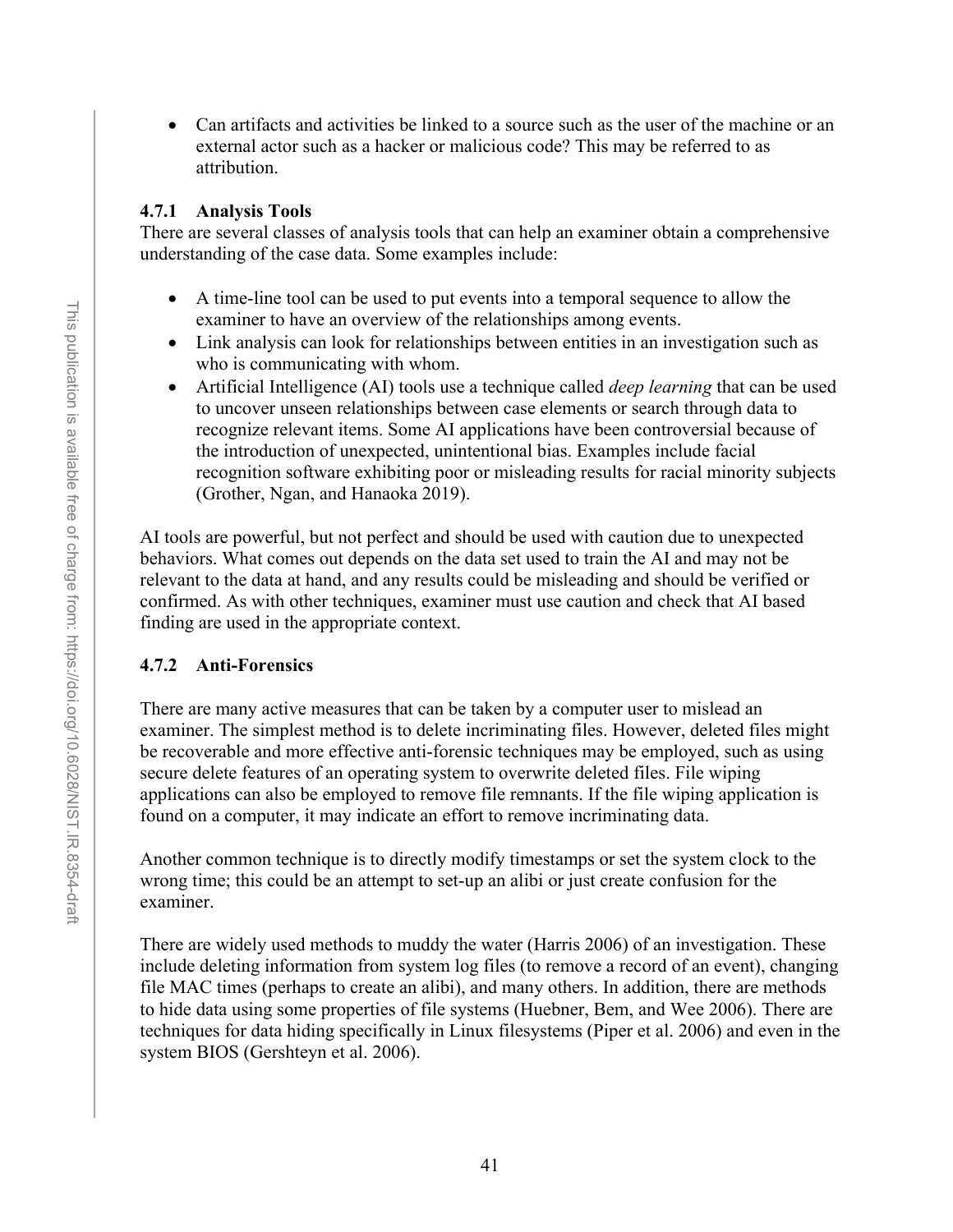Another technique for data hiding is *steganography*, hiding one set of data within another set of data. For example, media files such as image files or audio files often have higher resolution than is perceivable when a person views an image or listens to an audio file. One technique is to use the pixels of an image file to carry a hidden message. Only the left most bits make a difference in what is seen when viewing an image (the significant bits). For a 16 bit pixel the left most digits make a difference when looking at an image, so the right most digits (the least significant bits) can be used to contain something hidden. There are many techniques for detection (Rodriguez and Peterson 2007) of the hidden data. For example, in an unmodified picture the color values of the pixels should cluster around the dominate colors in the picture. On the other hand, if the distribution of pixel values is uniform, i.e., flat, then something might be hidden within the picture, but not observable when viewing the picture.

**KEY TAKEAWAY #4.3:** If someone has taken steps to change information in digital evidence to mislead an examiner, it may be difficult to detect the changes. Depending on the sophistication of the manipulation, identification of the changes relies on the skill of the examiner.

### **4.8 Verification of Techniques and Validation of Tools**

When discussing tool testing, the forensic community needs to be aware of the usual meaning of the terms "validation" and "verification" within software engineering. In colloquial usage the terms verification and validation mean essentially the same thing: checking to see if something is correct. But, in a technical context there is an important difference thus leading to the potential for confusion.

For a forensic technique or method to be considered validated it should be shown to be fit for purpose otherwise defined as "the process of providing objective evidence that the method is good enough to do the job required by the end user". Validation can give a false indication of "fitness for purpose" that becomes apparent later.

Verification, on the other hand, is the demonstration that the implementation of the method correctly follows the tool design. It does not intend to show that the design is correct, but it may show that the design is incorrect.

Some examples to contrast verification and validation include:

• Consider building a tower. An engineer submits a design for a tower, it is reviewed and found to be like the design of other towers and approved for construction. That seemed good enough. A contractor is hired, and work begins. At each step the contractor's work is checked and found to agree with the design. The tower is finished, but after completion the new tower begins to lean to one side. The design is wrong, i.e., not fit for purpose at the building site. On deeper examination the soil conditions under one side of the tower are too weak to support the weight of the tower. The design failed to account for this condition and should have been rejected. Another way to look at this is the design requirements were incomplete and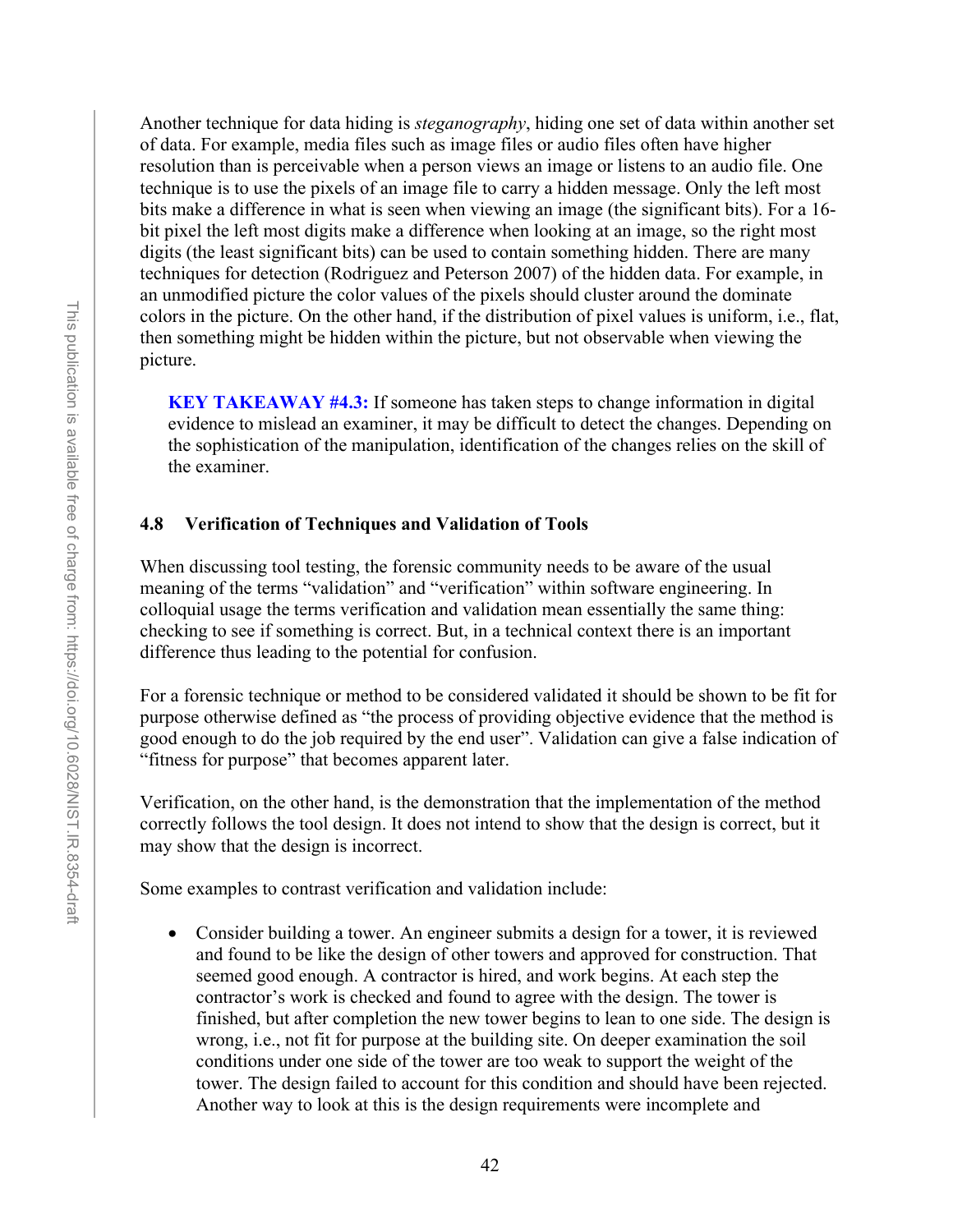something was missed. The builders verified that the construction (implementation) conformed to the tower design, but since the tower design was not fit for building on the weak soil, the tower failed. This is one common way that the wrong tool gets built.

- Consider the scenario of selecting an algorithm for detecting if a digital object has changed (say, to verify image file integrity). This is an example of using validation to select an algorithm to implement that is fit for purpose. There are several candidates, e.g., CRC16, CRC32, MD4, MD5, SHA-1, SHA-2. The CRC algorithms have been used for decades to check if a block of data has been transmitted without an error and was used in early imaging tools to verify image integrity (Peterson and Brown 1961). The CRC is fit for detecting changes caused by random noise, however a malicious actor can easily modify a file in such a way that the CRC does not change. (This is called creating a hash collision.) Some additional requirements are needed for a hash algorithm to be fit for purpose in a forensic context:
	- o Can be computed quickly.
	- o It requires an unreasonable amount of computation to find two different files with the same hash value computed by the hash algorithm. This is defined as collision resistance.
	- $\circ$  Original message cannot be recovered or reconstructed from the hash value.<br> $\circ$  Any change to the original brings about changes in the hash output value.
	- Any change to the original brings about changes in the hash output value.

CRC does not meet all these criteria because CRC is not collision resistant. MD5 and SHA-1 were considered to meet these criteria until hash collision production algorithms were created for MD5 (Wang and Yu 2005) and SHA-1 (Wang, Yin, and Yu 2005). The work of Wang created concern about the use of MD5 and SHA-1 for digital forensic applications but, these collision creation algorithms are for a restricted context that is not relevant for digital forensic applications. (Thompson 2005)

The SHA-2 and SHA-3 algorithms have been tested to meet these requirements and do not need to be further studied (NIST 2015a, 2015b). However, a tool that computes either SHA-3 or SHA-2 needs to be verified to ensure that the implementation correctly computes the hash value.

There have been several papers published on validation of digital forensics methods (Regulator 2020; Arshad, Jantan, and Abiodun 2018; Beckett and Slay 2007; Brunty 2011; Casey 2011a; Craiger et al. 2006; Guo, Slay, and Beckett 2009; Horsman 2018; Horsman 2019; Marshall and Paige 2018; Risinger 2018; SWGDE 2014; Wilsdon and Slay 2006). Some of these papers seem to confuse validation of a method and verification of a software tool and try to fold the two activities together instead of keeping them separate. The guidance from the UK Forensic Science Regulator (Regulator 2020) seems the most clear and includes consideration of risk assessment of the method, documentation of acceptance criteria and possible outcomes.

The general validation and verification for a given version of a tool can be done once. It does not need to be performed by every lab. The validation of the technique needs to be repeated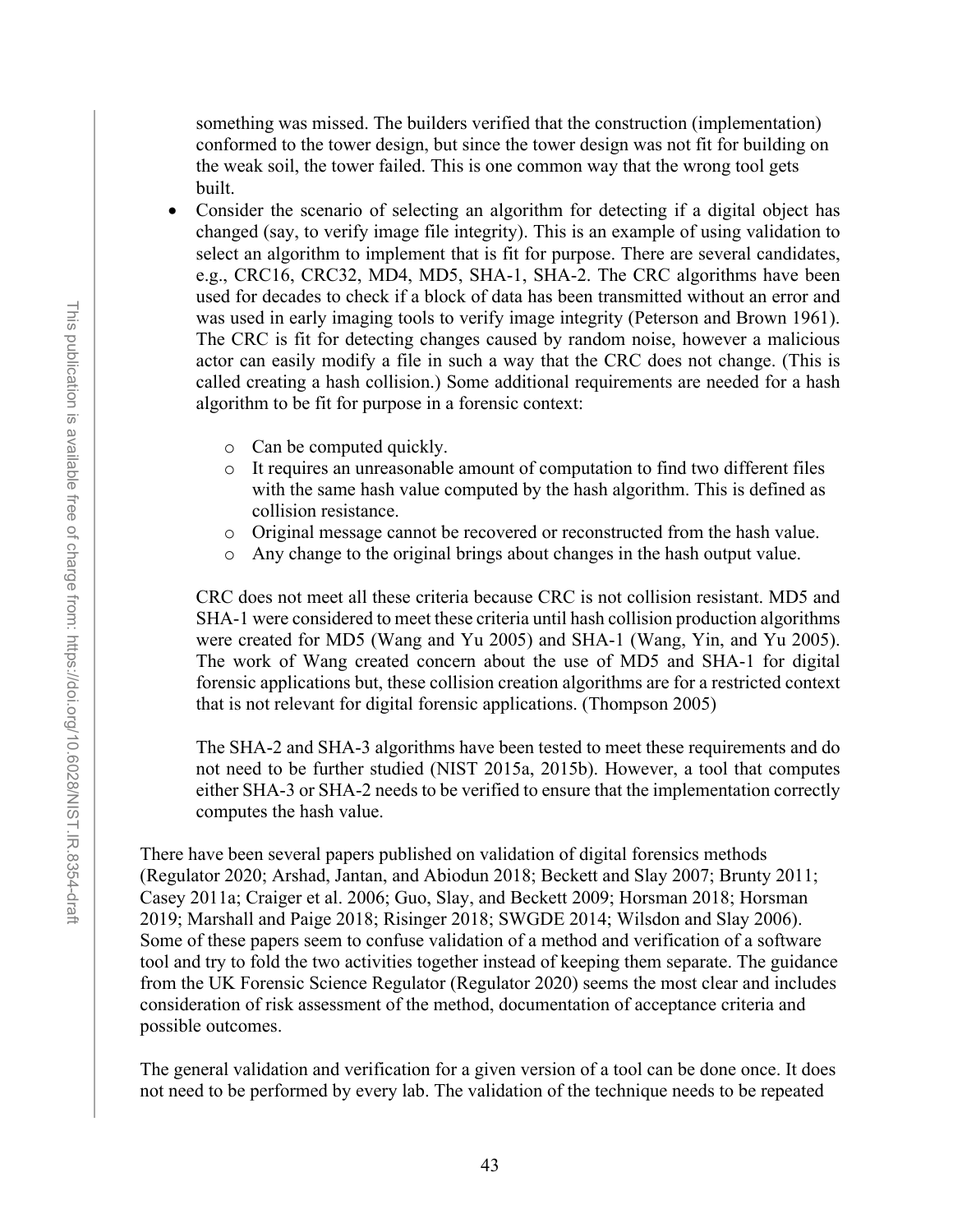as the implemented algorithm changes to address changes in method to solve the intended forensic task. The implemented tool needs to be studied whenever the tool is changed or related technology changes. Each lab should ensure that personnel understand the basic capabilities and limitations of a tool, especially the relationship between the tool and the fastchanging IT environment.

## <span id="page-56-0"></span>**4.9 Requirements for Testing Forensic Techniques**

This section discusses digital forensic methods from the perspective of validation and verification. There are several approaches to show the reliability of a technique or that it is fit for purpose.

- An analysis or inspection of the algorithm to see if the algorithm is sound and to identify potential limitations.
- The general intent of an algorithm may be known, but the details of the algorithm design may be unknown. In this case, a direct analysis of the actual algorithm is not feasible, but an implementation can be tested to evaluate conformance to the intent of the algorithm.
- Part of the validation process should include an analysis of what can go wrong. This gives guidance for prioritizing and constructing test cases to evaluate an implementation.
- Implementations need to be tested to look for mistakes in the implementation and anomalies that occur within a given run time environment (hardware and operating system version).
- Testing is sometimes done to show that a technique can work and at other times to identify conditions when it does not work.

# **4.10 Errors and Testing**

This section discusses the meaning of error, error rates and tool testing.

# **4.10.1 Error Rates**

Some forensic disciplines use an error rate to describe the chance of false positives, false negatives, or otherwise inaccurate results when determining whether two samples come from the same source. But in digital forensics, there are fundamental differences in many processes that can make trying to use statistical error rates inappropriate or misleading.

The key point to keep in mind is the difference between random errors and systematic errors. Random errors are characterized by error rates because they are based in natural processes and the inability to perfectly measure them. Systematic errors, in contrast, are caused by many different factors. In computer software, for example, an imperfect implementation can produce an incorrect result every time a particular condition, usually unknown, is met. Digital forensics – being based on computer science – is far more prone to systematic than random errors.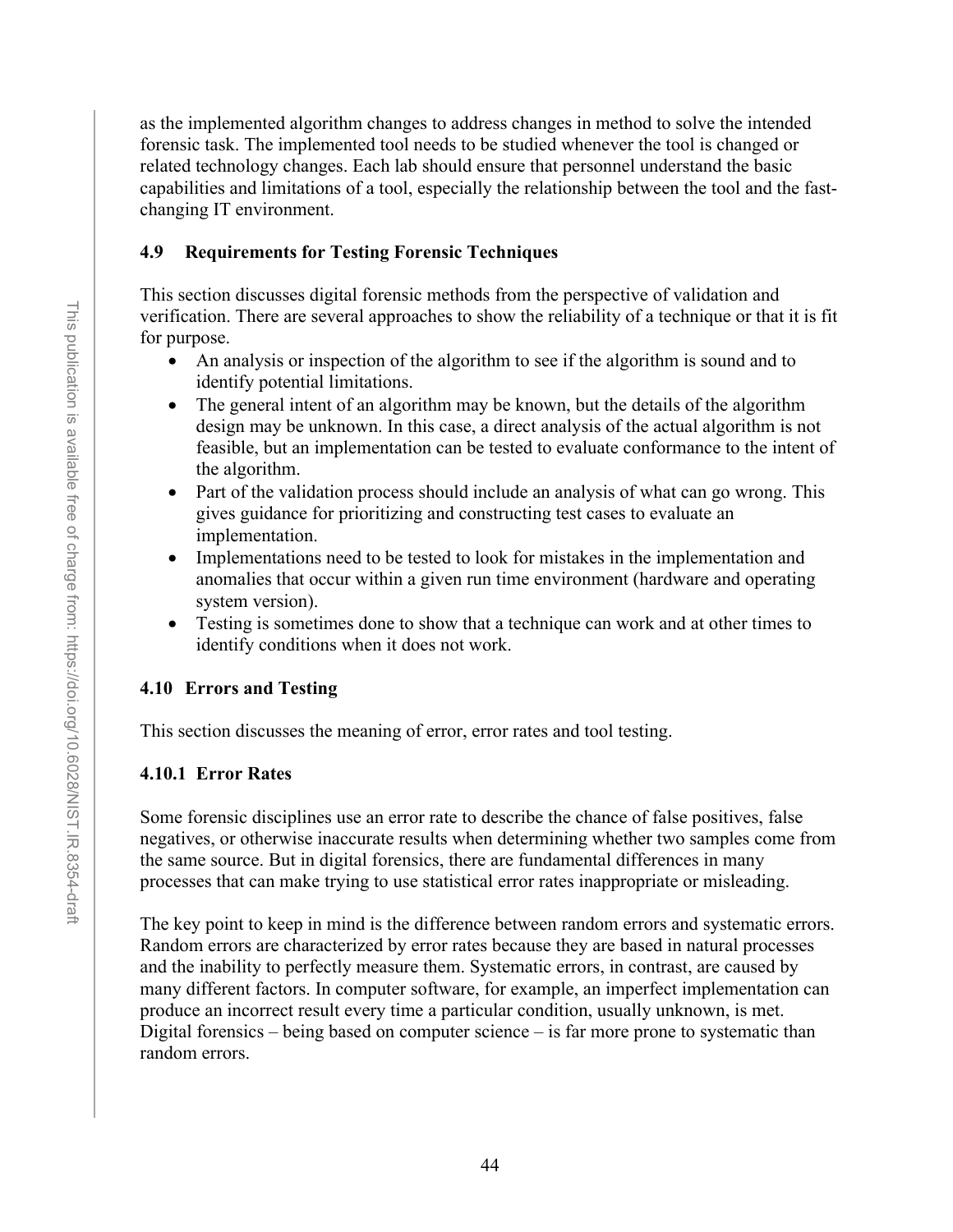Digital forensics includes multiple tasks which, in turn, use multiple types of automated tools. For each digital evidence forensic tool, there is an underlying algorithm and an implementation of the algorithm (how the task is done in software by a tool). There can be different errors and error rates with both the algorithm and the implementation. For example, hash algorithms used to determine if two files are identical have an inherent false positive rate, but the rate is so small as to be essentially zero (NIST 2015c, 2015a, 2015b).

The classic concept of *error rate* as found in statistical hypothesis testing should apply to the intended algorithm of a statistical technique but does not usually apply to evaluating reliability of digital forensic tools (Lyle 2010; SWGDE 2018b). This is mostly due to the nature of the two activities. In hypothesis testing there is a simple binary decision. Something like "do two samples come from the same source with a given probability of a correct decision?" A digital forensics technique implementation in software may have multiple ways to fail with different risks associated with each failure mode ranging from significant to trivial. An error such as mislabeling a phone number as an email address could result in needed information not being found or be trivial since an examiner could easily correct this.

Once an algorithm is implemented in software, in addition to the inherent error rate of the algorithm, the implementation can introduce systematic errors that are not statistical in nature. Software errors manifest when some condition is present either in the data or in the execution environment. It is often misleading to try to characterize software errors in a statistical manner since such errors are not the result of variations in measurement or sampling. For example, the hashing software could be poorly written and may produce the same hash every time an input file name starts with the symbol "\$." We might be tempted to collect data on files with this property and compute an error rate based the observed frequency of this property. This works fine if we know what characteristic triggers the incorrect tool behavior. The problem with this approach is that we most likely do not know which characteristics trigger the incorrect tool behavior and do not know what characteristics to measure. There is also the problem of collecting enough data to compute meaningful statistics. In addition, the triggering characteristics may become irrelevant as technology evolves.

Another problem is that the properties and characteristics of digital data changes with the software environment as the technology evolves over time and an error rate valid at one point in time might not apply at any other point in time.

**KEY TAKEAWAY #4.4:** Digital processes tend to have systematic rather than random errors. Therefore, an error mitigation analysis provides more information and is the correct way to manage uncertainty. Asking for an error rate is only useful where there are random errors.

**KEY TAKEAWAY #4.5:** When error rates are provided, it is important for the user to understand the context of the numbers. Errors in computer science techniques tend to be so small as to be negligible. For some forensic techniques, the error rates may vary significantly based on attributes of the technology and usage patterns.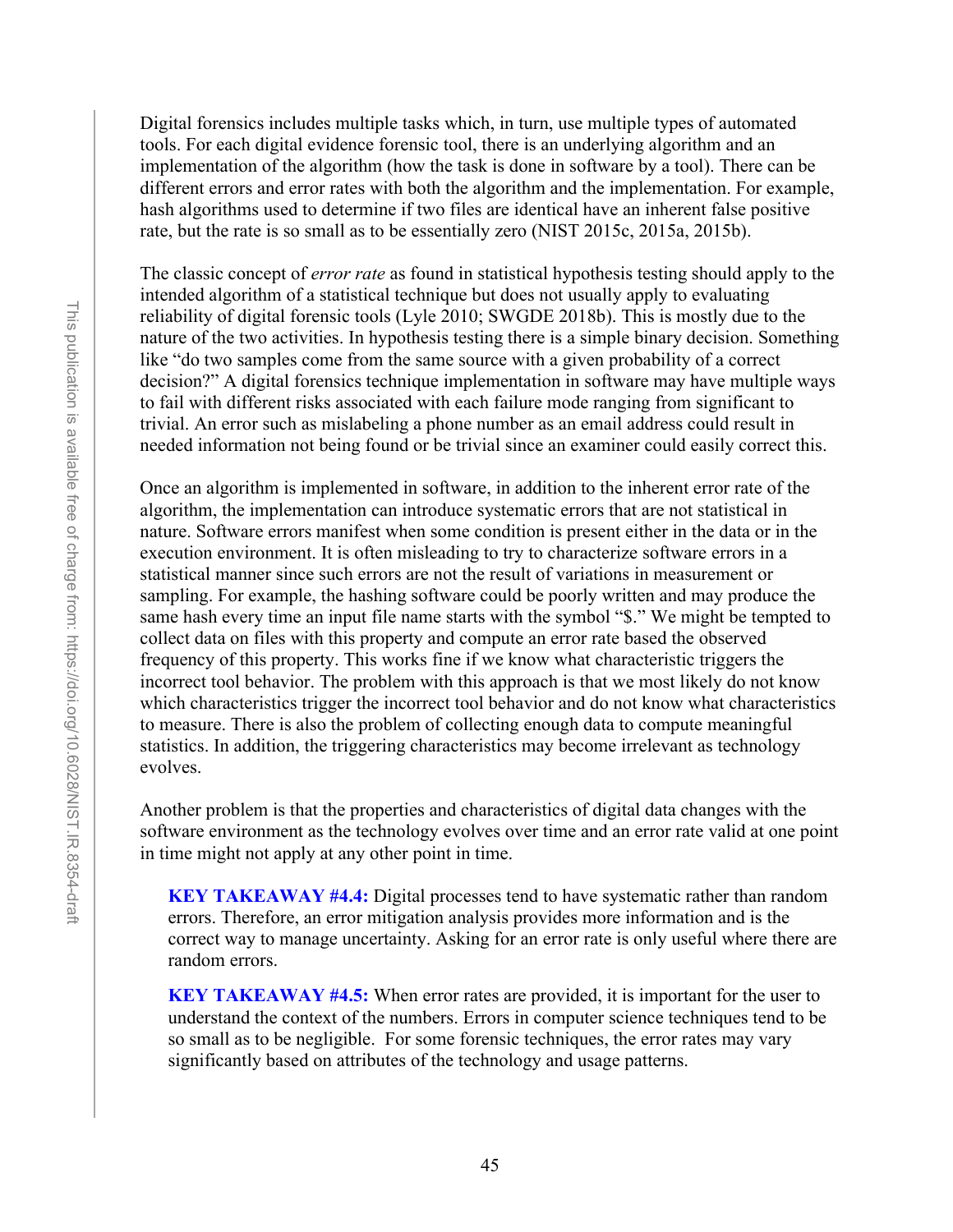#### **4.10.2 Observed Errors**

The primary types of errors found in digital evidence forensic tool implementations are:

- Incompleteness: All the relevant information has not been acquired or found by the tool. For example, an acquisition might be incomplete, or a search does not identify all existing relevant artifacts.
- Inaccuracy: The tool does not report accurate information. Specifically, the tool should not report artifacts that do not exist, should not group together unrelated items, and should not alter data in a way that changes the meaning. Assessment of accuracy in digital evidence forensic tool implementations can be categorized as follows:

o Existence: Do all artifacts reported as present exist? For example, a faulty tool might add data that was not present in the original.

o Alteration: Does a forensic tool alter data in a way that changes its meaning, such as updating an existing date-time stamp (e.g., associated with a file or email message) to the current date?

o Association: For every set of items identified by a given tool, is each item truly a part of that set? A faulty tool might incorrectly associate information pertaining to one item with a different, unrelated item. For instance, a tool might interpret a web browser history file incorrectly and report that a web search on "how to murder your wife" was executed 75 times when in fact it was only executed once while "history of Rome" (the next item in the history file) was executed 75 times, erroneously associating the count for the second search with the first search. There are many techniques to detect such errors such as peer review of the tool.

o Corruption: Does the forensic tool detect and compensate for missing and corrupted data? Missing or corrupt data can arise from many sources, such as bad sectors encountered during acquisition or incomplete deleted file recovery or file carving. For example, a missing piece of data from an incomplete carving of the above web history file could also produce the same incorrect association.

• Misinterpretation: The results have been incorrectly understood. Misunderstandings of what certain information means can result from a lack of understanding of the underlying data or from ambiguities in the way forensic tools present information (SWGDE 2018b).

#### **4.10.3 Software Testing (Tool Verification)**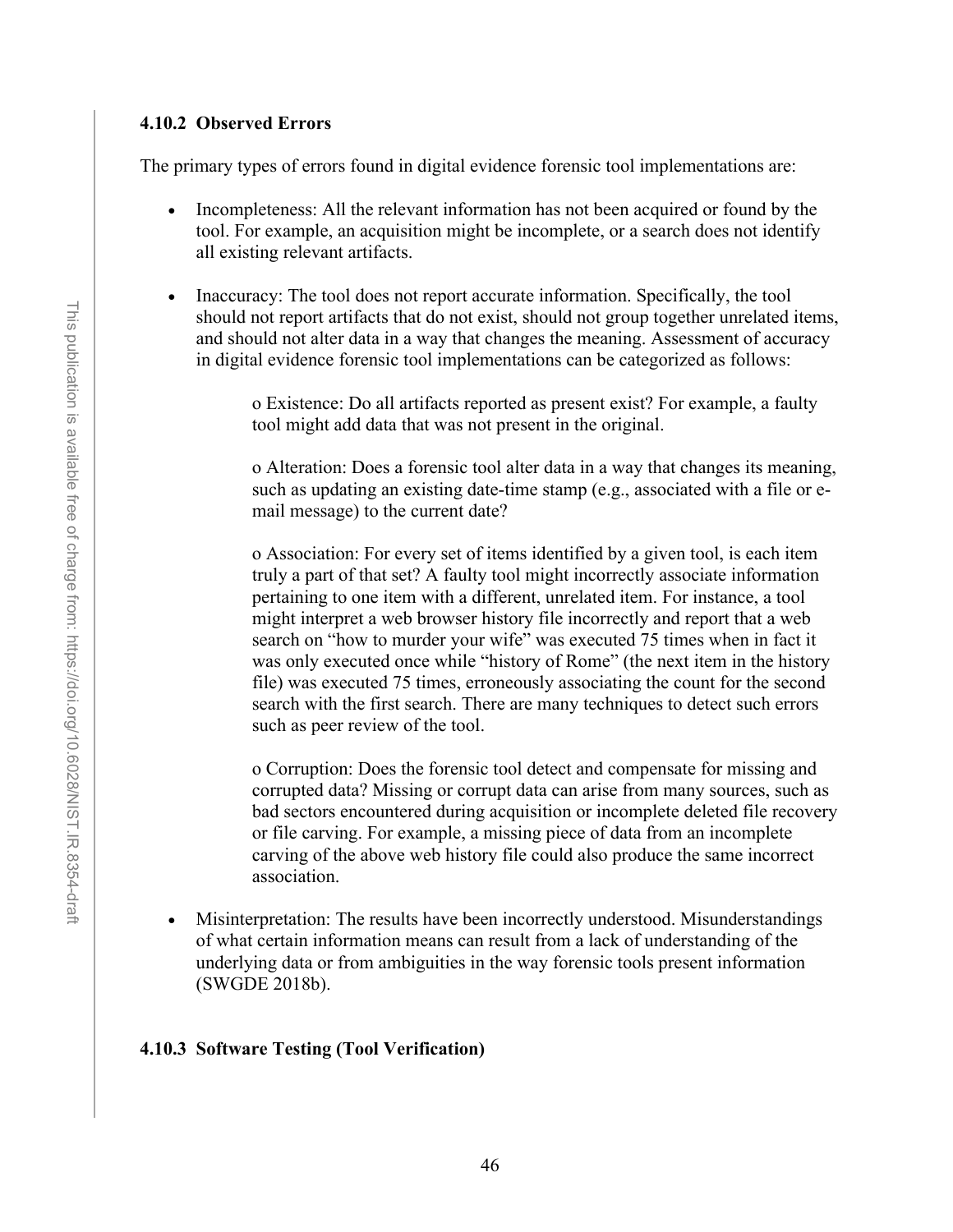Doing software testing is like doing science. Just as Popper's (Popper 1959) description of a scientific theory includes the idea that you cannot prove a theory is true, you can only disprove a theory or at least identify conditions where the theory does not apply. In keeping with the previous discussion of validation and verification is Sec 4.8 you cannot prove that a software program is correct by testing, just identify conditions where it fails.

Other articles about digital forensic tool testing (Anobah, Saleem, and Popov 2014; Beckett and Slay 2007; Brunty 2011; Casey 2011a; Craiger et al. 2006; Cusack and Homewood 2013; Cusack and Liang 2011; Flandrin et al. 2014; Garfinkel 2012; Garfinkel et al. 2009; Glisson, Storer, and Buchanan-Wollaston 2013; Grajeda, Breitinger, and Baggili 2017; Guo, Slay, and Beckett 2009; Guttman, Lyle, and Ayers 2011; Hibshi, Vidas, and Cranor 2011; Horsman 2018; Horsman 2019; James, Lopez-Fernandez, and Gladyhsev 2014; Marshall and Paige 2018; McKemmish 2008; SWGDE 2014, 2018b; Yates and Chi 2011) discuss various aspects of testing digital forensic tools.

**KEY TAKEAWAY #4.6:** It is not feasible to test all combinations of tools and digital evidence sources.

# **4.10.4 NIST Tool Testing Results**

NIST/CFTT (National Institute of Standards and Technology 2019a, 2020) develops tool specifications and test plans for testing various types of forensic tools, such as:

- Data Acquisition (National Institute of Standards and Technology 2005a, 2004a),
- Write Blocking (National Institute of Standards and Technology 2005b, 2004b, 2003),
- Media Preparation (National Institute of Standards and Technology 2009b, 2009c),
- File Carving (National Institute of Standards and Technology 2014; National Institute of Justice and National Institute of Standards and Technology 2014),
- Metadata based Deleted File Recovery (National Institute of Standards and Technology 2009a),
- Windows Registry (National Institute of Standards and Technology 2018b, 2018c),
- Text String Searching(National Institute of Standards and Technology 2008, 2018a),
- SQLite Deleted Record Recovery (National Institute of Standards and Technology 2021b) and
- Mobile Devices (National Institute of Standards and Technology 2019b).

DHS and NIJ have published forensic tool test reports for a variety of tool types.

NIST/CFTT has also published papers describing the testing techniques used by CFTT for write blocking (Lyle 2006a; Lyle, Mead, and Rider 2007), general disk imaging (Lyle 2002), and imaging hard drives with faulty sectors(Lyle and Wozar 2007).

There are NIST/CFTT digital forensic tool test reports for:

• Disk Imaging and secondary storage acquisition tools (Department of Homeland Security and National Institute of Standards and Technology 2016a, 2013a; National Institute of Justice and National Institute of Standards and Technology 2009a, 2008a;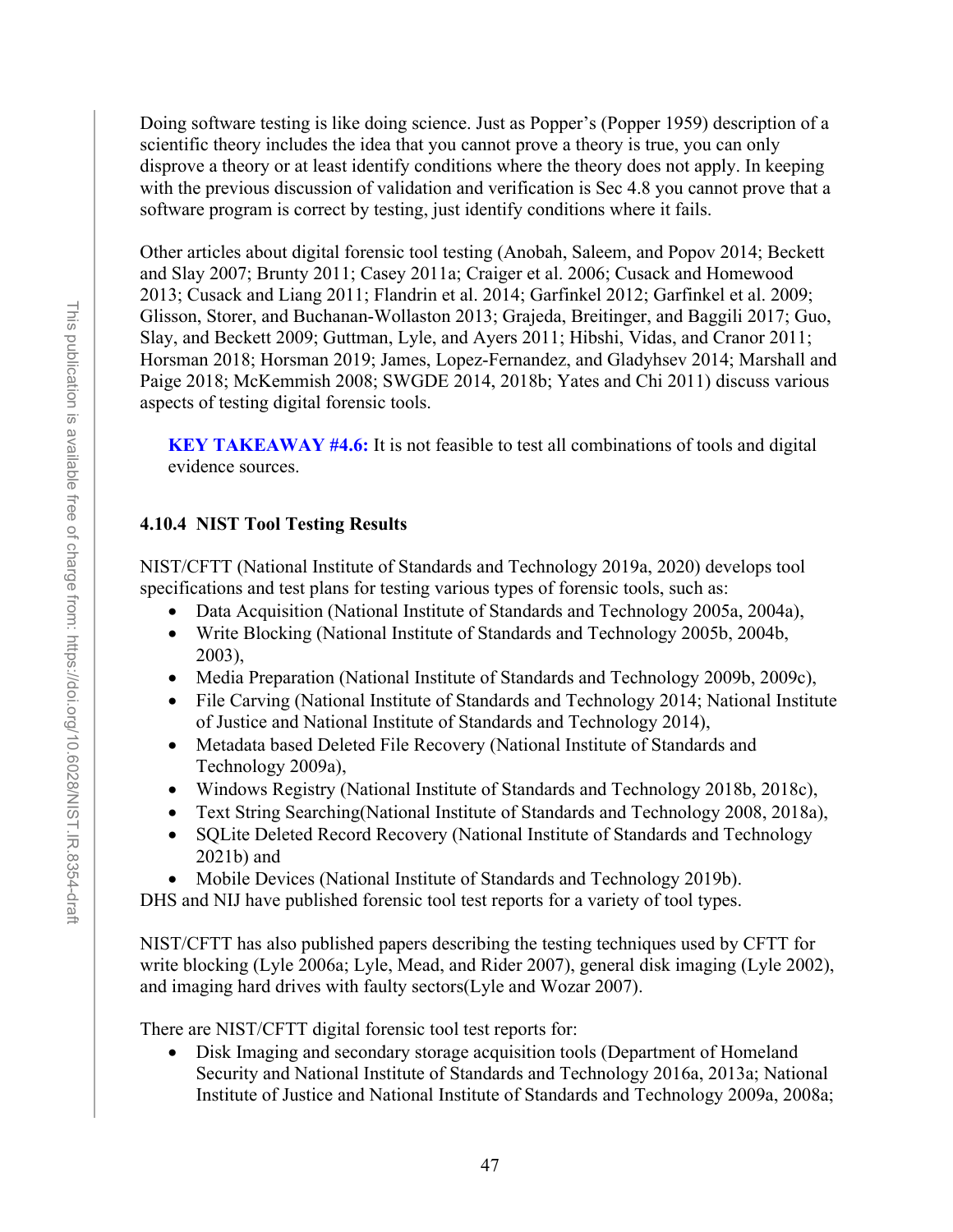Department of Homeland Security and National Institute of Standards and Technology 2013b; National Institute of Justice and National Institute of Standards and Technology 2008b, 2008c, 2009b, 2013a, 2008d, 2011a; Department of Homeland Security and National Institute of Standards and Technology 2013c, 2013d, 2014g, 2014h; National Institute of Justice and National Institute of Standards and Technology 2011b; Department of Homeland Security and National Institute of Standards and Technology 2014i, 2013e, 2016b, 2016c, 2016d, 2016e, 2016f, 2016g, 2016h, 2016i),

- Write Blocking tools (Department of Homeland Security and National Institute of Standards and Technology 2020a; National Institute of Justice and National Institute of Standards and Technology 2006a, 2006b, 2006c, 2007a, 2007b, 2006d; Department of Homeland Security and National Institute of Standards and Technology 2018a; National Institute of Justice and National Institute of Standards and Technology 2018; Department of Homeland Security and National Institute of Standards and Technology 2018b, 2018c; National Institute of Justice and National Institute of Standards and Technology 2006e; Department of Homeland Security and National Institute of Standards and Technology 2018d; National Institute of Justice and National Institute of Standards and Technology 2006f, 2009c; Department of Homeland Security and National Institute of Standards and Technology 2009, 2018e, 2018f; National Institute of Justice and National Institute of Standards and Technology 2007c; Department of Homeland Security and National Institute of Standards and Technology 2018g, 2018h, 2018i; National Institute of Justice and National Institute of Standards and Technology 2007d, 2007e; Department of Homeland Security and National Institute of Standards and Technology 2018j, 2018k, 2018l, 2018m; National Institute of Justice and National Institute of Standards and Technology 2007f, 2007g, 2008f, 2008g; Department of Homeland Security and National Institute of Standards and Technology 2018n, 2018o; National Institute of Justice and National Institute of Standards and Technology 2006g, 2006h, 2006i, 2006j, 2005a, 2005b, 2005c, 2004a, 2004b, 2004c, 2004d, 2008k, 2008l),
- File Carving tools (Department of Homeland Security and National Institute of Standards and Technology 2014j, 2014k, 2014l, 2014m, 2014n, 2014o, 2014p, 2014q, 2014r, 2014s, 2015h, 2014x, 2014y, 2014z, 2014aa, 2014ab, 2014ac),
- Metadata based Deleted File Recovery tools (Department of Homeland Security and National Institute of Standards and Technology 2014a, 2014b, 2014c, 2014d, 2014e, 2014f),
- Windows Registry tools, (Department of Homeland Security and National Institute of Standards and Technology 2019e, 2019f),
- Mobile Devices tools (Department of Homeland Security and National Institute of Standards and Technology 2019g, 2018aa; National Institute of Justice and National Institute of Standards and Technology 2010e, 2008j; Department of Homeland Security and National Institute of Standards and Technology 2014w, 2014v, 2015g, 2014u, 2015f, 2014t, 2015e, 2013f, 2015d, 2018z; National Institute of Justice and National Institute of Standards and Technology 2010d; Department of Homeland Security and National Institute of Standards and Technology 2018y, 2017h, 2016r, 2018x, 2018t, 2017g; National Institute of Justice and National Institute of Standards and Technology 2010c; Department of Homeland Security and National Institute of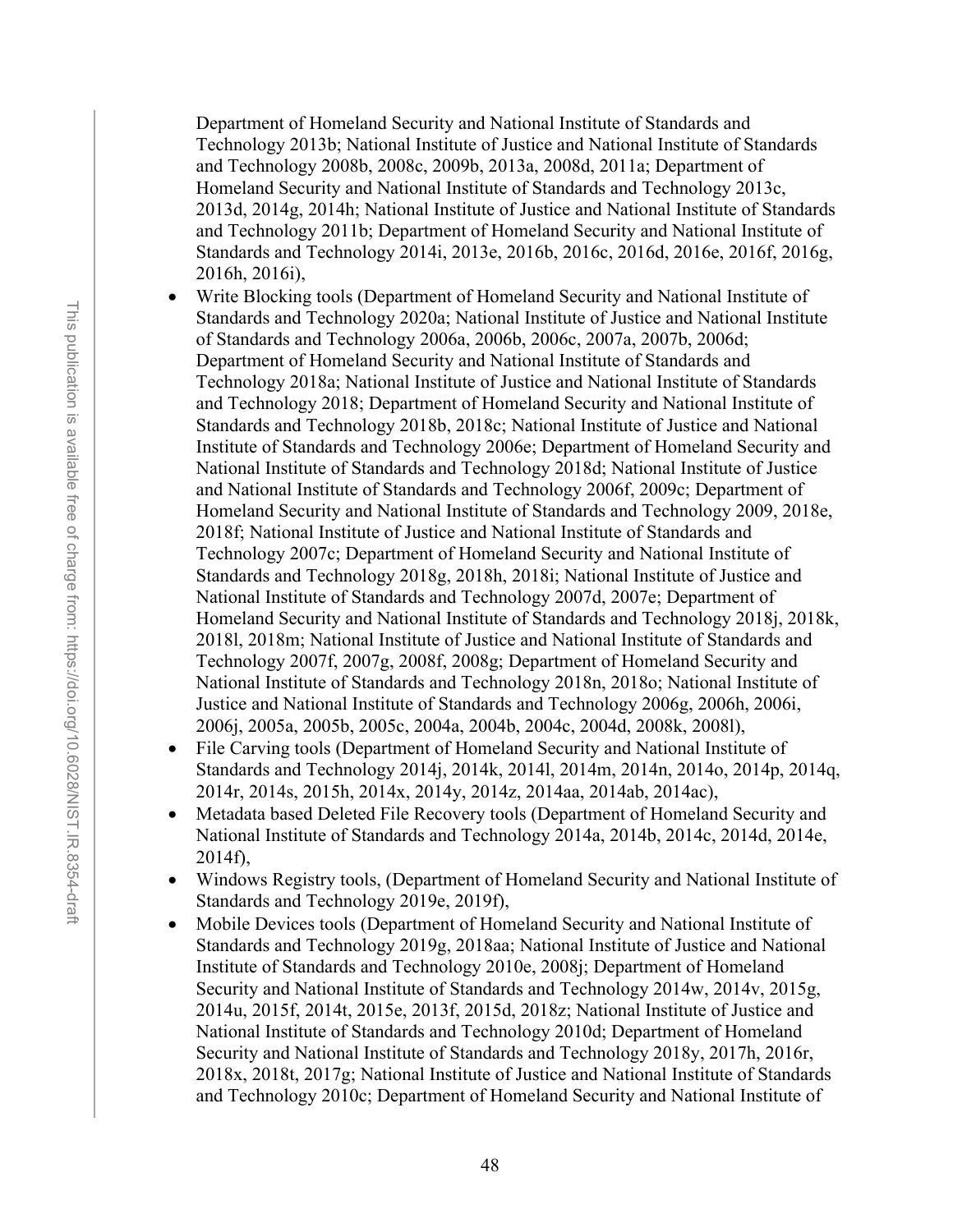Standards and Technology 2017i, 2016q, 2019d, 2019c, 2016p, 2017f, 2016o, 2015c; National Institute of Justice and National Institute of Standards and Technology 2013e; Department of Homeland Security and National Institute of Standards and Technology 2015b, 2018w, 2016n, 2018v; National Institute of Justice and National Institute of Standards and Technology 2011c; Department of Homeland Security and National Institute of Standards and Technology 2018u, 2017e, 2016m, 2016l, 2015a, 2017d, 2017c; National Institute of Justice and National Institute of Standards and Technology 2012b, 2013d, 2008i; Department of Homeland Security and National Institute of Standards and Technology 2018s; National Institute of Justice and National Institute of Standards and Technology 2013c; Department of Homeland Security and National Institute of Standards and Technology 2018r; National Institute of Justice and National Institute of Standards and Technology 2010b, 2008h; Department of Homeland Security and National Institute of standards and Technology 2019b, 2018q, 2017b, 2018p, 2016k; National Institute of Justice and National Institute of Standards and Technology 2013b, 2012a; Department of Homeland Security and National Institute of Standards and Technology 2017a, 2016j; National Institute of Justice and National Institute of Standards and Technology 2010a; Department of Homeland Security and National Institute of Standards and Technology 2019a), and

• Key Word String Searching tools (Department of Homeland Security and National Institute of Standards and Technology 2018ab, 2019h, 2020c, 2020d, 2020e, 2020b).

NIST does not use the terms validation and verification and calls the CFTT "tool testing" to avoid confusion about the terms. CFTT creates a requirements specification based on what tool vendors implement but considers it as descriptive of what the available tools do rather than a prescriptive specification of what they must do. CFTT tests for correct implementation against the CFTT created specification.

The NIST/CFTT project has been testing data acquisition of storage devices such as hard disk drives and removable *flash drives* since 2002*.* Volatile memory acquisition was not within the scope of these tests. In general, the tools performed well with minor behaviors that needed to be kept in mind. Some examples include:

- Data acquisition might stop before all data on a device had been acquired. This was usually not a problem because the omitted data was not being offered to the computer user by the operating system for use. Typically, the operating system would group the basic unit of space on a hard drive (the 512-byte sector) into larger fixed size blocks with some space left over. The left-over space could vary from a single sector (National Institute of Justice and National Institute of Standards and Technology 2002a) to over 5,000 sectors(National Institute of Justice and National Institute of Standards and Technology 2002b).
- The size, number of sectors, of a digital device can be reported several ways (BIOS size, visible size ignoring hidden sectors, visible sectors  $+$  size of host protected area (HPA), and visible sectors  $+$  HPA  $+$  device configuration overlay (DCO)). These four sizes can all be different. A forensic tool may choose any size to use as the size to acquire. Using BIOS reported size is obsolete now but in the late 1990s and early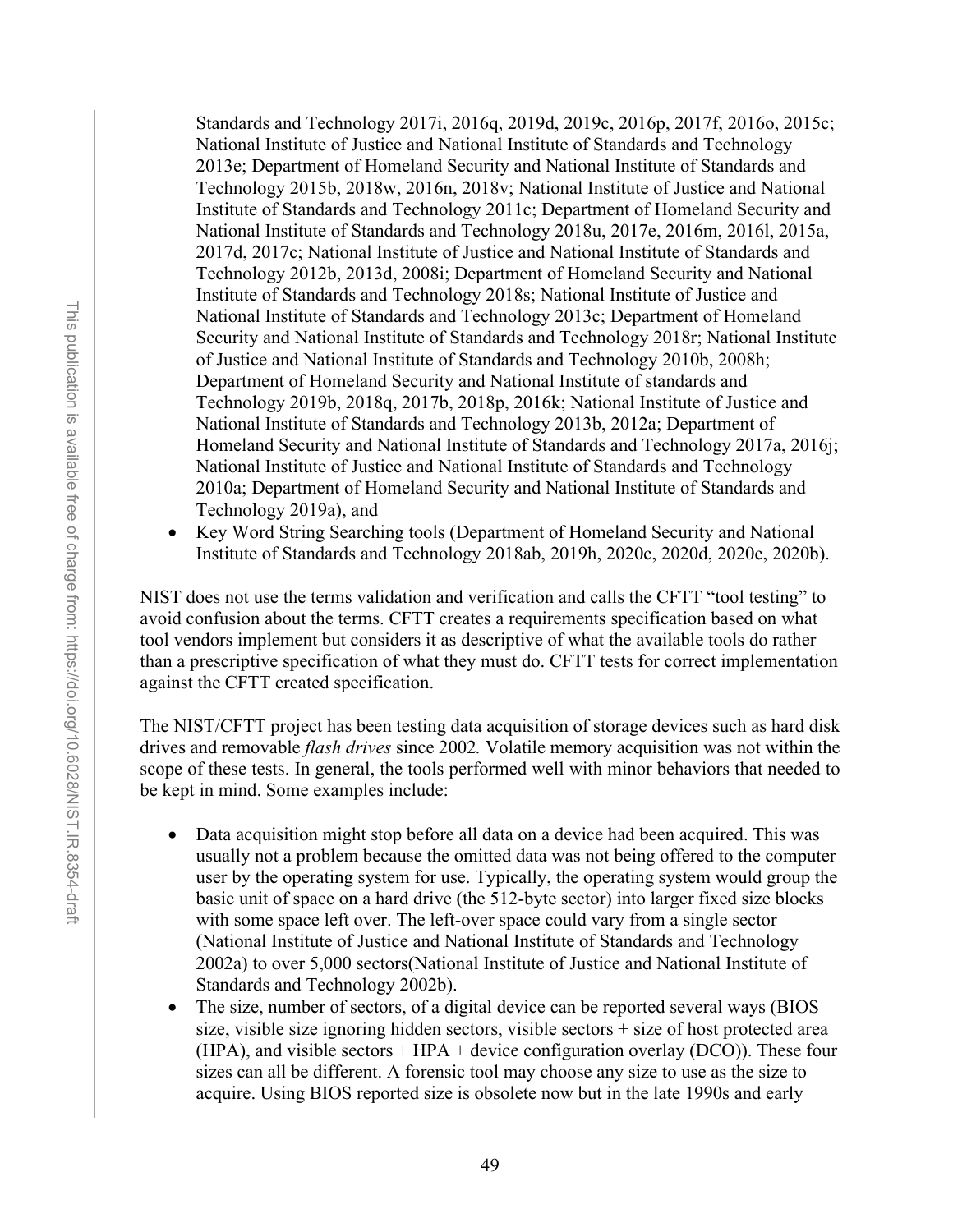2000s this was the preferred method since in allowed a BIOS based software write blocker to be invoked to protect the computer hard drive from modification. After development of hardware write blockers, direct acquisition without risk of modification of the data became possible.

- As hard drives age some sectors may fail and become unusable. Sometimes during data acquisition, a sector may be unreadable and is reported as a bad sector. CFTT was able to develop and use techniques for testing tool behavior on encountering bad sectors(Lyle and Wozar 2007). Tools often omit readable sectors surrounding a bad sector, usually related to how the file system blocks disk sectors for the interface (USB, SATA, Firewire, etc.) used to access the hard drive.
- EnCase Version 4.22a (National Institute of Justice and National Institute of Standards and Technology 2008e) test results are an example of a tool having a small problem that sounds worse than it actually is. Seven sectors are imaged incorrectly, and one sector is omitted from the image. When the imaging tool FTK Imager 2.5.3.14 was tested on the same data set (National Institute of Justice and National Institute of Standards and Technology 2008d), the tool omitted all eight sectors. The reason for omitting the eight sectors is that the NTFS file system does not use these sectors to store any user data and should not contain any evidence. EnCase was trying to omit the data but made a mistake on when to stop writing the image file. From the EnCase Test Report (National Institute of Justice and National Institute of Standards and Technology 2008e):
- "If a logical acquisition is made of an NTFS partition, a small number (seven in the executed test) appear in the image file twice, replacing other sectors (DA–07–NTFS).
- If a logical acquisition is made of an NTFS partition, the last physical sector of the partition is not acquired (DA–07–NTFS). "

The most serious failure ever observed was reported in 2003 for SafeBack Version 2.0 (National Institute of Justice and National Institute of Standards and Technology 2003). In one tool configuration the acquired data of a SCSI drive was not the expected content and incomplete. The tool gave no indication that there was a problem. A direct SCSI disk copy, using the Advanced SCSI Programming Interface (ASPI) driver for the SCSI adapter, copied only 2,097,270 sectors from a source disk with 17,921,835 sectors to an equal-size disk, leaving 15,824,565 sectors of the destination disk unchanged. SafeBack gave no indication of any problems and indicated a successful copy. An examiner might realize that the acquisition was corrupt but would not be able to continue the analysis. The vendor fixed the problem within two days of being notified.

NIST has developed several techniques for testing both software and hardware write blockers(Lyle 2006b) that are widely used by digital forensic labs to verify operation of write blockers. The NIST testing uses several techniques to generate traffic to see if a write blocker intercepts commands or lets them pass. Most write blockers on the market were able to block commands that would have changed a drive. The few exceptions were for uncommon commands or, in one case, where a vendor was unaware of a change to a chipset (that was quickly fixed). An analysis of the testing performed by NIST showed that write blocking is an effective technique. Special purpose software write-blockers have been designed for situations such as virtual machines(Tobin, Le-Khac, and Kechadi 2016).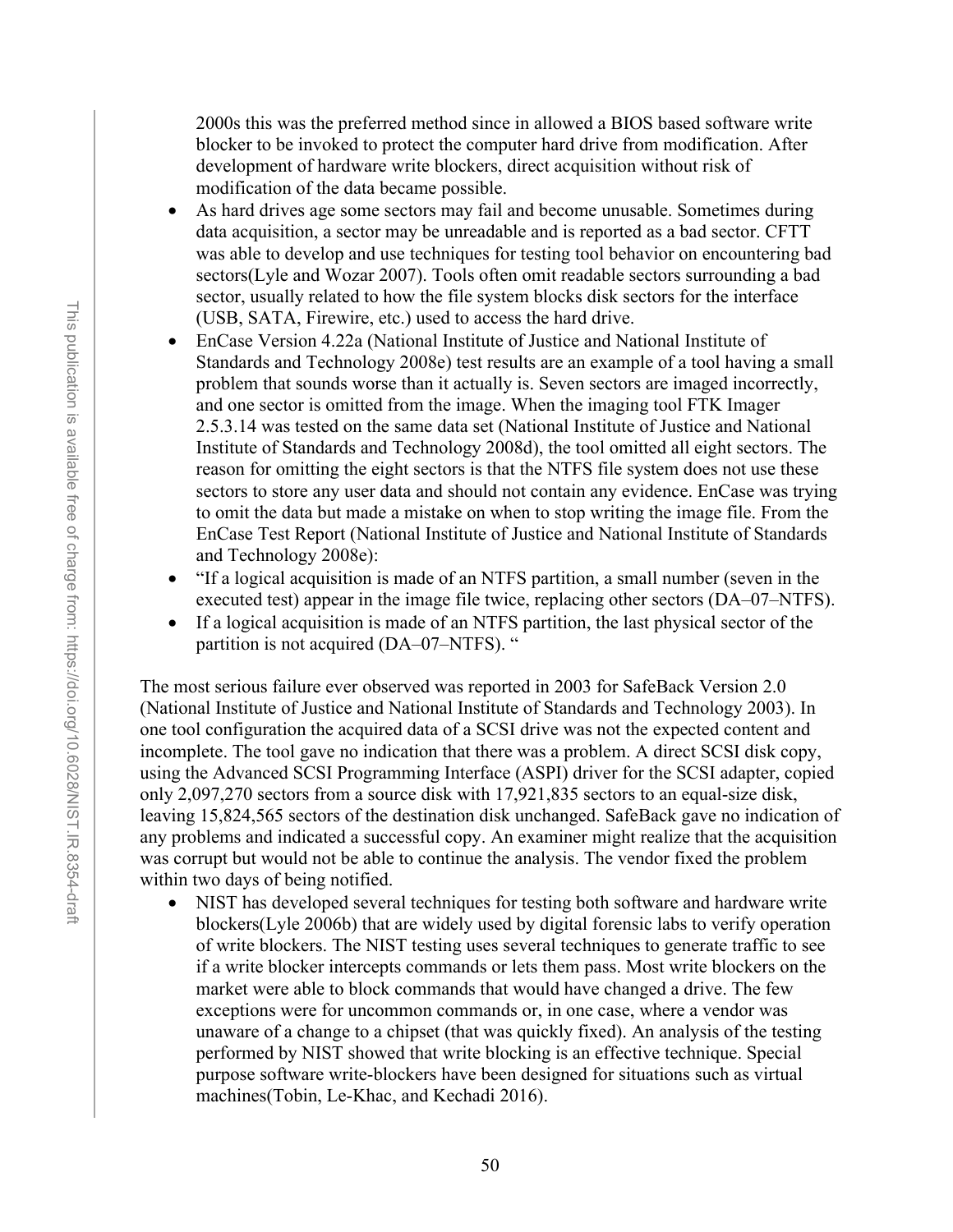In general, the NIST test results often revealed minor anomalies. Typical results include:

- Sometimes acquisition tools miss data located in usually unused areas at the end of the device.
- Except for one model device, hardware write-block devices always blocked write commands. The firmware for the one blocker that allowed write commands was quickly fixed by the vendor.
- Deleted file recovery and file carving results need to be carefully examined and might contain missing data or data mixed from multiple sources. Any conclusions drawn from recovered files must be carefully evaluated.
- Mobile device results often have minor anomalies such as truncated strings and unsupported device models.
- Text string searching often misses some strings searched for, especially for text encoded in Unicode 16-bit schemes.

While the analysis of write blockers performed by NIST and documented through test reports by NIJ and DHS shows that the technique has been demonstrated to be effective (see Sec. 4.10.4 on NIST Tool Testing), implementation and usage are critical. The tool must match the technology it is intended to be used with and be set up and used correctly. For example, some write blocking devices use the same hardware for a write blocker as for a bridge used to switch between interfaces, if by mistake during a firmware upgrade the firmware for a bridge is uploaded to a write blocker then the device will no longer prevent changes to an attached storage device. This scenario is a good example of why it is a best practice to retest forensic tools after an upgrade.

The analysis of string searching performed by NIST and documented through test reports by NIJ and DHS shows that the technique has been demonstrated to be effective at finding items. The test results demonstrated some systematic missing of text, e.g., Unicode 16-bit representation for languages with diacritical marks, but no false positives were observed. Sometimes two tools gave different search results for pre-defined search targets if the tools defined the targets differently. Implementation, usage, and analysis of results based on an understanding of the capabilities and limitations of the technique are critical.

**KEY TAKEAWAY #4.7:** Extensive tool testing of over 250 widely used digital forensic tools showed that most tools can perform their intended functions with only minor anomalies.

#### **4.10.5 NIST Test Data Sets for Tool Testing**

The CFReDS (**Computer Forensic Reference Data Sets**) project at NIST is a repository of digital storage device images. Examiners can use CFReDS in several ways including validating the software tools used in their investigations, checking that equipment is working properly, training examiners, and practicing using forensic tools. Some images are produced by NIST, often from the CFTT (tool testing) project, and some are contributed by other organizations. The CFTT project posted its first document for public comment in March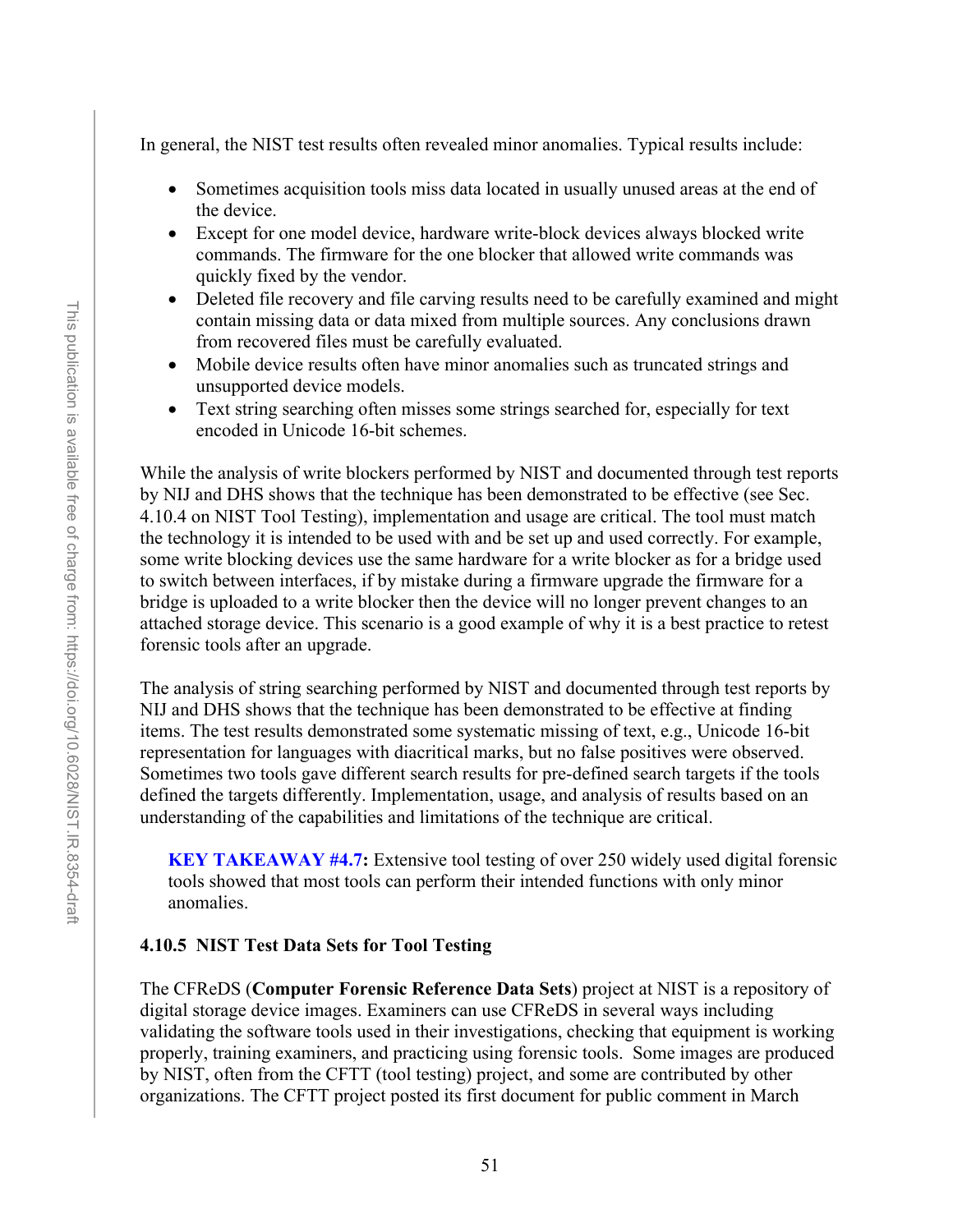2001, a specification for disk imaging including requirements and test assertions. CFTT submitted the first forensic tool test report, Red Hat GNU fileutils 4.0.36 dd, based on the final version of the specification to the National Institute of Justice for publication in August of 2002.

The CFTT project approached forensic tool testing with the conformance testing model, often used to certify that a product conforms to a specific standard. The conformance testing model verifies that a product performs according to its specified standards. Because there were no published standards for forensic tools, CFTT took on the task of writing specifications for the tool functions they were tasked with testing. The tool specification included definitions of the function to be tested, a list of requirements the tool should meet, a list of test assertions to specify conformance to requirements and a set of test cases to be run. CFTT also created software to create test data, test data sets, software to evaluate test case results and procedures to follow when executing test cases. A formal test plan, test report and code review were published (Gavrila and Fong 2004) for the test support software used with the disk imaging tool tests. No significant anomalies were found.

Before CFTT creates test data sets, CFTT first needs a tool function specification and a test plan with test cases. The steps for creating a data set are:

- 1. With the help of law enforcement representatives that advise the CFTT project, a forensic tool function is identified for testing along with a list of candidate software or hardware tools.
- 2. CFTT examines the selected tools and produces two lists of tool features offered: core features that are offered by all tools and optional features that are offered by some tools. For example, all imaging tools are tested for acquiring an entire hard drive (a core feature), but only some tools support imaging of a single partition (an optional feature).
- 3. For each feature a list of requirements is created to specify what the feature is supposed to do.
- 4. A list of parameters that could impact tool behavior is created to help specify test cases. These may be tool settings that did not fit as a tool feature or run time environment factors such as type of file system to be examined.
- 5. Test cases are created based on test parameters.

After test cases are developed, test data sets must be created. Testing is all about getting a tool to fail. The more unique opportunities a tool is given to fail, the more confidence in the correctness of tool results when a tool is used for a real investigation.

CFTT uses two data set creation approaches: static and on-the-fly. The static data sets are created in such a way that it is convenient to make a disk image of the data and then the disk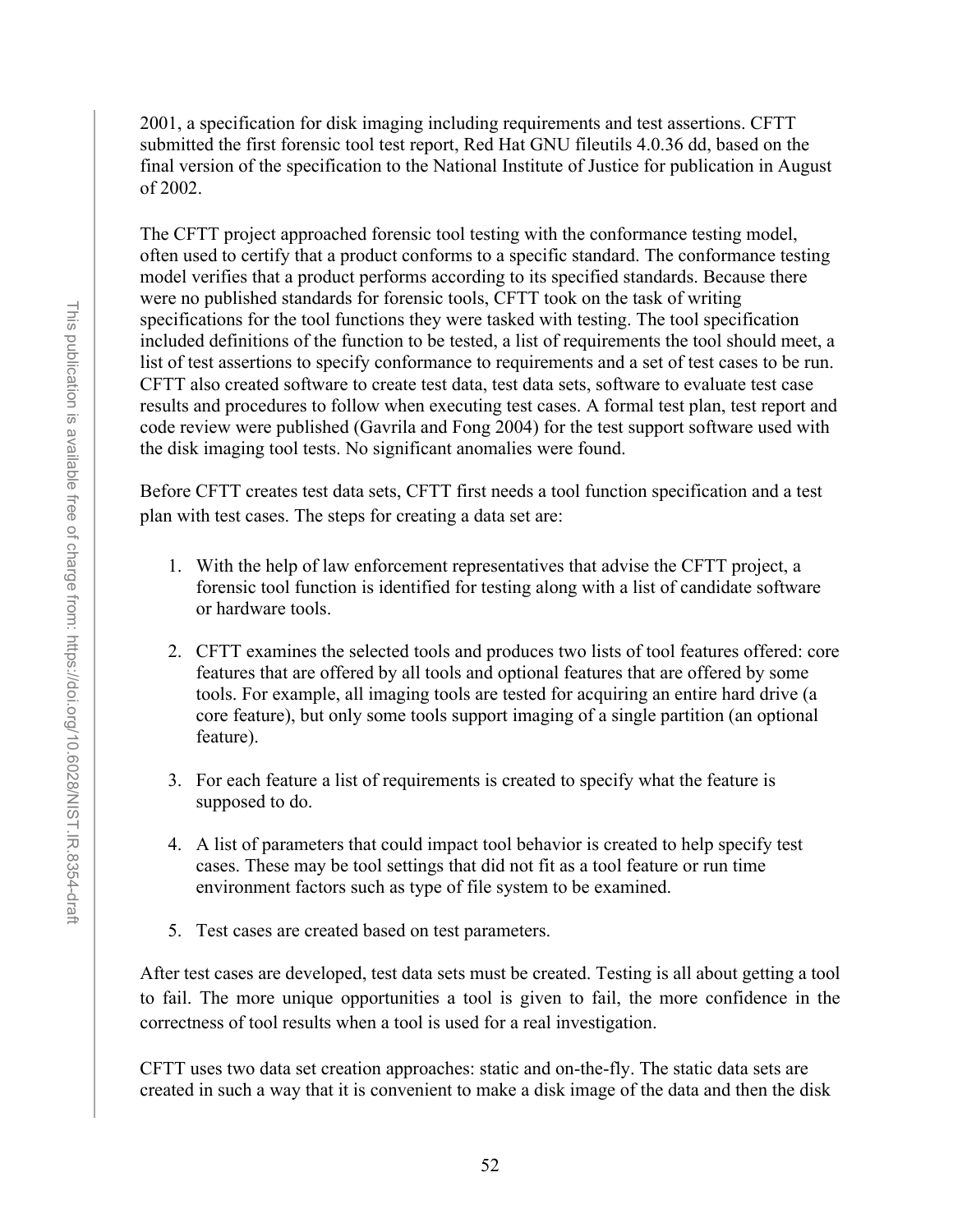image can be imported into a forensic tool for examination. Creation of a test data set is often a combination of scripts and custom tools. The on-the-fly data sets are usually for some type of function that interacts directly with a device. Each test case has a set of procedures for preparing a device or test image for the test. In addition, there may be a set of custom tools to help evaluate the result for both test data creation approaches.

The on-the-fly testing usually follows this protocol:

- 1. Populate a device with test data designed to reveal anomalies by using custom tools and scripted user actions to set-up the device.
- 2. Run the tool under test.
- 3. Examine the results, using custom tools to help evaluate the results. If the test case does not modify the device (e.g., hard drive), the device can be reused for testing another tool. Precautions are taken to back up the device in case it is modified during running the test case and needs to be restored.

Tool functions at CFTT that use the on-the-fly approach include disk imaging, write blocking, forensic media preparation (drive wiping) and mobile device testing. Procedures for setting up test devices are posted on the CFTT web site along with a description of notable features of the data setup. For example, for disk imaging each sector of the device is given unique content that includes the LBA address of the sector. This allows easy diagnosis of misplaced sectors if a tool places an imaged sector in the wrong location in the image or places a given sector in the image more than once.

Sometimes writing the procedures to follow are challenging because an unusual condition would require additional steps to finish the procedure. For example, when testing disk wiping, for a tool that allows using the built-in security erase command it must be ensured that (1) the disk drive supports the security erase command and (2) the test computer BIOS does not disable the security feature set.

The static test data sets are usually provided as a set of small disk images for testing each tool function. The tool functions that use a static data set are file carving for graphic and video files, Metadata based deleted file recovery and string searching.

For some test data sets additional tools need to be available to evaluate the test results. For example, it is often suggested to hash (MD5 or SHA-1) the result of deleted file carving or metadata based deleted file recovery to see if the file is correctly recovered. However, this only gives a yes or no answer and does not measure if the recovered file is a total failure or a near miss. Rather than use an all or nothing measure it is more useful to measure the quality of the recovered files. For file carving CFTT uses two measures. First a visual evaluation to see if the returned file can be viewed. Second an examination of the data returned to see how much of the original file is returned, how much data is omitted and how much is not from the original file. Both measures were often revealing of important aspects of the tool that just one measure did not show. One tool, for example, that was given a certain graphic file format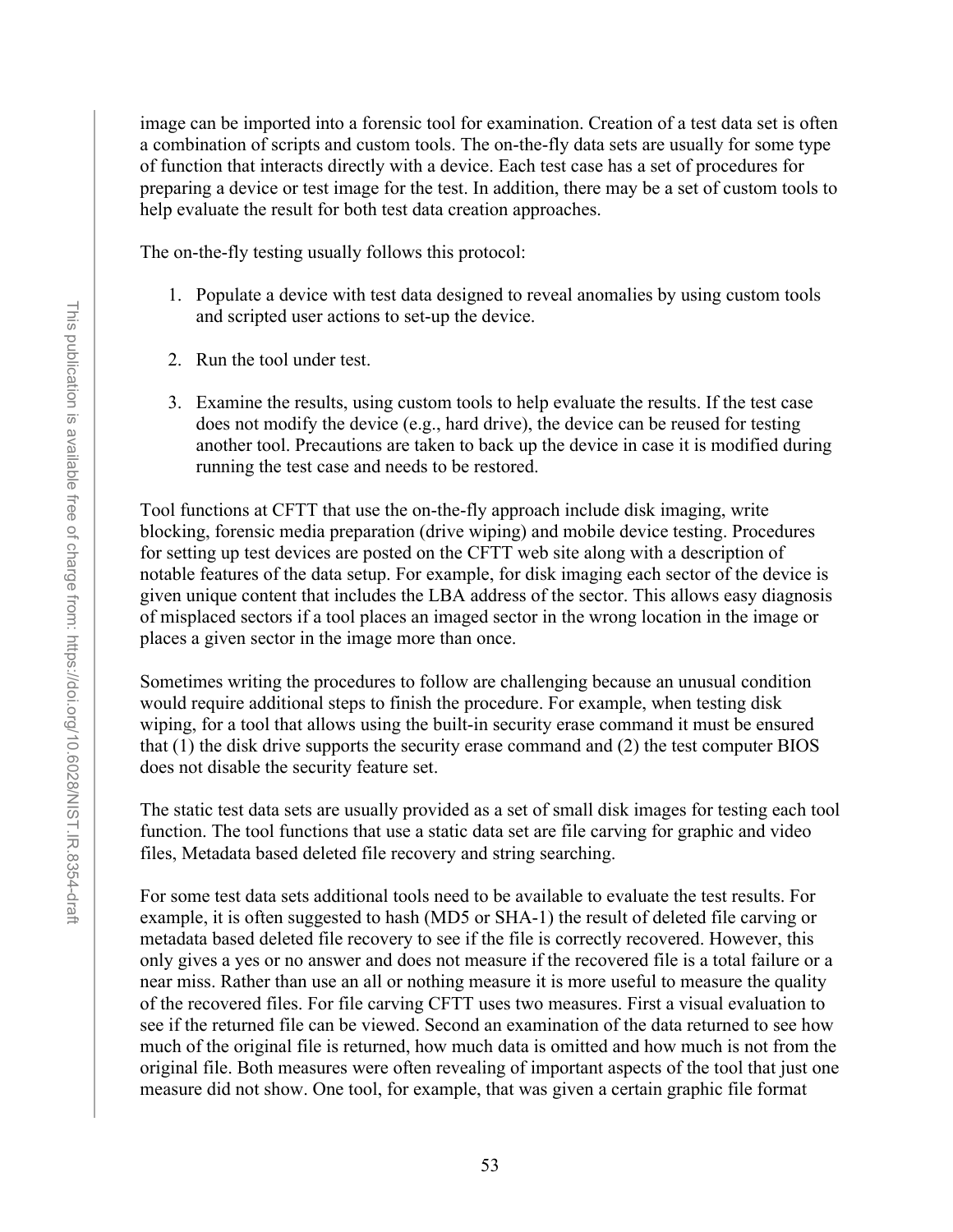returned an image file that did not produce a viewable image when displayed, but an examination of the returned data file revealed that the tool returned all the data except for the last block.

Some data sets do not need an evaluation tool. For example, each string search test case has a list of expected string instances that should be returned. Evaluating each test case is just a matter of comparing the list of expected hits to the actual hits returned. With the string search test cases several test assertions are tested at the same time. For example, the string "DireWolf" appears 15 times in the test data set. Each instance of the target string is followed by a unique ID number so that an examination of a hit context confirms the actual instance returned. Some of the combined test assertions that can be tested:

- Find a string in an active file for each of 7 file systems (FAT, ExFat, NTFS, ext4, HFS+ ignore case, HFS+ case sensitive, & APFS).
- Find a string in a deleted file for each of 7 file systems.
- Find a string in unallocated space.

To give opportunities for testing to fail the CFTT data set also includes the strings "WOLF" (all caps), "Wolf" (mixed case), "wolf" (all lower case) and "WereWolf". These strings support several searching test assertions with enough strings that are almost matching to trigger some likely errors:

- Search for "wolf" with match case might fail by hitting "WOLF" or "Wolf" or "DireWolf."
- Search for "Wolf" as a whole word might fail by returning "WereWolf."

For testing UNICODE (UTF-8, UTF-16-BE & UTF-16-LE) 43 string instances are needed. CFTT also considered types of character sets and decided to include Latin based character sets with diacritic marks: Spanish, French, German and Italian; A non-Latin character set: Russian; a right-to-left presentation: Arabic; distinct Asian character sets: Chinese, Korean, and Japanese Kana. There were many other possibilities, but this covers most character set forms likely to be found.

Some considerations for constructing the CFReDS data sets include the following:

- It is often suggested that real-world data sets should be used. This has several advantages:
	- o The data set is similar to the data that the forensic tool would encounter in investigative use.
	- o The data set includes a large amount of noise, i.e., data that is not relevant to the investigation, that the tool must show that it can process successfully.
	- o The actions of a computer user in the real-world are in a random order and produce a variety of layouts so that the data set may include a situation that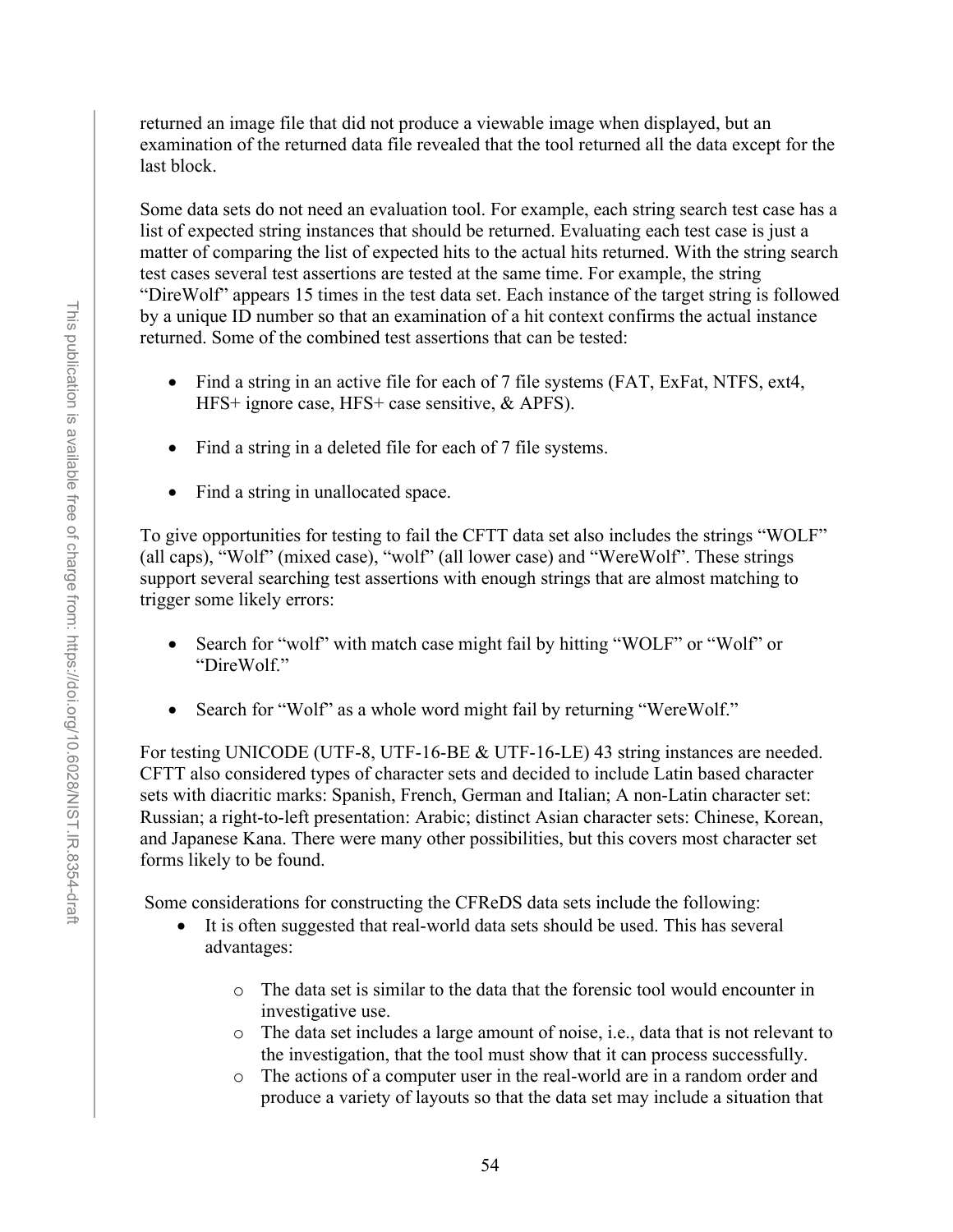would cause the tool to fail. However, a constructed data set might not consider or include such a data layout.

- A real-world data set also has disadvantages:
	- o Data set ground truth is difficult to determine. The large amount of noise in the data is one factor in the difficulty.
	- o Significant effort is required to obtain enough data sets so that there is coverage of all features included in the test plan.
	- o Creating the data set takes significant effort.
	- o Executing the test plan is time consuming when invoking the tool under test on several large image files.
	- o The data sets are intended for sharing over the internet and large image files take significant time to download.
- Constructed data sets are able to address the disadvantages:
	- o It is easy to create data sets with known ground truth.
	- o A constructed data set can be focused on the features included in the test plan.
	- o A created data set can be kept small.
	- o Small data sets take much less time for a tool to scan and analyze.
	- o Small data sets are quicker to download.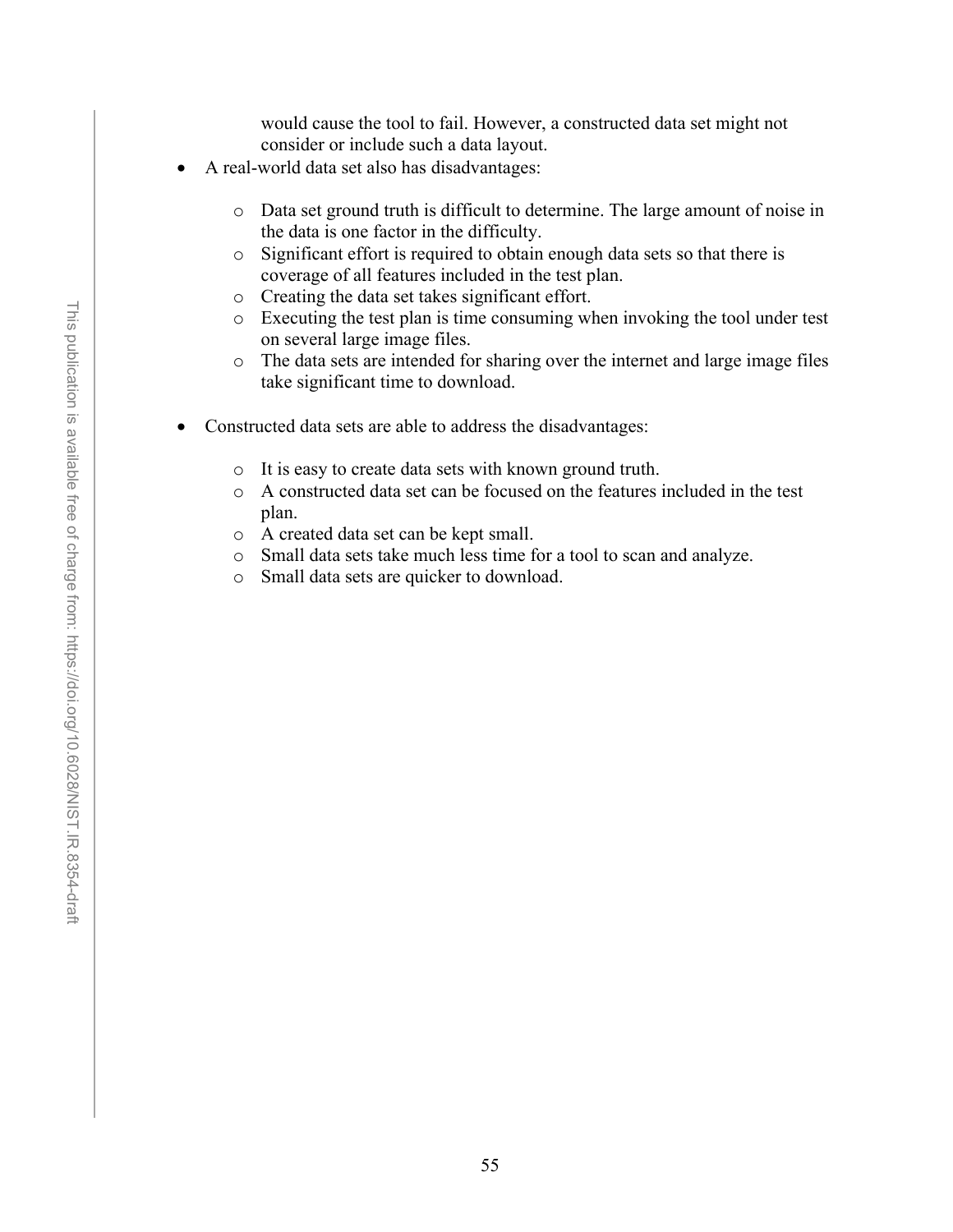## **5 Conclusions**

Digital investigation techniques are based on established computer science methods and are reliable when used with knowledge of how a tool functions and its limitations. The complexity and rapid change of the field do, however, introduce the possibility for incomplete analysis or for misunderstanding of the meaning of artifacts.

Practitioners and stakeholders need to be aware of the following limitations with digital investigations:

- As with any crime scene not all evidence may be discovered.
- When recovering deleted files, the results may include extraneous material.
- Examiners need to understand the meaning and significance of digital artifacts retrieved as they can change over time.

To reiterate, this analysis only addressed core digital evidence processes. It did not include several closely related areas such as network forensics, multimedia (audio, images, video) forensics, and hacking and malware analysis.

While developing this report, we encountered many areas that need further research and improved processes, including:

- Better sharing of forensic knowledge including new and changed artifacts, new techniques, tool limitations and workarounds, and other forensic insight. There are multiple blogs and other informal mechanisms, but a more structured approach would benefit the community.
- Better approaches to testing of forensic tools. Currently, digital forensics labs are each testing the same tools causing redundant work. A more structured approach could increase efficiency.
- Better sharing of forensic reference data. High quality data is expensive to produce but is vital for tool testing, training and education, and research and development of new tools and techniques.
- Better analysis of how digital evidence is used and whether there have been incorrect or misleading conclusions. Having this information centrally collected would benefit the field.
- Better understanding of bias. Because of the nature of most digital evidence case work, forensic examiners are exposed to knowledge about people involved in the case, such as seeing their photos and reading their text messages. In addition, the forensic examiner may need to interact with an investigator.

The overall finding of this report is that digital evidence examination rests on a firm foundation based in computer science. Several of the techniques had already been extensively studied and documented in the peer-reviewed literature. Others are documented more informally through community discussion forums. The application of these computer science techniques to digital investigations is sound, only limited by the difficulties of keeping up with the complexity and rapid pace of change in IT.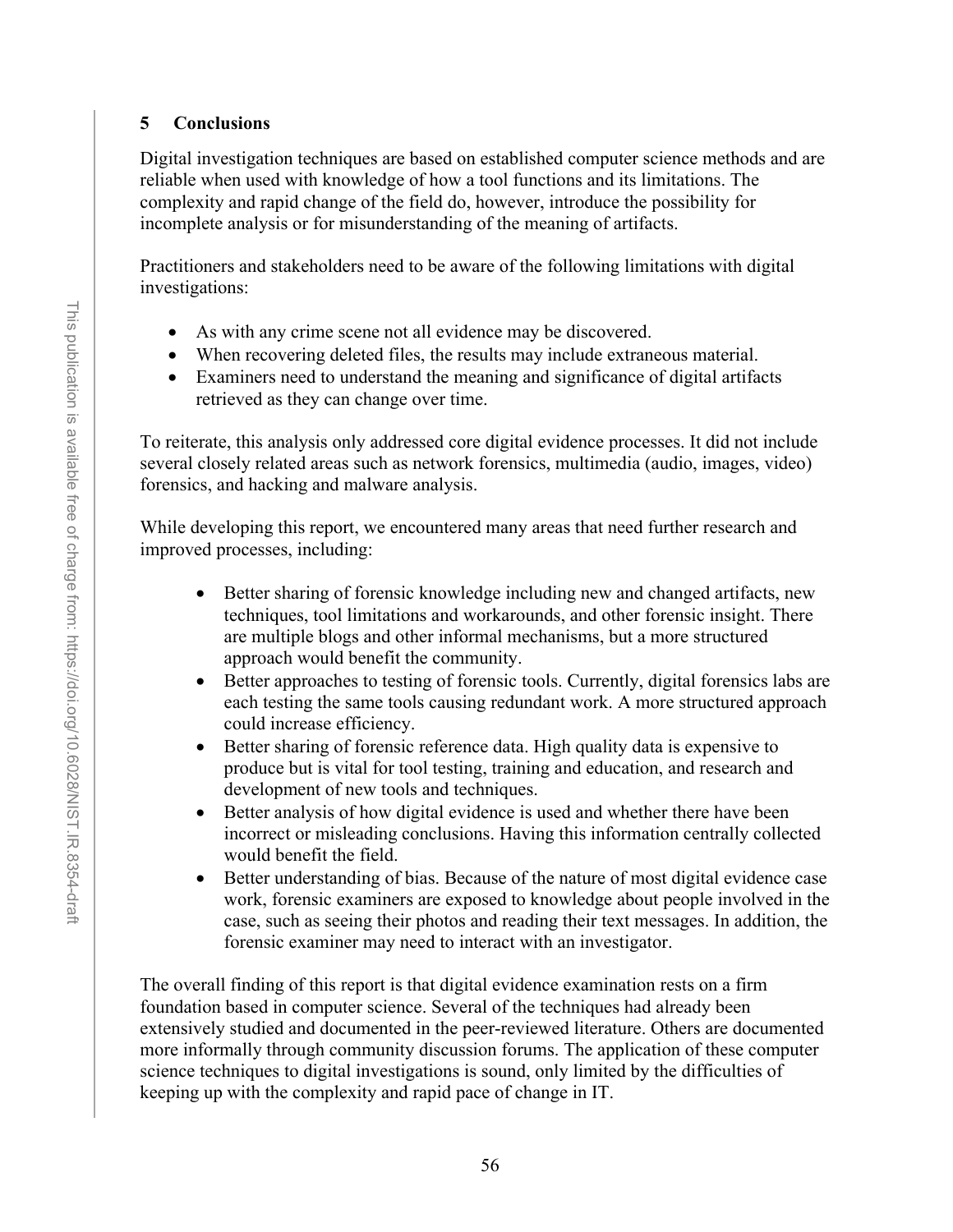#### **References**

- Adelstein, F., B. Carrier, E. Casey, S. L. Garfinkel, C. Hosmer, J. Kornblum, J. Lyle, M. Rogers, P. Turner, and CDESFW Grp. 2006. 'Standardizing digital evidence storage', *Communications of the Acm*, 49: 67-68.
- Anobah, Maxwell, Shahzad Saleem, and Oliver Popov. 2014. 'Testing framework for mobile device forensics tools', *Journal of Digital Forensics, Security and Law*, 9: 221-34.
- Aquilina, James M., Eoghan Casey, and Cameron H. Malin. 2008. *Malware forensics : investigating and analyzing malicious code* (Syngress Pub.: Burlington, MA).
- Arshad, H., A.B. Jantan, and O.I. Abiodun. 2018. 'Digital forensics: Review of issues in scientific validation of digital evidence', *Journal of Information Processing Systems*, 14: 346-76.
- Bar, Moshe. 2000. *Linux internals* (McGraw-Hill: New York ; London).
- Beckett, Jason, and Jill Slay. 2007. "Digital forensics: Validation and verification in a dynamic work environment." In *40th Annual Hawaii International Conference on System Sciences (HICSS'07)*, 266-76. Waikoloa, HI.
- Bejtlich, Richard. 2006. *Extrusion detection : security monitoring for internal intrusions* (Addison-Wesley: Upper Saddle River, NJ).
- Bjelland, P. C., K. Franke, and A. Arnes. 2014. 'Practical use of Approximate Hash Based Matching in digital investigations', *Digital Investigation*, 11: S18-S26.
- Britz, Marjie. 2009. *Computer forensics and cyber crime : an introduction* (Pearson Prentice Hall: Upper Saddle River, N.J.).
- Brown, Christopher L. T. 2006. *Computer evidence : collection & preservation* (Charles River Media: Hingham, Mass.).
- Brunty, Josh. 2011. 'Validation of Forensic Tools and Software: A Quick Guide for the Digital Forensic Examiner', *Forensic Magazine*.
- Bunting, Steve. 2012. *EnCase computer forensics : the official EnCE : EnCase certified examiner study guide* (Wiley: Indianapolis, Ind.).
- Burch, AM , MR Durose, and KA Walsh. 2016. "Publicly funded forensic crime laboratories: Resources and services, 2014." In.
- Butler, John, Hari Iyer, Rich Press, Melissa K. Taylor, Peter M. Vallone, and Sheila Willis. 2020. "NISTIR 8225: NIST Scientific Foundation Reviews." In.: NIST.
- Caloyannides, Michael A. 2001. *Computer forensics and privacy* (Artech House: Boston, MA).
	- ———. 2004. *Privacy protection and computer forensics* (Artech House: Boston).
- Carrier, Brian. 2005. *File system forensic analysis* (Addison-Wesley: Boston, Mass. ; London).
- Carvey, Harlan A. 2005. *Windows forensics and incident recovery* (Addison-Wesley: Boston).
	- ———. 2014. *Windows forensic analysis toolkit : advanced analysis techniques for Windows 8* (Syngress: Amsterdam ; Boston).
	- ———. 2016. *Windows registry forensics : advanced digital forensic analysis of the Windows registry* (Elsevier: Amsterdam).
- Carvey, Harlan A., and Eoghan Casey. 2009. *Windows forensic analysis : DVD toolkit* (Syngress Pub.: Burlington, MA).
- Casey, E. 2011a. 'The increasing need for automation and validation in digital forensics', *Digital Investigation*, 7: 103-04.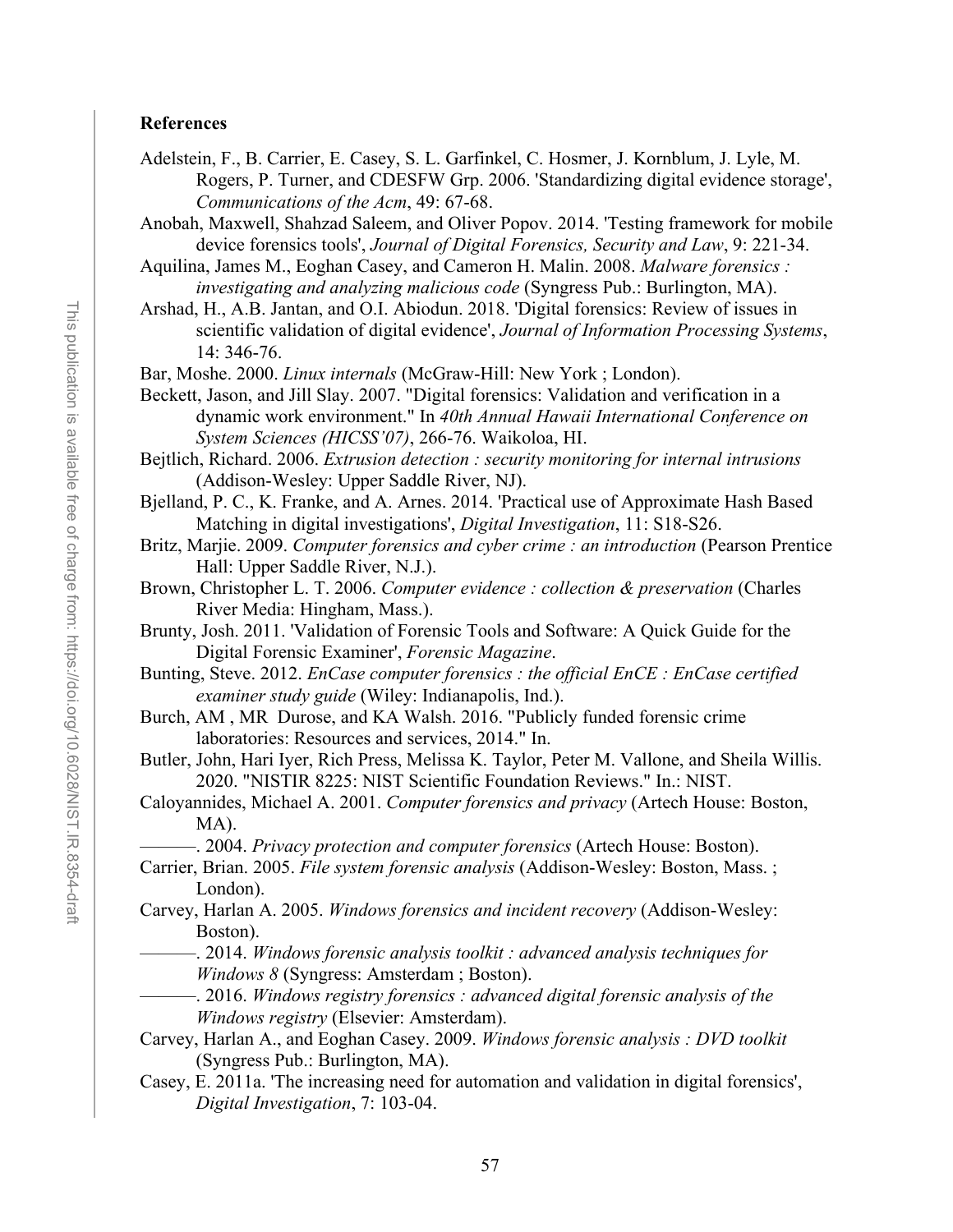- Casey, Eoghan. 2001. *Handbook of computer crime investigation : forensic tools and technology* (Academic Press: San Diego, Calif.).
	- ———. 2010. *Handbook of digital forensics and investigation* (Academic: Amsterdam ; Boston).
	- ———. 2011b. *Digital evidence and computer crime : forensic science, computers and the Internet* (Academic Press: Waltham, MA).
- Chao, A. 1987. 'Estimating the population size for capture-recapture data with unequal catchability.', *Biometrics*, 43: 783-91.
- Chao, A., P.K. Tsay, S-H. Lin, W-Y. Shau, and D-Y Chao. 2001. 'The applications of capture-recapture models to epidemiological data.', *Statistics in Medicine*, 20: 3123- 57.
- Cifuentes, J., A. L. S. Orozco, and L. J. G. Villalba. 2021. 'A survey of artificial intelligence strategies for automatic detection of sexually explicit videos', *Multimedia Tools and Applications*.
- Cohen, M., S. Garfinkel, and B. Schatz. 2009. 'Extending the advanced forensic format to accommodate multiple data sources, logical evidence, arbitrary information and forensic workflow', *Digital Investigation*, 6: S57-S68.
- Cohen, M., and B. Schatz. 2010. 'Hash based disk imaging using AFF4', *Digital Investigation*, 7: S121-S28.
- Cook, R., I. W. Evett, G. Jackson, P. J. Jones, and J. A. Lambert. 1998a. 'A hierarchy of propositions: deciding which level to address in casework', *Science & Justice*, 38: 231-39.
	- ———. 1998b. 'A model for case assessment and interpretation', *Science & Justice*, 38: 151- 56.
- Cowen, David. 2013. *Computer forensics : infoSec Pro guide* (McGraw-Hill: New York).
- Craiger, Philip, Jeff Swauger, Chris Marberry, and Connie Hendricks. 2006. 'Validation of Digital Forensic Tools.' in, *Digital Crime and Forensic Science in Cyberspace* (IGI Global: Hershey, PA, USA).
- Cusack, Brian, and Alain Homewood. 2013. 'Identifying bugs in digital forensic tools', *Australian Digital Forensics Conference*.
- Cusack, Brian, and James Liang. 2011. 'Comparing the performance of three digital forensic tools', *Journal of Applied Computing and Information Technology*, 15.
- Davis, Chris, David Cowen, and Aaron Philipp. 2005. *Hacking exposed computer forensics : secrets & solutions* (McGraw-Hill/Osborne: New York).
- Department of Homeland Security, and National Institute of Standards and Technology. 2009. "Test results for hardware write block tool - T4 Forensics SCSI Bridge (USB Interface)." In.
- ———. 2013a. "Test results for digital daa acquisition tool Paladin v2.06." In.
- ———. 2013b. "Test results for digital data acquisition tool DCFLDD v1.3.4-1." In.
- ———. 2013c. "Test results for digital data acquisition tool Image MASSter Solo-4 Forensic." In.
- ———. 2013d. "Test results for digital data acquisition tool IXImager v3.0.nov.12.12." In.
- ———. 2013e. "Test results for digital data acquisition tool X-Ways Forensics 16.2 SR-5." In.
- ———. 2013f. "Test results for mobile device acquisition tools EnCase Smartphone Examiner v7.0.3." In.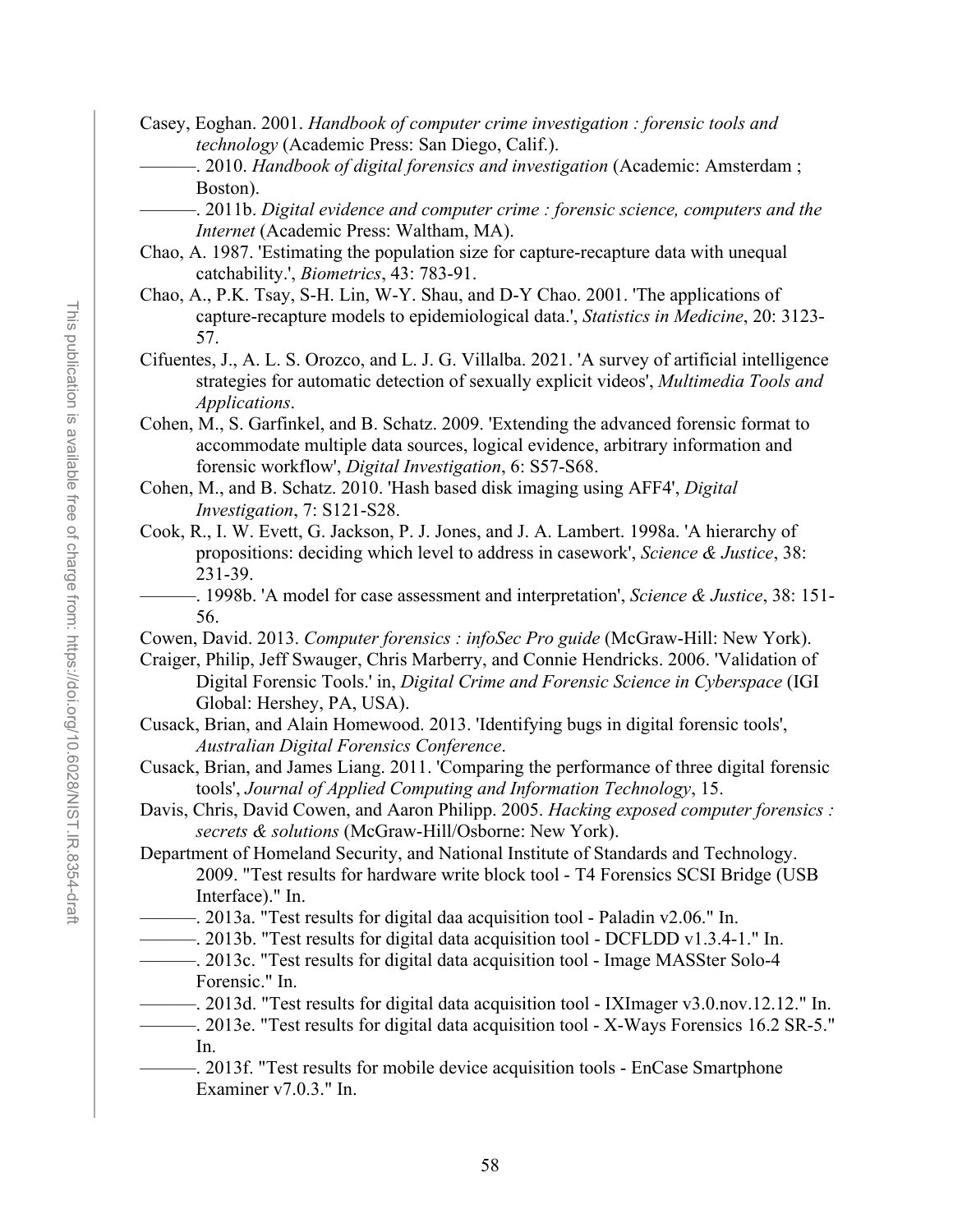- 2014a. "Test results for deleted file recovery and active file listing tools FTK v3.3.0.33124." In.
- ———. 2014b. "Test results for deleted file recovery and active file listing tools ILooKIX v2.2.3.151." In.
- ———. 2014c. "Test results for deleted file recovery and active file listing tools SMART for Linux v2011-02-02." In.
- ———. 2014d. "Test results for deleted file recovery and active file listing tools the Sleuth Kit (TSK)/Autopsy v3.2.2/2.24." In.
- $-$ . 2014e. "Test results for deleted file recovery and active file listing tools X-Ways Forensics v16.0 SR-4." In.
- ———. 2014f. "Test results for deleted file recovery and active file listing tools (revised) EnCase Forensic v6.18.0.59." In.
- ———. 2014g. "Test results for digital data acquisition tool MacQuisition v2013R2." In.
- ———. 2014h. "Test results for digital data acquisition tool Paladin v4.0." In.
- ———. 2014i. "Test results for digital data acquisition tool Tableau TD3 Forensic Imager v1.3.0." In.
- ———. 2014j. "Test results for graphic file carving tool Androit Photo Forensics 2013 v3.1d." In.
- ———. 2014k. "Test results for graphic file carving tool EnCase Forensic v6.18.0.59." In.
- ———. 2014l. "Test results for graphic file carving tool EnCase Forensic v7.09.05." In.
- ———. 2014m. "Test results for graphic file carving tool FTK v4.1." In.
- ———. 2014n. "Test results for graphic file carving tool iLook v2.2.7." In.
- ———. 2014o. "Test results for graphic file carving tool PhotoRec v7.0-WIP." In.
- ———. 2014p. "Test results for graphic file carving tool R-Studio v6.2." In.
- ———. 2014q. "Test results for graphic file carving tool Recover My Files v5.2.1." In.
- ———. 2014r. "Test results for graphic file carving tool Scalpel v2.0." In.
- ———. 2014s. "Test results for graphic file carving tool X-Ways Forensics v17.6." In.
- ———. 2014t. "Test results for mobile device acquisition tools iOS Crime Lab v1.0.1." In.
- ———. 2014u. "Test results for mobile device acquisition tools Mobile Phone Examiner
	- Plus v5.5.3.73." In.
- ———. 2014v. "Test results for mobile device acquisition tools UFED Physical Analyzer v3.9.6.7." In.
- ———. 2014w. "Test results for mobile device acquisition tools viaExtract v2.5." In.
- ———. 2014x. "Test results for video file carving tools iLook v2.2.7." In.
- ———. 2014y. "Test results for video file carving tools PhotoRec v7.0-WIP." In.
- ———. 2014z. "Test results for video file carving tools R-Studio v6.2." In.
- ———. 2014aa. "Test results for video file carving tools Recover my Files v5.2.1." In.
- ———. 2014ab. "Test results for video file carving tools Scalpel v2.0." In.
- ———. 2014ac. "Test results for video file carving tools X-Ways v17.6." In.
- ———. 2015a. "Test results for mobile device acquisition tool MOBILedit Forensic v7.8.3.6085." In.
- ———. 2015b. "Test results for mobile device acquisition tool Phone Forensics Express v2.1.2.2761." In.
- ———. 2015c. "Test results for mobile device acquisition tool Secure View v3.16.4." In.
- ———. 2015d. "Test results for mobile device acquisition tools Device Seizure v6.8." In.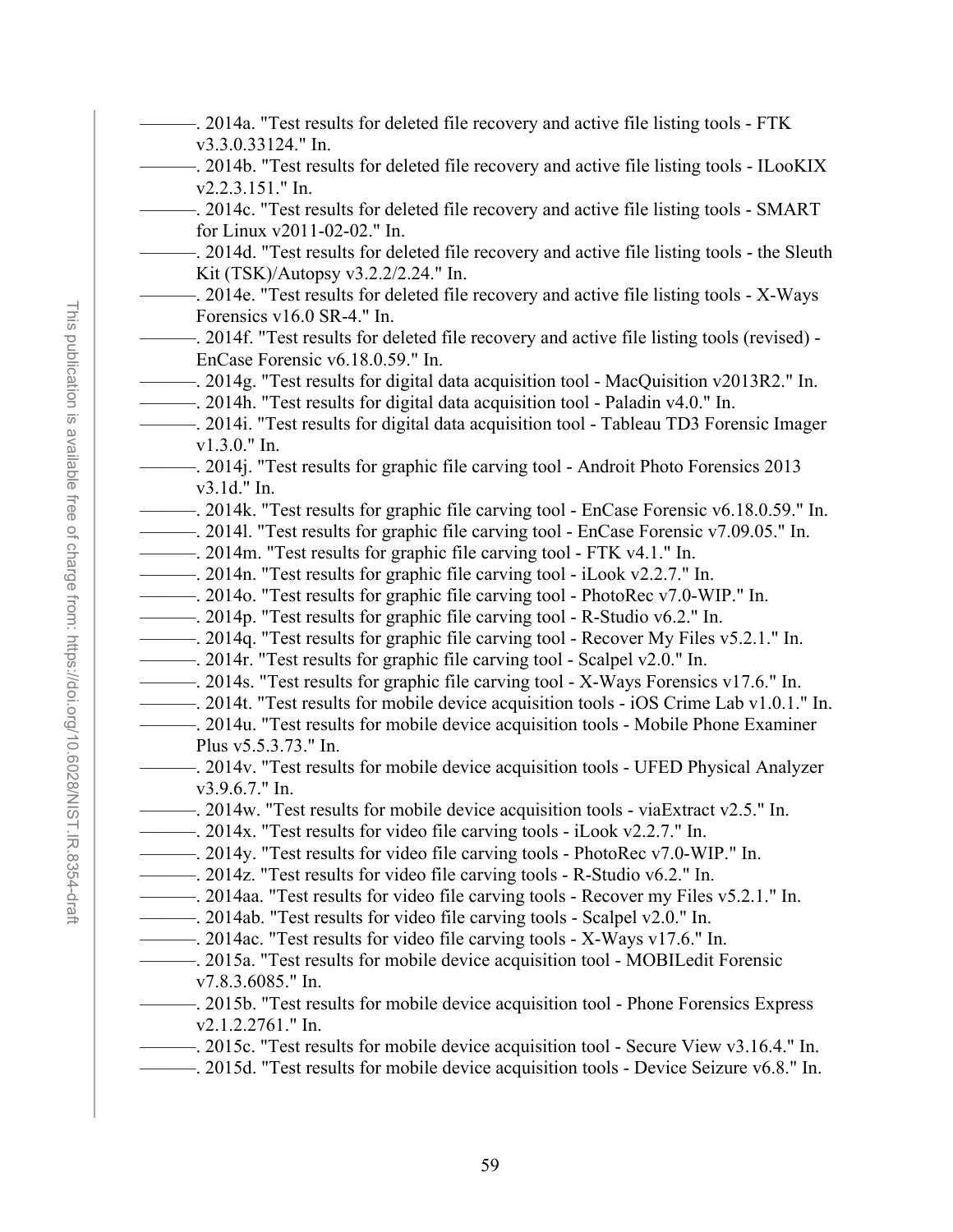- Examiner v7.10.00.103." In. 2015 - Analyst v7.0.0.408." In. v3.OU1RC13." In. v2.4u1." In. v1.1.2.3948-4270f9c." In. FieldStation v2016Mar01a." In. 5921.15166." In. v8.6.0.20354." In. v8.6.0.20354 November." In. v8.3.1.105." In. Physical Analyzer v4.2.6.4." In. Internal Build 4.2.8.36." In. Examiner Device Seizure v1.0.9466.18457." In. Plus v5.6.0." In. Express v3.5.2.7047." In. 2017e. "Test results for mobile device acquisition tool - MOBILedit Forensics Express v4.2.1.11207." In.
	- —–. 2017f. "Test results for mobile device acquisition tool Secure View v4.3.1." In.
	- ———. 2017g. "Test results for mobile device acquisition tool XRY Kiosk v7.0.0.36568." In.
- -. 2015e. "Test results for mobile device acquisition tools EnCase Smartphone ———. 2015f. "Test results for mobile device acquisition tools - Lantern v4.5.6." In. ———. 2015g. "Test results for mobile device acquisition tools - Oxygen Forensic Suite
	-
- ———. 2015h. "Test results for video file carving tool EnCase v7.09.05." In.
- ———. 2016a. "Test results for digital acquisition tool: Dc3dd v7.2.61." In.
- ———. 2016b. "Test results for digital data acquisition tool: Logicube Forensic Falcon
- ———. 2016c. "Test results for digital data acquisition tool: Guymager v0.8.1." In.
- ————. 2016d. "Test results for digital data acquisition tool: Logicube Forensic Falcon
- ———. 2016e. "Test results for digital data acquisition tool: Paladin v6.08." In.
- ———. 2016f. "Test results for digital data acquisition tool: Paladin v6.09." In.
- ———. 2016g. "Test results for digital data acquisition tool: Tableau TD2u Firmware
- ———. 2016h. "Test results for digital data acquisition tool: WiebeTech Ditto Forensic
- ———. 2016i. "Test results for digital data acquisition tool: X-Ways Forensics v18.8." In.
- ———. 2016j. "Test results for mobile device acquisition tool BlackLight v2016.1." In.
- ———. 2016k. "Test results for mobile device acquisition tool Device Seizure v7.4 build
- ———. 2016l. "Test results for mobile device acquisition tool MOBILedit Forensic
	- ———. 2016m. "Test results for mobile device acquisition tool MOBILedit Forensic
- ———. 2016n. "Test results for mobile device acquisition tool Oxygen Forensics
- ———. 2016o. "Test results for mobile device acquisition tool Secure View v4.1.9." In.
- ———. 2016p. "Test results for mobile device acquisition tool UFED 4PC v4.2.6.5 -
- ———. 2016q. "Test results for mobile device acquisition tool UFED Touch v4.4.0.1
- ———. 2016r. "Test results for mobile device acquisition tool XRY v7.0.1.37853." In.
- ———. 2017a. "Test results for mobile device acquisition tool Blacklight v2016.3.1." In.
- ———. 2017b. "Test results for mobile device acquisition tool Electronic Evidence
- ———. 2017c. "Test results for mobile device acquisition tool Mobile Phone Examiner
- ———. 2017d. "Test results for mobile device acquisition tool MOBILedit Forensic

60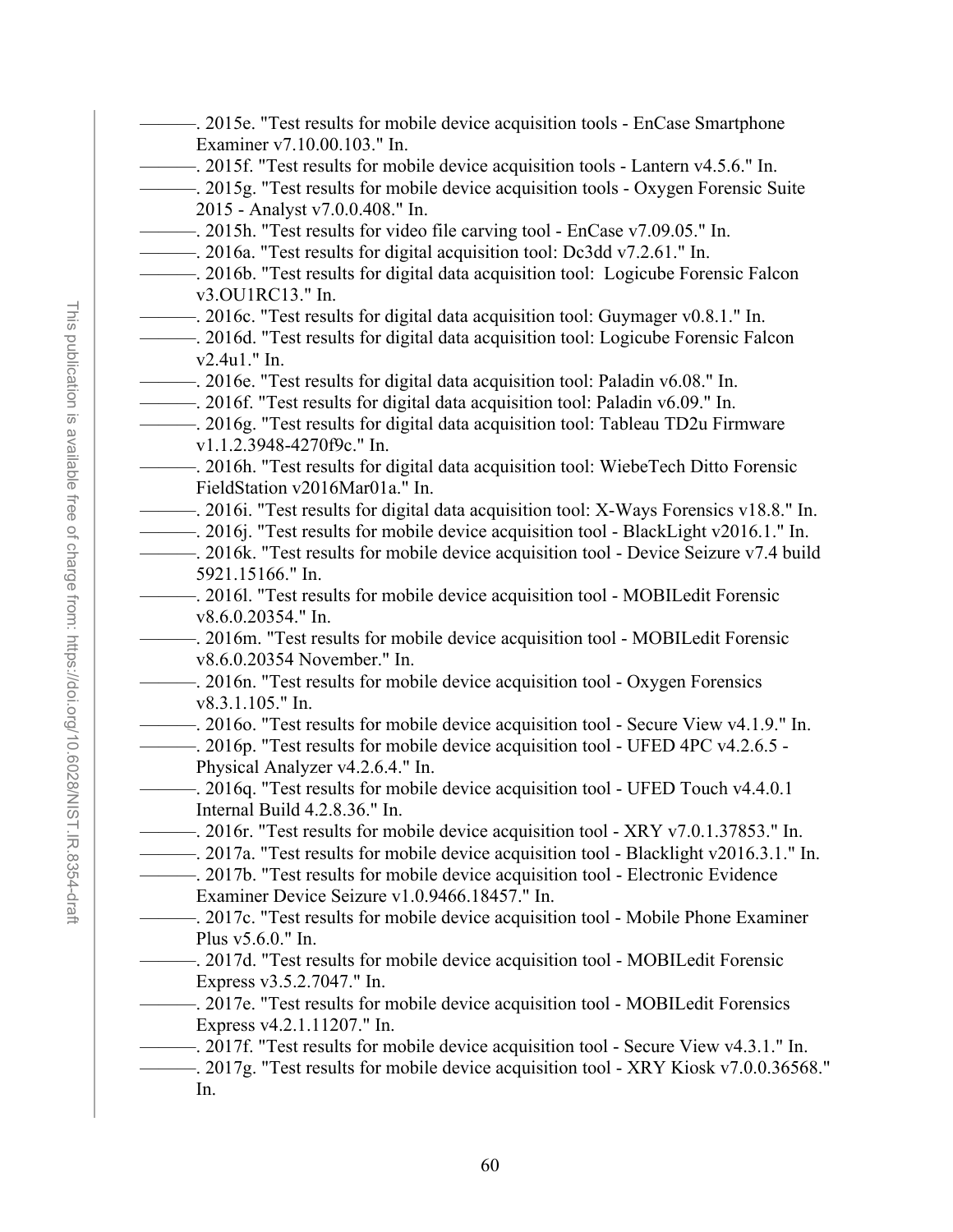- ———. 2017h. "Test results for mobile device acquisition tool XRY v7.3.1." In.
- ———. 2017i. "Test resutls for mobile device acquisition tool Lantern v4.6.8." In.
- ———. 2018a. "Test results for hardware write block tool Forensic ComboDock FCDv5.5." In.
	- ———. 2018b. "Test results for hardware write block tool Forensic LabDock U5." In.
- ———. 2018c. "Test results for hardware write block tool Forensic UltraDock FUDv5.5." In.
- ———. 2018d. "Test results for hardware write block tool Media WriteBlocker." In.
- ———. 2018e. "Test results for hardware write block tool Tableau eSATA Forensic Bridge T35es-R2." In.
- ———. 2018f. "Test results for hardware write block tool Tableau Forensic FireWire Bridge T9." In.
	- ———. 2018g. "Test results for hardware write block tool Tableau Forensic PCle Bridge T7u." In.
	- ———. 2018h. "Test results for hardware write block tool Tableau Forensic SAS Bridge T6es-B." In.
- ———. 2018i. "Test results for hardware write block tool Tableau Forensic SAS Bridge T6u." In.
- 2018j. "Test results for hardware write block tool Tableau Forensic SATA/IDE Bridge T35u." In.
- ———. 2018k. "Test results for hardware write block tool Tableau Forensic Universal Bridge T356789IU." In.
- ———. 2018l. "Test results for hardware write block tool Tableau Forensic USB 3.0 Bridge T8u." In.
	- ———. 2018m. "Test results for hardware write block tool Tableau Forensic USB Bridge T8-R2." In.
- ———. 2018n. "Test results for hardware write block tool UltraBlock USB 3.0 Forensic Card Reader." In.
- ———. 2018o. "Test results for hardware write block tool USB WriteBlocker." In.
- ———. 2018p. "Test results for mobile device acquisition tool electronic evidence examiner - device seizure (E3:DS) v1.7." In.
- ———. 2018q. "Test results for mobile device acquisition tool Final mobile forensics v2018.02.07." In.
- ———. 2018r. "Test results for mobile device acquisition tool Katana forensics Triage v1.1802.220." In.
- ———. 2018s. "Test results for mobile device acquisition tool Magnet AXIOM v1.2.1.6994." In.
- ———. 2018t. "Test results for mobile device acquisition tool MD-NEXT v1.75.20171226.28830D4,MD-RED v2.3.20171226.28828D6." In.
- ———. 2018u. "Test results for mobile device acquisition tool MOBILedit forensics v9.1.0.22420." In.
- ———. 2018v. "Test results for mobile device acquisition tool Mobilyze v2018.1." In.
- ———. 2018w. "Test results for mobile device acquisition tool Oxygen Forensics v10.0.0.81." In.
- ———. 2018x. "Test results for mobile device acquisition tool XRY Kiosk v7.8.0." In.
- ———. 2018y. "Test results for mobile device acquisition tool XRY v7.8.0." In.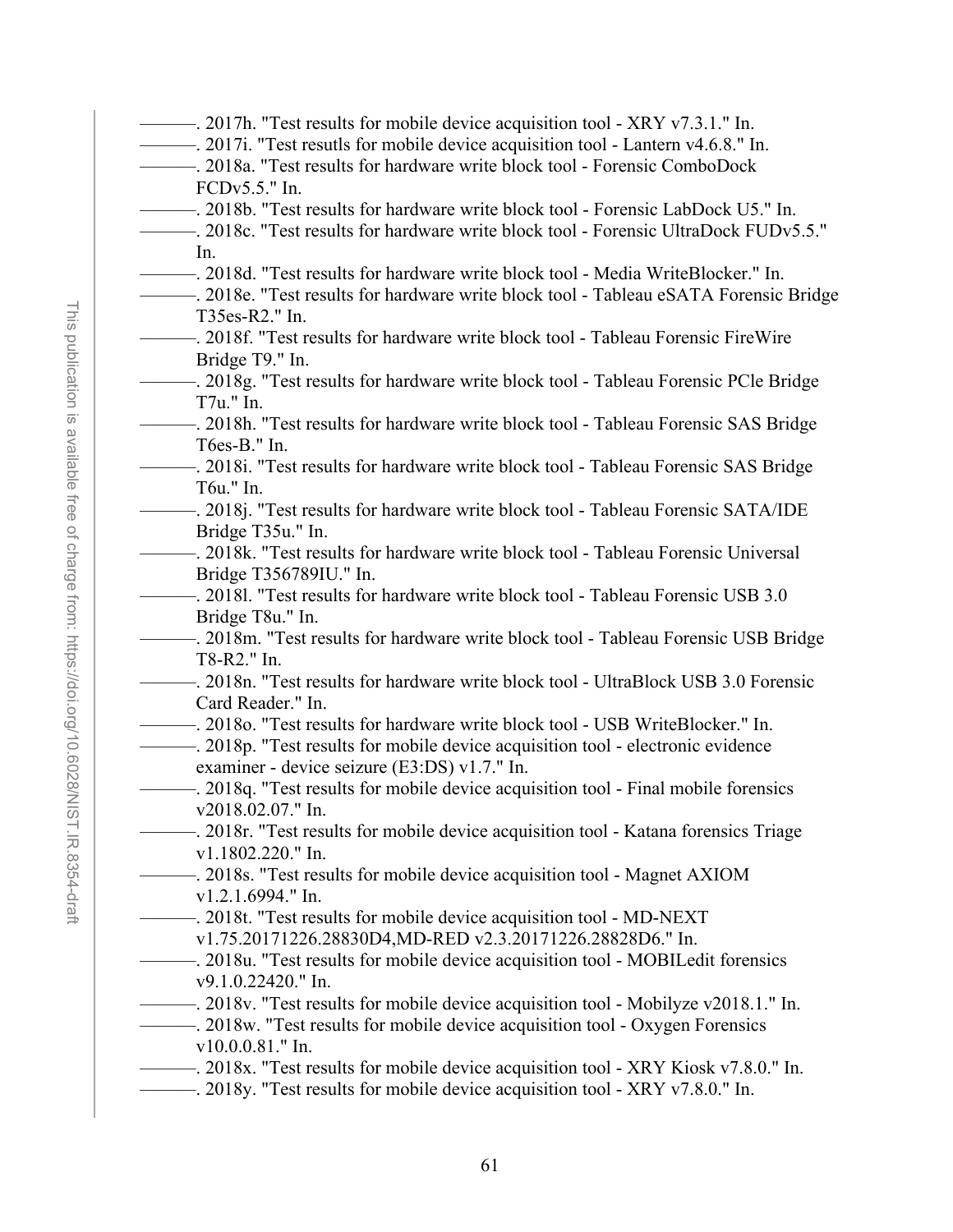- -. 2018z. "Test results for mobile device acquisition tool -UFED Touch/ Physical Analyzer v6/2/1/17/ v6.3.0.284." In.
- ———. 2018aa. "Test results for mobile device acqusition tool Blacklight 2018 Release 1.1." In.
- ———. 2018ab. "Test results for string search tool Autopsy version 4.6.0." In.
- ———. 2019a. "Test results for binary image tool final mobile forensics v2019.07.05." In.
- ———. 2019b. "Test results for mobile device acquisition tool GrayKey OS Version 1.4.2 App Bundle 1.11.2.5." In.
- ———. 2019c. "Test results for mobile device acquisition tool UFED 4PC
	- v7.8.0.942/Physical Analyzer v7.9.0.223." In.
- ———. 2019d. "Test results for mobile device acquisition tool UFED InField Kiosk v7.50.0875." In.
	- ———. 2019e. "Test results for Windows registry forensic tool EnCase forensic 8.07.00.93 (x64)." In.
	- ———. 2019f. "Test results for Windows registry forensic tool forensic Toolkit (FTK) 7.0.0.163 (x64)." In.
	- ———. 2019g. "Test results mobile device acquisition tool E3-DS v2.2.118.12.15844." In.
	- ———. 2019h. "Test resutls for string search tool X-Ways Forensics Version 19.6-SR-4 x64." In.
	- ———. 2020a. "Test results (federated testing) for hardware write block device CRU Forensic UltraDock FUDv5.5 Firmware Version f3.01.0011." In.
- ———. 2020b. 'Test results for string search tool Access Data Forensic Toolkit (FTK) Version 7.0.0.163'.
- ———. 2020c. "Test results for string search tool BlackLight Version 2018-R4." In.
- ———. 2020d. 'Test results for string search tool EnCase Version 8.09.00.192'.
- ———. 2020e. 'Test results for string search tool Magnet Axiom Version 4.1.1.20153'.
- ENFSI. 2015. "Best Practice Manual for the Forensic Examination of Digital Technology." In.
- Fellows, G. H. 2005. 'The joys of complexity and the deleted file', *Digital Investigation*, 2: 89-93.

Ferraro, Monique Mattei, Eoghan Casey, and Michael McGrath. 2005. *Investigating child exploitation and pornography : the Internet, the law and forensic science* (Elsevier/Academic Press: Amsterdam ; Boston, Mass.).

Flandrin, Flavien, William J. Buchanan, Richard Macfarlane, Bruce Ramsay, and Adrian Smales. 2014. "Evaluating Digital Forensic Tools (DFTs)." In *7th International Conference: Cybercrime Forensics Education and Training*.

Franqueira, V. N. L., J. Bryce, N. Al Mutawa, and A. Marrington. 2018. 'Investigation of Indecent Images of Children cases: Challenges and suggestions collected from the trenches', *Digital Investigation*, 24: 95-105.

Gardner, Ross M. 2012. *Practical crime scene processing and investigation* (CRC Press: Boca Raton, FL).

- Garfinkel, S. 2012. 'Lessons learned writing digital forensics tools and managing a 30TB digital evidence corpus', *Digital Investigation*, 9: S80-S89.
- Garfinkel, S., P. Farrell, V. Roussev, and G. Dinolt. 2009. 'Bringing science to digital forensics with standardized forensic corpora', *Digital Investigation*, 6: S2-S11.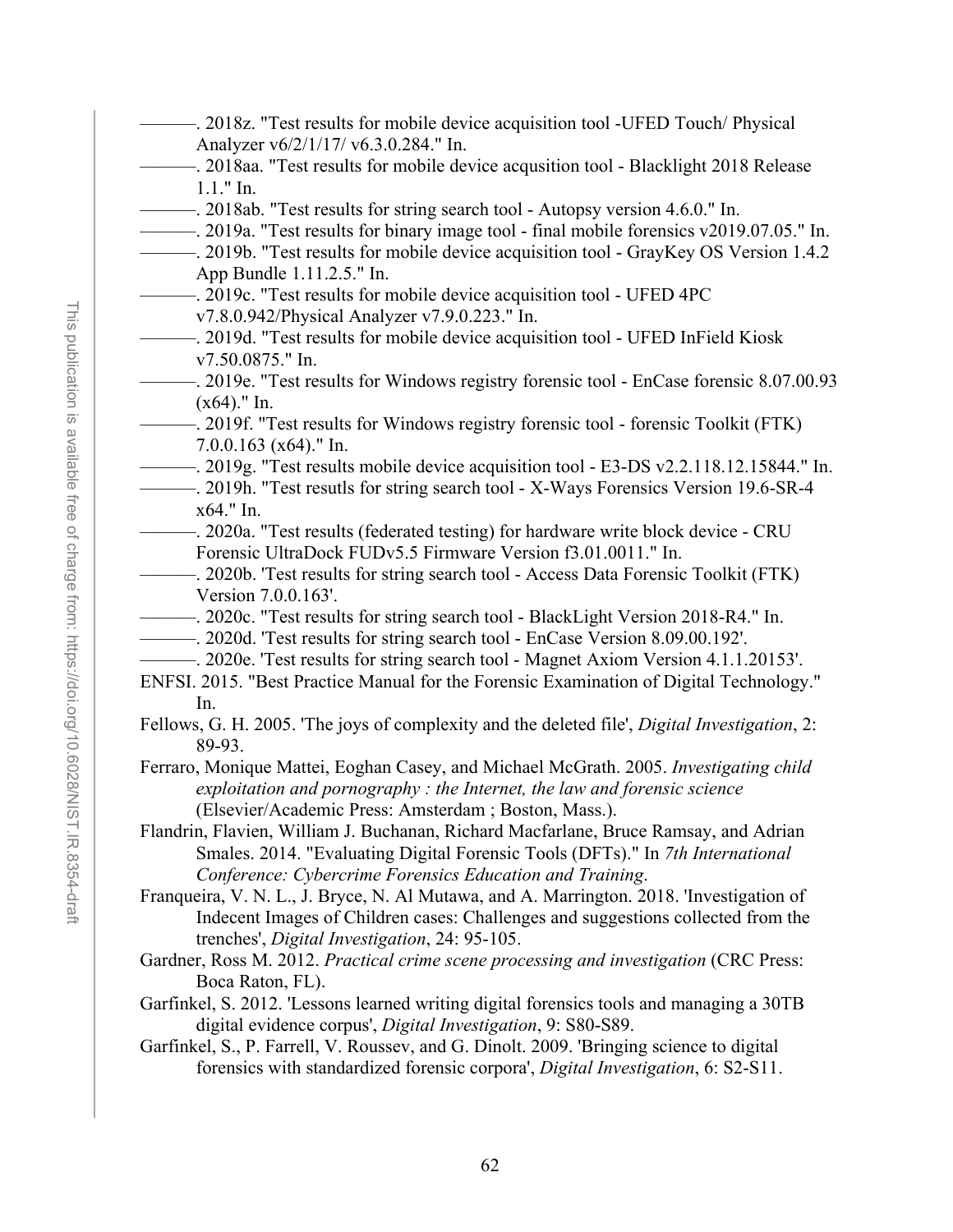- Garfinkel, Simson, David J. Malan, Karl-Alexander Dubec, Christopher C. Stevens, and Cecile Pham. 2006. 'Advanced forensic format: An open, extensible format for disk imaging.' in Martin Olivier and Sujeet Shenoi (eds.), *Advances in Digital Forensics II: FIP International Conferences on Digital Forensics* (Springer: New York).
- Gavrila, Serban, and Elizabeth Fong. 2004. "Forensic Software Testing Support Tools Test Summary Report." In.: NIST.
- Gershteyn, P., M. Davis, G. Manes, and S. Shenoi. 2006. 'Extracting concealed data from BIOS chips', *Advances in Digital Forensics*, 194: 217-+.
- Glisson, W. B., T. Storer, and J. Buchanan-Wollaston. 2013. 'An empirical comparison of data recovered from mobile forensic toolkits', *Digital Investigation*, 10: 44-55.
- Grajeda, C., F. Breitinger, and I. Baggili. 2017. 'Availability of datasets for digital forensics And what is missing', *Digital Investigation*, 22: S94-S105.
- Grother, Patrick, Mei Ngan, and Kayee Hanaoka. 2019. "Face Recognition Vendor Test (FRVT) Part 3: Demographic Effects." In.
- Guo, Y. H., J. Slay, and J. Beckett. 2009. 'Validation and verification of computer forensic software tools-Searching Function', *Digital Investigation*, 6: S12-S22.
- Guttman, Barbara, Mary T. Laamanen, Craig Russell, Chris Atha, and James Darnell. 2022. "Results from a Black-Box Study for Digital Forensic Examiners." In. Gaithersburg, MD: National Institute of Standards and Technology.

Guttman, Barbara, James R. Lyle, and Richard Ayers. 2011. 'Ten Years of Computer Forensic Tool Testing', *Digital Evidence and Electronic Signature Law Review*: 139- 47.

- Hamming, R. W. 1950. 'Error Detecting and Error Correcting Codes', *Bell System Technical Journal*, 29: 147-60.
- Harris, R. 2006. 'Arriving at an anti-forensics consensus: Examining how to define and control the anti-forensics problem', *Digital Investigation*, 3: S44-S49.
- Hayes, Darren Richard. 2015. *A practical guide to computer forensics investigations* (Pearson: Indianapolis, Indiana).
- Hibshi, H., T. Vidas, and L. Cranor. 2011. "Usability of Forensics Tools: A User Study." In *2011 Sixth International Conference on IT Security Incident Management and IT Forensics*, 81-91.

Honeycutt, Jerry. 1996. *Using the Windows 95 registry* (Que: Indianapolis, IN).

- ———. 1998a. *Using the Windows 98 registry* (Que: Indianapolis, Ind.).
- ———. 1998b. *Windows 98 registry handbook* (Que: Indianapolis, Ind.).
- ———. 2000. *Microsoft Windows 2000 registry handbook* (Que: Indianapolis, Ind.).
	- ———. 2003. *Microsoft Windows XP registry guide* (Microsoft Press: Redmond, Wash.).
- Horsman, G. 2019. 'Tool testing and reliability issues in the field of digital forensics', *Digital Investigation*, 28: 163-75.
- Horsman, Graeme. 2018. '"I couldn't find it your honour, it mustn't be there!" Tool errors, tool limitations and user error in digital forensics', *Science & Justice*, 58: 433-40.
- Huebner, E., D. Bem, and C. K. Wee. 2006. 'Data hiding in the NTFS file system', *Digital Investigation*, 3: 211-26.
- IDEMA. 2022. 'Advanced Format Definitions, Abbreviations, and Conventions', IDEMA, Accessed January 4, 2022. [http://idema.org/?page\\_id=2153.](http://idema.org/?page_id=2153)
- Inman, Keith, and Norah Rudin. 2000. *Principles and practice of criminalistics : the profession of forensic science* (CRC Press: Boca Raton, Fla.).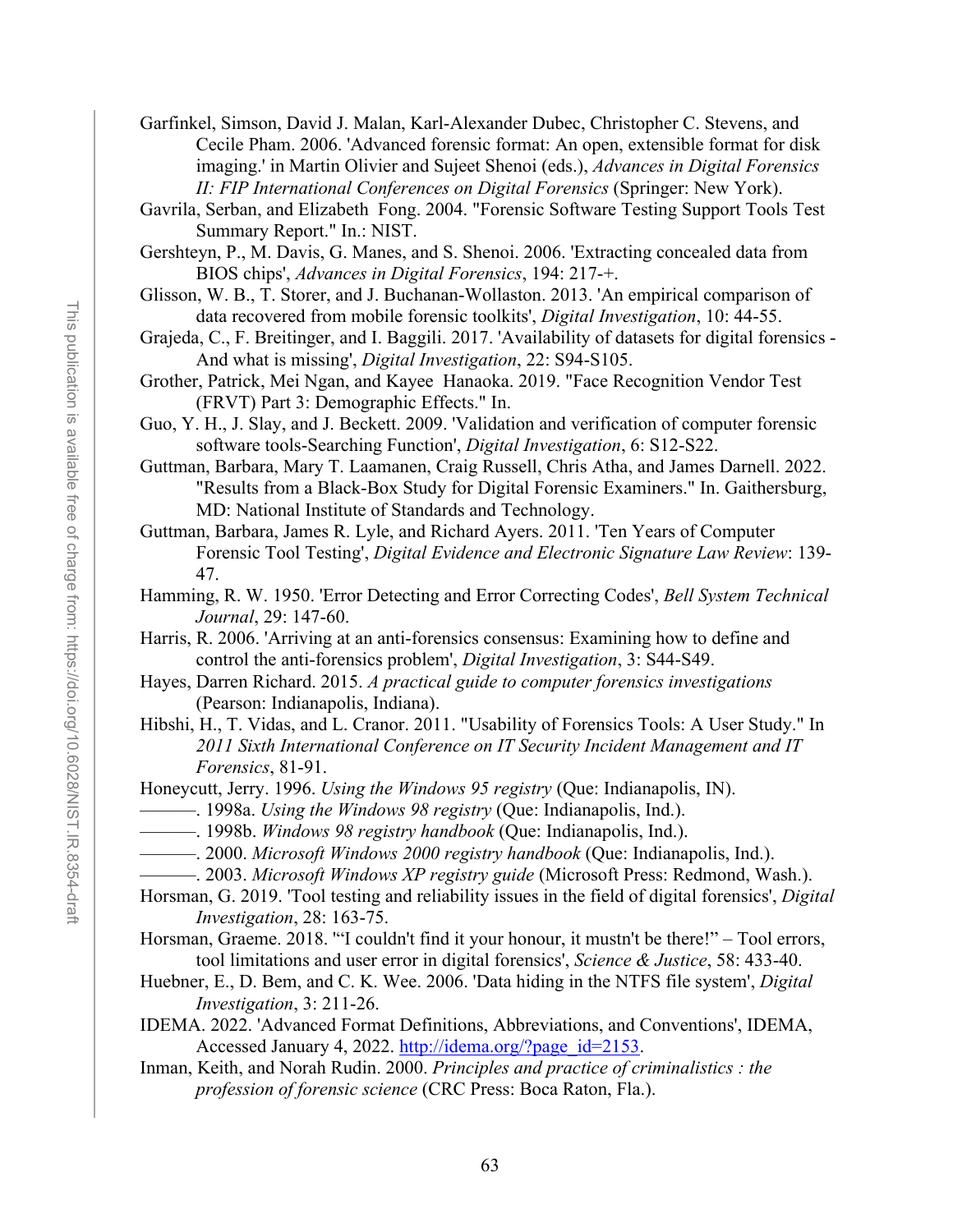- James, Joshua I., Alejandra Lopez-Fernandez, and Pavel Gladyhsev. 2014. 'Measuring accuracy of automated parsing and categorization tools and processes in digital investigations.' in Pavel Gladyhsev, A. Marrington and I. Baggili (eds.), *Digital Forensics and Cyber Crime. ICDF2C 2013. Lecture Notes of the Instute for Computer Sciences, Social Informatics, and Telecommunications Engineering.* (Springer, Cham).
- Jones, Keith J., Richard Bejtlich, and Curtis W. Rose. 2005. *Real digital forensics : computer security and incident response* (Addison-Wesley: Upper Saddle River, NJ).
- Kim, Y. ;Ross, S. 2012. 'Digital Forensics Formats: Seeking a Digital PreservationStorage Container Format for Web Archiving', *The International Journal of Digital Curation*, 7: 21-39.
- Kipper, Gregory. 2004. *Investigator's guide to steganography* (Auerbach Publications: Boca Raton, FL).
- Knuth, Donald Ervin. 1968. *The art of computer programming* (Addison-Wesley Pub. Co.: Reading, Mass.,).
- Lyle, J., S. Mead, and K. Rider. 2007. 'Disk drive I/O commands and write blocking', *Advances in Digital Forensic Iii*, 242: 163-+.
- Lyle, J. R. 2006a. 'A strategy for testing hardware write block devices', *Digital Investigation*, 3: S3-S9.
	- ———. 2006b. 'A strategy for testing hardware write block devices', *Digital Investigation*: S3-S9.
	- -. 2010. 'If error rate is such a simple concept, why don't I have one for my forensic tool yet?', *Digital Investigation*, 7: S135-S39.
- Lyle, J. R., and M. Wozar. 2007. 'Issues with imaging drives containing faulty sectors', *Digital Investigation*, 4: S13-S15.
- Lyle, James. 2002. "Testing Disk Imaging Tools." In *DFRWS*. Syracuse, NY.
- Magnet Forensics. 2021a. "AXIOM Artifact Reference 50.0." In.
	- -. 2021b. "IEF Artifact Reference 6.48.0." In.
- Malin, Cameron H., Eoghan Casey, and James M. Aquilina. 2012. *Malware forensics field guide for Windows systems : digital forensics field guides* (Syngress: Waltham, MA).
- Malin, Cameron H., Eoghan Casey, James M. Aquilina, and Curtis W. Rose. 2014. *Malware forensics field guide for Linux systems* (Elsevier: Amsterdam ;).
- Marcella, Albert J., and Doug Menendez. 2008. *Cyber forensics : a field manual for collecting, examining, and preserving evidence of computer crimes* (Auerbach Publications: New York).
- Marshall, A. M., and R. Paige. 2018. 'Requirements in digital forensics method definition: Observations from a UK study', *Digital Investigation*, 27: 23-29.
- McKemmish, Rodney. 2008. 'When is Digital Evidence Forensically Sound?' in Indrajit Ray and Sujeet Shenoi (eds.), *Advances in Digital Forensics IV. Digital Forensics 2008. IFIP - The International Federation for Information Processing* (Springer: Boston, MA).
- Mohay, George M. 2003. *Computer and intrusion forensics* (Artech House: Boston).
- National Institute of Justice, and National Institute of Standards and Technology. 2002a. "Test results for disk imaging tools: dd GNU fileutils 4.0.36, Provided with Red Hat Linux 7.1." In.
	- -. 2002b. "Test results for disk imaging tools: SafeBack 2.18." In.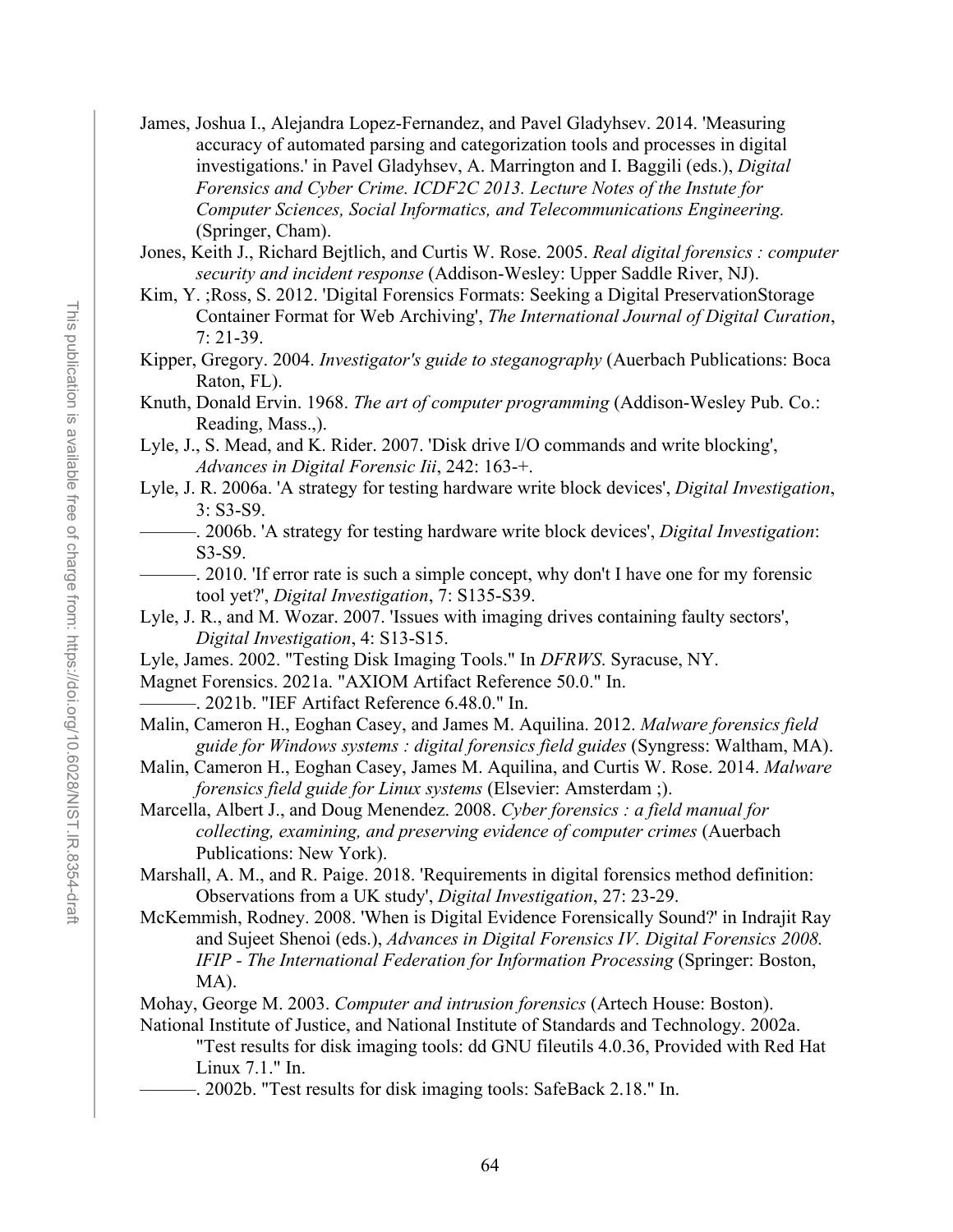- ———. 2003. "Partial results from prototype testing effors for disk imaging tools: SafeBack 2.0." In.
- ———. 2004a. "Test results for software write block tools RCMP HDL VO.4." In.
- ———. 2004b. "Test results for software write block tools RCMP HDL VO.5." In.
- ———. 2004c. "Test results for software write block tools RCMP HDL VO.7." In.
- ———. 2004d. "Test results for software write block tools RCMP HDL VO.8." In.
- ———. 2005a. "Test results for software write block tools PDBLOCK v1.02 (PDB LITE)." In.
- ———. 2005b. "Test results for software write block tools PDBLOCK Version 2.00." In.
- ———. 2005c. "Test results for software write block tools PDBLOCK Version 2.10." In.
- ———. 2006a. "Test results for hardware write block tool Digital intelligence Firefly 800 IDE (FireWire Interface)." In.
- ———. 2006b. "Test results for hardware write block tool Digital Intelligence UltraBlock SATA (FireWire interface)." In.
- ———. 2006c. "Test results for hardware write block tool Digital Intelligence UltraBlock SATA (USB Interface)." In.
- ———. 2006d. "Test results for hardware write block tool FastBloc IDE (Firmware Version 16)." In.
- ———. 2006e. "Test results for hardware write block tool ICS ImageMasster DriveLock IDE (Firmware Version 17)." In.
- ———. 2006f. "Test results for hardware write block tool MyKey NoWrite (Firmware Version 1.05)." In.
- ———. 2006g. "Test results for hardware write block tool WiebeTech FireWire DriveDock Combo (FireWire Interface)." In.
- ———. 2006h. "Test results for hardware write block tool WiebeTech Forensic ComboDock (USB Interface)." In.
- ———. 2006i. "Test results for hardware write block tool WiebeTech Forensic SATADock (FireWire Interface)." In.
- ———. 2006j. "Test results for hardware write block tool WiebeTech Forensic SATADock (USB Interface)." In.
	- ———. 2007a. "Test results for hardware write block tool FastBloc FE (FireWire Interface)." In.
- ———. 2007b. "Test results for hardware write block tool FastBloc FE (USB Interface)." In.
- ———. 2007c. "Test results for hardware write block tool Tableau Forensic IDE Pocket Bridge T14 (FireWire Interface)." In.
	- ———. 2007d. "Test results for hardware write block tool Tableau Forensic SATA Bridge T3u (Firewire Interface)." In.
	- ———. 2007e. "Test results for hardware write block tool Tableau Forensic SATA Bridge T3u (USB Interface)." In.
- ———. 2007f. "Test results for hardware write block tool Tableau T5 Forensic IDE Bridge (FireWire Interface)." In.
- ———. 2007g. "Test results for hardware write block tool Tableau T5 Forensic IDE Bridge (USB Interface)." In.
- ———. 2008a. "Test results for digital data acquisition tool DCCIdd (Version 2.0)." In.
- ———. 2008b. "Test results for digital data acquisition tool EnCase Linen v5.05f." In.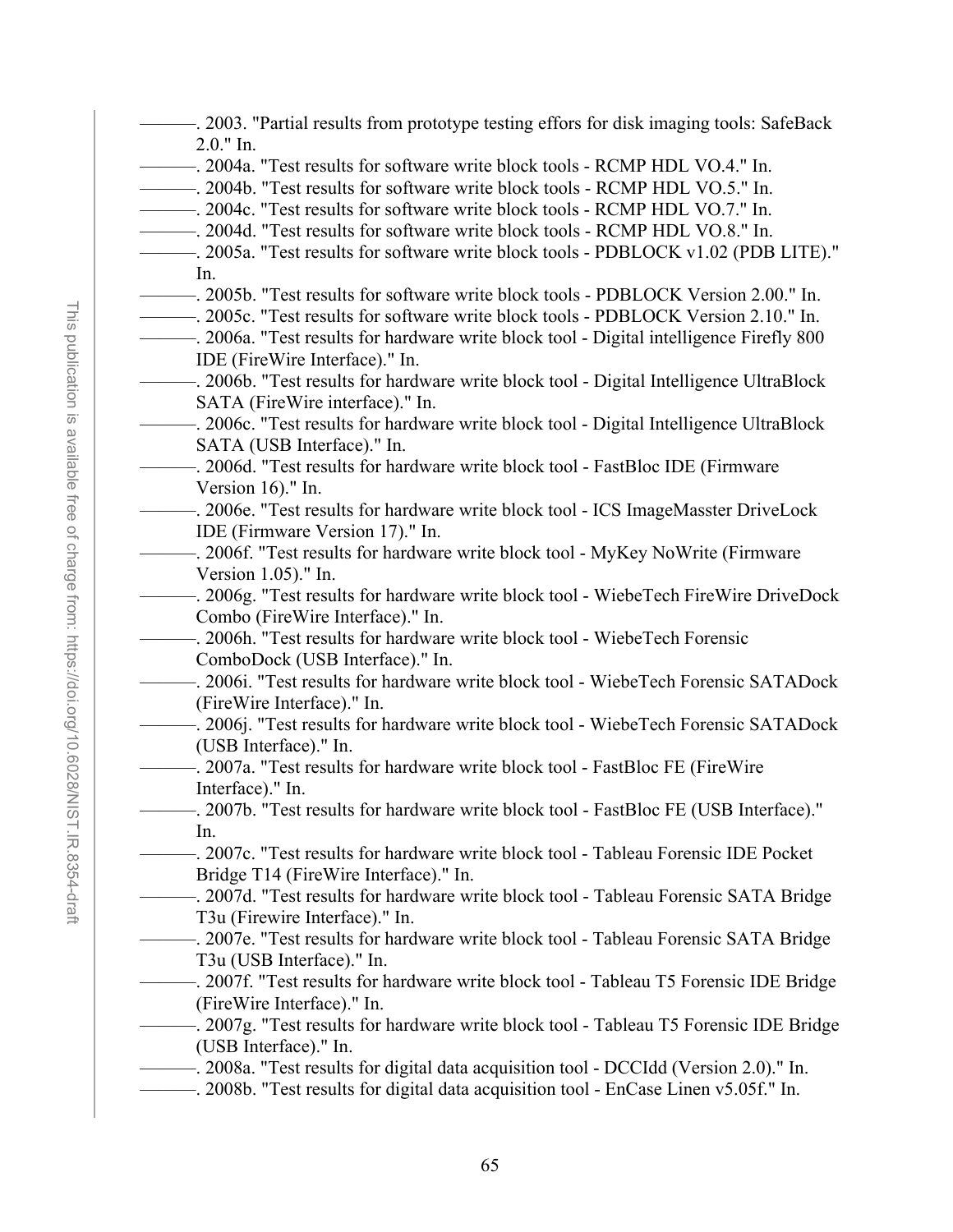- ———. 2008d. "Test results for digital data acquisition tool FTK Imager v2.5.3.14." In. ———. 2008e. "Test results for digital data acquisition tool: EnCase 4.22a." In. ———. 2008f. "Test results for hardware write block tool - Tableau T8 Forensic USB Bridge (FireWire Interface)." In. ———. 2008g. "Test results for hardware write block tool - Tableau T8 Forensic USB Bridge (USB Interface)." In. ———. 2008h. "Test results for mobile device acquisition tool - guidance software Neutrino 1.4.14." In. ———. 2008i. "Test results for mobile device acquisition tool - Micro Systemation .XRY 3.6." In. ———. 2008j. "Test results for mobile device acquistion tool - Paraben Device Seizure 2.1." In. ———. 2008k. "Test results for software write block tools - Writeblocker Windows 2000 V5.02.00." In. ———. 2008l. "Test results for software write block tools - Writeblocker Windows XP V6.10.0." In. ———. 2009a. "Test results for digital data acquisition tool - BlackBag MacQuisition v2.2." In. ———. 2009b. 'Test results for digital data acquisition tool - EnCase v6.5'. ———. 2009c. "Test results for hardware write block tool - T4 Forensic SCSI Bridge (FireWire Interface)." In. ———. 2010a. "Test results for mobile device acquisition tool - BitPim - 1.0.6." In. ———. 2010b. "Test results for mobile device acquisition tool - iXAM Version 1.5.6." In. ———. 2010c. "Test results for mobile device acquisition tool - XRY 5.0.2." In. ———. 2010d. "Test results for mobile device acquisition tool - Zdziarski's Method." In. ———. 2010e. "Test results for mobile device acquition tool - Secure View 2.1.0." In. ———. 2011a. "Test results for digital data acquisition tool - Image MASSter Solo-3 Forensics; Software Version 2.0.10.23f." In. ———. 2011b. "Test results for digital data acquisition tool - Tableau TD1 Forensic Duplicator; Firmware v2.34 2/17/2011." In. ———. 2011c. "Test results for mobile device acquisition tool - Mobilyze v1.1." In. ———. 2012a. "Test results for mobile device acquisition tool - CellBrite UFED 1.1.8.6- Report Mgr 1.8.3/UFED Physical Analyzer 2.3.0." In. ———. 2012b. 'Test results for mobile device acquisition tool - Mobile Phone Examiner Plus (MPE+) 4.6.0.2'. ———. 2013a. "Test results for digital data acquisition tool - FTK Imager CLI 2.9.0 Debian." In. ———. 2013b. "Test results for mobile device acquisition tool - Device Seizure v5.0 build 4582.15907." In. ———. 2013c. "Test results for mobile device acquisition tool - Lantern v2.3." In. ———. 2013d. "Test results for mobile device acquisition tool - Micro Systemation XRY v6.3.1." In. ———. 2013e. "Test results for mobile device acquisition tool - Secure View 3v3.3.8.0." In.
	- ———. 2014. "Forensic file carving tool test assertions and test plan v 1.0." In.
	- ———. 2018. "Test results for hardware write block tool Forensic ComboDock v5." In.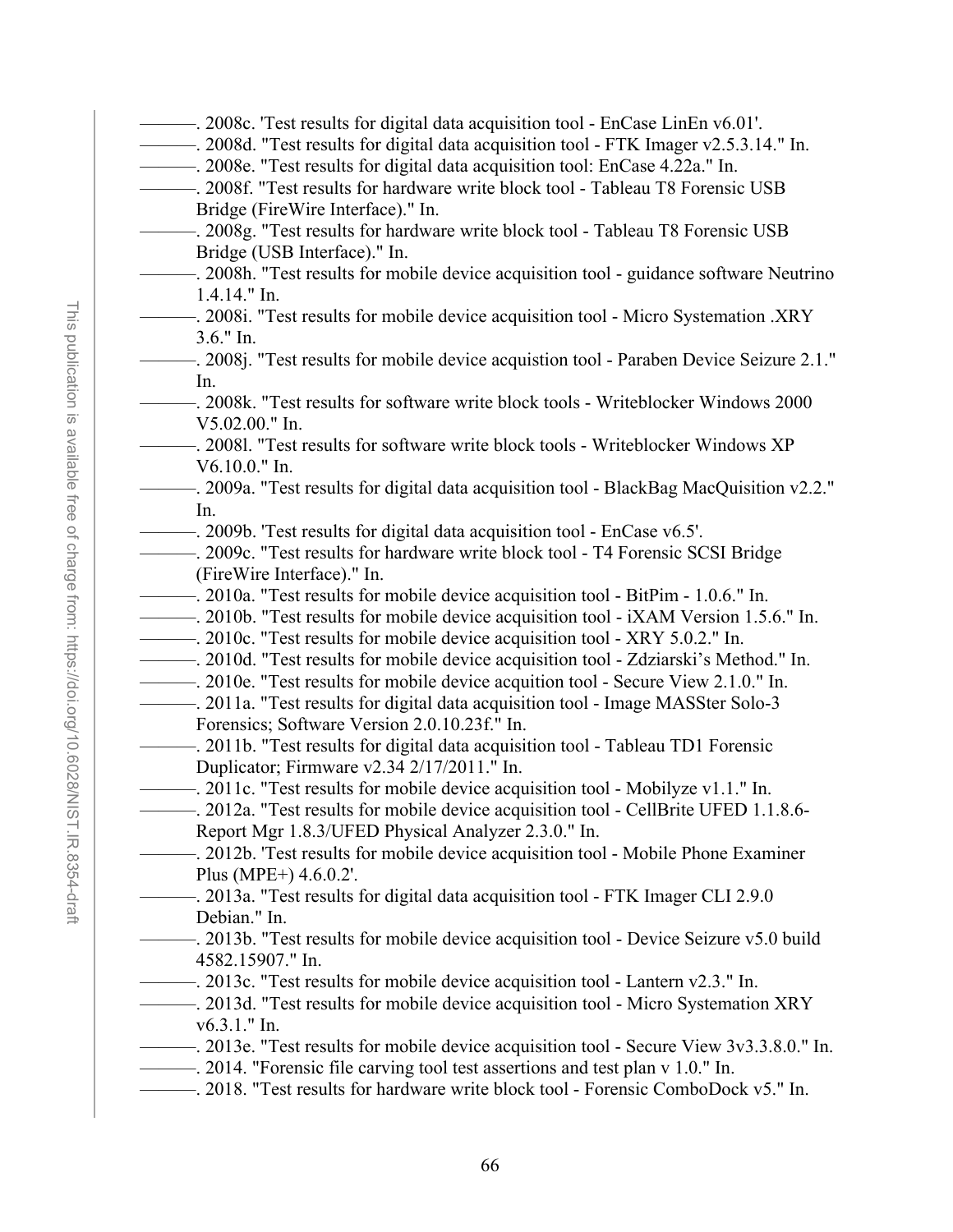- National Institute of Standards and Technology. 2003. "Software write block tool specification & test plan." In.
- ———. 2004a. "Digital data aquisition tool specification." In.
- ———. 2004b. "Hardware write blocker device (HWB) specification Version 2.0." In.
- ———. 2005a. "Digital data acquisition tool test assertions and test plan." In.
- ———. 2005b. "Hardware write blocker (HWB) assertions and test plan." In.
- ———. 2008. "Forensic string searching tool requirements specification." In.
- ———. 2009a. "Active file identification & deleted file recovery tool specification." In.
- ———. 2009b. "Forensic media preparation tool test assertions and test plan." In.
- ———. 2009c. "Forensic Storage Media Preparation Tool Specification." In.
- ———. 2014. "Forensic file carving tool specification Version 1.0." In.
- ———. 2018a. "Forensic string searching tool test assertions and test plan." In.
- ———. 2018b. "Windows registry forensic tool specification." In.
- ———. 2018c. "Windows registry forensic tool test assertions and test plan." In.
- ———. 2019a. 'Computer Forensics Tool Testing Program (CFTT)', Accessed 9 March 2020. [https://www.nist.gov/itl/ssd/software-quality-group/computer-forensics-tool](https://www.nist.gov/itl/ssd/software-quality-group/computer-forensics-tool-testing-program-cftt)[testing-program-cftt.](https://www.nist.gov/itl/ssd/software-quality-group/computer-forensics-tool-testing-program-cftt)
	- ———. 2019b. "Mobile Device Forensic Tool Test Specification, Test Assertions and Test Cases V3.0." In.
- ———. 2020. 'CFTT Federatied Testing Project'. [https://www.nist.gov/itl/ssd/software](https://www.nist.gov/itl/ssd/software-quality-group/computer-forensics-tool-testing-program-cftt/federated-testing)[quality-group/computer-forensics-tool-testing-program-cftt/federated-testing.](https://www.nist.gov/itl/ssd/software-quality-group/computer-forensics-tool-testing-program-cftt/federated-testing)
- ————. 2021a. 'OSAC Registry'.
- ———. 2021b. "SQLite data recovery specification, test assertions, and test cases." In.
- Nelson, Bill. 2015. *Guide to computer forensics and investigations : processing digital evidence* (Cengage Learning: Boston, MA).
- Nikkel, B. J. 2009. 'Forensic analysis of GPT disks and GUID partition tables', *Digital Investigation*, 6: 39-47.
- NIST. 2015a. "FIPS 180-4 Secure Hash Standard." In.
	- ———. 2015b. "FIPS 202 SHA-3 Standard: Permutation-Based Hash and Extendable-Output Functions." In.
		- -. 2015c. "Secure Hash Standard." In, edited by U.S. Department of Commerce. Washington, D.C.
- Nordvik, R., H. Georges, F. Toolan, and S. Axelsson. 2019. 'Reverse engineering of ReFS', *Digital Investigation*, 30: 127-47.
- Nordvik, R., R. Stoykova, K. Franke, S. Axelsson, and F. Toolan. 2021. 'Reliability validation for file system interpretation', *Forensic Science International-Digital Investigation*, 37.
- Novak, Martin, Jonathan Grier, and Daniel Gonzalez. 2019. 'New approaches to digital evidence aquisition and analysis', *NIJ Journal*, 280: 1-8.
- OSAC. 2018. "A Framework for Harmonizing Forensic Science Practices and Digital & Multimedia Evidence." In *OSAC Technical Series*.
- Peterson, W. W., and D. T. Brown. 1961. 'Cyclic Codes for Error Detection', *Proceedings of the Institute of Radio Engineers*, 49: 228-&.
- Philipp, Aaron, David Cowen, and Chris Davis. 2010. *Hacking exposed computer forensics* (McGraw-Hill/Osborne: New York).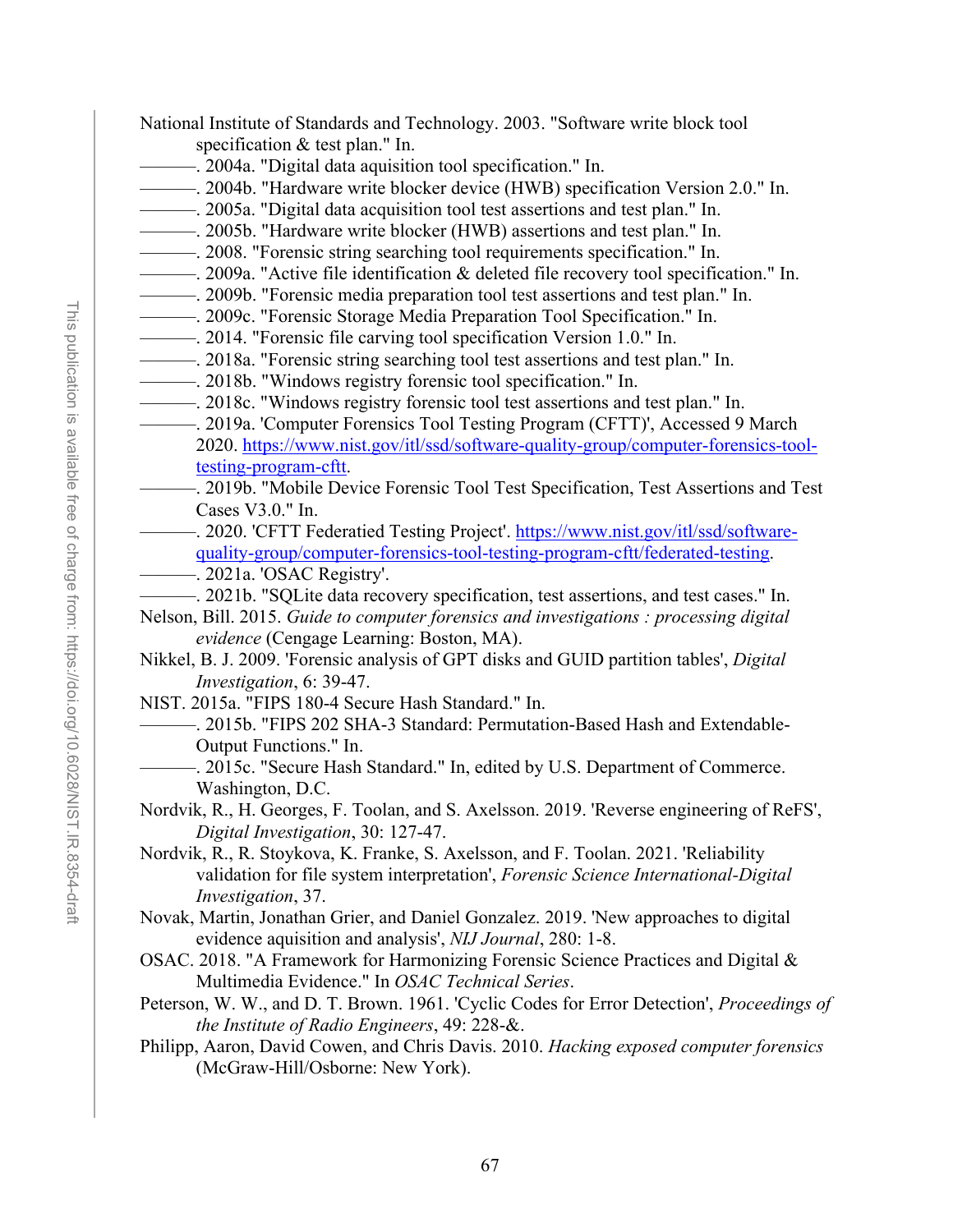- Piper, S., M. Davis, G. Manes, and S. Shenoi. 2006. 'Detecting hidden data in Ext2/Ext3 file systems', *Advances in Digital Forensics*, 194: 245-+.
- Pollitt, Mark. 2010. 'A History of Digital Forensics', *IFIP Advances in Information and Communications Technology*, 337: 3-15.
- Popper, Karl R. 1959. *The logic of scientific discovery* (Basic Books: New York,).
- Ramsland, Katherine M. 2016. *Confession of a serial killer : the untold story of Dennis Rader, the BTK killer* (ForeEdge: Hanover).
- Regulator, Forensic Science. 2020. "Guidance: Method validation in digital forensics." In.
- Reiber, Lee. 2019. *Mobile forensic investigations : a guide to evidence collection, analysis, and presentation* (McGraw-Hill Education: New York).
- Richard, G., V. Roussev, and L. Marziale. 2007. 'In-place file carving', *Advances in Digital Forensic Iii*, 242: 217-+.
- Risinger, D. 2018. 'The five functions of forensic science and the validation issues they raise: A piece to incite discussion on validation.', *Seton Hall Law Review*, 48: 719-32.
- Rodriguez, B., and G. Peterson. 2007. 'Detecting steganography using multi-class classification', *Advances in Digital Forensic Iii*, 242: 193-+.
- Rosenblatt, Kenneth S. 1995. *High-technology crime : investigating cases involving computers* (KSK Publications: San Jose, Calif.).
- Sammes, A. J., and Brian Jenkinson. 2000. *Forensic computing : a practitioner's guide* (Springer: London ; New York).
- Sammons, John. 2014. *The basics of digital forensics : the primer for getting started in digital forensics* (Elsevier: Waltham, MA).
- Sanderson, P. 2018. *SQLite Forensics* (Independently Published).
- Schatz, B. L. 2015. 'Wirespeed: Extending the AFF4 forensic container format for scalable acquisition and live analysis', *Digital Investigation*, 14: S45-S54.
- Silberschatz, Abraham, Peter B. Galvin, and Greg Gagne. 2018. *Operating system concepts* (Wiley: Hoboken, NJ).
- Slade, Robert. 2004. *Software forensics : collecting evidence from the scene of a digital crime* (McGraw-Hill: New York).
- Solomon, Michael, Diane Barrett, and Neil Broom. 2005. *Computer forensics jumpstart* (Sybex: San Francisco).
- Solomon, Michael, K. Rudolph, Ed Tittel, Neil Broom, and Diane Barrett. 2011. *Computer forensics jumpstart* (Wiley Publishing: Indianapolis, Indiana).
- Steel, Chad. 2006. *Windows forensics : the field guide for conducting corporate computer investigations* (Wiley Pub.: Indianapolis, IN).
- Stephenson, Peter. 2000. *Investigating computer-related crime* (CRC Press: Boca Raton, Fla).
- Stephenson, Peter, and Keith Gilbert. 2013. *Investigating computer-related crime* (Taylor & Francis: Boca Raton).
- SWGDE. 2014. "Recommended Guidelines for Validation Testing." In *Scientific Working Group on Digital Evidence, version 2.0*.
	- ———. 2016a. "Best practices for collection of damaged mobile devices." In *Scientific*
	- *Working Group on Digial Evidence, version 1.1*.
	- ———. 2016b. "Best practices for mobile phone forensics." In *Scientific Working Group on Digital Evidence, version 2.0*.
- ———. 2016c. 'SWGDE Digital & Multimedia Evidence Glossary Version 3.0'.